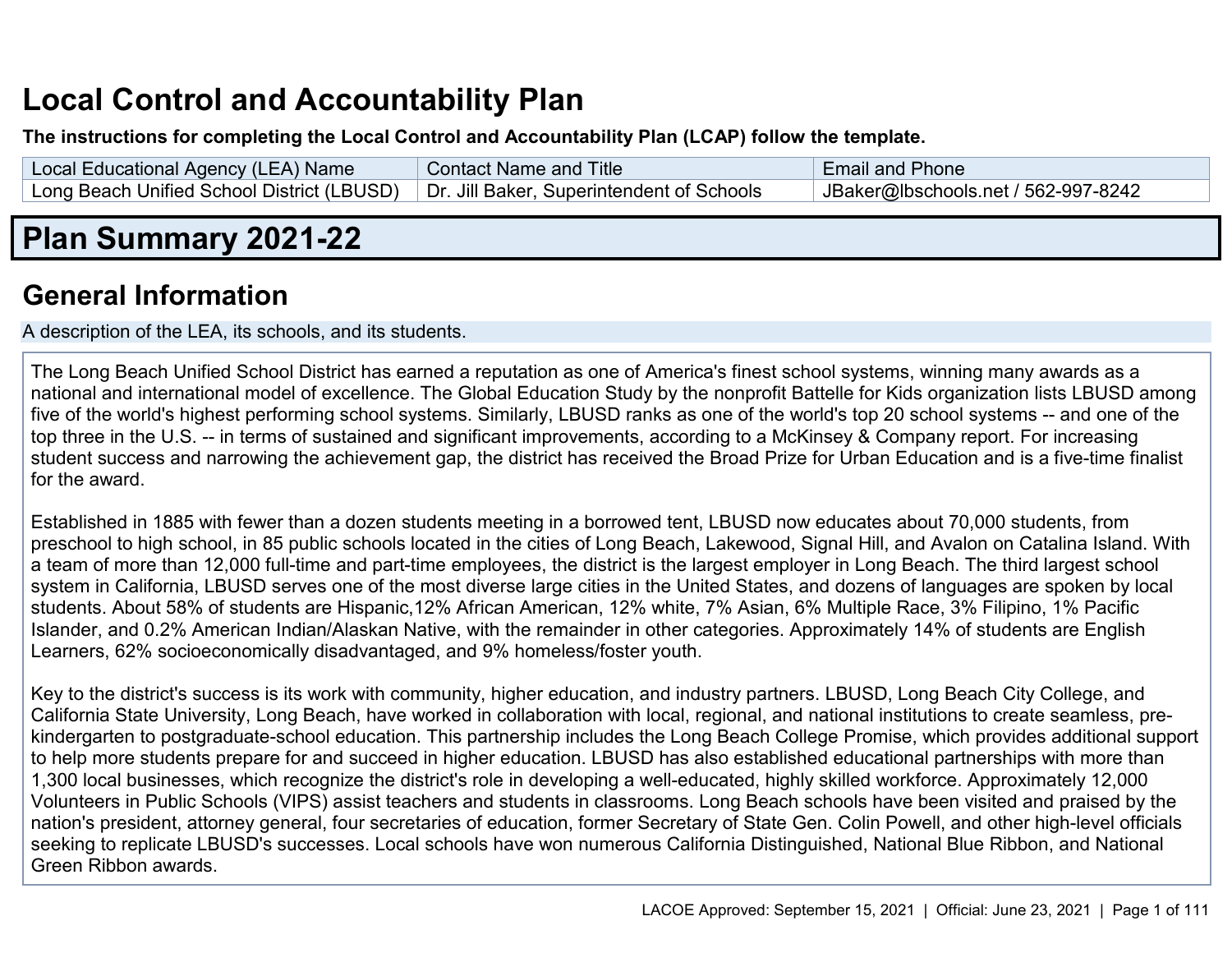# **Reflections: Successes**

A description of successes and/or progress based on a review of the California School Dashboard (Dashboard) and local data.

Despite unprecedented circumstances due to the COVID-19 pandemic, LBUSD established its "Excellence and Equity" initiative this school year, laying out the following priorities:

| <b>Equity Initiative</b>                                                            | Goal                                                                                                                                                                                                                                                                                       | Lead                                                    | <b>Milestones</b>                                                                                                                                                                                                                                                                                                                                                                                                                                                                                                                                                                                                                                                  |  |
|-------------------------------------------------------------------------------------|--------------------------------------------------------------------------------------------------------------------------------------------------------------------------------------------------------------------------------------------------------------------------------------------|---------------------------------------------------------|--------------------------------------------------------------------------------------------------------------------------------------------------------------------------------------------------------------------------------------------------------------------------------------------------------------------------------------------------------------------------------------------------------------------------------------------------------------------------------------------------------------------------------------------------------------------------------------------------------------------------------------------------------------------|--|
| <b>Student Voice and</b><br>Participation<br>Supt. Goal Areas: 1, 2, 3, & 4         | The goal of student voice and participation is to<br>actively include student voice in decisions<br>related to students' classroom experience,<br>school experience and the district curriculum as<br>measured on surveys, student focus groups and<br>analysis of student representation. | Office of the Deputy<br>Superintendent                  | • Implement a Student Equity Leadership Team<br>Implement a four part series of "Town Hall Meetings"<br>• Video messaging directly to students that supports our<br>district's excellence and equity agenda<br>• Site based engagement for student feedback through<br>focus group and participation in student led activities                                                                                                                                                                                                                                                                                                                                     |  |
| <b>Principal Supervision and</b><br><b>Support</b><br>Supt. Goal Areas: 1, 2, 3 & 4 | The goal of equity centered principal<br>supervision is to equip principals with skills and<br>hold them accountable for ensuring that student<br>outcomes reflect success for all students.                                                                                               | Office of the<br>Superintendent                         | • Principals and Assistant Principals will self-assess on<br>the revised domains and dimensions as a baseline for<br>continuous improvement<br>• Principal supervisors will assess Principals on the<br>revised domains and dimensions & Principals will<br>assess Assistant Principals on the revised domains and<br>dimensions as a baseline for continuous improvement<br>• Principals and Assistant Principals will know the<br>characteristics of and be able to identify culturally<br>relevant and responsive classrooms<br>• Principals and Assistant Principals will demonstrate<br>their school's progress on their Building Equity Audit<br>action plan |  |
| <b>Social Emotional Learning</b><br>and Supports<br>Supt. Goal Areas: 1, 2, 3 & 4   | The goals of social emotional learning and<br>supports are to promote an understanding,<br>examine biases, build cross-cultural<br>relationships, and cultivate adult and student<br>practices that close opportunity gaps and create<br>more inclusive school communities.                | Office of School<br><b>Support Services</b>             | • Teachers and administrators will develop a working<br>knowledge of the CASEL Competencies & SEL Student<br>Outcomes through professional development<br>• A continuum of integrated levels of support will be<br>initiated with resources for Tier I-III discipline practices,<br>restorative justice and identity development<br>• SEL objectives will be integrated into core and elective<br>content and instruction<br>• Adult SEL supports will be designed and deployed                                                                                                                                                                                    |  |
| <b>Community Engagement</b><br>Supt. Goal Areas: 1,2 & 5                            | The goals of community engagement are to<br>develop and build trusting relationships with all<br>stakeholders, create systems that provide<br>opportunities for diverse perspectives to be<br>shared and to enhance district methods for<br>interacting with parents.                      | Office of<br>Organizational<br>Equity and<br>Engagement | • Support the development and approval of the Learning<br>Continuity and Attendance Plan and Local Control<br>Accountability Project by developing an Engagement<br><b>Process Framework</b><br>• Assist in the development and support the work of the<br><b>Equity Leadership Team</b>                                                                                                                                                                                                                                                                                                                                                                           |  |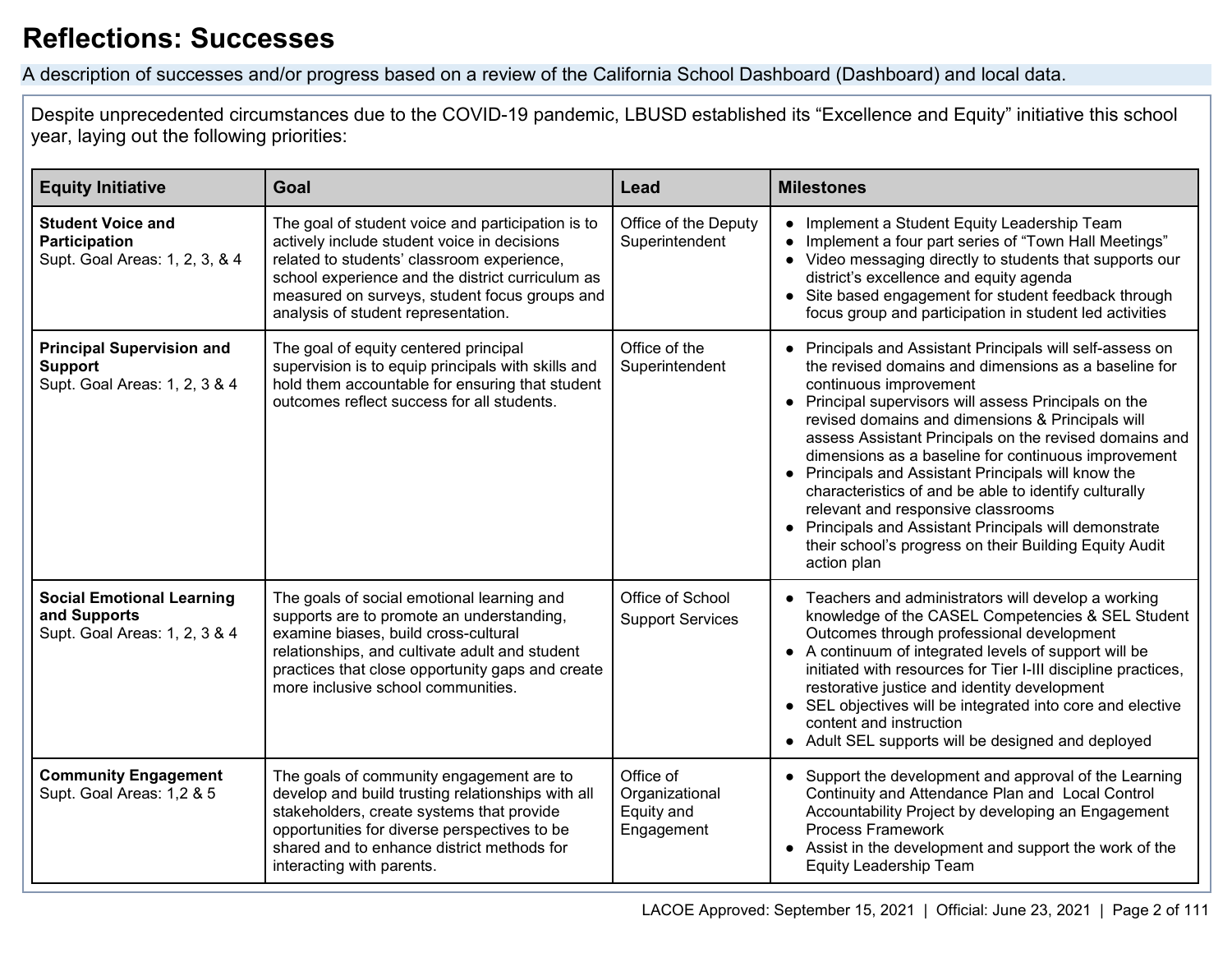|                                                                                                       |                                                                                                                                                                                                                                                                                                                                                                                                   |                                                                       | • Engage with all community stakeholder groups during<br>the Budget Engagement Process<br>• Maintain community engagement data, feedback and<br>recommendations<br>• Parent University Offerings that align with key initiatives<br>described in this document, including Canvas training,<br>social-emotional learning support for families, etc.                                                                                                                                                                             |
|-------------------------------------------------------------------------------------------------------|---------------------------------------------------------------------------------------------------------------------------------------------------------------------------------------------------------------------------------------------------------------------------------------------------------------------------------------------------------------------------------------------------|-----------------------------------------------------------------------|--------------------------------------------------------------------------------------------------------------------------------------------------------------------------------------------------------------------------------------------------------------------------------------------------------------------------------------------------------------------------------------------------------------------------------------------------------------------------------------------------------------------------------|
| <b>Curriculum &amp; Professional</b><br><b>Development</b><br>Supt. Goal Areas: 1, 2, 3 & 4           | The goals of curriculum and professional<br>development are to support teacher and leader<br>development in the eight competencies for<br>culturally responsive teaching and ensure a<br>culturally relevant curriculum.                                                                                                                                                                          | Office of Curriculum,<br>Instruction &<br>Professional<br>Development | • Define what a culturally relevant and responsive<br>classroom looks like<br>• Establish a set of recommendations for curriculum<br>changes based on a district curriculum audit<br>• Create and deploy a professional development plan<br>that incorporates training for principals and teachers<br>around culturally relevant and sustaining practices<br>centering on academic success, cultural competence,<br>and critical consciousness and their relationship to<br>students' social-emotional learning and well-being |
| <b>Equity Leadership &amp; Talent</b><br><b>Development Development</b><br>Supt. Goal Areas: 2, 3 & 5 | The goal of equity leadership and talent<br>development is to support teacher and<br>administrator growth and development in the 7<br>domains and 21 dimensions of our administrator<br>standards.                                                                                                                                                                                                | Office of Equity<br>Leadership & Talent<br>Development                | • Expansion and implementation of pipeline programs<br>(14) from teacher leader through new director<br>• Creation of equity centered curriculum for each<br>program<br>• Ensure equity focused recruitment and retention efforts<br>(i.e. application, questions, writing task)<br>• Expand partnerships with community organizations to<br>support equity centered pipeline                                                                                                                                                  |
| <b>Budget Engagement</b><br>Supt. Goal Areas: 1 & 5                                                   | The goal of the Budget Engagement process is<br>to solicit recommendations for the budget<br>utilizing community engagement processes for<br>recommendations for a budget that is<br>transparent, equity driven and addresses the<br>needs of the District.                                                                                                                                       | <b>Fiscal Services</b><br><b>Branch</b>                               | • Develop processes for public engagement into budget<br>priorities<br>• Create foundational knowledge of district budget<br>among stakeholders so that they can provide relevant<br>feedback<br>• Create opportunities for cross departmental<br>collaboration for projected enrollment, staffing and<br>allocation of discretionary resources to sites<br>• Develop capacity for multi-year plan for supplemental<br>resources that reflects current priorities                                                              |
| <b>Workforce Diversity &amp;</b><br><b>Human Resource Practices</b><br>Supt. Goal Areas: 2 & 3        | The goals of workforce diversity and human<br>resource practices are to develop a diverse and<br>inclusive talent acquisition strategy to recruit<br>and retain a highly qualified workforce that is<br>reflective of our students and community;<br>sustain and increase the percentage of highly<br>qualified K-12 certificated candidates by 10% in<br>under-represented groups and to develop | Human Resource<br>Services                                            | • Analyze hiring practices, interview scores, and new hire<br>survey data and create an annual report that measures<br>diversification data and progress, and data repository<br>• Partner with community college, key higher education<br>institutions to develop a campaign to increase the need<br>for teacher prep programs to raise the profile of the<br>educator profession to recruit a future diverse<br>workforce                                                                                                    |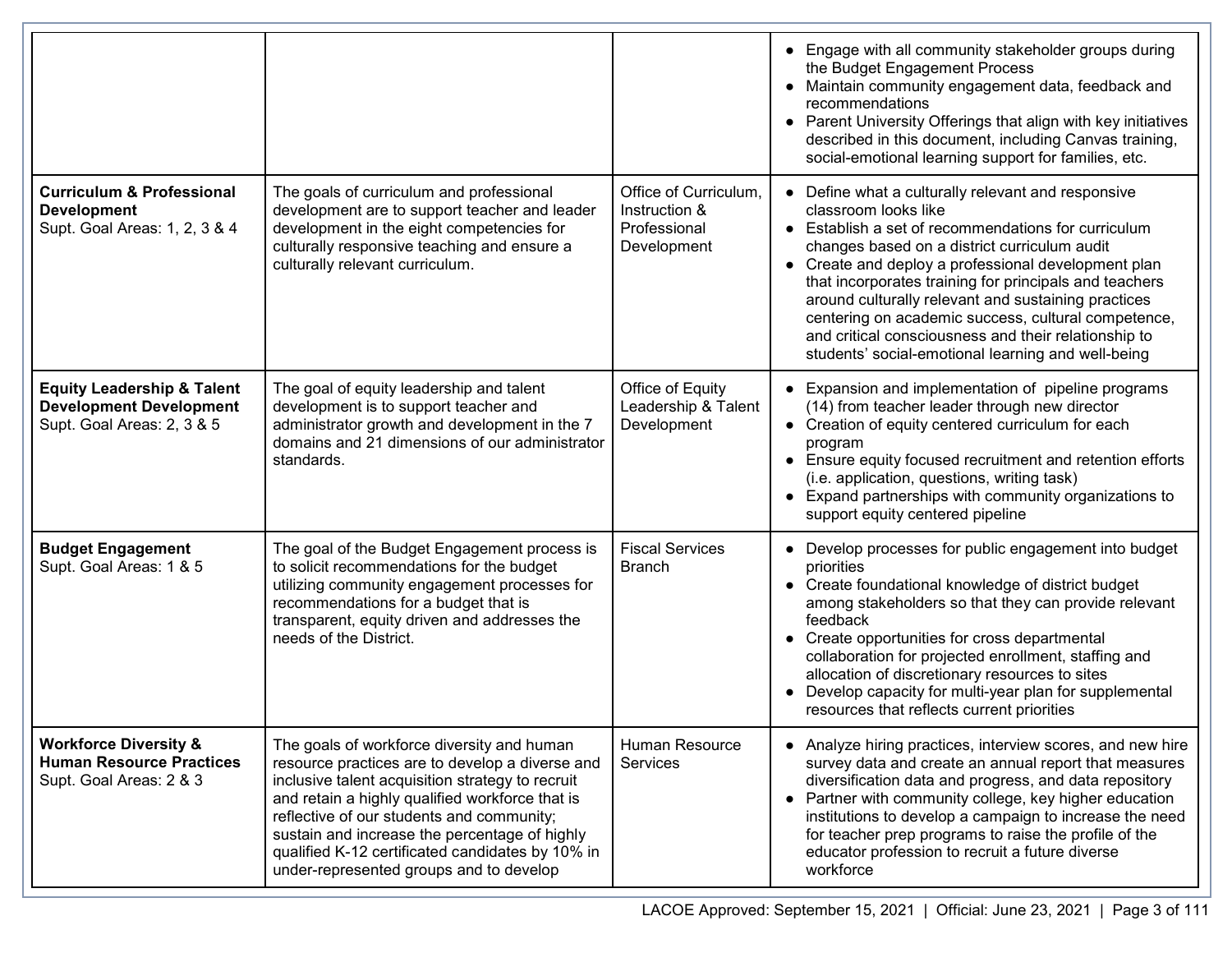|                                                                                                | improved organizational structures to promote<br>equity and excellence organizational objectives<br>while creating an environment that promotes<br>employee engagement and retention.                                                                                                                                                                                                            |                                                                                                                        | • Continue anti-racist and anti-basis HR<br>training/professional development<br>• Develop preliminary teacher contracts and establish a<br>criteria for identifying students recipients based on<br>teacher elective courses<br>• Establish stakeholder equity focus groups and<br>incorporate feedback and suggestions into the interview<br>process while standardizing interviews at the site level<br>to increase equity                                                                                                                                                |
|------------------------------------------------------------------------------------------------|--------------------------------------------------------------------------------------------------------------------------------------------------------------------------------------------------------------------------------------------------------------------------------------------------------------------------------------------------------------------------------------------------|------------------------------------------------------------------------------------------------------------------------|------------------------------------------------------------------------------------------------------------------------------------------------------------------------------------------------------------------------------------------------------------------------------------------------------------------------------------------------------------------------------------------------------------------------------------------------------------------------------------------------------------------------------------------------------------------------------|
| <b>Metrics and Opportunity</b><br>Gaps<br>Supt. Goal Areas: 1, 2, & 3                          | The goals of Research and School<br>Improvement are to identify and define an<br>equity dataset and visualization paradigm that is<br>aligned to district equity priorities and initiatives.<br>Site leaders and teachers will consistently use<br>the equity centered data to drive programmatic<br>decisions and interventions that increase<br>access, opportunity, and success for students. | Office of Research<br>and School<br>Improvement                                                                        | • Develop a clear LBUSD definition of the equity<br>measures that we intend to focus on and support sites<br>in using<br>• Create a detailed plan for building data systems'<br>architecture that supports shifting data use models<br>• Implement a protocol for site data and systems<br>enhancement requests that builds capacity to ask data-<br>driven equity research questions                                                                                                                                                                                        |
| <b>Business Engagement and</b><br><b>Strategic Partnerships</b><br>Supt. Goal Areas: 1 & 5     | The goals of Business Engagement and<br>Strategic Partnerships are to foster partnerships<br>and connect LBUSD students to businesses<br>and organizations through inspiring work-based<br>learning opportunities.                                                                                                                                                                               | <b>Office of Business</b><br>Engagement &<br>Strategic<br>Partnerships                                                 | • Provide and facilitate equitable Internship opportunities<br>through established business partnerships<br>• Develop and outreach to new partnerships to support<br>student success and district initiatives<br>• Diversify advisory council members<br>• Create opportunities and processes to engage<br>business partners with K-12 students                                                                                                                                                                                                                              |
| <b>Learning Acceleration,</b><br><b>Support &amp; Enrichment</b><br>Supt. Goal Areas: 1, 3 & 5 | The goal of Learning Acceleration, Support &<br>Enrichment is to ensure that every student has<br>access to academic and social emotional<br>supports that ensure student success and well-<br>being.                                                                                                                                                                                            | Early Learning &<br><b>Elementary Schools</b><br>Office; Middle & K-8<br>Schools Office; High<br><b>Schools Office</b> | • Develop a Learning Acceleration, Support &<br>Enrichment Plan to address students' academic<br>learning and social emotional/well-being needs through<br>research based targeted intervention classes and<br>programs, online and in person tutoring, Saturday<br>School, credit recovery and other extended learning<br>opportunities (from the Learning Continuity and<br>Attendance Plan)<br>• Develop during school day intervention models for<br>literacy and math to support students (elementary<br>literacy programs, middle school math intervention<br>courses) |

These equity initiatives aimed to accelerate gains that LBUSD had made prior to the pandemic. The following sections highlight patterns of progress over the past several years, including analyses that were intended to appear in the 2020-21 LCAP before its cancellation. The district believes that there is value in reporting long-term trends, since they help provide a solid foundation for future planning.

As reported in the [Dashboard District Graduation Rate Report](https://www6.cde.ca.gov/californiamodel/gradreport?&year=2020&cdcode=1964725&scode=&reporttype=schools) for 2019-20, LBUSD reached its goal of 90%, an increase from 87% the prior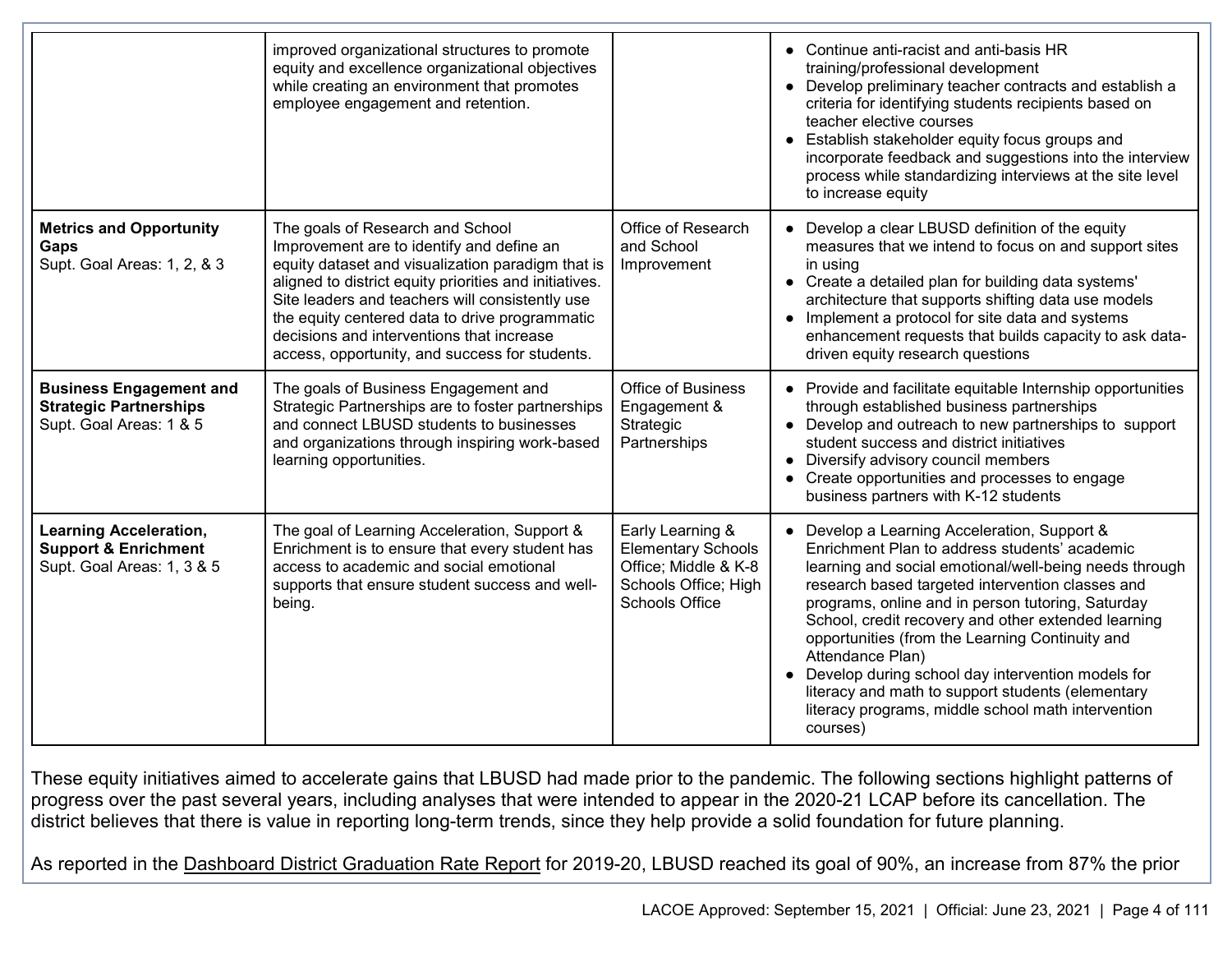year and 85% two years beforehand. Socioeconomically disadvantaged students were right around the district average (89.5%), while Hispanic (89.2%) and African American (87.9%) students surpassed not just their peers in California, but also the overall state average (86.6%).

As the graduation rate has increased, so has student preparation for postsecondary opportunities. The percentage of graduates who are ready for college and careers, as defined by the [California School Dashboard,](https://www6.cde.ca.gov/californiamodel/ccireport?&year=2020&cdcode=1964725&scode=&reporttype=schools) rose from 40% to 43% between the 2019 and 2020 reporting years. African Americans, Hispanics, English Learners, Foster Youth, Homeless Students, and the Socioeconomically Disadvantaged all saw growth. Hispanic and Foster Youth students also outperformed their state counterparts. More specifically, the proportion of LBUSD graduates who complete minimum eligibility requirements for California State University admission (the "a-g completion rate") met the 60% target in 2019-20. This milestone represented an improvement from 59% in 2018-19 and 56% in 2017-18. LBUSD made some progress in narrowing the achievement gap over the past three years, with African Americans going from 43% to 50%, Pacific Islanders from 41% to 49%, English Learners from 6% to 12%, and Reclassified Fluent English Proficient (RFEP) students from 58% to 61%.

The expansion of postsecondary opportunities has paralleled broader K-12 progress in the core content areas, particularly English Language Arts and Mathematics. As shown in the [2019 California School Dashboard](https://www.caschooldashboard.org/reports/19647250000000/2019) (the most recent version of this report), LBUSD has attained a "Green" performance level in both ELA and Mathematics. African Americans, Hispanics, English Learners, Foster Youth, Students Experiencing Homelessness, Students with Disabilities, and the Socioeconomically Disadvantaged have all had gains. Moreover, LBUSD has reached the "Green" performance level for suspensions. In terms of specific subgroups, the Socioeconomically Disadvantaged and Hispanics have made it to "Green," and African Americans, Foster Youth, and Students with Disabilities have seen their suspension rates decline.

To build upon these successes, LBUSD plans to:

- Conduct detailed analyses of student needs upon their full return to school campuses and adjust the equity initiatives based on these assessments;
- Deliver targeted student supports revolving around the pillars of (1) academic acceleration and support; (2) social-emotional well-being; and (3) engagement and voice; and
- Implement a districtwide professional development plan that incorporates training for principals and teachers around culturally relevant and sustaining practices centering on academic success, cultural competence, and critical consciousness and their relationship to students' social-emotional learning and well-being.

# **Reflections: Identified Need**

A description of any areas that need significant improvement based on a review of Dashboard and local data, including any areas of low performance and significant performance gaps among student groups on Dashboard indicators, and any steps taken to address those areas.

Throughout the country, COVID-19 has had a substantial impact on students, particularly unduplicated pupils and other historically marginalized groups. It is no different in LBUSD. This section provides an overview of the challenging educational experiences of our students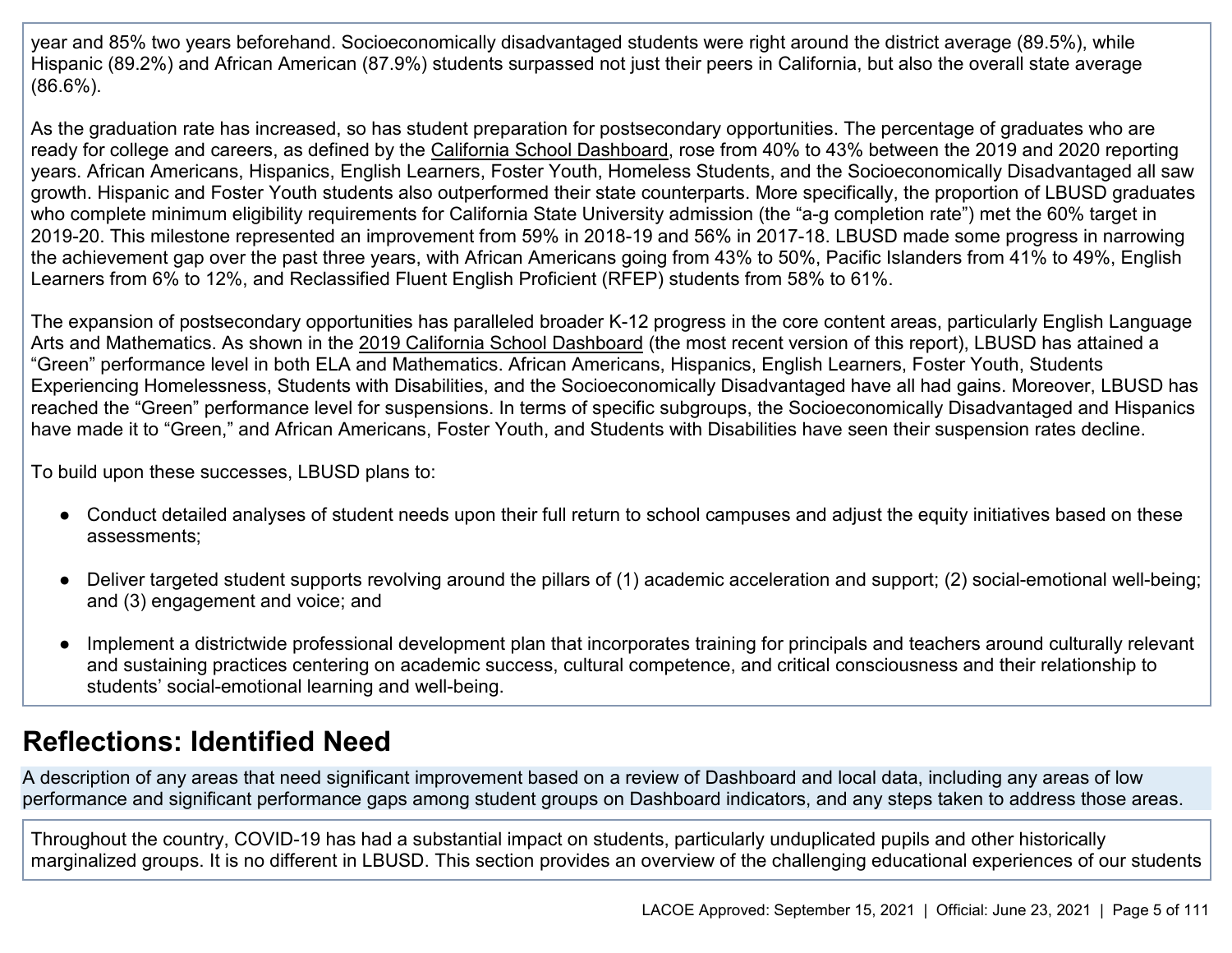and how, in many areas, the needs are inequitably distributed.

As detailed during the [March 16, 2021, Board Workshop,](https://www.youtube.com/watch?v=1hmp2kXjTXo) when we compare key indicators from March 2020 with those from March 2021, we see the following trends:

- The percentage of high school students who are on track to graduate has declined from 74% to 66%. Ninth and tenth graders have been impacted the most, with their rates sliding by 12 percentage points. All subgroups have seen declines, including African Americans (6 percentage points), Hispanics (9 percentage points), the Socioeconomically Disadvantaged (8 percentage points), and English Learners / Reclassified Fluent English Proficient students (10 percentage points).
- The percentage of high school students who are on track to complete the a-g requirements has slipped from 59% to 53%. Ninth graders have been affected the most (16 percentage-point reduction). All subgroups have regressed, and the patterns have been comparable to the graduation figures above.
- The percentage of middle school students who are ready for high school has gone down from 74% to 57%. The decline has been pronounced among sixth and seventh graders (19 percentage points). All subgroups have been negatively impacted, most notably English Learners / Reclassified Fluent English Proficient students (23 percentage points) and Foster Youth / Students Experiencing Homelessness (21 percentage points).
- The decrease in high school readiness has been particularly evident when looking at student grades. The percentage of middle school students who meet the grade-point average standard has shrunk by 19 percentage points. Looking specifically at English Language Arts and Mathematics grades, the reductions are 13 and 9 percentage points, respectively.
- The percentage of elementary students who are on or above level in their Achievement Reports has dropped from 57% to 42%. While the kindergarten figures are comparable year to year, other grades have seen double-digit declines, including 23 percentage points for fifth graders. English Learners / Reclassified Fluent English Proficient students (17 percentage points), Foster Youth / Students Experiencing Homelessness (17 percentage points), and the Socioeconomically Disadvantaged (15 percentage points) have had the largest decreases.
- The percentage of elementary students who are on or above level in informational reading has shrunk by 14 percentage points, with the most severe reductions in fourth grade (18 percentage points) and fifth grade (25 percentage points). Similar trends exist in writing (13 percentage points for the district overall). The decrease in math has been even sharper at 21 percentage points, including 23 and 26 percentage points for fourth and fifth grades.
- The percentage of D or F grades in the Fall Semester has risen from 14% to 28%. The percentage of students with at least one D or F grade has also jumped from 37% to 48%, with Foster Youth / Students Experiencing Homelessness (63%), Students with Disabilities (62%), African Americans (57%), Pacific Islanders (56%), English Learners / Reclassified Fluent English Proficient students (56%), the Socioeconomically Disadvantaged (55%), and Hispanics (55%) all above the district average.

Beyond academic indicators, student engagement has been a priority area, as noted during stakeholder consultations throughout the school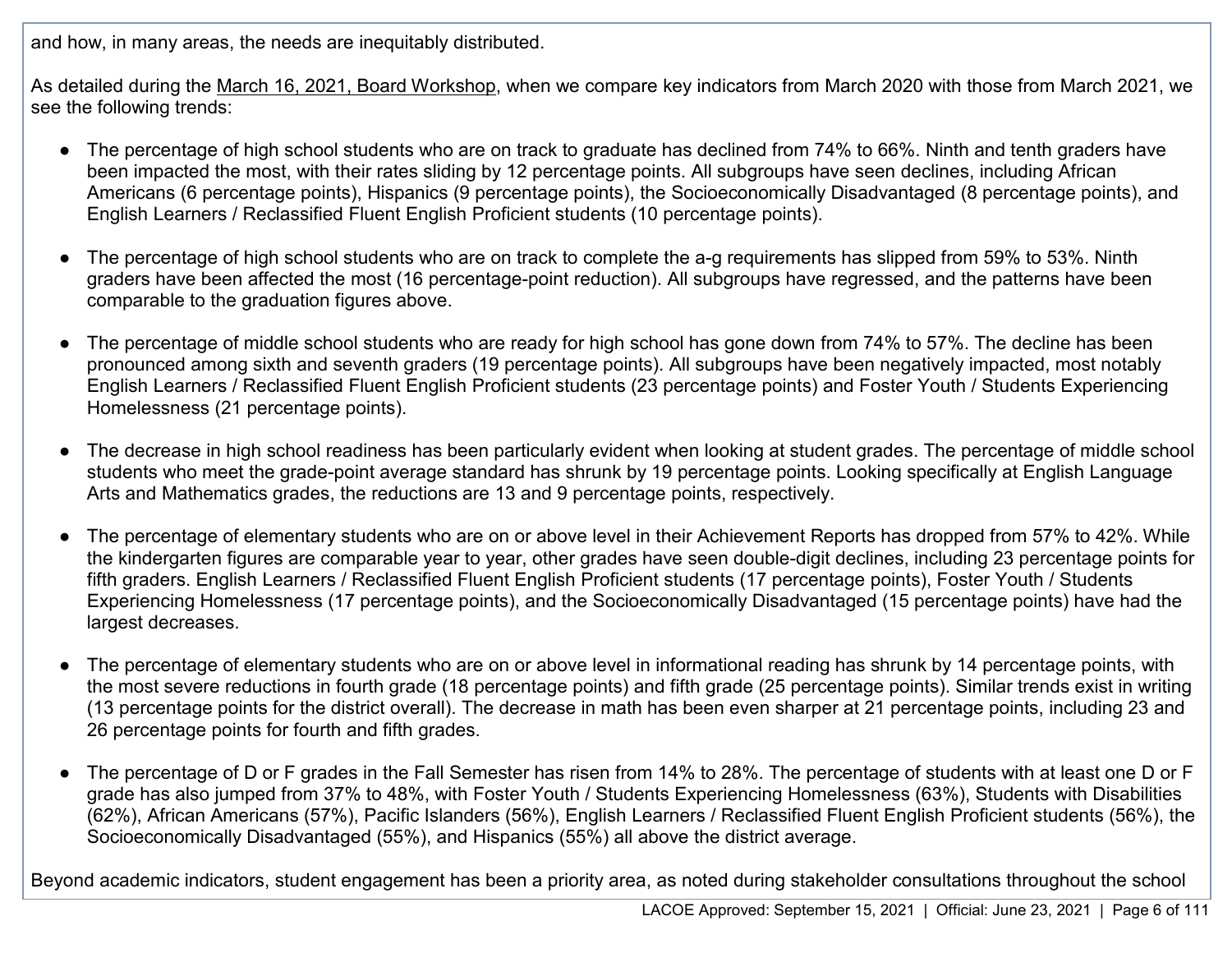year. This issue accentuates the most critical gap in the 2019 California School Dashboard: the "Orange" performance level for chronic absenteeism. The district average was 12.5%, up by 1.7 percentage points from the prior year. African Americans, Foster Youth, Students Experiencing Homelessness, and Native Americans were all in the "Red" level, while all other subgroups were in the "Orange" level.

# **LCAP Highlights**

A brief overview of the LCAP, including any key features that should be emphasized.

LBUSD has adopted an "Excellence and Equity" agenda that governs the work of the entire school system and that has a specific definition in our local context:

Equity is our moral imperative to create a student-centered and anti-racist school experience that guarantees academic achievement, student agency, advancement, and a sense of belonging for all. We achieve this imperative by eliminating individual and institutionally biased / racist practices.

Diversity, including race, culture, ethnicity, gender, gender identity and/or expression, sexual orientation, socioeconomic status, religion, ability level, age, citizenship status, language, and an openness to other identifiers, is viewed as an asset to a dynamic learning experience.

Our work is driven by consideration of those who are being left out in traditional school practices and operations. With all students in mind, we uplift groups of students that have been historically marginalized. We amplify the voices of our students and embrace our community as true partners in education. The results create academic, social, and emotional growth.

In translating this aspiration to LCAP goals, actions, and services, LBUSD has drawn from stakeholder recommendations that revolve around three guiding questions:

- What practices would be most effective in addressing **academic support**?
- What practices would be most effective in addressing **social-emotional learning**?
- What practices would be most effective in addressing **student engagement and motivation**?

These guiding questions resulted from foundational surveys toward the end of the prior school year, when LBUSD engaged families on (a) their experiences with distance / home learning and (b) their needs for Fall 2020 and beyond. Academic support, social-emotional learning, and student engagement and motivation emerged as the most important themes from over 13,800 student responses, nearly 28,000 parent responses, and approximately 2,700 teachers. The themes were subsequently reinforced in follow-up consultations with stakeholders, including a Thoughtexchange® survey that reached nearly 5,000 paticipants, yielded over 4,000 comments, and generated more than 118,000 ratings.

To honor community feedback, LBUSD has put together its LCAP in a way that addresses the three guiding questions through an "Excellence and Equity" lens. Actions and services reflect both districtwide and schoolwide approaches. A districtwide approach is a proven strategy for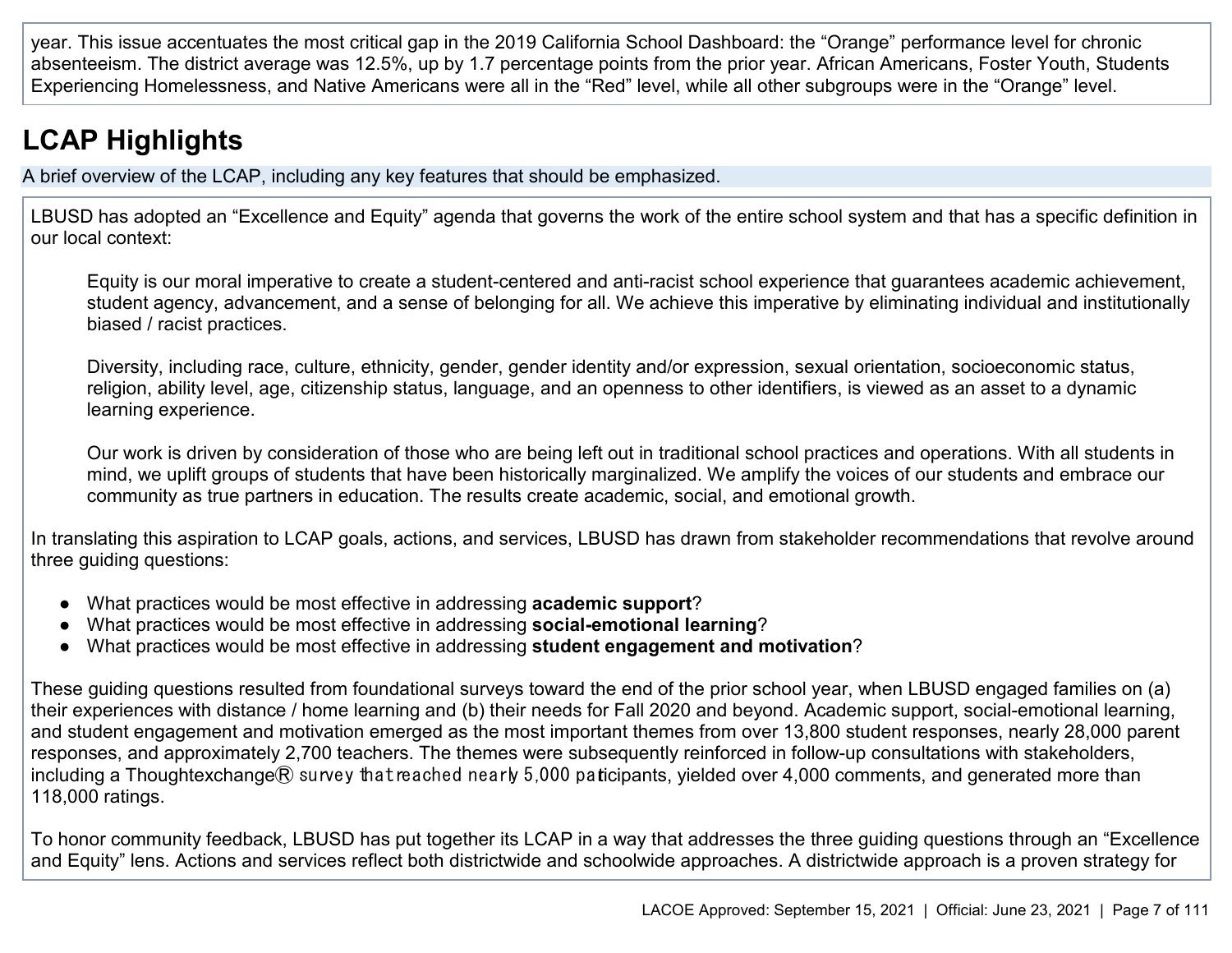large urban systems where students and families have high rates of mobility and school choice, as it ensures equity across a diverse community and enables efficiencies that maximize the use of public funds. A schoolwide approach allows for the unique needs of students to be met when they are concentrated in specific campuses. It facilitates targeted supports while retaining economies of scale and site flexibility. Overall, the balance between districtwide and schoolwide approaches ultimately benefits "unduplicated pupils" -- i.e., low-income students, English Learners, Redesignated Fluent English Proficient Pupils, and foster youth.

#### **Academic Support**

LBUSD strives to ensure that student outcomes reflect success for all students. This means that every student has access to academic supports that address their unique needs, as captured by a Learning Acceleration, Support, and Enrichment Plan that includes researchbased targeted intervention classes and programs; online and in-person tutoring; Saturday School; credit recovery; and other extended learning opportunities. Even more fundamentally, it entails intervention models during the school day for literacy and math. It also involves developing a diverse and inclusive talent acquisition strategy to recruit and retain a highly qualified workforce that is reflective of our students and community; supporting teacher and administrator growth; and consistently using equity-centered data to drive programmatic decisions and interventions that increase access, opportunity, and success.

#### **Social-Emotional Learning**

At its core, LBUSD's social-emotional learning initiative aims to promote understanding, examine biases, build cross-cultural relationships, and cultivate adult and student practices that close opportunity gaps and create more inclusive school communities. It implements a continuum of integrated levels of support that is initiated with resources for Tier I-III discipline practices, restorative justice, and identity development. It also embeds social-emotional learning objectives alongside core and elective content and instruction.

#### **Student Engagement and Motivation**

LBUSD strives to include student voices in decisions related to their education, specifically through the implementation of a Student Equity Leadership Team. This means learning opportunities that reflect their needs and lived experiences. For example, the district supports teacher and leader development in the eight competencies for culturally responsive teaching, and it has a professional development plan that incorporates training around culturally relevant and sustaining practices centered on academic success, cultural competence, critical consciousness, and social-emotional learning and well-being. It also connects students to businesses and organizations through inspiring work-based learning opportunities.

In developing initiatives across these three themes, LBUSD utilizes a budget development process that is transparent, equity-driven, and addresses student needs. This process is rooted in stakeholder recommendations that capture diverse perspectives and honor trusting relationships with every student, parent, employee, and community member.

# **Comprehensive Support and Improvement**

An LEA with a school or schools eligible for comprehensive support and improvement must respond to the following prompts.

### **Schools Identified**

A list of the schools in the LEA that are eligible for comprehensive support and improvement.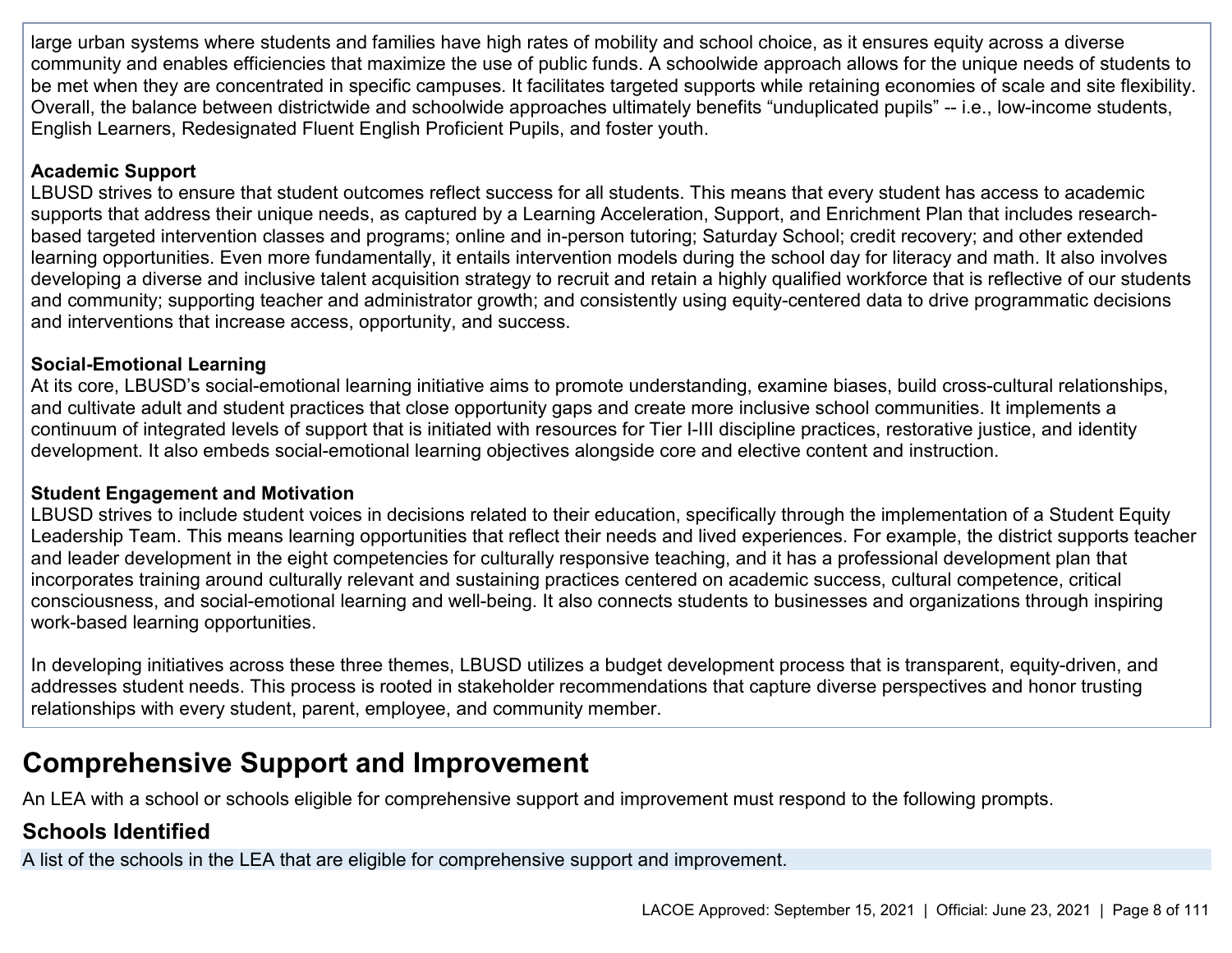Barton Elementary School, Educational Partnership High School (EPHS), Franklin Classical Middle School, Lindbergh STEM Academy, Reid High School

### **Support for Identified Schools**

A description of how the LEA has or will support its eligible schools in developing comprehensive support and improvement plans.

Support for schools is grounded in coaching and professional learning communities. LBUSD has shifted from compliance and at-a-distance supervision practices to a deeply rooted coaching orientation, partnership in addressing student achievement issues, and a strong emphasis on quality instruction in every classroom, as defined by the district's Understandings Continuum framework. Since 2014, LBUSD has sought to enhance time spent on campuses, with leaders dedicating an average of three to five hours per month on every campus – visits that include classroom observations alongside the principal, data collection related to instructional implementation, and pedagogical guidance for teachers. Comprehensive Support and Improvement (CSI) schools receive even more intense support, particularly in areas like English Language Arts, Mathematics, and graduation rates.

One crucial area of support centers on school-level needs assessments. LBUSD's Research Office provides in-depth data tailored to each site, which are then used to develop interventions in consultation with stakeholders. Academic measures include ELA and Math benchmarks, real-time grades (especially Ds and Fs), and whether students are on track to complete graduation requirements, while non-academic measures cover chronic absenteeism, suspensions, and disciplinary incidents. With assistance from district leaders, curriculum coaches, and other experts, CSI schools drill down by academic skill, by student group, and by logistical factors (e.g., the time of day and location of suspensions). Site staff receive tools and training to create "watch lists" – i.e., lists of classrooms to monitor closely and lists of students who require further interventions. The latter is connected to phone, email, and text communication systems that can help engage families in the process.

Here are specific supports that LBUSD delivered (and will continue to provide moving forward) to help CSI schools develop their plans:

- Level office staff spent additional hours at CSI schools to help their principals conduct deeper analyses on chronic absenteeism, suspensions, disciplinary incidents, and survey data related to school culture and climate and social-emotional learning. Such analyses were on top of those conducted for academic measures like English Language Arts, Mathematics, and graduation rates. In light of the COVID-19 pandemic, distance learning participation, learning loss, and other similar issues were also explored.
- Level office staff, curriculum leaders, and other district support departments provided CSI schools with research on successful evidence-based interventions in comparable schools, both at LBUSD and other districts in California. Depending on the programs, the research included either academic studies or best practices. This information was paired with budget information so that programs can be sustainably developed.
- Level office staff, curriculum leaders, and other district support departments assisted CSI schools with identifying resource inequities by providing reports on current staff levels, budget figures, and logistical data. Through various one-on-one meetings, sites were then guided by content experts in identifying significant resource gaps. For example, a review of a site's English Learner supports would incorporate additional teachers that might be needed, along with the instructional materials, technological software, intervention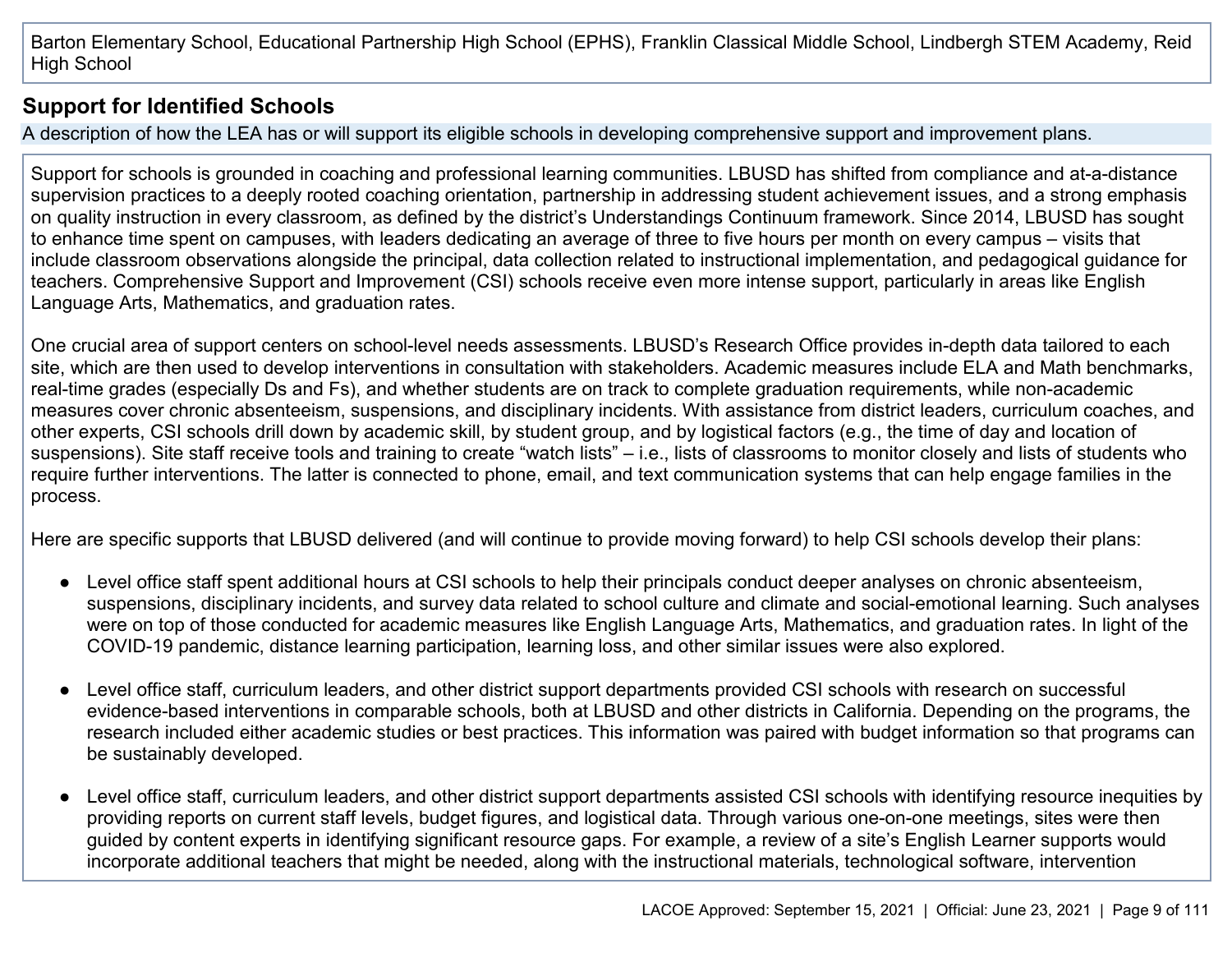scheduling design, and other details that would help build out the program, particularly in a distance-learning environment.

- Based on the research and "gap" analyses described in the two previous bullet points, level office staff, curriculum leaders, and other district support departments helped CSI schools select evidence-based interventions. Among the guiding principles that LBUSD promoted in this decision-making process is sustainability – the importance of developing high-impact programs that can be implemented in multi-year timeframes. Given the depth of student needs, it was essential to have a long-term perspective and make adjustments along the way. LBUSD then ensured that CSI schools had training for program implementation.
- Lastly, level office staff, curriculum leaders, and other district support departments helped CSI schools establish monitoring and evaluation systems. Supports included training on how to identify appropriate data to collect (for example, student participation in interventions, related test scores, etc.), how to use LBUSD's "intervention tracker" or similar system, how to schedule data analyses alongside the site visits described above, and how to use feedback for program improvement. In some cases, LBUSD provided CSI schools with sample survey questions for gathering student, parent, and staff perspectives. LBUSD also paired CSI schools with similar partner sites so that data can be compared and promising practices can be shared.

#### **Monitoring and Evaluating Effectiveness**

A description of how the LEA will monitor and evaluate the plan to support student and school improvement.

To monitor and evaluate the effectiveness of the CSI plans, quarterly visits will be conducted. These formal visitations will allow site teams to reflect upon their collective efforts and engage colleagues from other schools and district departments for objective feedback. The monitoring and evaluation activities will be conducted in-person following appropriate public-health guidelines.

Quarterly visits will be customized by schools, but follow a common structure:

- **Whole Group Briefing**: The school team (principal, teachers, and support staff) will provide background for the visit by sharing their CSI plans. They will highlight their site data, professional development activities, and key interventions. They will help visitors develop an understanding of their priorities.
- **Classroom Visits**: School team members and visitors will observe classrooms, collecting data and examples that reinforce the school's CSI plans. They will take notes, collect images, and talk to students in order to summarize their observations.
- Whole Group Debriefing: School team members will facilitate a debriefing that allows them to understand and affirm the site's continuous improvement efforts. They will focus not only on content delivery, teaching practices, and student actions, but also the various interventions that are being implemented to support struggling learners.
- Principal Debriefing: Principals and/or principal supervisors will engage in further discussion regarding next steps. This dialogue will be folded into the regular coaching work described in the previous section.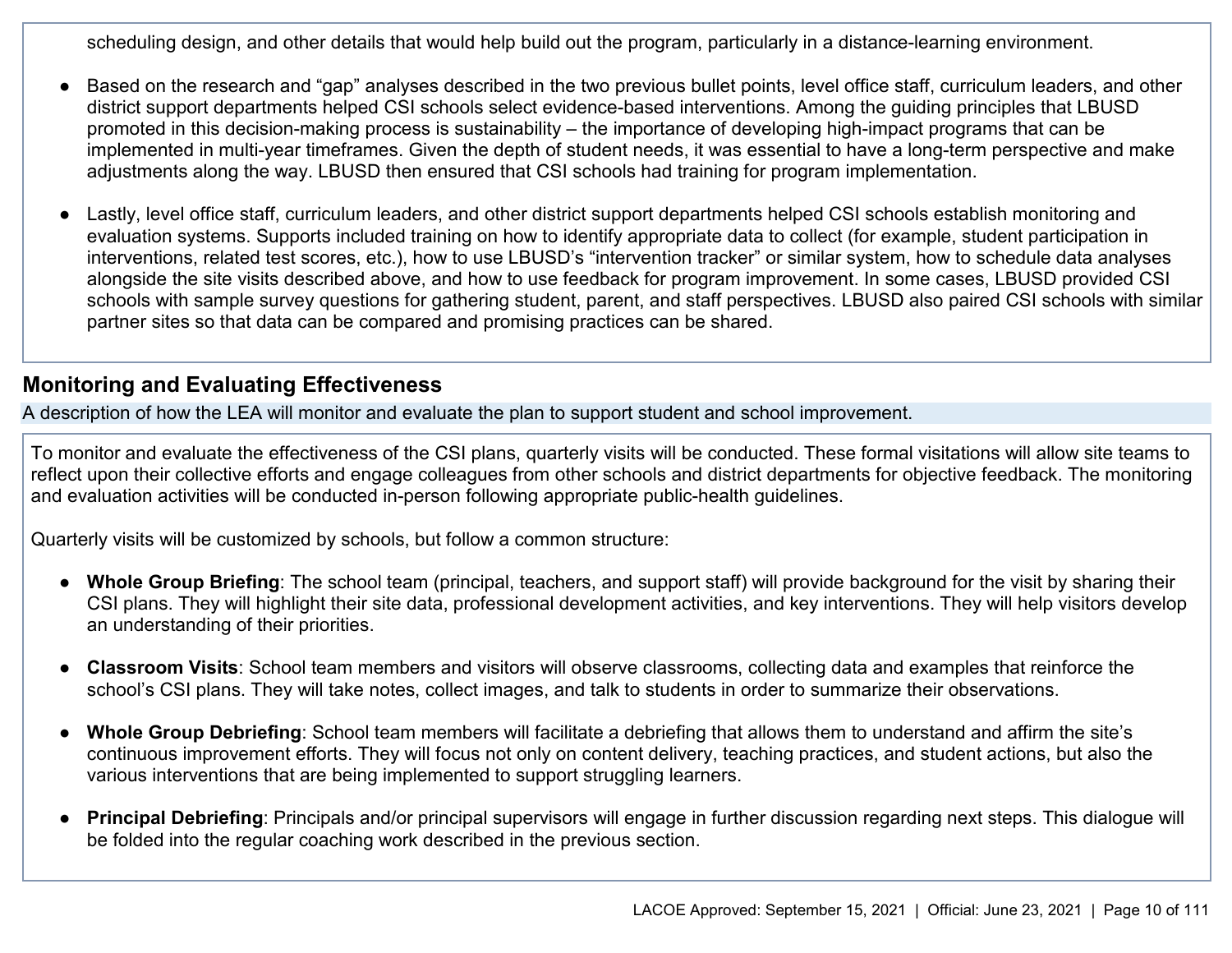More broadly, data dashboard tools developed by LBUSD's Research Office will feature "Watch Lists" that allow district and site leaders to monitor the progress of CSI schools, their teachers, and their students. The "Schools to Watch" function will enable appropriate stakeholders to track the percentage of students who are "at-risk," "severely at-risk," "high risk," and "cautiously at-risk" across a broad spectrum of measures, including chronic absenteeism, discipline, reading benchmarks, math facts, course grades, graduation requirements, and high school or college readiness (as applicable). Such real-time data will be used to adjust CSI plans and develop additional interventions for struggling learners.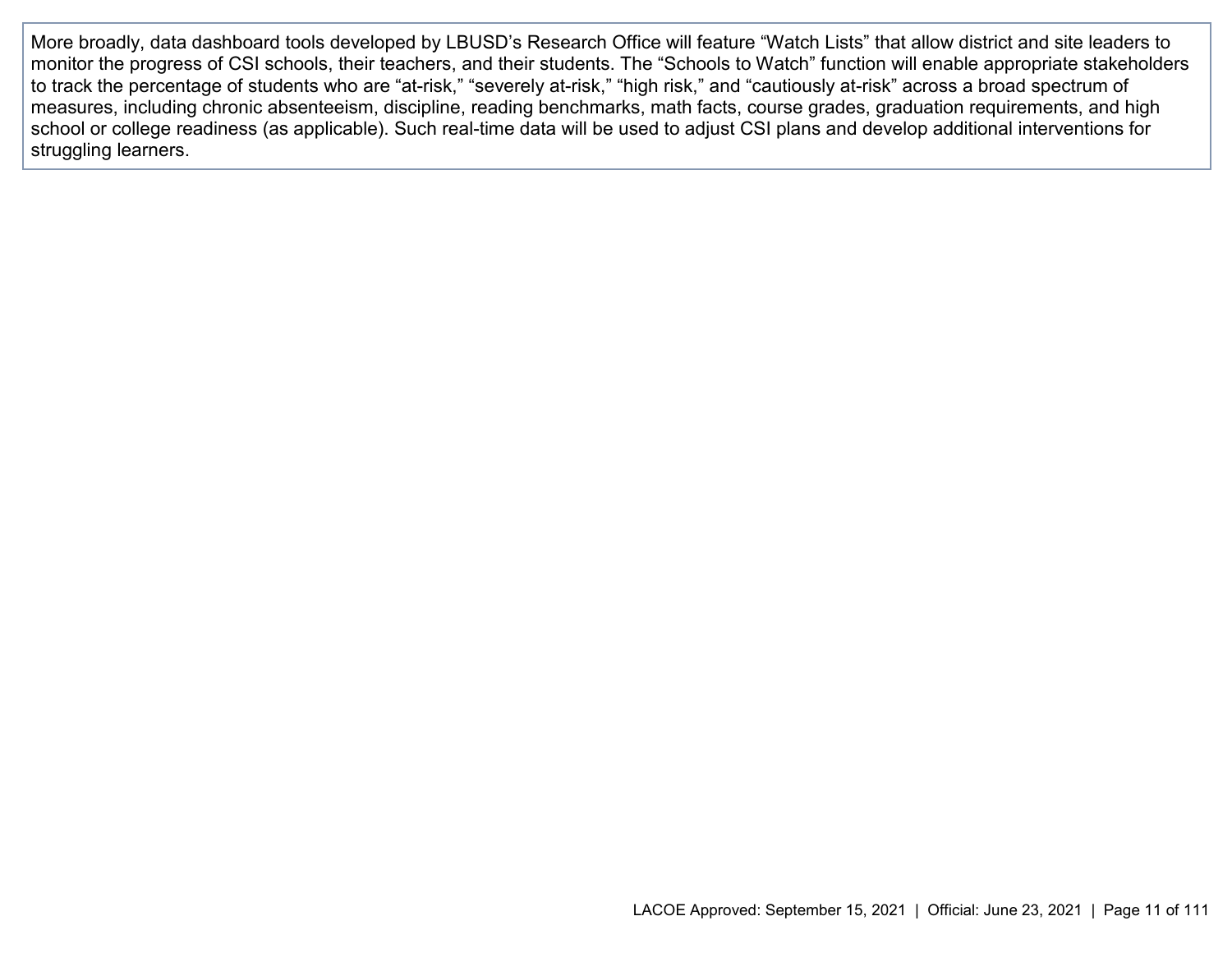# **Stakeholder Engagement**

A summary of the stakeholder process and how the stakeholder engagement was considered before finalizing the LCAP.

LBUSD's community engagement framework involves a triangulation approach that helps ensure authentic and deliberate dialogue with a broad cross-section of students, parents, staff, community members, and other stakeholders. Our intended outcomes include:

- Engage in meaningful and productive discussions;
- Create an environment of collaboration and trust; and
- Provide input that will generate recommendations for the school district to consider.

To achieve these outcomes, LBUSD uses a comprehensive set of engagement methods that systematically guides stakeholders from highlevel perspectives to targeted recommendations. As described during the July 20, 2020, Board Workshop, there are three main streams of input:

- Surveys / Thoughtexchange $R$
- **Community Forums**
- **District / Community Group Meetings**

These methods are detailed below, but they ultimately provide multiple entry points for all residents, communities, and sectors of LBUSD to participate in community-based conversations. They are specifically designed to capture input from stakeholders of diverse backgrounds and those for whom English is a second language.

#### **Community Engagement Process**

In the 2020-21 school year, LBUSD's community engagement process has focused on three guiding questions:

- What practices would be most effective in addressing academic support?
- What practices would be most effective in addressing social-emotional learning?
- What practices would be most effective in addressing student engagement and motivation?

These guiding questions resulted from foundational surveys toward the end of the prior school year, when LBUSD engaged families on (a) their experiences with distance / home learning and (b) their needs for Fall 2020 and beyond. Academic support, social-emotional learning, and student engagement and motivation emerged as the most important themes from over 13,800 student responses, nearly 28,000 parent responses, and approximately 2,700 teachers.

Between August and November 2020, LBUSD launched a Thoughtexchange® survey on each guiding question. These surveys were administered electronically and distributed via large-scale district communication systems, including SchoolMessenger (voice and text messages), SchoolLoop (email messages and school websites), lbschools.net (district website), and various social media outlets. They were translated in English, Spanish, and Khmer. Based on feedback from community members, who sought to reach stakeholders beyond electronic formats, LBUSD also established an Engagement Hotline that mirrored Thoughtexchange®. This Hotline asked the same guiding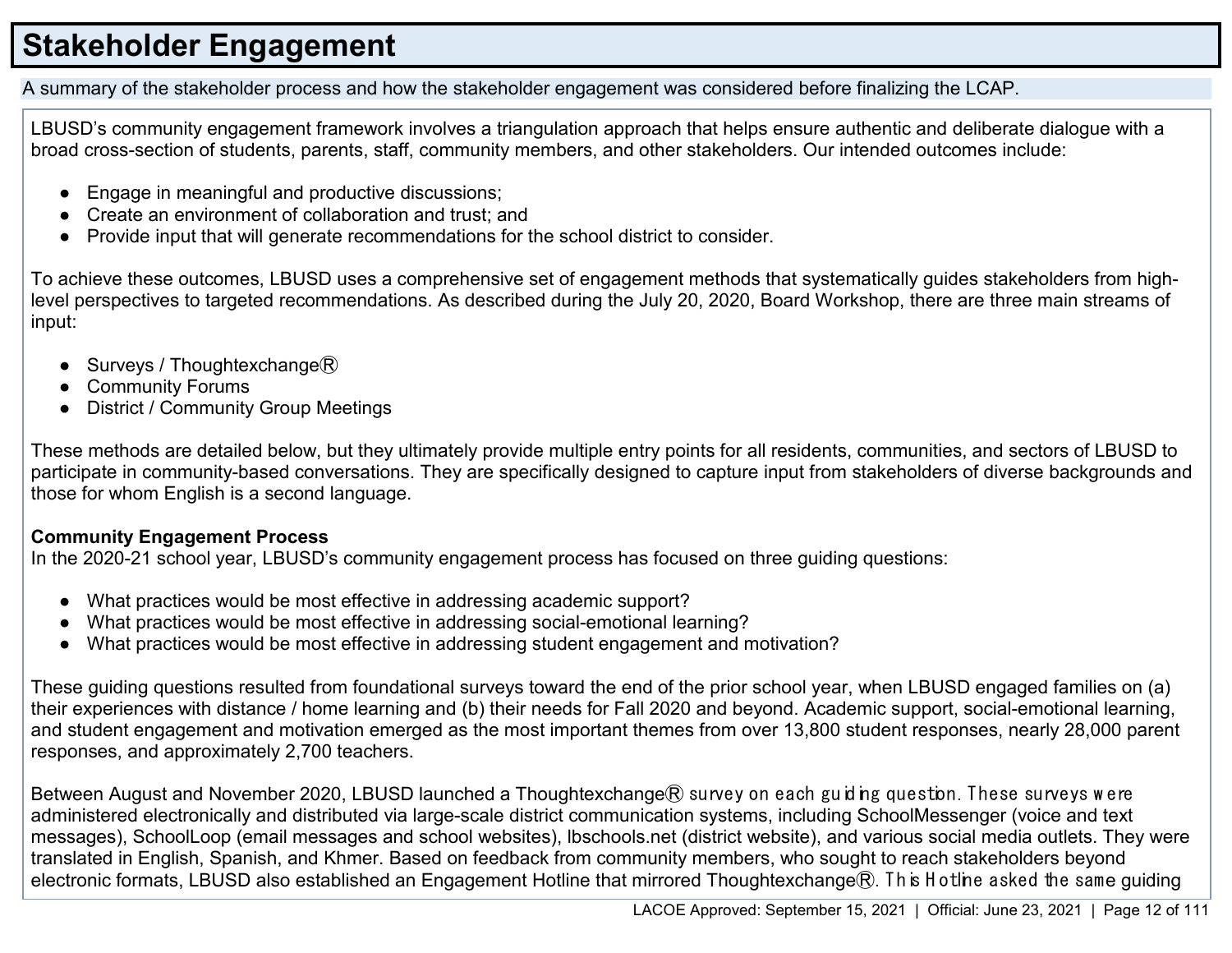questions and enabled voice participation in callers' preferred language. For consistency and accessibility, LBUSD followed the same public notification and outreach protocols throughout the entire engagement process.

Moreover, Thoughtexchange®was the main platform used in community forums and district / community group meetings. District staff typically started these sessions with a brief description of the engagement framework and the three guiding questions. They then guided participants through Thoughtexchange $R$ . This interactive exercise allowed stakeholders to read, reflect on, and rate each other's responses in real time. It encouraged different types of engagement and invited diverse voices to be heard. Because it was aligned to the broader Thoughtexchange $\mathcal{R}$  survey, all of the subm issions were seam lessly collected and aggregated.

The results of these stakeholder activities flowed to the Superintendent's Advisory Committee (SAC), whose purpose is to analyze the feedback and ultimately develop recommendations for the Superintendent's and the Board of Education's consideration. The SAC is composed of representatives from the following stakeholder groups:

- Association of Long Beach Education Managers (includes principals and administrators)
- Assistance League
- Black Lives Matter Long Beach
- Board of Education District Representatives
- California Conference for Equity and Justice
- California State University, Long Beach
- Californians for Justice
- Classified School Employees Association
- Coalition of Involved African American Parents
- District Community Advisory Committee
- District English Learner Advisory Committee
- Khmer Parents' Association
- The LGBTQ Center Long Beach
- Latinos in Action
- Long Beach Council Parent-Teacher Association
- National Association for the Advancement of Colored People
- Pacific Islander Education Voyage
- Special Education Community Advisory Committee
- Superintendent's Student Advisory Group
- Teachers Association of Long Beach

SAC recommendations were derived from all of the stakeholder feedback. In addition to this report, they were shared with the same district / community groups in follow-up meetings, presented at the March 2021 Board of Education Workshop, and incorporated into the LBUSD Local Control and Accountability Plan.

#### **Community Engagement Timeline**

The following table summarizes the timeline of key engagement activities in Fall 2020. The average attendance was approximately 20 per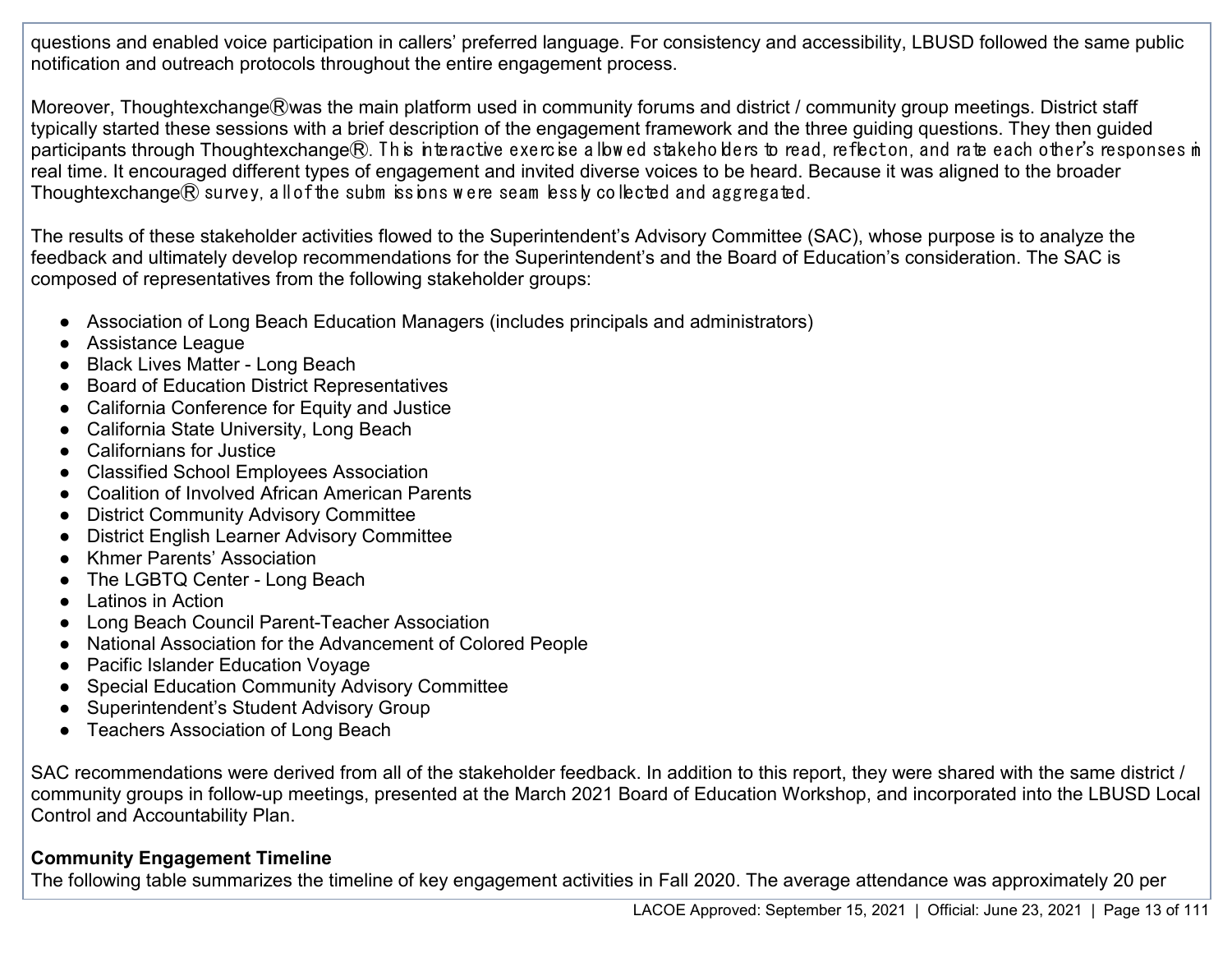session, and attendees represented all five district areas of LBUSD.

| <b>Audience</b>                                         | Date*                         | Time(s)                |
|---------------------------------------------------------|-------------------------------|------------------------|
| District English Learner Advisory Committee (DELAC)**   | Tue., Aug. 25                 | 1:00 p.m.              |
| District Community Advisory Committee (DCAC)**          | Thu., Aug. 27                 | 1:00 p.m.              |
| Long Beach Council Parent Teacher Association (LBCPTA)  | Tue., Sep. 8                  | 9:00 a.m.              |
| <b>Community Forum**</b>                                | Mon., Sep. 21                 | 10:00 a.m              |
| Khmer Parent Association**                              | Sat., Sep. 26                 | 9:00 a.m.              |
| Superintendent Student Advisory Group                   | Thu., Oct. 1                  | 3:30 p.m.              |
| Special Education: Community Advisory Committee (CAC)** | Wed., Oct. 14                 | 6:00 p.m.              |
| Community Forum**                                       | Tue., Oct. 20                 | 5:00 p.m.              |
| Coalition of Involved African American Parents (CIAAP)  | Thu., Oct. 22<br>Mon., Nov.2  | 6:00 p.m.<br>5:00 p.m. |
| Pacific Islander Education Voyage (PIEV)                | Thu., Oct. 29                 | 6:30 p.m.              |
| Superintendent's Advisory Committee (SAC)**             | Thu., Sep. 17<br>Mon., Nov. 9 | 3:00 p.m.<br>3:00 p.m. |

\* Dates and times were provided by each stakeholder group.

\*\* Interpretation services were provided by LBUSD staff, as requested.

In the aftermath of these meetings, LBUSD collaborated with Children's Defense Fund - California, Public Advocates, Latinos in Action, and other stakeholders to convene a Community Education Forum on December 5, 2021 [\(English](https://www.youtube.com/watch?v=kQD7U6uLpWs) | [Spanish](https://www.youtube.com/watch?v=ICSh7PUcvnc) | [Khmer\)](https://www.youtube.com/watch?v=RmhD0ectHF0). This event was designed to foster partnerships and communication between families, district leaders, and staff to ensure that students' needs are met. Discussions centered around the academic supports, social-emotional learning, and student and parent engagement, so community feedback was incorporated into this report.

Furthermore, there was an increased emphasis on student engagement as part of LBUSD's equity work. These efforts coincided with our broader community engagement activities and utilized a comparable approach to the framework described above:

- Deploy a survey that gathers a wide range of student thoughts on equity.
- Gather a representative group of student voices to contribute to LBUSD's ongoing equity work and policy development.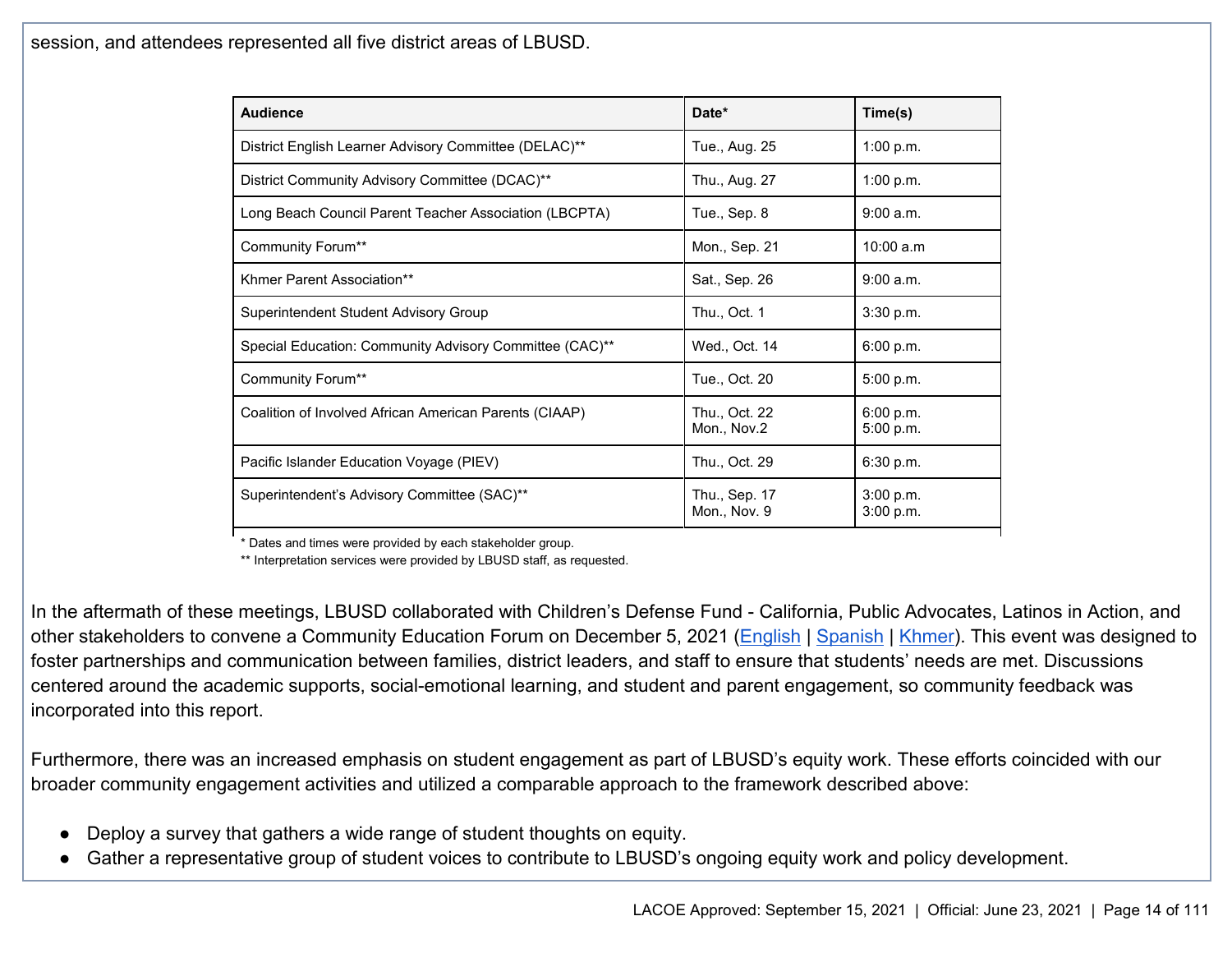● Support students in engaging young voices in a "town hall" meeting as another avenue for dialogue.

Engagement activities continued throughout the Spring semester, focusing on specific LCAP plan components. Based on stakeholder feedback, LBUSD began with a two-part series on the district budget in **English, Spanish**, and [Khmer.](https://www.youtube.com/watch?v=YJXkwRlJwlc&list=PLT2B7s9URQvLGRPyPVrP72dRmy0JL0I5m&index=30) These "Budget 101" workshops on February 25, 2021, and March 18, 2021, provided background information on the Local Control Funding Formula and fiscal resources at both the district and site levels. They laid the foundation for committee consultations on March 4, 2021, and March 8, 2021, with the District Community Advisory Committee and the District English Learner Advisory Committee (the required "Parent Advisory Committee" and "EL Parent Advisory Committee," respectively, per the *Education Code*), which received a summary of the LCAP timeline and the main stakeholder recommendations that would be embedded in the plan. Additional information was gathered and shared at the Board Workshop on March 17, 2021 [\(English](https://www.youtube.com/watch?v=MFdLovh91Bc) | [Spanish](https://www.youtube.com/watch?v=aJW2bPbxQaM) | [Khmer\)](https://www.youtube.com/watch?v=Z5dOSBj4Yfk). To honor public involvement throughout this process, LBUSD released a Budget Engagement [Community Report,](https://www.lbschools.net/Departments/Local_Control/) describing how the district has responded to suggestions.

On April 15, 2021, the first draft of the LCAP was posted on Ibschools.net in [English, Spanish, and Khmer.](https://www.lbschools.net/Departments/Local_Control/) This posting, which came with a public notification (see the outreach protocols in the previous section) and an online form for written public comments, allowed stakeholders to review a preliminary version of the plan and offer concrete feedback on specific actions and services. It served as the basis for consultations with the District English Learner Advisory Committee (April 19, 2021) and the District Community Advisory Committee (April 29, 2021). It also informed of the dialogue at the Community Education Forum on April 24, 2021 [\(English](https://www.youtube.com/watch?v=iktOP5AhS5Q) | [Spanish](https://www.youtube.com/watch?v=JABHhVxanAQ) | [Khmer\)](https://www.youtube.com/watch?v=EIOWwrayOnI). In collaboration with the Children's Defense Fund - California, Public Advocates, Latinos in Action, Parent Organization Network, and Dr. Tyrone C. Howard of the UCLA Graduate School of Education, this event focused on ensuring that student needs are met in the LCAP, as schools transition from distance learning to in-person instruction. Participants had an opportunity to share specific recommendations on how LBUSD can improve its goals, metrics, and investments around social-emotional learning; Black and Pacific Islander student achievement; and supports for English Learners and their families.

In May 2021, LBUSD aggregated all of the stakeholder feedback and administered a follow-up Thoughtexchange $R$ . This survey synthesized the main actions and services that stakeholders recommended, then asked: "What other ideas do we need to consider? What is missing from the draft LCAP?" The district received close to 2,000 responses and 57,000 ratings from nearly 3,500 participants. Their comments helped shape the subsequent draft of the LCAP for the public hearing on June 2, 2021.

On June 14, 2021, the Special Education Local Plan Area (SELPA) administrator consultation formally took place. LBUSD had been embarking on specific efforts to support students with disabilities, so this process afforded yet another opportunity to align district systems and stakeholder engagement activities. Specifically, the following feedback was provided:

- Goal 3, Action 3, includes Instructional Aides who help support students with disabilities. LBUSD has developed a series of learning modules that enhance their professional development, focusing on behavior, independent living, and other skills, particularly for unduplicated pupils.
- Goal 3, Action 11, includes Learning Acceleration Programs such as Saturday School, and LBUSD plans to implement 10-week intervention clinics that provide enhanced support for students with disabilities. Scheduled to start around October 2021, these clinics have elementary and secondary versions that address English Language Arts, Mathematics, and additional academic services.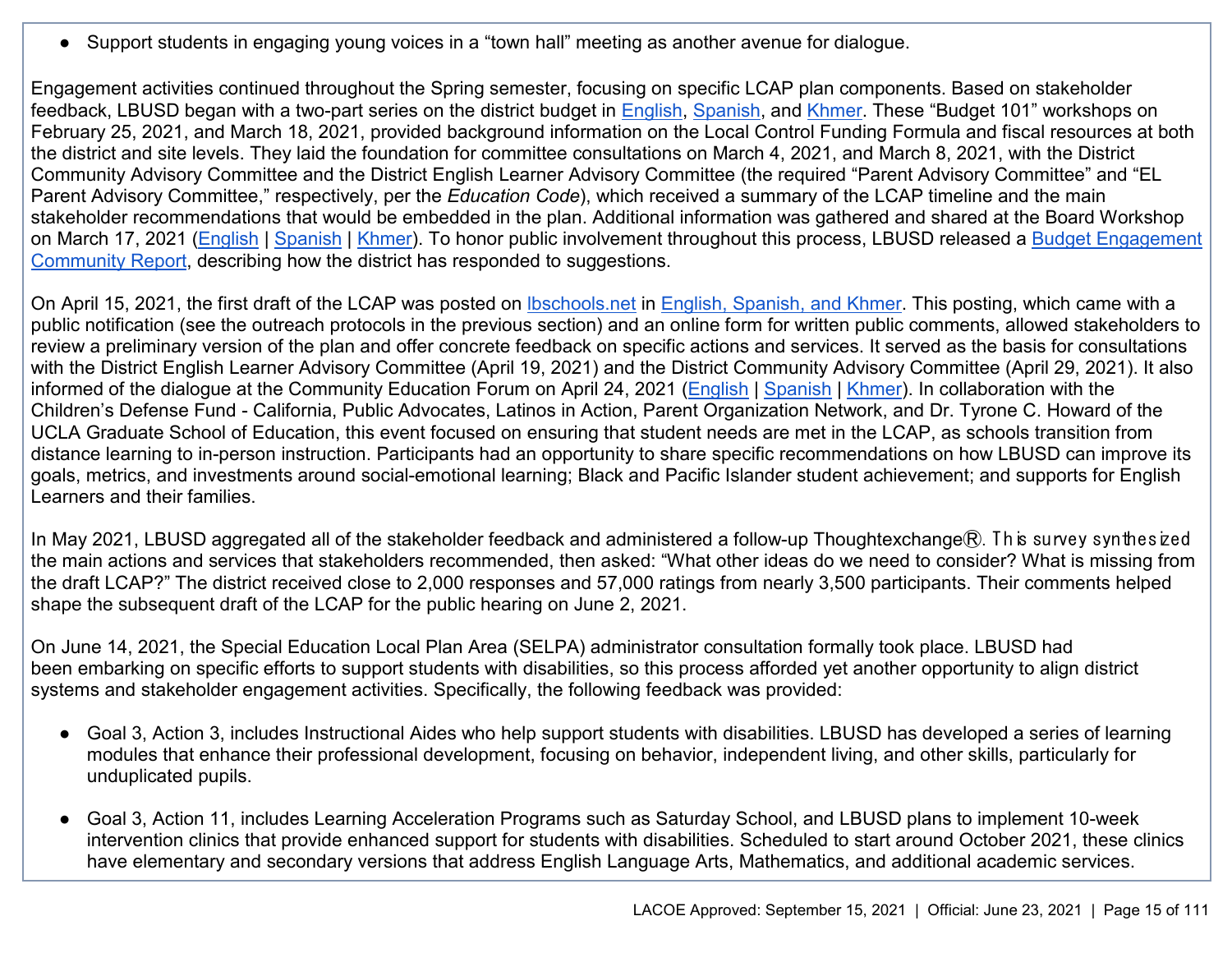LBUSD issued the Superintendent's written responses to stakeholder feedback. For the most part, the responses were built into formal meeting minutes for the District Community Advisory Committee and the District English Learner Advisory Committee, which members received and approved. In other cases, response letters were provided directly to individual stakeholders or stakeholder groups. The Board of Education ultimately voted for LCAP adoption on June 23, 2021.

#### **Community Engagement Highlights**

● The community engagement process built off of two districtwide surveys, which helped narrow the focus on three main themes related to academic supports, social-emotional learning, and student engagement and motivation.

| <b>Objective</b>                                                         | <b>Timeframe</b> | <b>Participation</b>                                                                 |
|--------------------------------------------------------------------------|------------------|--------------------------------------------------------------------------------------|
| Collect stakeholder feedback on distance / home<br>learning experiences. | May - June 2020  | - 13,647 student responses<br>- 21,277 parent responses<br>- 2,736 teacher responses |

#### **K-12 Distance / Home Learning Survey**

#### **LBUSD Family Needs Survey\***

| <b>Objective</b>                                                                | <b>Timeframe</b> | <b>Participation</b>                            |
|---------------------------------------------------------------------------------|------------------|-------------------------------------------------|
| Collect student and parent feedback on their needs for<br>Fall 2020 and beyond. | June 2020        | 216 student responses<br>6,642 parent responses |

\* Co-developed with Californians for Justice, Public Advocates, and Children's Defense Fund - California.

LBUSD framed the three themes as guiding questions, which became the foundation for a Thoughtexchange $\mathbb R$  survey:

#### **Budget Engagement / Learning Continuity and Attendance Plan Thoughtexchange<sup>®</sup>**

| <b>Objective</b>                                                                                | <b>Timeframe</b>          | <b>Participation</b>                                                              |
|-------------------------------------------------------------------------------------------------|---------------------------|-----------------------------------------------------------------------------------|
| Collect stakeholder feedback on issues that relate to<br>the district budget and this document. | August - November<br>2020 | 4,967 total participants<br>4,068 total responses<br>118,241 ratings / engagement |

#### **Budget Engagement / Local Control and Accountability Plan Thoughtexchange<sup>®</sup>**

| <b>Obiective</b>                                                                                | <b>Timeframe</b> | <b>Participation</b>                              |
|-------------------------------------------------------------------------------------------------|------------------|---------------------------------------------------|
| Collect stakeholder feedback on issues that relate to<br>the district budget and this document. | May 2021         | 3,472 total participants<br>1,936 total responses |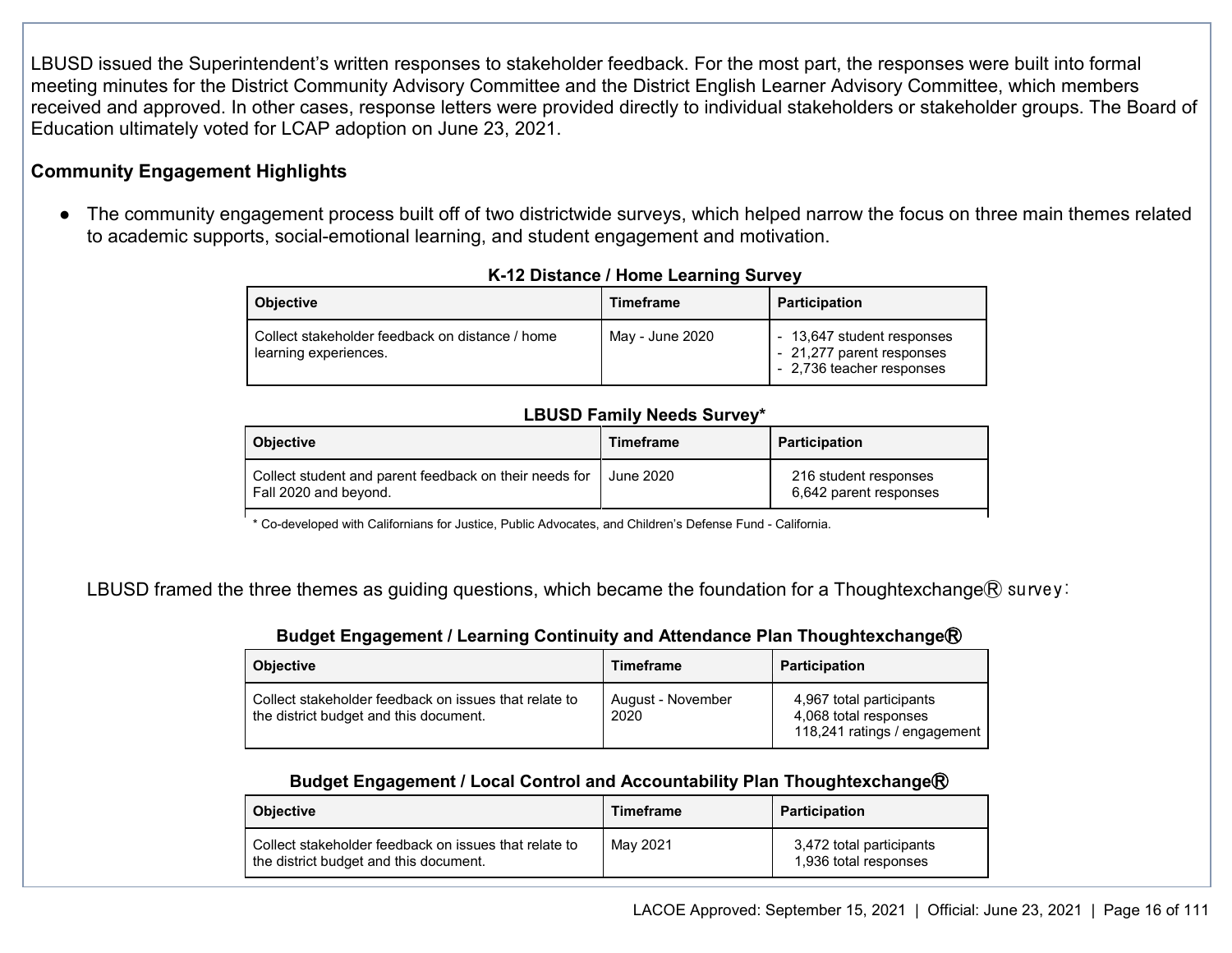|  |  |  | nr.<br>чнены<br>. .<br>__ |  |
|--|--|--|---------------------------|--|
|--|--|--|---------------------------|--|

● The Thoughtexchange® survey engaged a diverse group of respondents who expressedtheir views in a variety of different ways.

| Budget Engagement / Learning Continuity and Attendance Plan Thoughtexchange $\textcircledR}$ |
|----------------------------------------------------------------------------------------------|
| <b>Breakdown by Group</b>                                                                    |

| Group                              | Count | % of Total |
|------------------------------------|-------|------------|
| <b>LBUSD Student</b>               | 172   | 3%         |
| Parent / Guardian of LBUSD Student | 3,456 | 70%        |
| <b>LBUSD Teacher</b>               | 583   | 12%        |
| <b>LBUSD Staff Member</b>          | 220   | 4%         |
| <b>LBUSD Administrator</b>         | 58    | 1%         |
| <b>Community Member</b>            | 54    | 1%         |
| Other                              | 45    | 1%         |
| No Response                        | 379   | 8%         |
| <b>Total</b>                       | 4,967 | 100%       |

**Budget Engagement / Learning Continuity and Attendance Plan Thoughtexchange® Breakdown by Race / Ethnicity**

| Group                     | Count | % of Total |
|---------------------------|-------|------------|
| African American or Black | 375   | 8%         |
| Asian                     | 176   | 4%         |
| Cambodian                 | 73    | $1\%$      |
| Latino/a or Latinx        | 1,149 | 23%        |
| Filipino                  | 117   | 2%         |
| Native American           | 17    | $0\%$      |
| Pacific Islander          | 44    | $1\%$      |
| Two or More Races         | 360   | 7%         |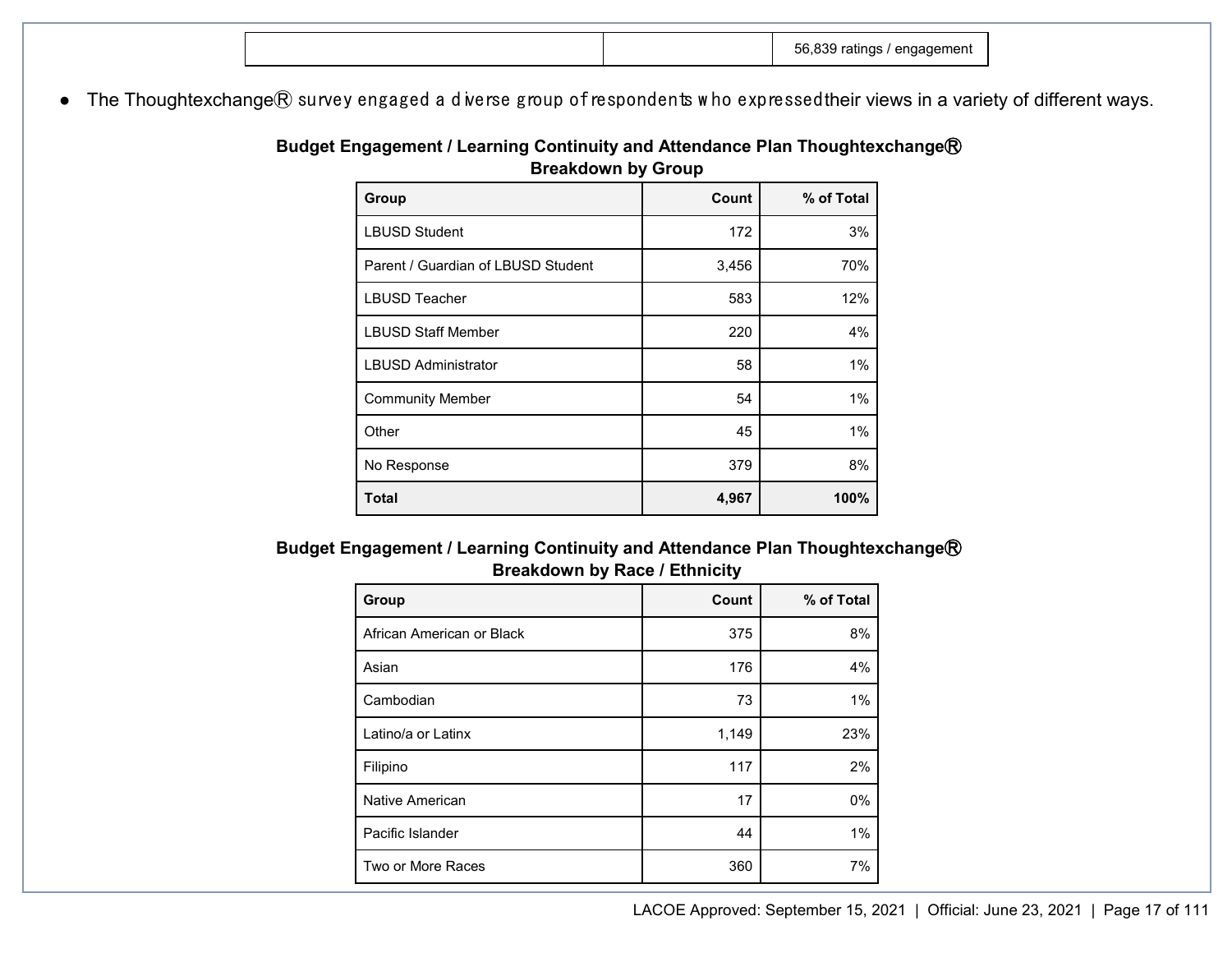| White            | 1,388 | 28%  |
|------------------|-------|------|
| Decline to State | 376   | 8%   |
| Other            | 108   | 2%   |
| No Response      | 784   | 16%  |
| <b>Total</b>     | 4,967 | 100% |

**Budget Engagement / Local Control and Accountability Plan Thoughtexchange<sup>®</sup> Breakdown by Group**

| Group                              | Count | % of Total |
|------------------------------------|-------|------------|
| <b>LBUSD Student</b>               | 209   | 6%         |
| Parent / Guardian of LBUSD Student | 2,075 | 60%        |
| <b>LBUSD Teacher</b>               | 564   | 16%        |
| <b>LBUSD Staff Member</b>          | 323   | 9%         |
| <b>LBUSD Administrator</b>         | 61    | 2%         |
| <b>Community Member</b>            | 32    | 1%         |
| Other                              | 34    | 1%         |
| No Response                        | 174   | 5%         |
| <b>Total</b>                       | 3,472 | 100%       |

**Budget Engagement / Local Control and Accountability Plan Thoughtexchange<sup>®</sup> Breakdown by Race / Ethnicity**

| Group                     | Count | % of Total |
|---------------------------|-------|------------|
| African American or Black | 294   | 8%         |
| Asian                     | 154   | 4%         |
| Cambodian                 | 67    | 2%         |
| Latino/a or Latinx        | 875   | 25%        |
| Filipino                  | 87    | 3%         |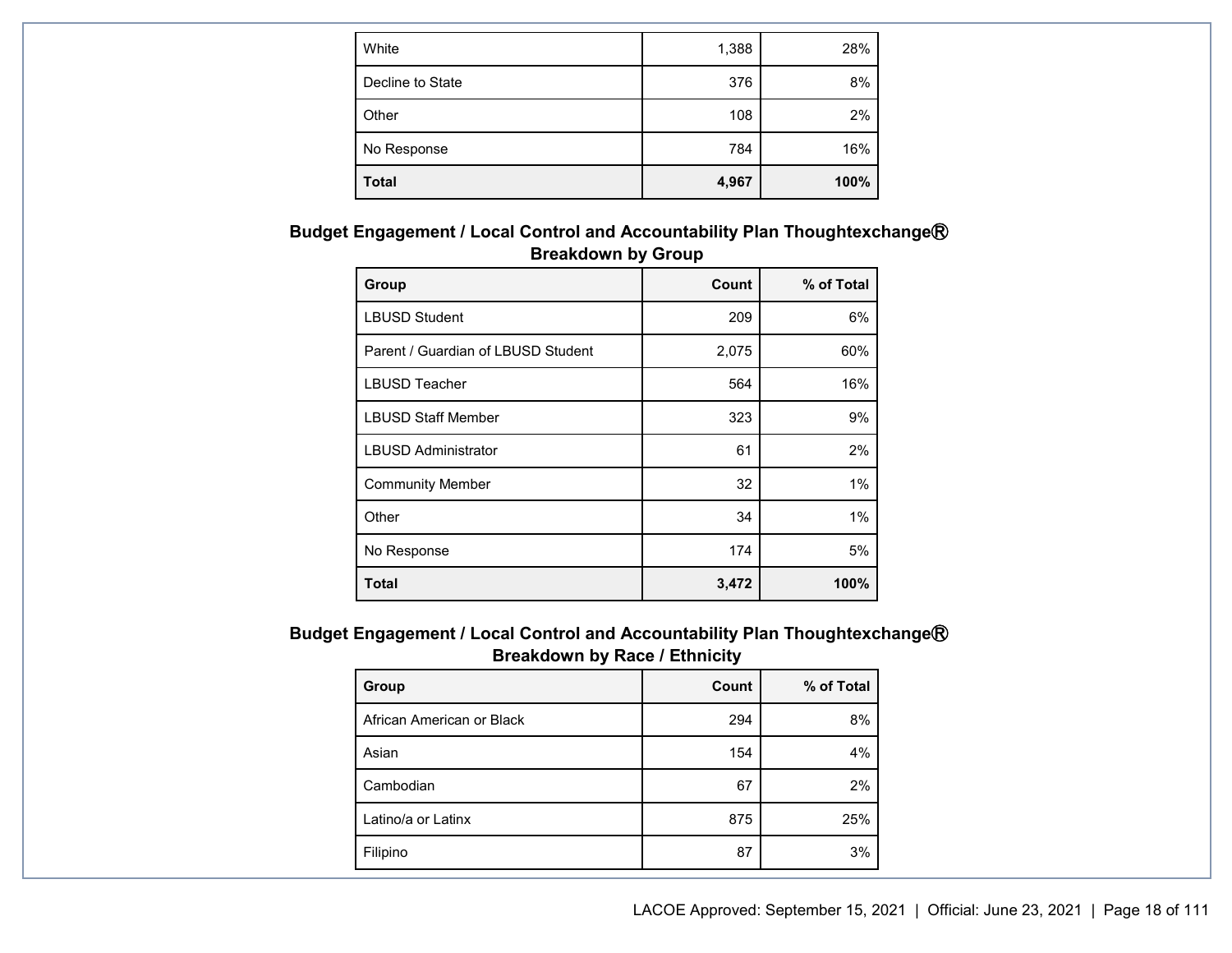| Native American   | 8     | 0%   |
|-------------------|-------|------|
| Pacific Islander  | 30    | 0%   |
| Two or More Races | 304   | 9%   |
| White             | 929   | 27%  |
| Decline to State  | 314   | 9%   |
| Other             | 117   | 3%   |
| No Response       | 293   | 8%   |
| <b>Total</b>      | 3,472 | 100% |

Recognizing the challenges of engagement in virtual meetings, LBUSD experimented with different formats. Some sessions were broadcast via YouTube livestream, while others took place over Zoom video conferencing. Some meetings were small enough to enable verbal discussions, while others had to use either Thoughtexchange $R$  or G oogle Fom s to collect participant feedback.

LBUSD sought to accommodate as many different stakeholder needs as possible. For example, individual YouTube live streams were established for English, Spanish, and Khmer speakers, allowing for real-time translation and language support. Videos were archived, which gave viewers a chance to watch meetings at their own convenience. In some cases where Thoughtexchange $\mathbb R$  or Google Forms were used, links were kept open for a period of time after the meetings so that participants have multiple opportunities to share their ideas.

#### A summary of the feedback provided by specific stakeholder groups.

LBUSD recognizes that stakeholder feedback represents the community's expressed needs, aspirations, and visions. In this spirit, survey responses, community forum ideas, and meeting notes were collected, analyzed, and themed by district staff in preparation for the Superintendent's Advisory Committee (SAC) to review. All input was made available to SAC members and, during a work session, they developed the following recommendations for each guiding question. (Note: Recommendations are presented as they were provided to LBUSD.)

#### **Academic Supports**

| Theme               | <b>Stakeholder Recommendations</b>                                   |
|---------------------|----------------------------------------------------------------------|
| Clear Assignments / | Provide clear instructions for student work assignments by teachers. |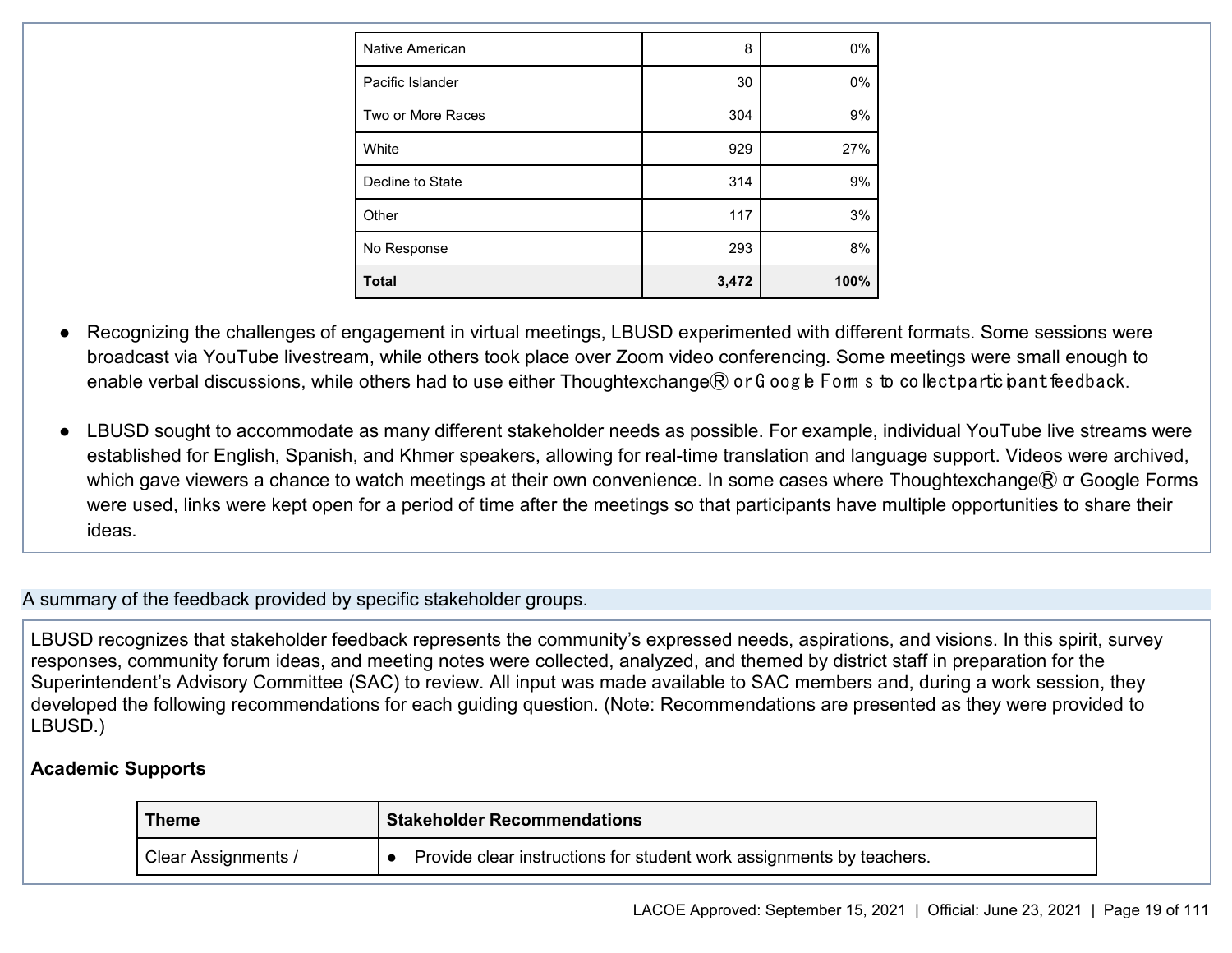| <b>Expectations</b>                                   | Weekly check-ins with parents.<br>We need to take care of the teachers. Provide them with mental health, work/life balance<br>support.                                                                                                                                                                                       |
|-------------------------------------------------------|------------------------------------------------------------------------------------------------------------------------------------------------------------------------------------------------------------------------------------------------------------------------------------------------------------------------------|
| Technology                                            | Set up technical support (FAQ page) for parents and students to access digital devices.<br>Internet access for ALL students.<br>$\bullet$                                                                                                                                                                                    |
| <b>Professional Development</b>                       | Teachers should participate in more professional training to learn how to keep students<br>$\bullet$<br>engaged in lessons while also making it fun for them to learn.<br>Additional teacher training days. Should be ongoing professional development.<br>Provide more asynchronous days for teacher training.<br>$\bullet$ |
| Health & Safety                                       | Set up a team for cleaning, especially ventilation, before students return.                                                                                                                                                                                                                                                  |
| Interactive / Personalized<br>Instruction & Structure | Provide after school homework help support to students.<br>$\bullet$<br>Smaller Zoom classes for more student involvement and visibility.<br>$\bullet$<br>Peer tutoring.<br>c<br>Smaller class size.<br>Shorter school day during distance learning.                                                                         |
| Other                                                 | Review best practices from other school districts.                                                                                                                                                                                                                                                                           |

### **Social-Emotional Learning (SEL)**

| <b>Theme</b>                                  | <b>Stakeholder Recommendations</b>                                                                                                                                                                                                                                                                                                                                                                                                                                                                                                                                                                                                                                                                                                                                                                                                                                                                                |
|-----------------------------------------------|-------------------------------------------------------------------------------------------------------------------------------------------------------------------------------------------------------------------------------------------------------------------------------------------------------------------------------------------------------------------------------------------------------------------------------------------------------------------------------------------------------------------------------------------------------------------------------------------------------------------------------------------------------------------------------------------------------------------------------------------------------------------------------------------------------------------------------------------------------------------------------------------------------------------|
| Counseling / Mental Health<br><b>Services</b> | Provide counseling support to students and encourage counselors to take a more<br>$\bullet$<br>proactive approach by rotating into student classes and checking in on them.<br>Counselors should lead healthy discussions and help students learn new strategies and<br>$\bullet$<br>ways to cope with difficult situations (perhaps during students' PE class time).<br>Counselor visiting the Zoom class and engaging in the social-emotional learning and<br>$\bullet$<br>icebreakers to encourage the kids to share and build trust.<br>Make counseling available daily.<br>$\bullet$<br>Additional small group counseling sessions in person or online.<br>$\bullet$<br>More counselors available online.<br>$\bullet$<br>Streamlining the referral process from the Family Resource Centers.<br>Parent support is connected to the kids' wellbeing. Classes for parents and support<br>$\bullet$<br>groups. |
| <b>SEL Activities</b>                         | Activities to encourage the kids to open up and share.<br>$\bullet$                                                                                                                                                                                                                                                                                                                                                                                                                                                                                                                                                                                                                                                                                                                                                                                                                                               |
| Relationships / Connections                   | School support for students via Social Media not reaching the majority of students.                                                                                                                                                                                                                                                                                                                                                                                                                                                                                                                                                                                                                                                                                                                                                                                                                               |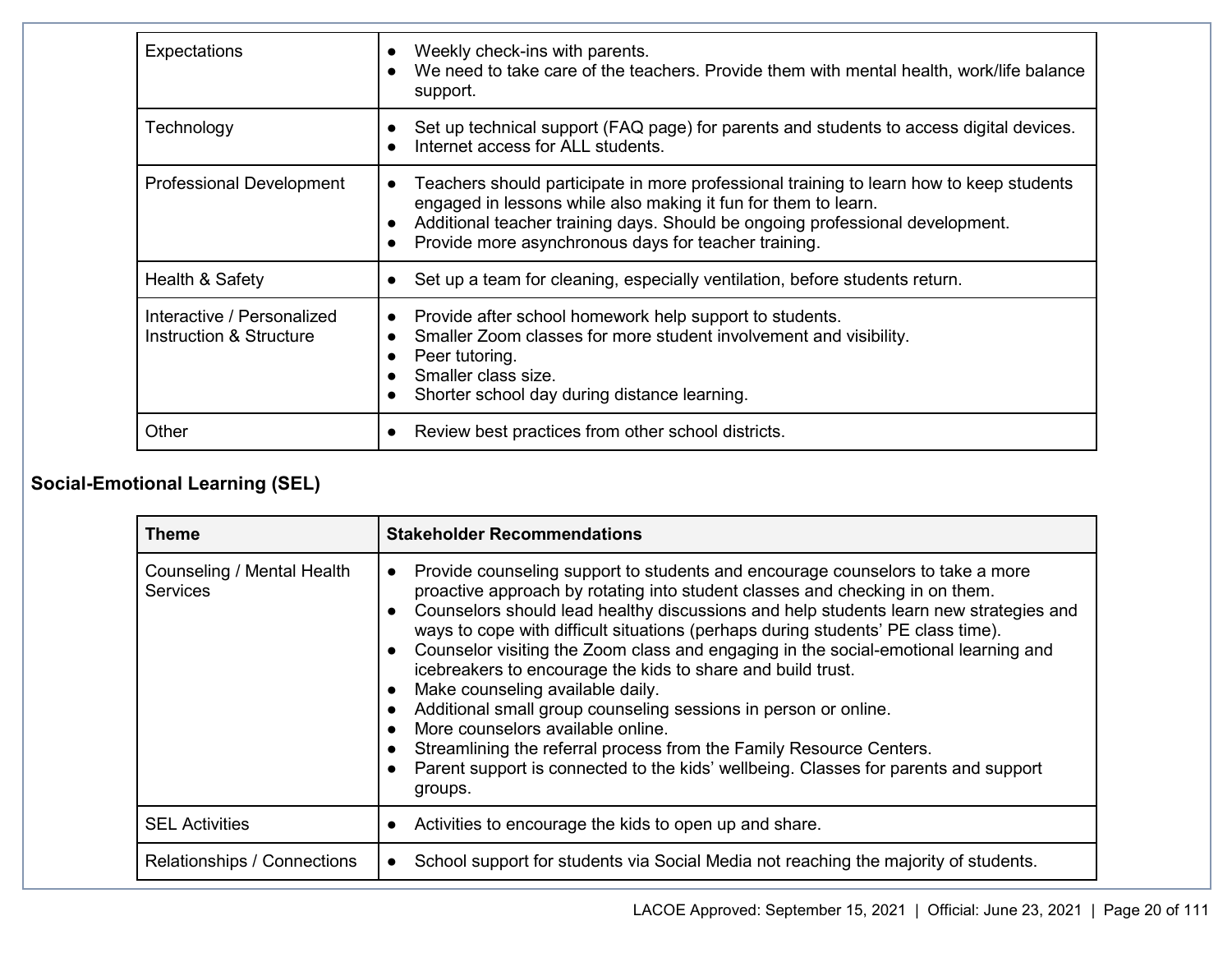|       | How do we ensure that the majority of students are reached in these efforts to support<br>students?<br>How do we ensure that young students are given a sufficient amount of interaction? |
|-------|-------------------------------------------------------------------------------------------------------------------------------------------------------------------------------------------|
| Other | Develop an online support community for students and parents where they can share<br>their thoughts and concerns.                                                                         |

#### **Student Motivation and Engagement**

| <b>Theme</b>                      | <b>Stakeholder Recommendations</b>                                                                                                                                                                                                                                                                                         |
|-----------------------------------|----------------------------------------------------------------------------------------------------------------------------------------------------------------------------------------------------------------------------------------------------------------------------------------------------------------------------|
| <b>Professional Development</b>   | Teachers need more professional training to engage students in a virtual environment.<br>$\bullet$                                                                                                                                                                                                                         |
| Class Size                        | Create a smaller class size of fewer than 25 students so that it's manageable and<br>$\bullet$<br>students can easily engage with their teachers & build community.<br>Smaller class sizes<br>$\bullet$                                                                                                                    |
| Relationships / Connections       | Provide students with incentives to motivate them to engage in classes.<br>$\bullet$<br>Getting to know each other as students and people through more cultural representation<br>$\bullet$<br>in class.<br>Re-evaluate how to approach teaching young students culturally.                                                |
| Meaningful / Engaging<br>Learning | Evaluating how we give assignments.<br>$\bullet$<br>We need to find a way to make assignments meaningful and show students how they<br>$\bullet$<br>are directly related to the subject.<br>Many students don't feel motivated to do or complete work.<br>$\bullet$<br>Engaging activities that extend beyond screen time. |
| Social Interactions               | Emphasis on small group work in breakout rooms. Break-out rooms should be more<br>$\bullet$<br>intentional for peer collaboration.                                                                                                                                                                                         |

Understandably, because the SAC consists of representatives from district committees, community partners, and other stakeholder groups, their recommendations were largely reinforced when LBUSD conducted formal consultations on the LCAP draft in Spring 2021. Specifically, during its April, May, and June 2021 meetings, the District Community Advisory Committee stressed the importance of expanded learning opportunities such as tutoring, summer programs, and enrichment supports in which students are proactively exposed to academic content that they will encounter in future lessons (an idea that was also later discussed by the Pacific Islander Education Voyage). The District English Learner Advisory Committee made similar points while stressing the need for enhanced language accessibility.

The Community Education Forum on December 5, 2021, resulted in another set of recommendations. Children's Defense Fund - California, Public Advocates, Latinos in Action, and other co-organizers of the event documented stakeholder feedback and identified the top ten issues (note that the following bullet points are presented as they were provided to LBUSD):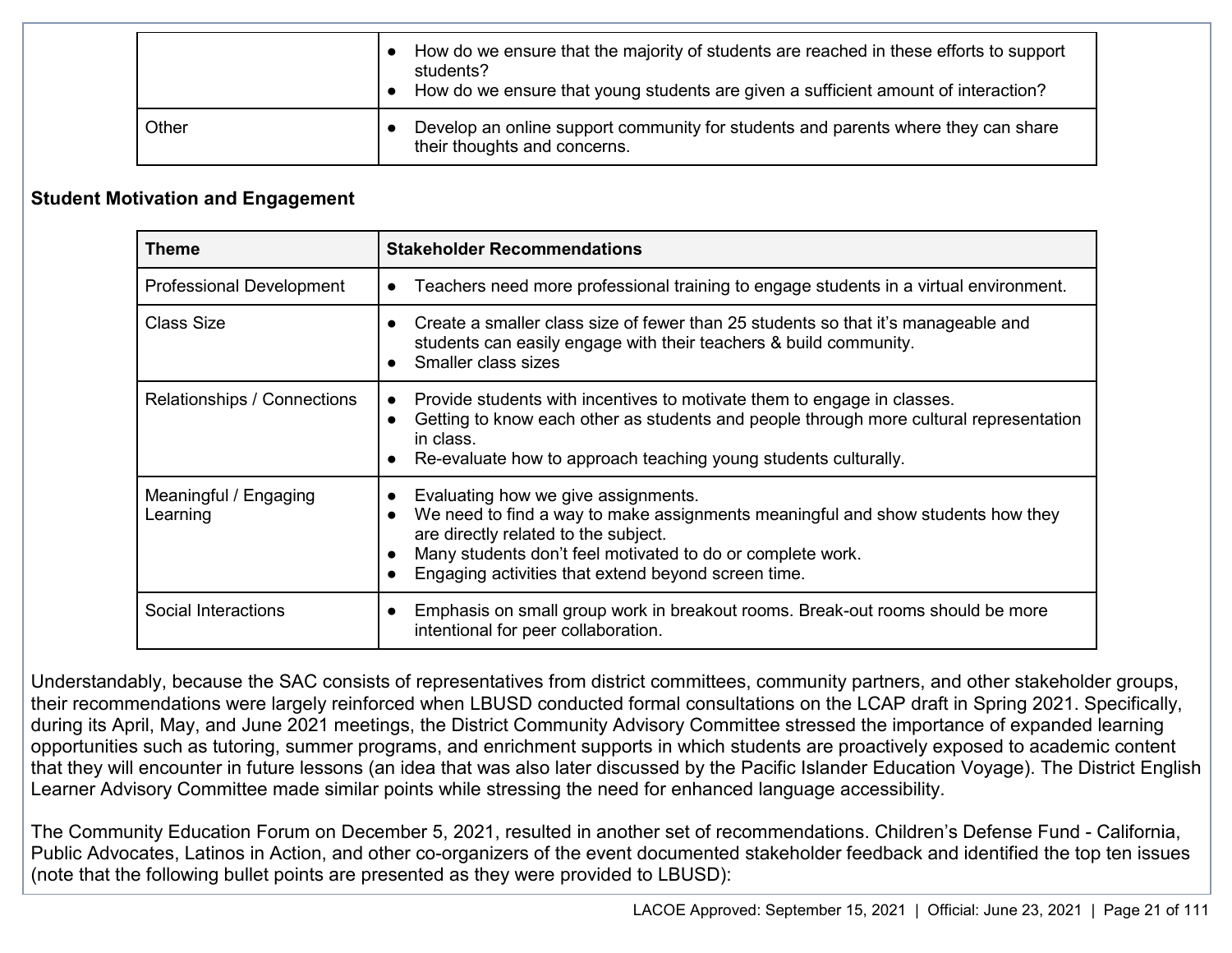- Grading policies should be fair, equitable, and account for the context of the global pandemic.
- Screen time and homework should be decreased.
- Students' mental health has suffered because children and youth need more positive interactions with teachers, friends, peers, and other adults.
- Families need access to tutoring.
- Schools have different policies, resources, and programming that make it hard for families with children at different schools.
- Chronic absenteeism and learning loss are complex issues that should be addressed considering student wellness.
- Some families can't access learning because they continue to lack working devices and reliable high speed internet.
- Families need special interventions for middle school students.
- More disaggregated data is needed to offer differentiated and targeted services to students based on need.
- Families need different kinds of support in order to help their children learn.

Based on these ideas, the group developed recommendations around three areas: student social-emotional health; student learning and grades; and meaningful parent engagement. The recommendations included goals, metrics, and actions / services. To ensure some consistency with other stakeholder input in this section, the actions / services are the main focus of the summary tables below, and they are presented as they were provided to LBUSD:

#### **Student Social-Emotional Health**

Goal: "Ensure students feel supported social-emotionally at school by adult staff."

| <b>Theme</b>                                                                                                                            | <b>Stakeholder Recommendations</b>                                                                                                                                                                                                                                                                                                                                                                                                                                                                                                                                                                                                                                                                                                                                                                                                                                                                                                                                                                                                                                 |
|-----------------------------------------------------------------------------------------------------------------------------------------|--------------------------------------------------------------------------------------------------------------------------------------------------------------------------------------------------------------------------------------------------------------------------------------------------------------------------------------------------------------------------------------------------------------------------------------------------------------------------------------------------------------------------------------------------------------------------------------------------------------------------------------------------------------------------------------------------------------------------------------------------------------------------------------------------------------------------------------------------------------------------------------------------------------------------------------------------------------------------------------------------------------------------------------------------------------------|
| Expand access to mental<br>health and social emotional<br>counseling for students at the<br><b>Family Resource Centers</b><br>$(FRC)$ . | Improve and invest in targeted outreach to high-need students, including Black students,<br>$\bullet$<br>students with disabilities, English Learners, Foster Youth, and Homeless Youth by hiring<br>outreach coordinators for each FRC, with at least one outreach worker who speaks each<br>major language represented in LBUSD. Direct and targeted outreach to schools should<br>occur on a weekly basis.<br>Eliminate the referral form to increase accessibility and provide a hotline, direct sign-up<br>$\bullet$<br>system, and/or walk-in options instead.<br>Double the staff at each FRC to serve more students, increase outreach, and staff<br>$\bullet$<br>hotline and/or walk-in hours. Hire at least one therapist who is certified to provide Tier 3<br>services to students with mental health needs who cannot bill Medi-Cal. Prioritize diverse<br>counselors and psychologists that have lived experiences similar to high-need students<br>they will serve.<br>Maintain telehealth services for students in distance learning.<br>$\bullet$ |
| Increase student support<br>staffing over the next 3-5<br>years                                                                         | To reach the recommended ratio for counselors (250:1), psychologists (approx.<br>$\bullet$<br>600:1), social workers (250:1), and nurses (750:1).                                                                                                                                                                                                                                                                                                                                                                                                                                                                                                                                                                                                                                                                                                                                                                                                                                                                                                                  |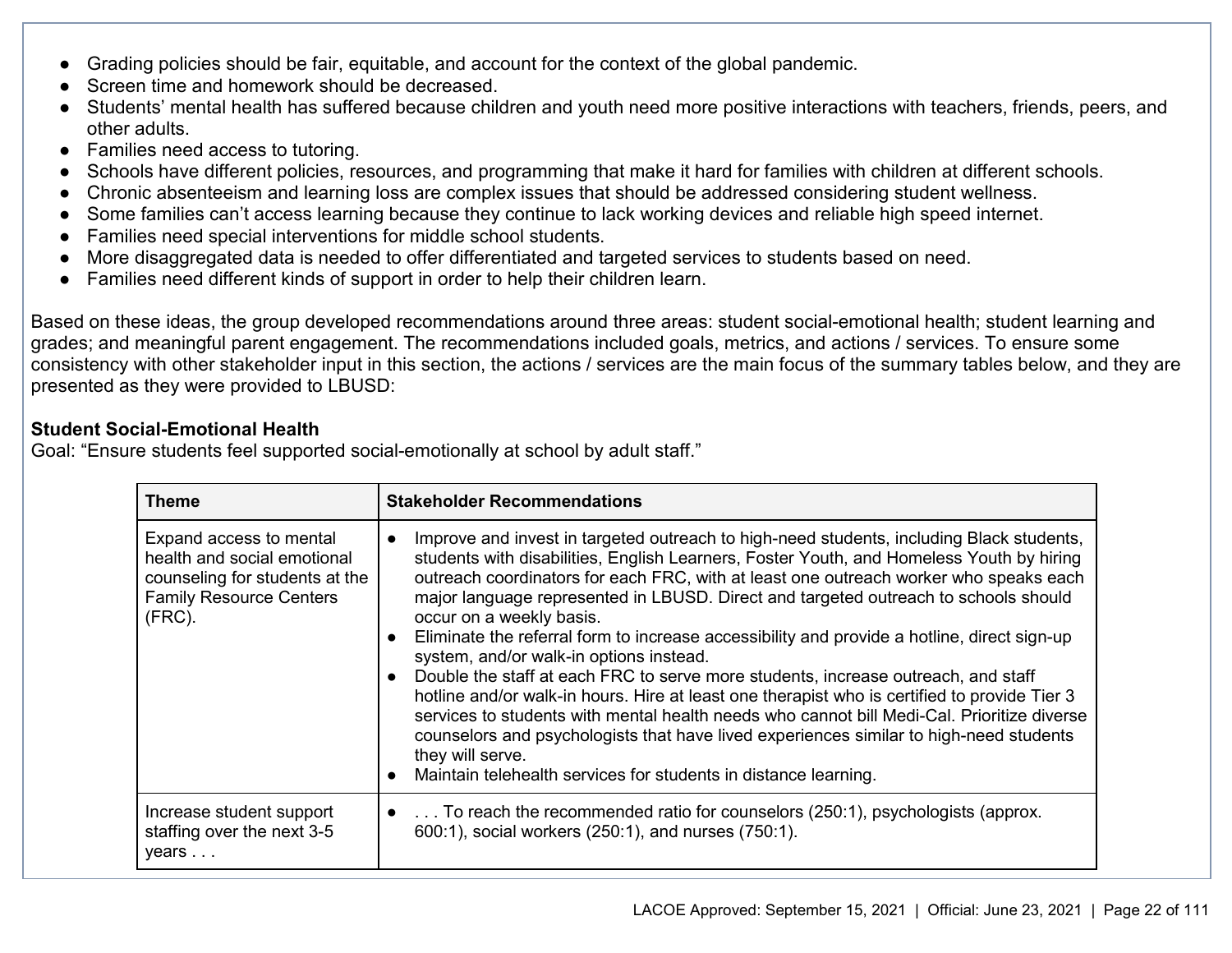| <b>Extend the High School</b><br>Readiness Pilot Program | That is meant to enhance social emotional support and readiness for middle school<br>students and called for in the 2018 Settlement with community partners by 3 school<br>years as part of a restorative return to school. |
|----------------------------------------------------------|-----------------------------------------------------------------------------------------------------------------------------------------------------------------------------------------------------------------------------|
|                                                          |                                                                                                                                                                                                                             |

#### **Student Learning and Grades**

Goal: "Support students improve their learning and grades as demonstrated by equitable grading practices that are asset and growth-based."

| <b>Theme</b>                                                                                                                                  | <b>Stakeholder Recommendations</b>                                                                                                                                                                                                                                                                                                                                                                                                                                                                                                                                                                                                                                                |  |  |  |
|-----------------------------------------------------------------------------------------------------------------------------------------------|-----------------------------------------------------------------------------------------------------------------------------------------------------------------------------------------------------------------------------------------------------------------------------------------------------------------------------------------------------------------------------------------------------------------------------------------------------------------------------------------------------------------------------------------------------------------------------------------------------------------------------------------------------------------------------------|--|--|--|
| Equitable grading policy<br>implementation.                                                                                                   | Consistently implement the Office of Curriculum, Instruction, and Professional<br>$\bullet$<br>Development's Grading For Equity Policy across all LBUSD schools.<br>Moratorium on Fs during the 2021-22 school year.<br>$\bullet$                                                                                                                                                                                                                                                                                                                                                                                                                                                 |  |  |  |
| Fully staff intervention<br>support.                                                                                                          | Hire additional instructional aides who can offer one-on-one (for high need students who<br>$\bullet$<br>need the most support) and small group instruction to more students who need<br>academic interventions on both an in-person and virtual basis.                                                                                                                                                                                                                                                                                                                                                                                                                           |  |  |  |
| High-quality, frequent tutoring<br>in small groups available in-<br>person and virtually for Black,<br>Latinx and other students of<br>color. | Tutors will be certified teachers, paraprofessionals, teacher candidates, or another well-<br>trained tutor who is well prepared and compensated.<br>Students will receive at least three days of tutoring per week, for at least 30 minutes<br>$\bullet$<br>during the regular school day in groups of 5 or fewer.                                                                                                                                                                                                                                                                                                                                                               |  |  |  |
| Provide all resources<br>necessary for high quality<br>distance and hybrid learning.                                                          | Replace all the 5th generation Chromebooks with the newer 8th generation<br>$\bullet$<br>Chromebooks to prevent technical issues during both distance and in-person learning.<br>Distribute high quality noise-canceling headphones to high need students including<br>Native American, Black, Latinx, Pacific Islander, Cambodian, Iow-income, English<br>Learners, Foster Youth, Homeless, special education, and multi-racial students.<br>Provide every teacher with a document camera.<br>$\bullet$<br>Extend tech support hours into the evening and weekend when families are off work.<br>$\bullet$<br>Invite families to attend tech clinics to troubleshoot technology. |  |  |  |
| <b>Realize Black student</b><br>achievement                                                                                                   | By supporting high academic performance, strong social-emotional awareness and<br>$\bullet$<br>management, and a positive cultural identity. Co-create a Black Student Achievement<br>Steering Committee with our parent group to convene key community partners for<br>continued oversight, and regular report back to the school board.                                                                                                                                                                                                                                                                                                                                         |  |  |  |

#### **Meaningful Parent Engagement**

Goal: "Ensure parents have a strong voice by systematically improving engagement strategies and enabling better two-way communications in English, Spanish, and Khmer across school and district stakeholder groups."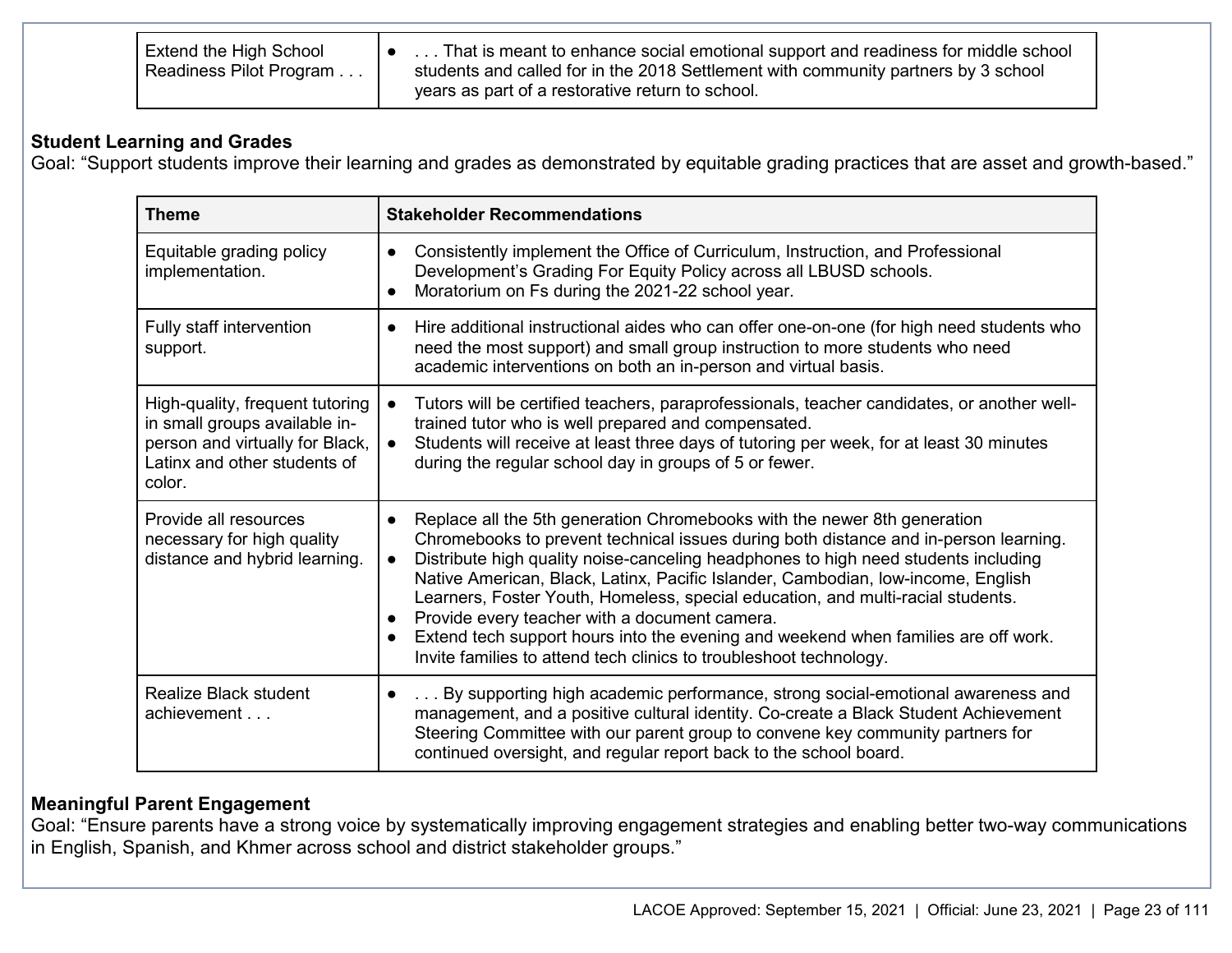| <b>Theme</b>                                                                                    | <b>Stakeholder Recommendations</b>                                                                                                                                                                                                                                                                                                                                                                                                                                                                                     |  |  |  |
|-------------------------------------------------------------------------------------------------|------------------------------------------------------------------------------------------------------------------------------------------------------------------------------------------------------------------------------------------------------------------------------------------------------------------------------------------------------------------------------------------------------------------------------------------------------------------------------------------------------------------------|--|--|--|
| Ensure all families have<br>access to engagement<br>opportunities and two-way<br>communication. | Training for interpreters and families on how to enable two-way communication and<br>$\bullet$<br>simultaneous translation on virtual platforms (like Zoom).<br>Ensure families have a device that will provide them access and the ability to participate<br>$\bullet$<br>in school and district meetings.                                                                                                                                                                                                            |  |  |  |
| Train and audit School Site<br>Councils                                                         | To monitor implementation of programs and services, assess parent input into<br>budget decisions, and conduct workshops to build parent capacity. Stipend parents to<br>conduct observations of School Site Council meetings, and make recommendations and<br>provide training on how to improve engagement and shared decision-making.                                                                                                                                                                                |  |  |  |
| Develop a district-wide task<br>force $\ldots$                                                  | That includes diverse parents and is predominantly comprised of parents to hire and<br>$\bullet$<br>work alongside an independent consultant to establish a structure for measuring<br>progress on family engagement and developing a process for continuing improvement<br>that is based on the California Department of Education's five action areas of the Family<br>Engagement Framework: building capacity, demonstrating leadership, allocating<br>resources, monitoring progress, achieving access and equity. |  |  |  |

After the subsequent Community Education Forum on April 24, 2021, Children's Defense Fund - California, Public Advocates, Latinos in Action, Black Lives Matter Long Beach, and other co-organizers of the event provided additional recommendations. Again, to ensure some consistency with other stakeholder input in this section, the actions / services are the main focus of the summary tables below, and they are presented as they were provided to LBUSD:

| Theme                                                                                                                                                                                                                | <b>Stakeholder Recommendations</b>                                                                                                                                                                                                                                                                                                                                                                                                                                                                                                                                                                                                                                                                                                                                                                                                                                                                                                                                                                                                                                                                        |
|----------------------------------------------------------------------------------------------------------------------------------------------------------------------------------------------------------------------|-----------------------------------------------------------------------------------------------------------------------------------------------------------------------------------------------------------------------------------------------------------------------------------------------------------------------------------------------------------------------------------------------------------------------------------------------------------------------------------------------------------------------------------------------------------------------------------------------------------------------------------------------------------------------------------------------------------------------------------------------------------------------------------------------------------------------------------------------------------------------------------------------------------------------------------------------------------------------------------------------------------------------------------------------------------------------------------------------------------|
| Prioritize LBUSD's highest-<br>need schools for enrichment<br>programming that<br>supports social-emotional<br>health and is also culturally<br>relevant and responsive to<br>LBUSD's diverse student<br>population. | Create a strategic plan on whole child enrichment that is culturally responsive, which<br>$\bullet$<br>could include an equitable formula for allocating funding to school sites (i.e. more money<br>for higher-need school sites) and guidelines and accountability around using the funding<br>to provide culturally relevant programming for students as part of the regular school day.<br>Fund at least one Visual and Performing Arts (VAPA) staff and physical education (PE)<br>$\bullet$<br>teacher for highest need schools, as defined by income, race, and attendance. Or enter<br>into contracts with arts, music, drama, and recreation providers for services equivalent to<br>full-time VAPA and PE staffing.<br>Invest in professional development to integrate culturally relevant art and physical<br>$\bullet$<br>education activities into language arts and social studies instruction.<br>Include the almost \$11 million investment in restorative justice, currently in the Expanded<br>$\bullet$<br>Learning Opportunities (ELO) plan, in the LCAP for the 2021-22 school year. |
| Provide relationship-<br>centered, culturally                                                                                                                                                                        | Three or more sessions per week that last 30-60 minutes for at least 10 weeks.<br>One-to-one tutoring or small groups of up to four students, with a consistent and qualified                                                                                                                                                                                                                                                                                                                                                                                                                                                                                                                                                                                                                                                                                                                                                                                                                                                                                                                             |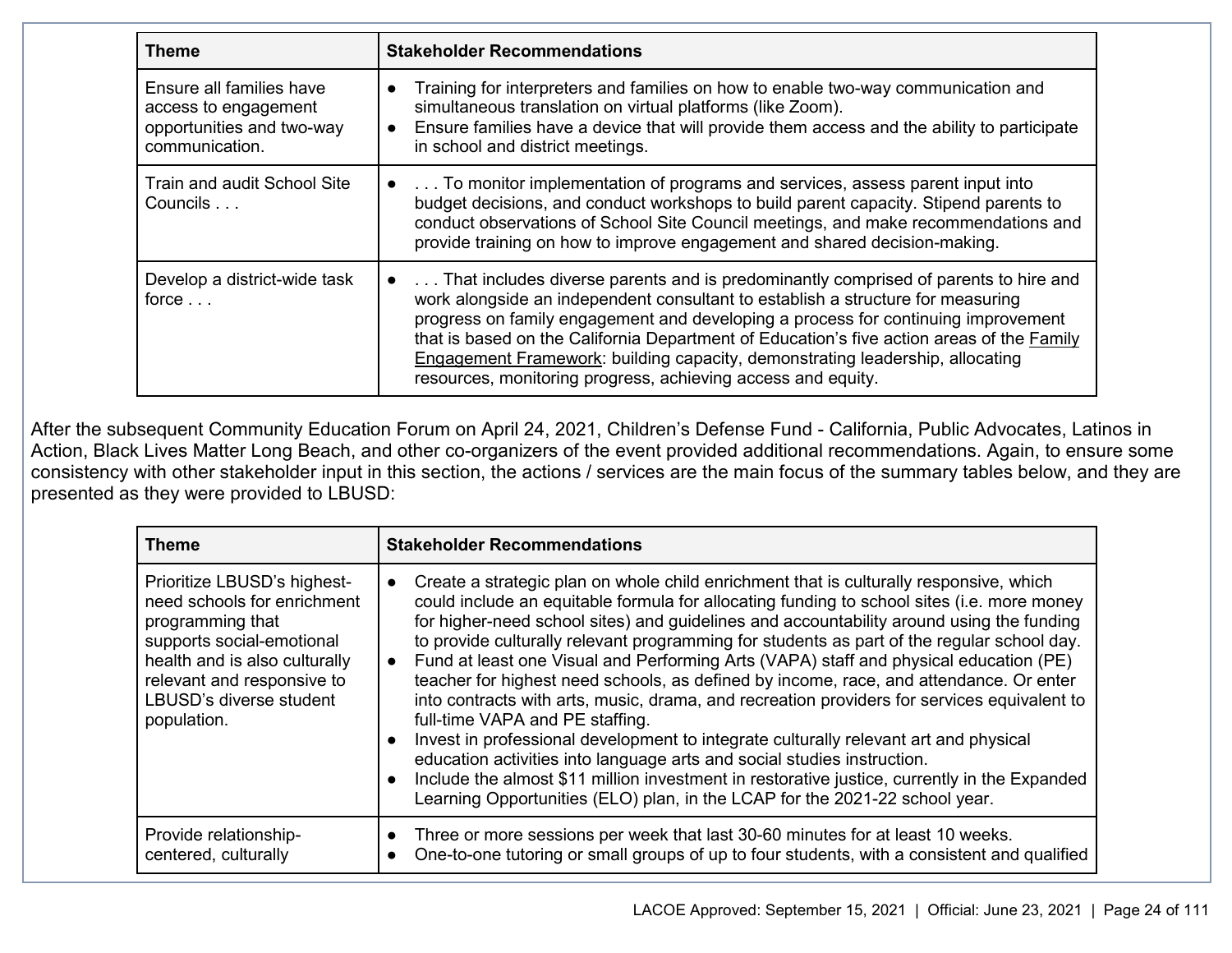| responsive, and high-dosage<br>tutoring<br>that is available in-person<br>and virtually for Black, Pacific<br><b>Islander, and Latinx</b><br>students, English Learners,<br>students with disabilities,<br>foster youth, and students<br>experiencing homelessness. | tutor (teachers, paid college students, teaching assistants, service fellows).<br>Tutoring should happen during the school day or immediately after and be aligned with<br>classroom instruction (i.e. through a school-based coordinator that connects tutors with<br>teachers).<br>Targeted recruiting of tutors of color and strategic assignment of tutors to students who<br>$\bullet$<br>share similar backgrounds (i.e. former English Learners who are now college students or<br>teaching assistants assigned to English Learners).<br>Formal training for all tutors in strategies for bonding and relationship-building, and builtin<br>$\bullet$<br>time for relationship-building and mentoring between tutors and students, similar to<br><b>Experience Corps.</b><br>Tutoring curriculum should be individualized and culturally responsive; for example, a<br>reading tutor can find standards-aligned materials by and about Black women to support<br>students identifying as Black girls to develop their reading skills.<br>High-dosage tutoring should be available in-person and online to serve the<br>disproportionately high-need students who are not comfortable or cannot return to<br>campus yet.                                                                                                                                                                                                                          |
|---------------------------------------------------------------------------------------------------------------------------------------------------------------------------------------------------------------------------------------------------------------------|---------------------------------------------------------------------------------------------------------------------------------------------------------------------------------------------------------------------------------------------------------------------------------------------------------------------------------------------------------------------------------------------------------------------------------------------------------------------------------------------------------------------------------------------------------------------------------------------------------------------------------------------------------------------------------------------------------------------------------------------------------------------------------------------------------------------------------------------------------------------------------------------------------------------------------------------------------------------------------------------------------------------------------------------------------------------------------------------------------------------------------------------------------------------------------------------------------------------------------------------------------------------------------------------------------------------------------------------------------------------------------------------------------------------------------------------------------|
| Develop and Memorialize<br><b>LBUSD's Planned Black</b><br><b>Student Achievement</b><br>Program.                                                                                                                                                                   | Create a quarterly report on outcomes of African American students district-wide, which<br>$\bullet$<br>also includes school-specific data for sites with 30% or more African American students.<br>Employ eight African American male literacy mentors to build foundational literacy skills.<br>$\bullet$<br>Engage in targeted outreach efforts to ensure the Black Student Achievement Program<br>Advisory Committee adheres to the following recommendations that emphasize equity:<br>Reserve space for at least one non-district Black education expert.<br>$\circ$<br>Reserve space for at least one current Black classroom teacher.<br>$\circ$<br>Reserve space for at least five parents or guardians of current LBUSD<br>$\circ$<br>students.<br>Reserve at least two extra spaces for parents or guardians of current LBUSD<br>students from the two poorest performing Board Districts.<br>Reserve space for at least five current LBUSD students who identify as Black.<br>$\circ$<br>Recruit parents or guardians of students with average or below average<br>$\circ$<br>academic performance for this Advisory Committee.<br>Exclude any person currently holding political office.<br>Require that all members of the Advisory Committee do not actively campaign<br>$\circ$<br>for political office during their tenure on the Advisory Committee nor for six<br>months after their official severance from the Advisory Committee. |

At the LCAP public hearing on June 2, 2021, Children's Defense Fund - California, Public Advocates, Latinos in Action, Black Lives Matter - Long Beach, and parent / community leaders presented further recommendations. Their summary slide is provided verbatim below:

● Add specialized outreach strategies for ELs to access behavioral and mental health services, and differentiated interventions that are specifically designed for ELs, especially long-term ELs. (3.7)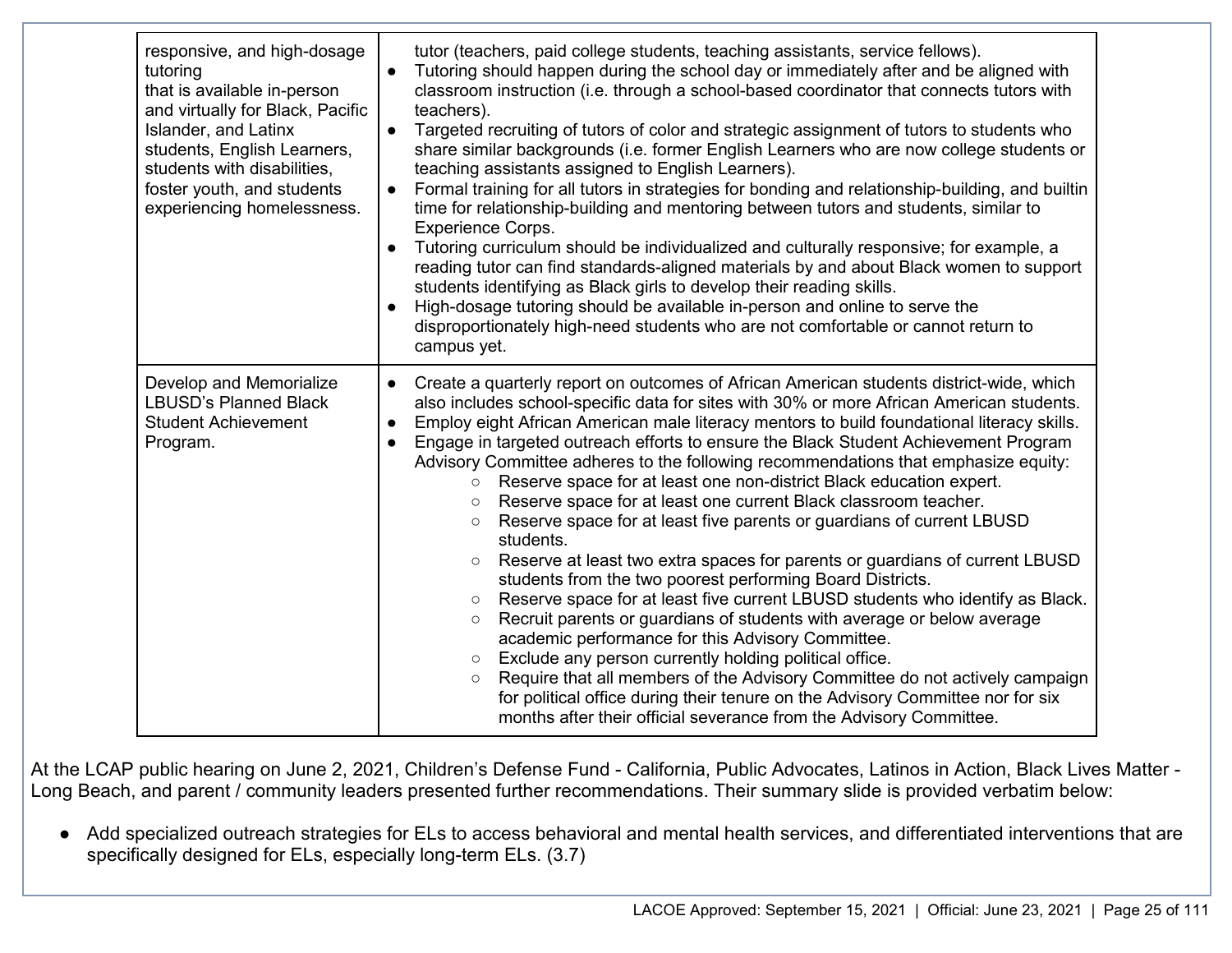- Explicitly reference parents in the description of the *Black Student Achievement Initiative*. (Action 3.13)
- Reflect the ELO investment in *restorative justice* in the related LCAP action and increase to cover all schools and not just elementary schools. (Action 2.4)
- Add a specific action for *enrichment curriculum at highest-need school sites* that includes additional arts and PE teachers and other enrichment programming.
- Add a specific action in the LCAP for a relationship-centered, culturally responsive, and high-dosage tutoring program that is available online and in-person and prioritizes the highest-need students and school communities.

A description of the aspects of the LCAP that were influenced by specific stakeholder input.

The LCAP takes into special consideration the general sentiments expressed by students, parents, teachers, administrators, staff, and community members. The following summarizes the actions and services that have been influenced by specific stakeholder input, categorized by the three "guiding questions" on academic support, social-emotional learning, and student engagement and motivation.

#### **Academic Support**

| <b>Action / Service</b>                                                                                                                                                                                                                                                                                                                                                                                                                                                                                                                                                     | <b>LCAP Section</b>                                                                                                                       |  |
|-----------------------------------------------------------------------------------------------------------------------------------------------------------------------------------------------------------------------------------------------------------------------------------------------------------------------------------------------------------------------------------------------------------------------------------------------------------------------------------------------------------------------------------------------------------------------------|-------------------------------------------------------------------------------------------------------------------------------------------|--|
| LBUSD has made efforts to expand the distribution of Chromebooks, hotspots, and other technology<br>tools, particularly among families with the greatest needs. A coordinated system of student and parent<br>supports has been set up to remove technical barriers.                                                                                                                                                                                                                                                                                                        | Goal 1, Action 2<br>$\bullet$<br>Annual Update, "Analysis of the<br>Distance Learning Program"                                            |  |
| To help clarify student assignments, schedules, technical requirements, and other expectations,<br>LBUSD has implemented Canvas as its learning management system. Canvas supports high-quality<br>engagement, collaboration, and feedback processes between students and teachers. It also serves as<br>a communication hub for students, parents, and teachers. Throughout the school year, teachers and<br>administrators receive ongoing professional development on the LMS and other technology tools.                                                                | Goal 1, Action 2<br>Annual Update, "Analysis of the<br>Distance Learning Program"                                                         |  |
| LBUSD provides comprehensive professional development for teachers, administrators, and other<br>staff. It aims to support teacher and leader development in the eight competencies for culturally<br>responsive teaching and ensure a culturally relevant curriculum. The district's professional<br>development plan incorporates training around culturally relevant and sustaining practices centering on<br>academic success, cultural competence, and critical consciousness, as well as their relationship to<br>students' social-emotional learning and well-being. | Goal 1, Action 1<br>$\bullet$<br>Goal 2, Action 4<br>Goal 3, Action 2, 3<br>Annual Update, "Analysis of the<br>Distance Learning Program" |  |
| LBUSD's Learning Acceleration, Support, and Enrichment Plan includes intervention models for<br>literacy and math during the school day. It also encompasses research-based targeted intervention                                                                                                                                                                                                                                                                                                                                                                           | Goal 3, Action 3, 5, 6, 7, 8, 10,<br>$\bullet$<br>11, 12, 13                                                                              |  |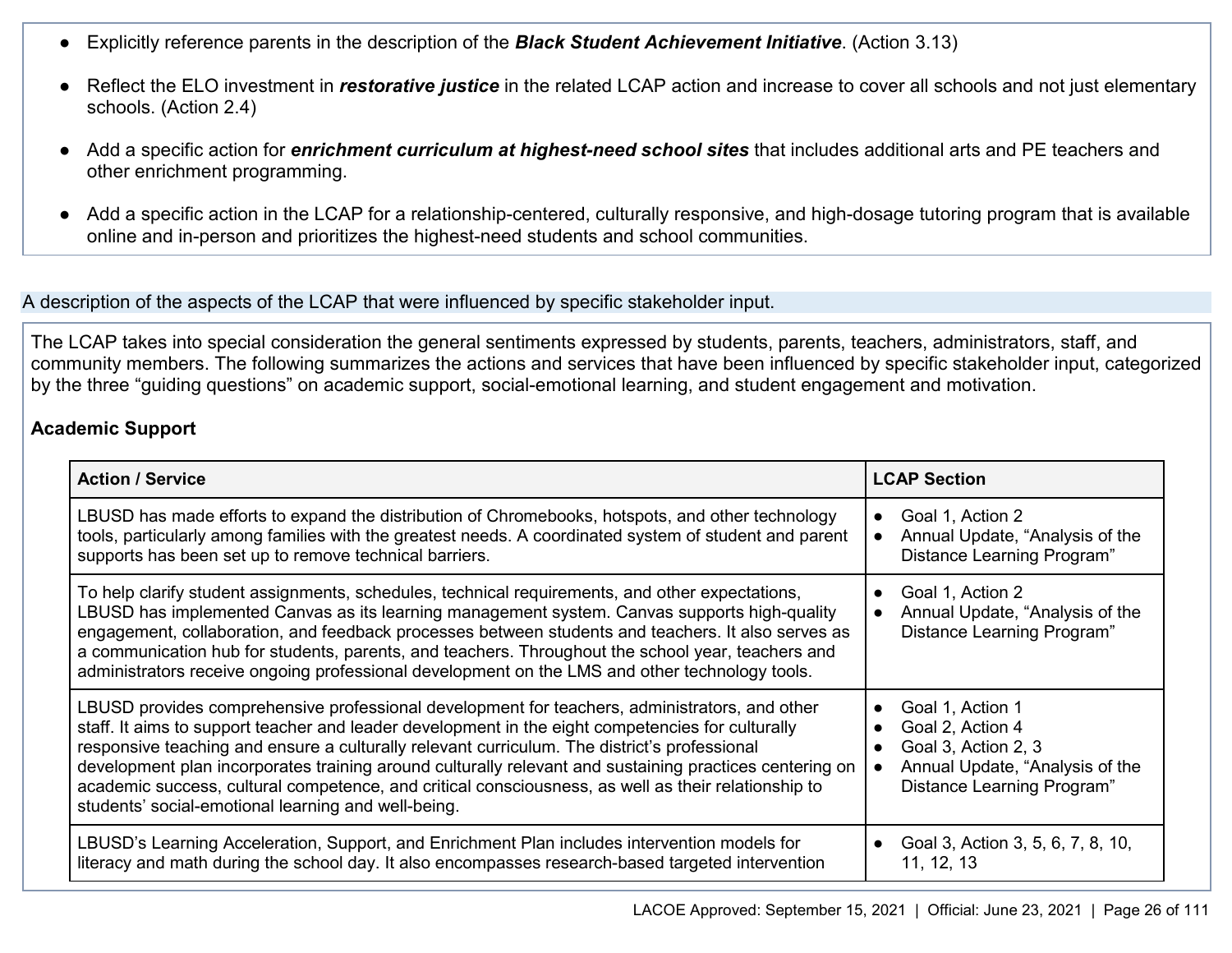| classes and programs; online and in-person tutoring; Saturday School; credit recovery; and other<br>extended learning opportunities. Site leaders and teachers strive to use equity-centered data to drive<br>programmatic decisions that increase access, opportunity, and success for students, particularly<br>unduplicated pupils and those with significant academic needs.                                                                                                                                                                                                                                                                                                                                                     | Annual Update, "Pupil Learning<br>Loss" |
|--------------------------------------------------------------------------------------------------------------------------------------------------------------------------------------------------------------------------------------------------------------------------------------------------------------------------------------------------------------------------------------------------------------------------------------------------------------------------------------------------------------------------------------------------------------------------------------------------------------------------------------------------------------------------------------------------------------------------------------|-----------------------------------------|
| LBUSD provides enhanced tutoring support at 30 high-need schools with significant concentrations of<br>low income pupils, English Learners, Redesignated Fluent English Proficient Pupils, and foster youth.<br>These tutorials establish extended hours of English Language Arts and Mathematics tutoring sessions<br>provided by classroom teachers on an additional hourly basis, teachers on special assignment,<br>program specialists, or other certificated staff. Students who are not meeting ELA and Math standards<br>(i.e., "Not Met" or "Nearly Met", or the equivalent thereof) should receive the highest priority for<br>scheduling. Tutoring times are established based on consultation with School Site Councils. | Goal 3, Action 12<br>$\bullet$          |
| LBUSD has rolled out the Office of Curriculum, Instruction, and Professional Development's Grading<br>for Equity guidelines. The implementation includes training for teachers and administrators. It aligns<br>with the district's broader equity initiative to foster culturally responsive teaching and establish a<br>culturally relevant curriculum.                                                                                                                                                                                                                                                                                                                                                                            | Goal 3, Action 1, 2<br>$\bullet$        |

### **Social-Emotional Learning (SEL)**

| <b>Action / Service</b>                                                                                                                                                                                                                                                                                                                                                                                                                                                                                                                                                                                                                                                                                                                                                                                                                                                                                                                                                                                                                                                                                                                                                | <b>LCAP Section</b>                                                                                                                                                                                          |
|------------------------------------------------------------------------------------------------------------------------------------------------------------------------------------------------------------------------------------------------------------------------------------------------------------------------------------------------------------------------------------------------------------------------------------------------------------------------------------------------------------------------------------------------------------------------------------------------------------------------------------------------------------------------------------------------------------------------------------------------------------------------------------------------------------------------------------------------------------------------------------------------------------------------------------------------------------------------------------------------------------------------------------------------------------------------------------------------------------------------------------------------------------------------|--------------------------------------------------------------------------------------------------------------------------------------------------------------------------------------------------------------|
| LBUSD's social-emotional learning initiative strives to promote understanding, examine biases, build<br>cross-cultural relationships, and cultivate adult and student practices that close opportunity gaps and<br>create more inclusive school communities. It includes the following milestones:<br>Teachers and administrators will develop a working knowledge of the Collaborative for<br>Academic, Social, and Emotional Learning (CASEL) Competencies & SEL Student Outcomes<br>through professional development. The "CASEL 5" focus on self-awareness, self-management,<br>social awareness, relationship skills, and responsible decision-making.<br>A continuum of integrated levels of support will be initiated with resources for Tier I-III discipline<br>practices, restorative justice, and identity development.<br>SEL objectives will be integrated into core and elective content and instruction.<br>Adult SEL supports will be designed and deployed.<br>LBUSD has prioritized the centralization of its SEL systems and structures districtwide to support<br>greater fidelity and infuse SEL across all content areas and throughout the day. | Goal 2, Action 1, 2, 3, 4<br>$\bullet$<br>Goal 4, Action 1<br>$\bullet$<br>Goal 5, Action 1, 2, 3, 4, 5, 6, 7<br>Annual Update, "Analysis of<br>Mental Health and Social and<br><b>Emotional Well-Being"</b> |
| Counseling, nursing, psychological, school safety therapist, community, and ancillary services are part                                                                                                                                                                                                                                                                                                                                                                                                                                                                                                                                                                                                                                                                                                                                                                                                                                                                                                                                                                                                                                                                | Goal 2, Action 1, 2                                                                                                                                                                                          |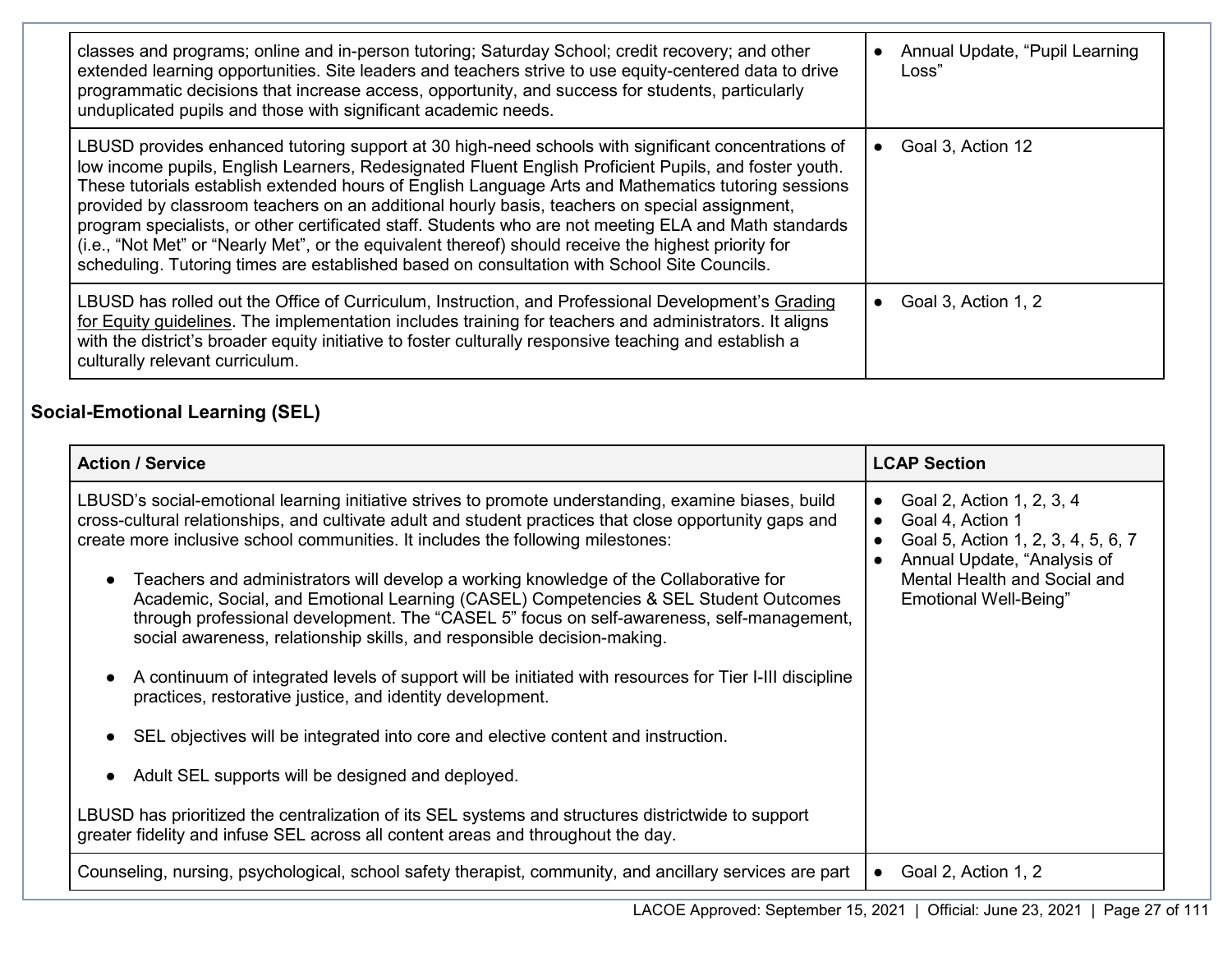| of LBUSD's holistic approach to wellness, and their work has a specific emphasis on connecting with<br>families who are experiencing trauma like never before. This process includes not just reaching out to<br>unduplicated pupils (particularly those who have been disengaged), but also identifying the social-<br>emotional resources that they and their parents need. They coordinate with the School-Based Mental<br>Health Collaborative and other partners (both internal and external) to support families.                                                                                                                                                        | Goal 4, Action 1<br>Goal 5, Action 1, 2<br>Annual Update, "Analysis of<br>$\bullet$<br>Mental Health and Social and<br><b>Emotional Well-Being"</b> |
|--------------------------------------------------------------------------------------------------------------------------------------------------------------------------------------------------------------------------------------------------------------------------------------------------------------------------------------------------------------------------------------------------------------------------------------------------------------------------------------------------------------------------------------------------------------------------------------------------------------------------------------------------------------------------------|-----------------------------------------------------------------------------------------------------------------------------------------------------|
| The high school readiness program, designed for at-promise sixth through eighth graders, is located at<br>sites with high concentrations of unduplicated pupils. It provides mentorship that enhances social-<br>emotional well-being, thereby helping to address trauma and other hindrances to academic growth.                                                                                                                                                                                                                                                                                                                                                              | Goal 4, Action 2<br>Annual Update, "Analysis of<br>Mental Health and Social and<br><b>Emotional Well-Being"</b>                                     |
| High School Wellness Centers provide students with a safe place on campus where they can drop in to<br>receive social-emotional support during the school day. Wellness Centers can be of assistance and<br>support with conflict resolution, short-term individual/group counseling, stress management, and more.                                                                                                                                                                                                                                                                                                                                                             | Goal 5, Action 3<br>$\bullet$                                                                                                                       |
| The enhancement of foster youth support includes additional social workers who will provide social-<br>emotional learning interventions, academic/attendance tracking, intensive case management, and<br>referrals. These services are intended to address the unique needs of a student subgroup that has<br>generally experienced greater trauma during the pandemic.                                                                                                                                                                                                                                                                                                        | Goal 5, Action 5<br>$\bullet$                                                                                                                       |
| The expansion of English Learner support is part of a broader effort to establish the "LBUSD<br>Multilingual Office." This office merges World Language, English Learner, and Dual Immersion<br>services, providing greater support to both students and families. One of its top priorities is to<br>strengthen the home-school connection and enhance current parent engagement efforts by, for<br>example, increasing access to behavioral and mental health services. Additionally, the Multilingual<br>Office plans to collaborate with school-based intervention coordinators, who can help deliver<br>differentiated interventions for ELs, particularly long-term ELs. | Goal 3, Action 7                                                                                                                                    |
| LBUSD plans to develop schoolwide use of restorative practices to increase relationships between<br>adults and students; shift schoolwide disciplinary practices; and decrease student suspension rates<br>with a focus on decreasing overrepresentation of students of color and unduplicated pupils. Actions<br>and services include modeling and coaching of restorative justice practices in classrooms to increase<br>students' sense of belonging and shift overall school culture. They also provide staff members with<br>release time and technical expertise to support teacher learning and schoolwide implementation.                                              | Goal 2, Action 4<br>$\bullet$                                                                                                                       |

## **Student Motivation and Engagement**

| <b>Action / Service</b>                                                                                      | <b>LCAP Section</b>    |
|--------------------------------------------------------------------------------------------------------------|------------------------|
| As part of its "Excellence and Equity" agenda, LBUSD seeks to ensure a culturally relevant curriculum,       | Goal 3, Action 1, 2, 3 |
| one that helps create a student-centered and anti-racist school experience and that amplifies student        | $\bullet$              |
| voices. This initiative involves defining what a culturally relevant and responsive classroom looks like. It | Goal 4, Action 2       |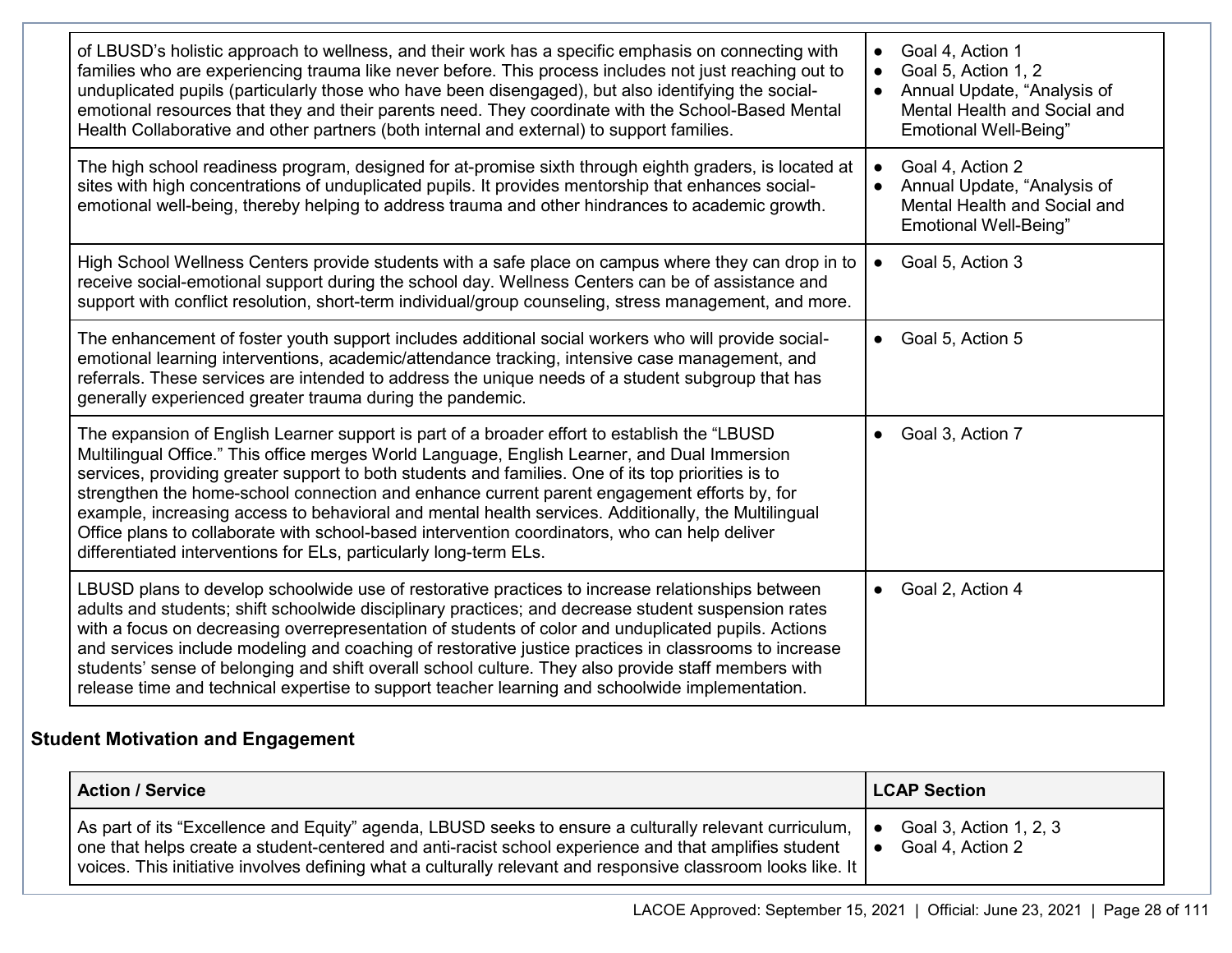| also involves a district curriculum audit, with an eye toward academic success, cultural competence,<br>and critical consciousness, as well as social-emotional learning and well-being. The Ethnic Studies<br>Program is one example of a course that aims to uphold these principles.                                                                                                                                                                                                                                                                                                                                                                                                                                                                                                            |                                                   |
|----------------------------------------------------------------------------------------------------------------------------------------------------------------------------------------------------------------------------------------------------------------------------------------------------------------------------------------------------------------------------------------------------------------------------------------------------------------------------------------------------------------------------------------------------------------------------------------------------------------------------------------------------------------------------------------------------------------------------------------------------------------------------------------------------|---------------------------------------------------|
| To promote a greater sense of engagement, belonging, and school connectedness, LBUSD has an<br>equity initiative around the incorporation of student voices in decisions related to students' classroom<br>experience, school experience, and district curriculum. Related actions and services include restorative<br>justice; Male and Female Leadership Academies; and Linked Learning, which strive to connect<br>learning opportunities with the lived experiences of students. In addition, the elementary music<br>program uses structured, standards-based music instruction for engagement. It responds to<br>stakeholder recommendations for non-academic educational experiences that can motivate young<br>children. All of these programs have a social-emotional learning component. | Goal 2, Action 4<br>Goal 5, Action 4, 6, 7        |
| Additional parent outreach supports include an emphasis on language accessibility, ensuring that all<br>families benefit from engagement opportunities and two-way communication. Such access includes<br>simultaneous translation utilizing Zoom, conference call lines, and other technological tools. This way,<br>Spanish, Khmer, and other non-English speakers can participate fully in dialogue with school and<br>district staff.                                                                                                                                                                                                                                                                                                                                                          | Goal 2, Action 3<br>$\bullet$<br>Goal 3, Action 7 |
| Parent University workshops are designed to align with key initiatives, including learning acceleration,<br>support, and enrichment; social-emotional well-being; etc. Recent workshops include a "Budget 101"<br>series in multiple languages. The first one focuses on how parents and community members can be<br>involved in budget decision-making processes at the school site council level (English   Spanish  <br>Khmer). The follow-up discusses fiscal resources at the district level (English   Spanish   Khmer).                                                                                                                                                                                                                                                                     | Goal 2, Action 3                                  |
| The Black Student Achievement Initiative aims to provide additional academic, social-emotional, and<br>other supports for Black students -- above and beyond what they receive from the core instructional<br>program, interventions, and other services that are available to all students. This initiative includes the<br>development and engagement of an advisory committee (including parents and other stakeholders)<br>that will recommend unique supports for Black students.                                                                                                                                                                                                                                                                                                             | Goal 3, Action 13                                 |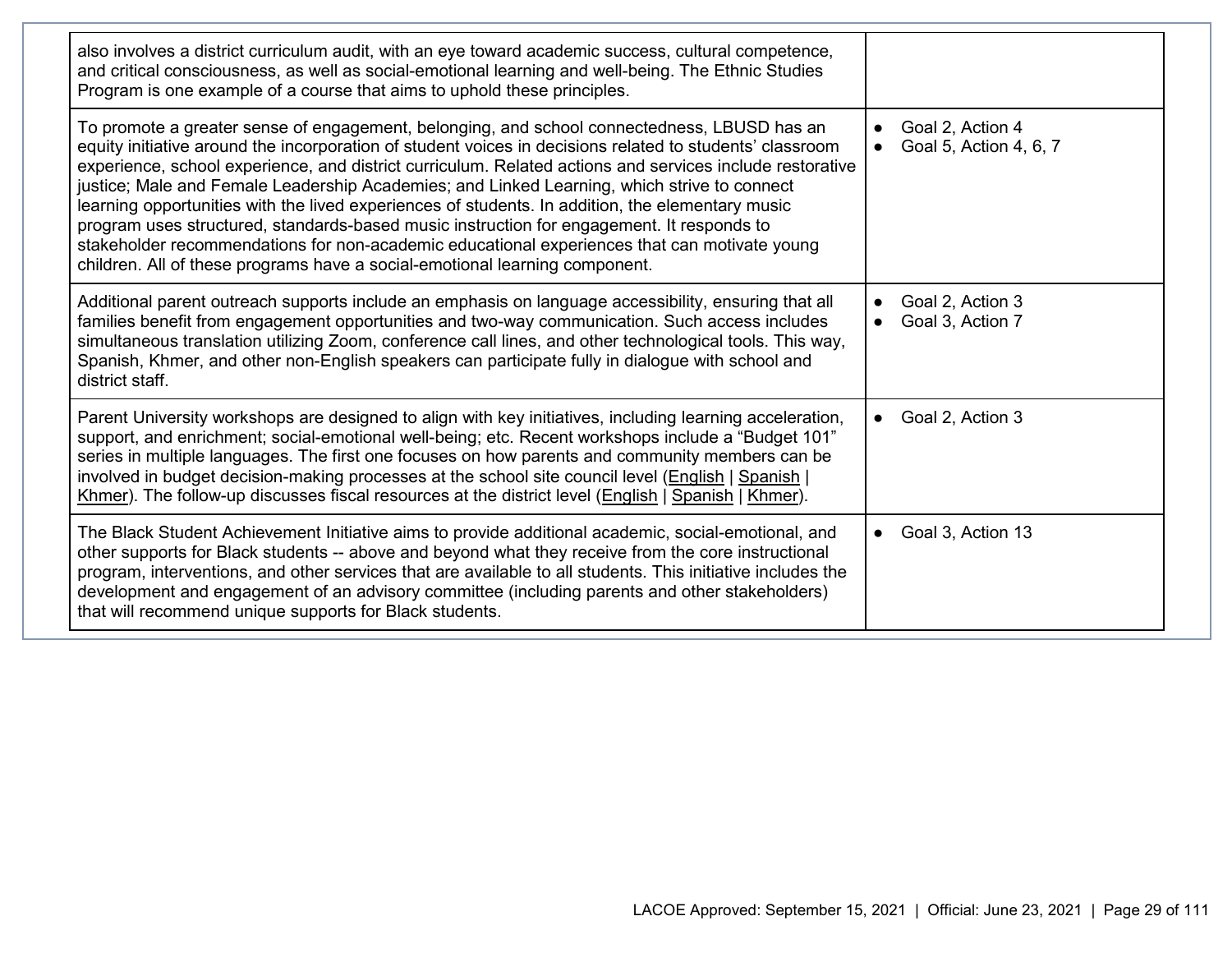# **Goals and Actions**

### **Goal**

| Goal # | <b>Description</b>                                                                                                                                                                                          |
|--------|-------------------------------------------------------------------------------------------------------------------------------------------------------------------------------------------------------------|
|        | Students will receive basic services that are fundamental to academic success, including qualified teachers, standards-<br>aligned instructional materials, and appropriately maintained school facilities. |

An explanation of why the LEA has developed this goal.

To ensure that students do well academically and become prepared for postsecondary opportunities, they must have teachers who are properly credentialed and appropriately assigned to their classes; instructional materials that are aligned to the Common Core State Standards; and school facilities that are maintained in good repair.

Specifically:

- 99.3% compliance with the teacher credential requirements a rate that should be maintained.
- 100% compliance with the teacher assignment requirements a rate that should be maintained.
- 100% compliance with the instructional materials requirements a rate that should be maintained.
- 100% of schools in "good" or "exemplary" repair  $-$  a rate that should be maintained.

This LCAP section reflects Goal 1 of LBUSD's Strategic Plan, which aims to:

#### **Ensure equitable opportunities for every student.**

- Provide high-quality academic programs that meet the needs of every student and accelerate the closing of the achievement gap.
- Provide personalized professional development to employees that is built on a shared framework.
- Maintain safe, clean, and inviting schools and facilities that support student learning and employee growth.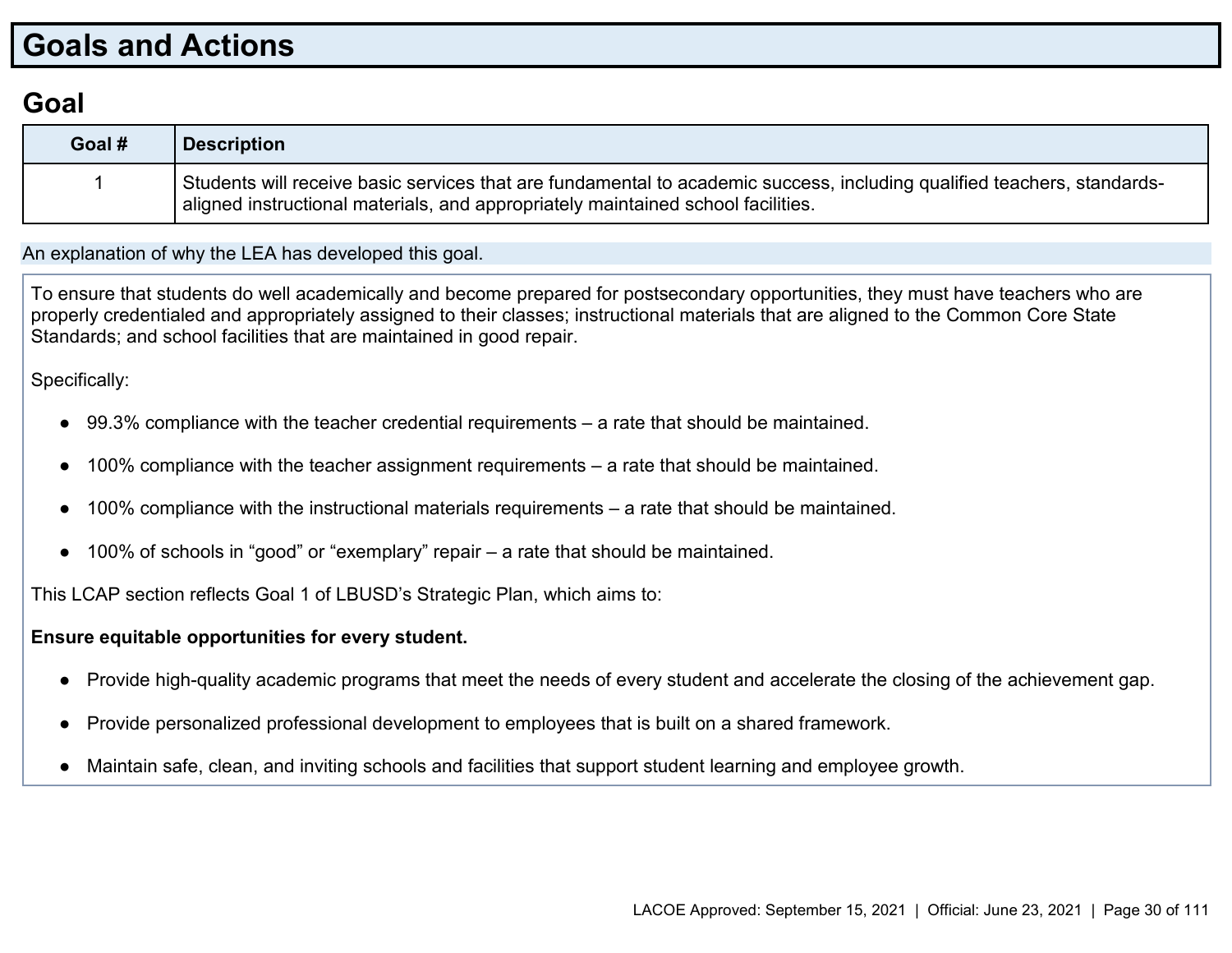# **Measuring and Reporting Results**

| <b>Metric</b>                                                                                                                                | <b>Baseline</b>                                                                                                                                            | <b>Year 1 Outcome</b> | <b>Year 2 Outcome</b> | <b>Year 3 Outcome</b> | <b>Desired Outcome</b><br>for 2023-24                                                                                                    |
|----------------------------------------------------------------------------------------------------------------------------------------------|------------------------------------------------------------------------------------------------------------------------------------------------------------|-----------------------|-----------------------|-----------------------|------------------------------------------------------------------------------------------------------------------------------------------|
| Rate of compliance<br>with the teacher<br>credential and<br>assignment<br>requirements.<br>(School<br><b>Accountability Report</b><br>Cards) | 99.3% compliance<br>with the teacher<br>credential<br>requirements.<br>100% compliance<br>with the teacher<br>assignment<br>requirements.<br>$(2021 - 22)$ |                       |                       |                       | 100% compliance<br>with the teacher<br>credential<br>requirements.<br>100% compliance<br>with the teacher<br>assignment<br>requirements. |
| Rate of compliance<br>with the instructional<br>materials<br>requirements.<br>(Resolution on the<br>Sufficiency of<br>Textbooks)             | 100% compliance<br>with the instructional<br>materials<br>requirements.<br>$(2021-22)$                                                                     |                       |                       |                       | 100% compliance<br>with the instructional<br>materials<br>requirements.                                                                  |
| Percentage of<br>schools in "good" or<br>"exemplary" repair.<br>(Facility Inspection<br>Tool)                                                | 100% of schools in<br>"good" or "exemplary"<br>repair.<br>$(2021 - 22)$                                                                                    |                       |                       |                       | 100% of schools in<br>"good" or "exemplary"<br>repair.                                                                                   |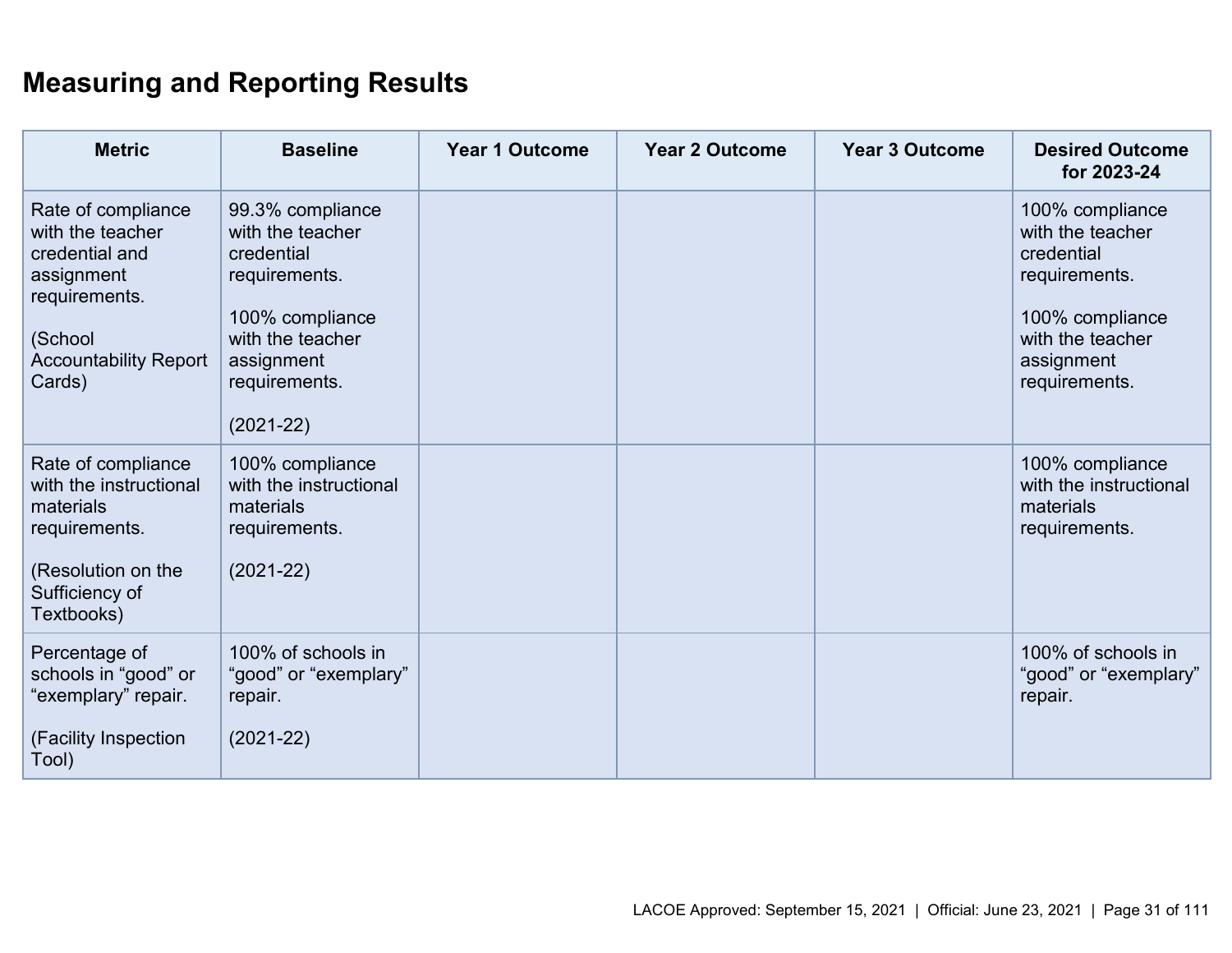# **Actions**

| <b>Action #</b> | <b>Title</b>                                             | <b>Description</b>                                                                                                                                                                                                                                                                                                                                                                                                                                                                                                                                                                                                                                                                                                                                                                                                                                                                                                        | <b>Total Funds</b> | Contributing |
|-----------------|----------------------------------------------------------|---------------------------------------------------------------------------------------------------------------------------------------------------------------------------------------------------------------------------------------------------------------------------------------------------------------------------------------------------------------------------------------------------------------------------------------------------------------------------------------------------------------------------------------------------------------------------------------------------------------------------------------------------------------------------------------------------------------------------------------------------------------------------------------------------------------------------------------------------------------------------------------------------------------------------|--------------------|--------------|
| 1               | <b>Assistance to Teachers</b>                            | Provide assistance to teachers through the Beginning Teacher<br>Support and Assessment (BTSA), National Board Certification,<br>and Teachers on Special Assignment. These services help to<br>strengthen the quality of classroom instruction, and they<br>supplement many other professional development opportunities<br>funded by different federal, state, and foundation sources. In<br>particular, BTSA includes training on ensuring positive<br>relationships with students, communicating with hard-to-reach<br>families, and supporting English Learners and other students in<br>need.                                                                                                                                                                                                                                                                                                                         | \$5,568,962        | Y            |
| $\overline{2}$  | Technology Infrastructure and<br><b>Support Services</b> | Enhance LBUSD's technology infrastructure and support<br>services. This enhancement builds on student, family, and staff<br>experiences during distance learning and ensures that online /<br>digital resources are integral to the educational process.<br>As expressed by stakeholders, many students have struggled<br>either to access their classes or to remain engaged<br>academically due to inadequate devices and/or poor internet<br>services. Such technical challenges have disproportionately<br>impacted unduplicated pupils. This action/service helps replace<br>outdated Chromebooks, document cameras, and related<br>equipment like noise-cancelling headphones. It also enhances<br>technology support throughout the district, with an emphasis on<br>sites with high concentrations of low income pupils, English<br>Learners, Redesignated Fluent English Proficient Pupils, and<br>foster youth. | \$1,430,594        | Y            |
| 3               | <b>Plant/Maintenance Services</b><br>(Base)              | Provide general support to schools in their efforts to implement<br>the LCAP, including basic plant services, maintenance business<br>services, building maintenance workers, and equipment<br>replacement.<br>Supplementary services are directed to LBUSD's largest                                                                                                                                                                                                                                                                                                                                                                                                                                                                                                                                                                                                                                                     | \$84,630,703       | N            |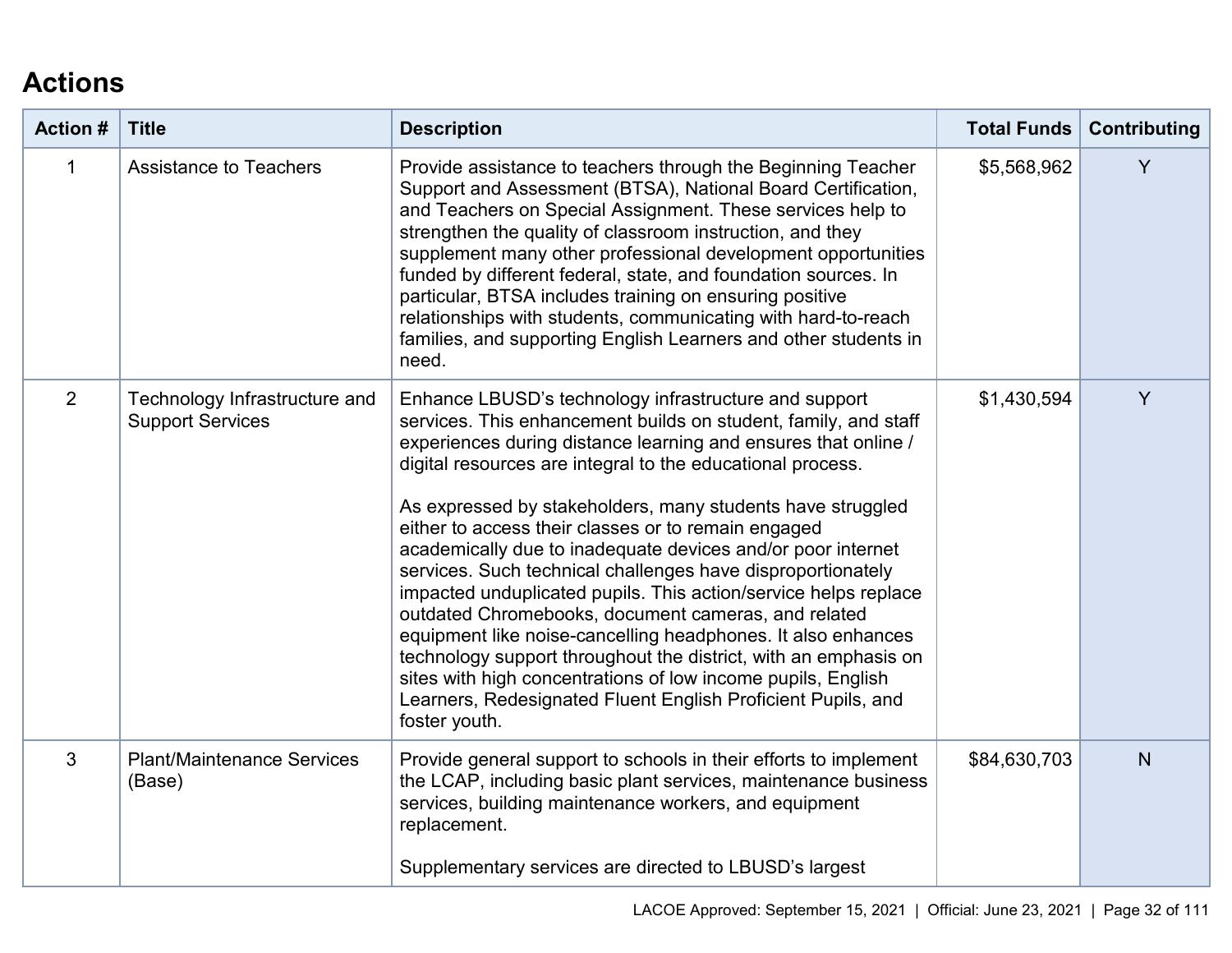| schools, where a substantial proportion of students are<br>unduplicated pupils. These resources are intended to expedite<br>repairs in high-need areas and contribute to the culture/climate<br>of the sites. |  |  |
|---------------------------------------------------------------------------------------------------------------------------------------------------------------------------------------------------------------|--|--|
|---------------------------------------------------------------------------------------------------------------------------------------------------------------------------------------------------------------|--|--|

## **Goal Analysis [LCAP Year]**

An analysis of how this goal was carried out in the previous year.

A description of any substantive differences in planned actions and actual implementation of these actions.

Not applicable. According to the California Department of Education, the "Goal Analysis" section will be implemented in the 2022-23 LCAP.

An explanation of material differences between Budgeted Expenditures and Estimated Actual Expenditures.

Not applicable. According to the California Department of Education, the "Goal Analysis" section will be implemented in the 2022-23 LCAP.

An explanation of how effective the specific actions were in making progress toward the goal.

Not applicable. According to the California Department of Education, the "Goal Analysis" section will be implemented in the 2022-23 LCAP.

A description of any changes made to the planned goal, metrics, desired outcomes, or actions for the coming year that resulted from reflections on prior practice.

Not applicable. According to the California Department of Education, the "Goal Analysis" section will be implemented in the 2022-23 LCAP.

**A report of the Estimated Actual Expenditures for last year's actions may be found in the Annual Update Expenditures Table.**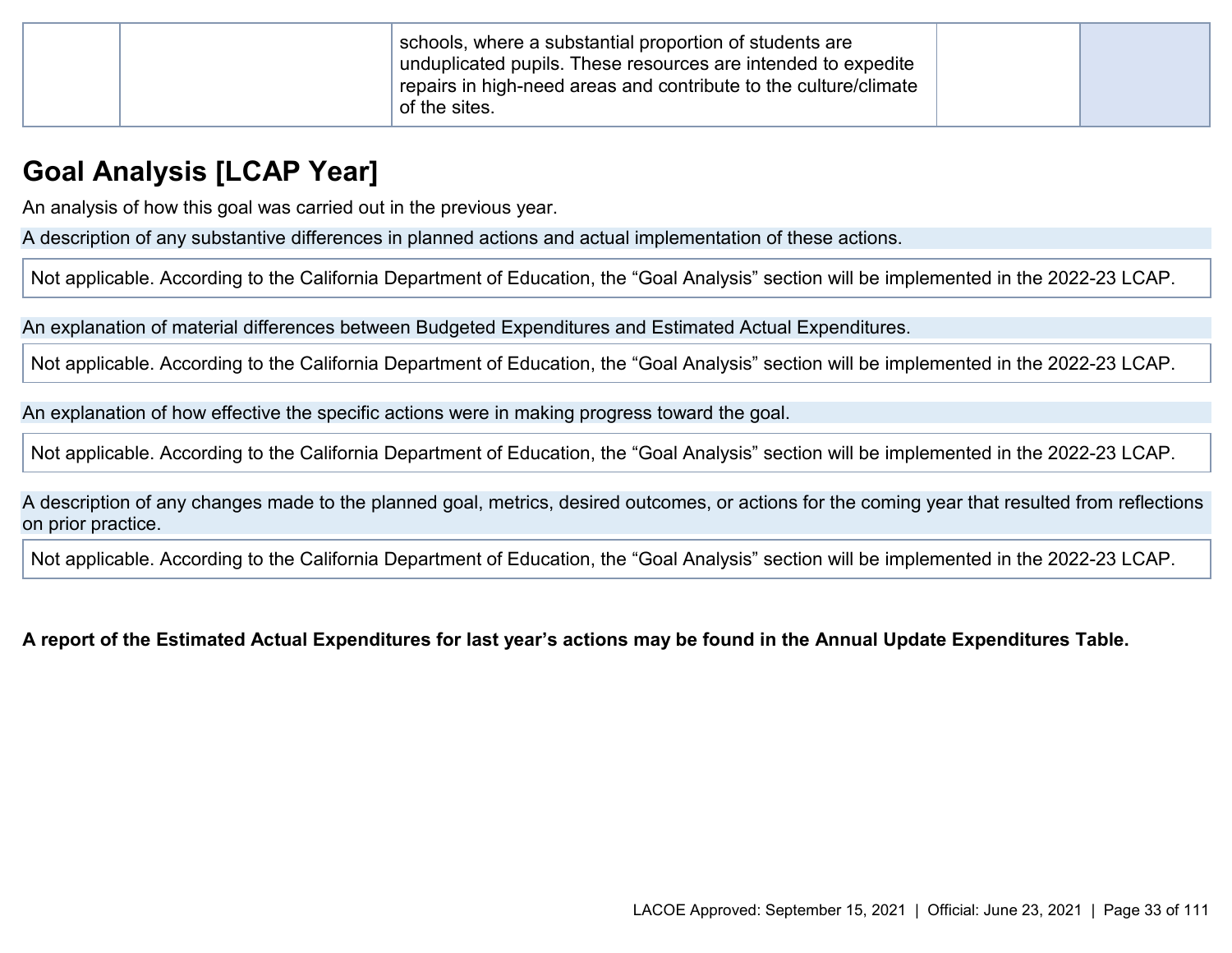## **Goal**

| Goal # | <b>Description</b>                                                                                |
|--------|---------------------------------------------------------------------------------------------------|
|        | Schools will be safe, inviting, engaging, and supportive places for students, parents, and staff. |

An explanation of why the LEA has developed this goal.

To promote student growth, LBUSD must create a student-centered and anti-racist school experience that guarantees academic achievement, student agency, advancement, and a sense of belonging for all. The culture and climate of schools must be conducive to learning, embrace diversity as an asset, and encourage social-emotional development.

Specifically:

- While LBUSD has generally seen favorable responses in the Social-Emotional Learning Survey, it must be an area of focus as the pandemic has taken a toll on students and families, particularly unduplicated pupils.
- LBUSD has received positive marks in the School Culture and Climate Survey over the years, but the idea of safe, inviting, engaging, and supportive campuses must be prioritized as students transition from distance learning to in-person instruction.
- Parent participation in school decision-making processes and programs must continue to improve, especially among the families of unduplicated pupils.

This LCAP section reflects Goal 2 of LBUSD's Strategic Plan, which aims to:

#### **Provide a safe, welcoming, respectful, and rigorous learning environment for every member of the school community.**

- Cultivate an atmosphere where every student feels physically safe, emotionally supported, and academically challenged.
- Promote positive and respectful relationships with students, parents, employees, and other members of the school community.
- Provide opportunities for employees to develop meaningful relationships that positively impact their ability to serve students and grow professionally.

# **Measuring and Reporting Results**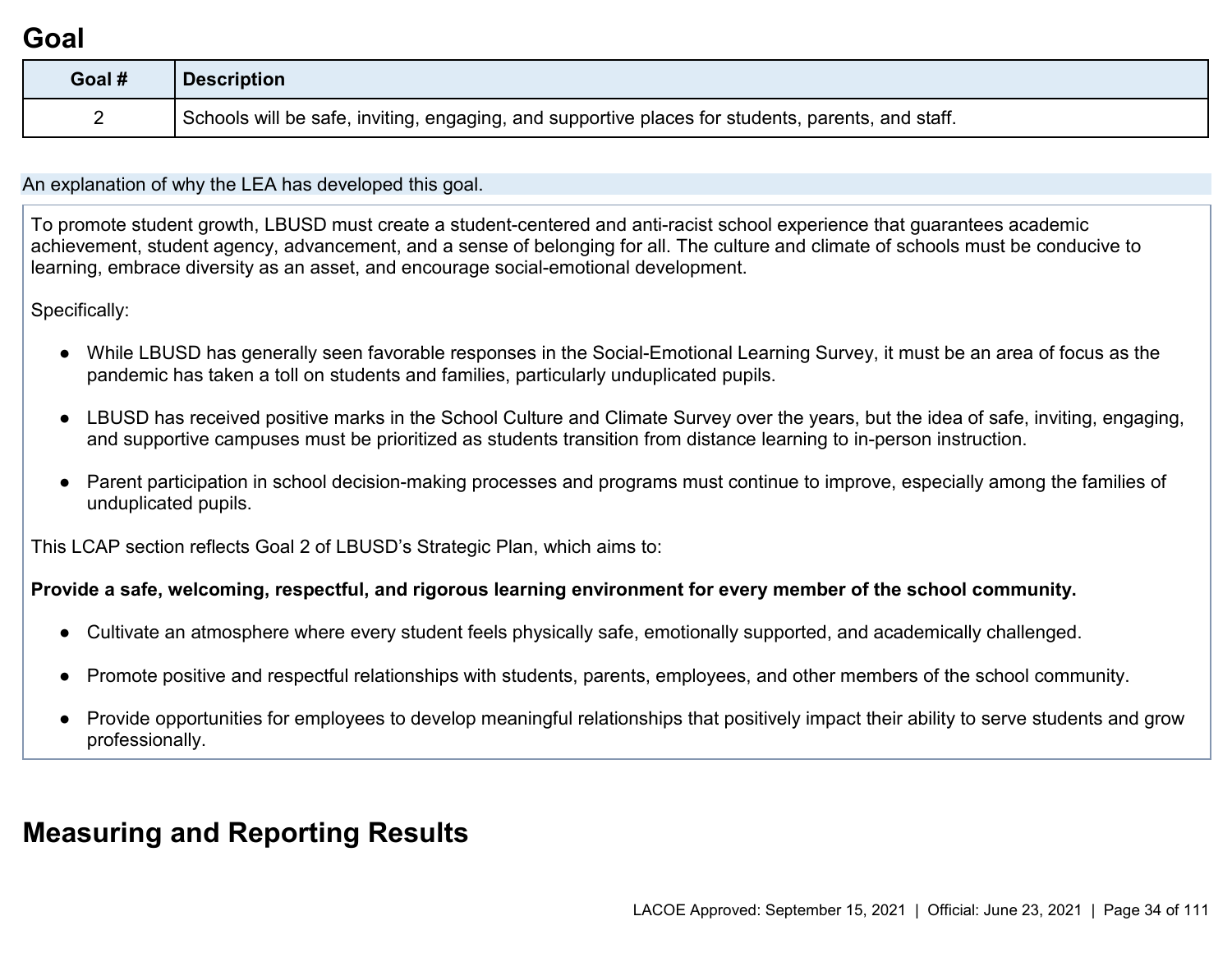| <b>Metric</b>                                                                                                                           | <b>Baseline</b>                                                                                                                                                           | <b>Year 1 Outcome</b> | <b>Year 2 Outcome</b> | <b>Year 3 Outcome</b> | <b>Desired Outcome</b><br>for 2023-24                                                                                                         |
|-----------------------------------------------------------------------------------------------------------------------------------------|---------------------------------------------------------------------------------------------------------------------------------------------------------------------------|-----------------------|-----------------------|-----------------------|-----------------------------------------------------------------------------------------------------------------------------------------------|
| Percentage of<br>favorable responses<br>in the Social-<br><b>Emotional Learning</b><br>Survey.<br>(District Data)                       | 73% favorable<br>responses in the<br>Social-Emotional<br>Learning Survey.<br>$(2019-20)$                                                                                  |                       |                       |                       | 79% favorable<br>responses in the<br>Social-Emotional<br>Learning Survey.                                                                     |
| Percentage of<br>favorable responses<br>in the School Culture<br>and Climate Survey.<br>(District Data)                                 | Percentage of<br>favorable responses<br>in the School Culture<br>and Climate Survey.<br>75% Students<br>$\bullet$<br>93% Parents<br>78% Staff<br>$\bullet$<br>$(2019-20)$ |                       |                       |                       | Percentage of<br>favorable responses<br>in the School Culture<br>and Climate Survey.<br>81% Students<br>$\bullet$<br>99% Parents<br>84% Staff |
| Percentage of<br>favorable responses<br>in the Sense of<br><b>Belonging (School</b><br>Connectedness)<br>Survey<br>(CORE District Data) | Percentage of<br>favorable responses<br>in the School Culture<br>and Climate Survey.<br>65% Students<br>$\bullet$<br>93% Parents<br>81% Staff<br>$(2019-20)$              |                       |                       |                       | Percentage of<br>favorable responses<br>in the School Culture<br>and Climate Survey.<br>71% Students<br>99% Parents<br>87% Staff<br>$\bullet$ |
| Percentage of<br>favorable responses<br>in the Safety (School<br>Connectedness)<br>Survey<br>(CORE District Data)                       | Percentage of<br>favorable responses<br>in the School Culture<br>and Climate Survey.<br>76% Students<br>93% Parents<br>82% Staff<br>$\bullet$<br>$(2019-20)$              |                       |                       |                       | Percentage of<br>favorable responses<br>in the School Culture<br>and Climate Survey.<br>82% Students<br>99% Parents<br>88% Staff              |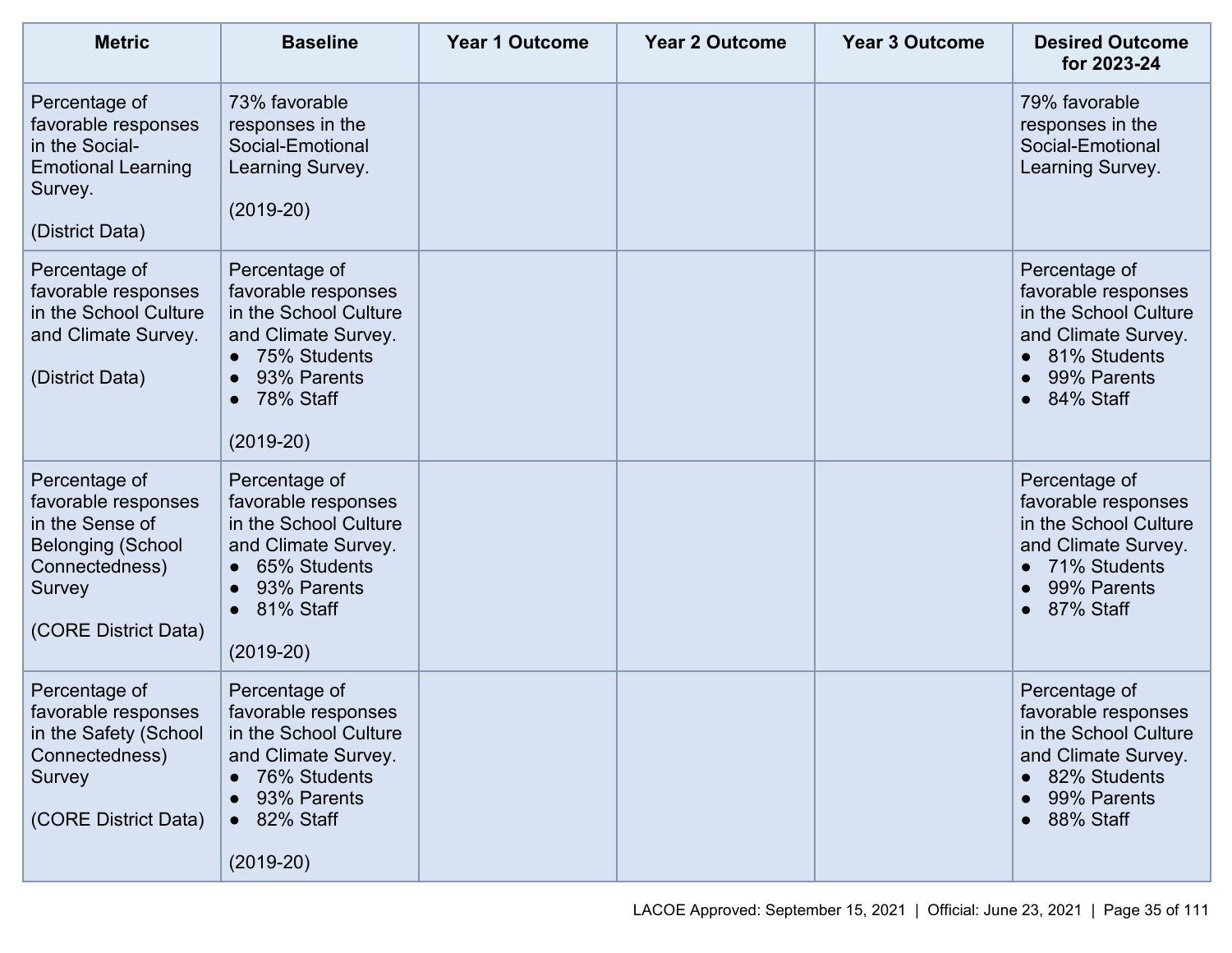| Percentage of<br>parents who express<br>satisfaction with their<br>opportunities to<br>participate in school<br>decision-making<br>processes and<br>programs.<br>(District Data) | 94% of parents<br>express satisfaction<br>with their<br>opportunities to<br>participate in school<br>decision-making<br>processes and<br>programs.<br>$(2019-20)$ |  | 100% of parents<br>express satisfaction<br>with their<br>opportunities to<br>participate in school<br>decision-making<br>processes and<br>programs. |
|----------------------------------------------------------------------------------------------------------------------------------------------------------------------------------|-------------------------------------------------------------------------------------------------------------------------------------------------------------------|--|-----------------------------------------------------------------------------------------------------------------------------------------------------|
| Average number of<br>views for each Parent<br>University online<br>workshop in English,<br>Spanish, and Khmer.<br>(District Data)                                                | 946.7 average views<br>for each Parent<br>University online<br>workshop in English,<br>Spanish, and Khmer.<br>$(2020-21)$                                         |  | 1,000 average views<br>for each Parent<br>University online<br>workshop in English,<br>Spanish, and Khmer.                                          |

# **Actions**

| <b>Action #</b> | <b>Title</b>                                      | <b>Description</b>                                                                                                                                                                                                                                                                                                                                                                                                                                                                                                                                                                                                                                                                   | <b>Total Funds</b> | Contributing |
|-----------------|---------------------------------------------------|--------------------------------------------------------------------------------------------------------------------------------------------------------------------------------------------------------------------------------------------------------------------------------------------------------------------------------------------------------------------------------------------------------------------------------------------------------------------------------------------------------------------------------------------------------------------------------------------------------------------------------------------------------------------------------------|--------------------|--------------|
|                 | <b>Community and Ancillary</b><br>Services (Base) | As stated in the district's equity definition, LBUSD strives to<br>uplift groups that have been historically marginalized,<br>amplifying student voices and embracing the community as true<br>partners in education. Community and ancillary services<br>support this vision. They offer targeted supports - in group or<br>individual settings -- that relate to academic, behavioral, social-<br>emotional, health, psychological, and other needs.<br>The actions and services in this section include:<br>• Community and Ancillary Services (Recreation Aides,<br>$etc.$ ; and<br>Administrative services and contracts (e.g., Most<br>$\bullet$<br>Inspiring Students, etc.). | \$9,007,587        | N            |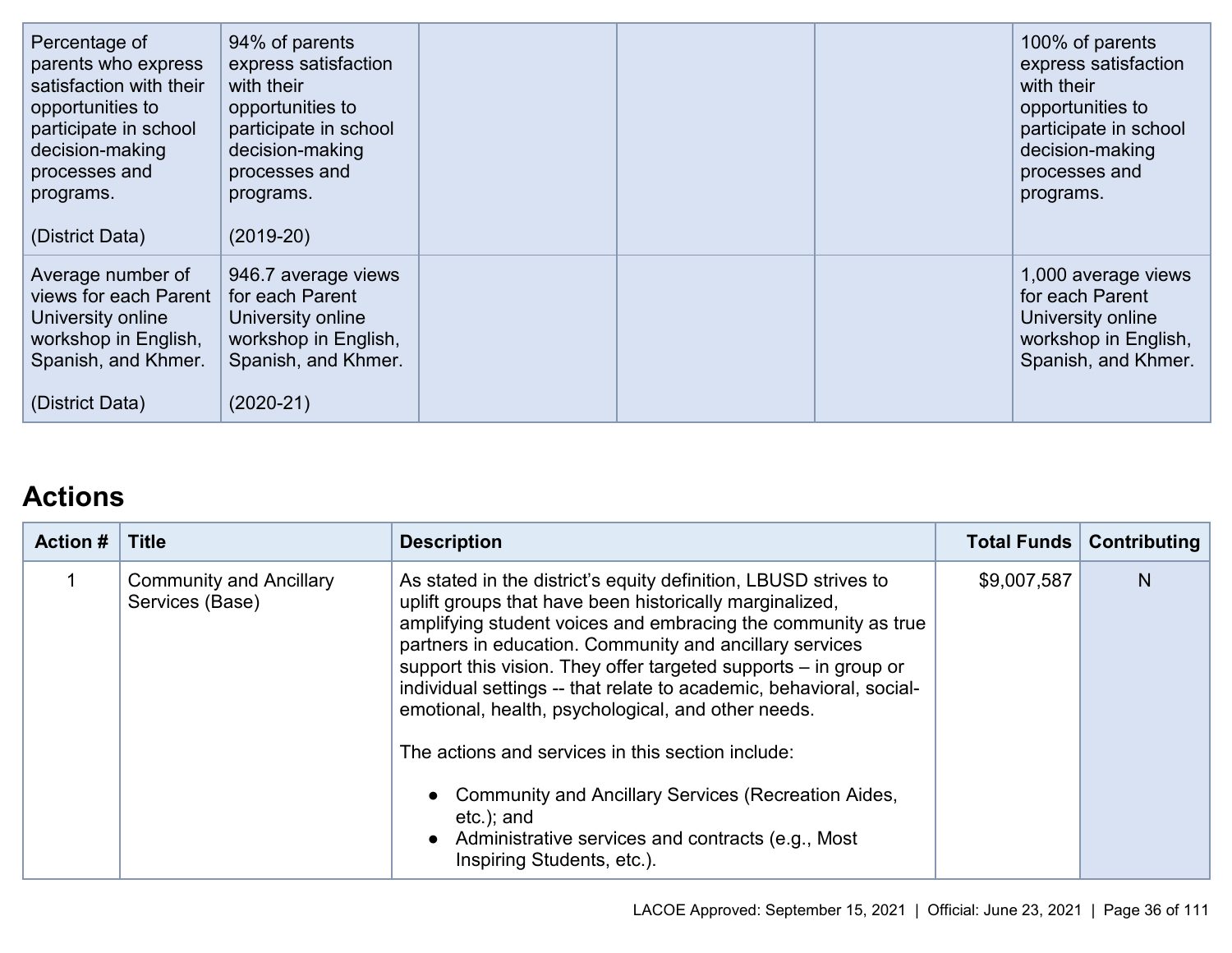|                |                                                                             | Community and ancillary services include classified staff<br>members who help promote a safe, secure, and inviting<br>campus environment by mentoring students, principally<br>unduplicated pupils, on appropriate behaviors in playgrounds,<br>restrooms, and other common areas. They discuss personal<br>problems with students to prevent destructive or injurious<br>behavior (such as gang associations, drugs, etc.), communicate<br>with parents, and make referrals to counseling centers, with<br>special emphasis on low-income students, English learners,<br>and homeless / foster youth. Overall, community and ancillary<br>services enhance LBUSD's liaison work, connecting schools,<br>homes, and communities in matters of health, welfare,<br>attendance, and educational needs. The additional adult-to-<br>student connections that are made possible by these services<br>have benefits for unduplicated pupils.<br>Numerous equity initiatives drive the actions and services in this |           |   |
|----------------|-----------------------------------------------------------------------------|---------------------------------------------------------------------------------------------------------------------------------------------------------------------------------------------------------------------------------------------------------------------------------------------------------------------------------------------------------------------------------------------------------------------------------------------------------------------------------------------------------------------------------------------------------------------------------------------------------------------------------------------------------------------------------------------------------------------------------------------------------------------------------------------------------------------------------------------------------------------------------------------------------------------------------------------------------------------------------------------------------------|-----------|---|
|                |                                                                             | section. Specifically, the social-emotional learning initiative<br>strives to promote understanding, examine biases, build cross-<br>cultural relationships, and cultivate adult and student practices<br>that close opportunity gaps and create more inclusive school<br>communities. There is an emphasis on cultivating the<br>competencies of self-awareness, self-management, social<br>awareness, relationship skills, and responsible decision-making<br>among students. Moreover, community and ancillary services<br>are part of a continuum of integrated levels of support that<br>involve resources for Tier I-III discipline practices, restorative<br>justice, and identity development.                                                                                                                                                                                                                                                                                                        |           |   |
| $\overline{2}$ | <b>Community and Ancillary</b><br>Services (Supplemental/<br>Concentration) | As stated in the district's equity definition, LBUSD strives to<br>uplift groups that have been historically marginalized,<br>amplifying student voices and embracing the community as true<br>partners in education. Community and ancillary services<br>support this vision. The particular actions/services supported<br>here are Student Advisory resources at the high school level.<br>Specifically, LBUSD has allocated funds to develop student-led<br>projects that address academic, behavioral, social-emotional,<br>health, psychological, and other needs. These projects are                                                                                                                                                                                                                                                                                                                                                                                                                    | \$227,225 | Y |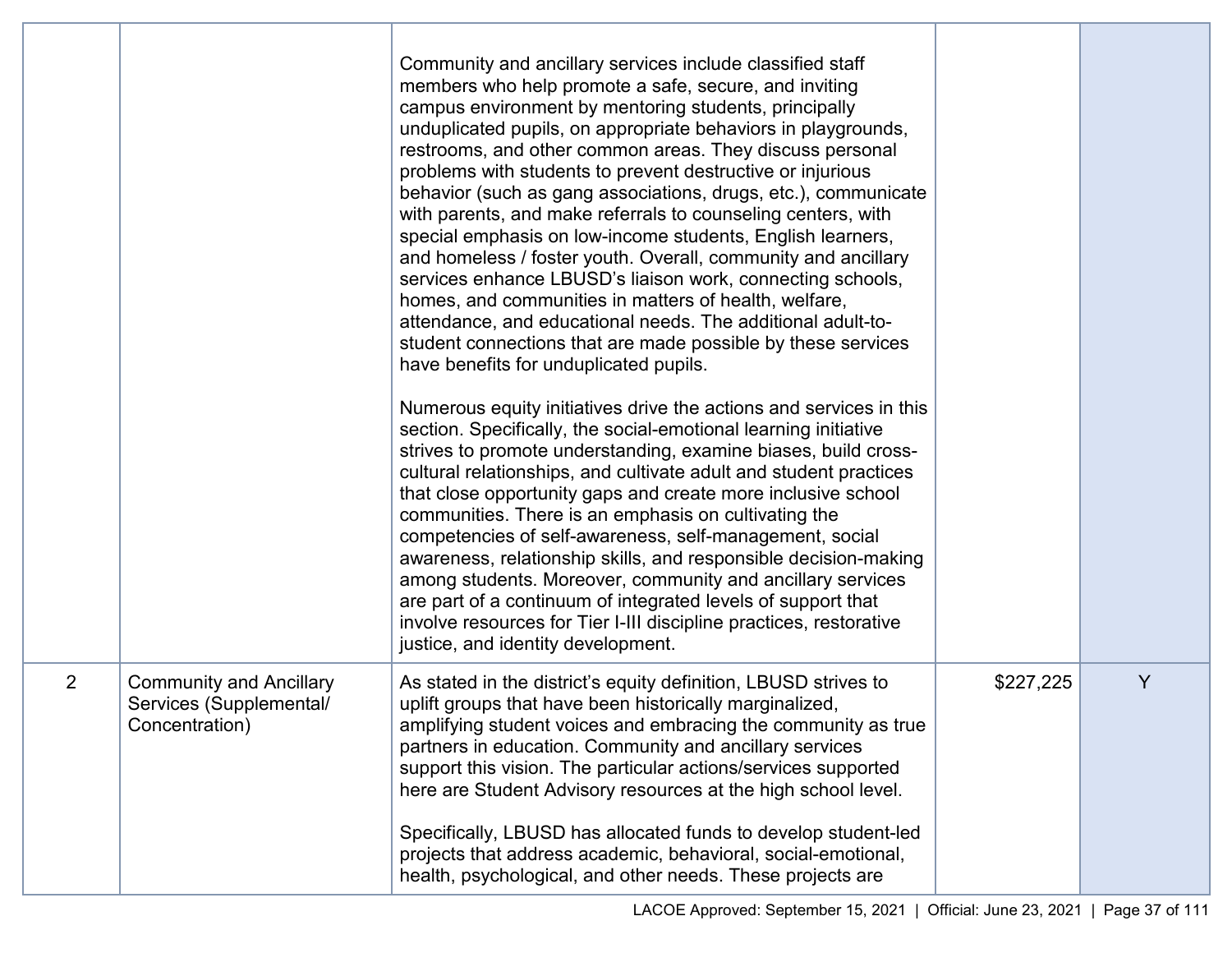|   |                                 | expected to align with the State Priority Areas, LBUSD equity<br>initiatives, and other local efforts, with an emphasis on low<br>income pupils, English Learners, Redesignated Fluent English<br>Proficient Pupils, and foster youth to close opportunity gaps.<br>Actions and services can be provided in school, group, or<br>individual settings. They include academic interventions outside<br>the regular day (above and beyond other planned expenditures<br>elsewhere in the LCAP), social-emotional supports, and<br>programs to engage students based on their unique needs.<br>Numerous equity initiatives drive the actions and services in this<br>section. Specifically:<br>The student voice and participation initiative seeks to<br>actively include student voice in decisions related to<br>students' classroom experience, school experience, and<br>the district curriculum.<br>The social-emotional learning initiative aims to promote<br>understanding, examine biases, build cross-cultural<br>relationships, and cultivate adult and student practices<br>that close opportunity gaps and create more inclusive<br>school communities. It initiates a continuum of integrated<br>levels of support that involve resources for Tier I-III<br>discipline practices, restorative justice, and identity<br>development. |           |   |
|---|---------------------------------|------------------------------------------------------------------------------------------------------------------------------------------------------------------------------------------------------------------------------------------------------------------------------------------------------------------------------------------------------------------------------------------------------------------------------------------------------------------------------------------------------------------------------------------------------------------------------------------------------------------------------------------------------------------------------------------------------------------------------------------------------------------------------------------------------------------------------------------------------------------------------------------------------------------------------------------------------------------------------------------------------------------------------------------------------------------------------------------------------------------------------------------------------------------------------------------------------------------------------------------------------------------------------------------------------------------------------------------------|-----------|---|
| 3 | Parent Engagement /<br>Outreach | Provide additional parent engagement / outreach supports to<br>schools. These services include traditional and electronic<br>parent communications, as well as different types of Parent<br>University assistance, particularly those that are technology-<br>based. Altogether, they are aligned with the recommendations<br>from the National School Public Relations Association's recent<br>communications audit, whose core message is to "expand<br>LBUSD's inclusive culture for diverse families."<br>A critical part of these services is ensuring that all families have<br>access to engagement opportunities and two-way<br>communication. Such access includes simultaneous translation<br>utilizing Zoom, conference call lines, and other technological                                                                                                                                                                                                                                                                                                                                                                                                                                                                                                                                                                         | \$939,291 | Y |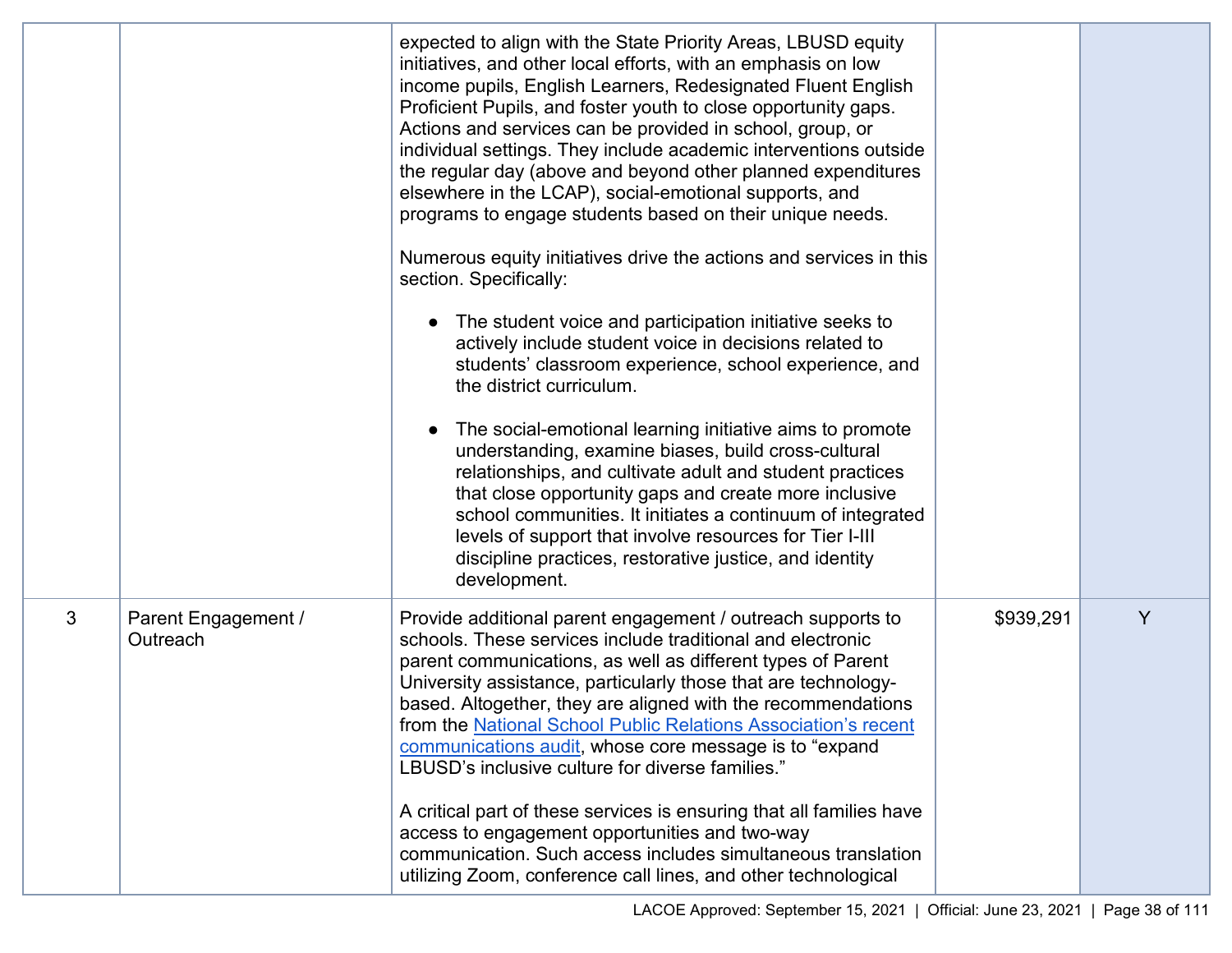|   |                            | tools. This way, Spanish, Khmer, and other non-English<br>speakers can participate fully in dialogue with school and<br>district staff.                                                                                                                                                                                                                                                                                                                                                                                                                                                                                                       |             |   |
|---|----------------------------|-----------------------------------------------------------------------------------------------------------------------------------------------------------------------------------------------------------------------------------------------------------------------------------------------------------------------------------------------------------------------------------------------------------------------------------------------------------------------------------------------------------------------------------------------------------------------------------------------------------------------------------------------|-------------|---|
|   |                            | Numerous equity initiatives drive the actions and services in this<br>section. One of the most critical is the community engagement<br>initiative, which seeks to develop and build trusting<br>relationships with all stakeholders; create systems that provide<br>opportunities for diverse perspectives to be shared; and<br>enhance district methods for interacting with parents. Moreover,<br>Parent University workshops and other family offerings are<br>designed to align with key initiatives, including learning<br>acceleration, support, and enrichment; social-emotional well-<br>being; etc.                                  |             |   |
| 4 | <b>Restorative Justice</b> | Expand programs that focus on prevention, early intervention,<br>and leadership opportunities for promising students from<br>historically disadvantaged backgrounds. This expansion<br>provides restorative justice professional development<br>workshops to encourage conflict resolution, cultural awareness,<br>positive behavior supports, and other alternatives to<br>suspensions and expulsions. It also includes district efforts to<br>promote relationship-centered schools through its Equity<br>Leadership Team.                                                                                                                  | \$1,123,993 | Y |
|   |                            | LBUSD plans to develop schoolwide use of restorative<br>practices to increase relationships between adults and<br>students; shift schoolwide disciplinary practices; and decrease<br>student suspension rates with a focus on decreasing<br>overrepresentation of students of color and unduplicated pupils.<br>Actions and services include modeling and coaching of<br>restorative justice practices in classrooms to increase students'<br>sense of belonging and shift overall school culture. They also<br>provide staff members with release time and technical expertise<br>to support teacher learning and schoolwide implementation. |             |   |
|   |                            | Numerous equity initiatives drive the actions and services in this<br>section. Specifically:                                                                                                                                                                                                                                                                                                                                                                                                                                                                                                                                                  |             |   |
|   |                            | • The student voice and participation initiative seeks to                                                                                                                                                                                                                                                                                                                                                                                                                                                                                                                                                                                     |             |   |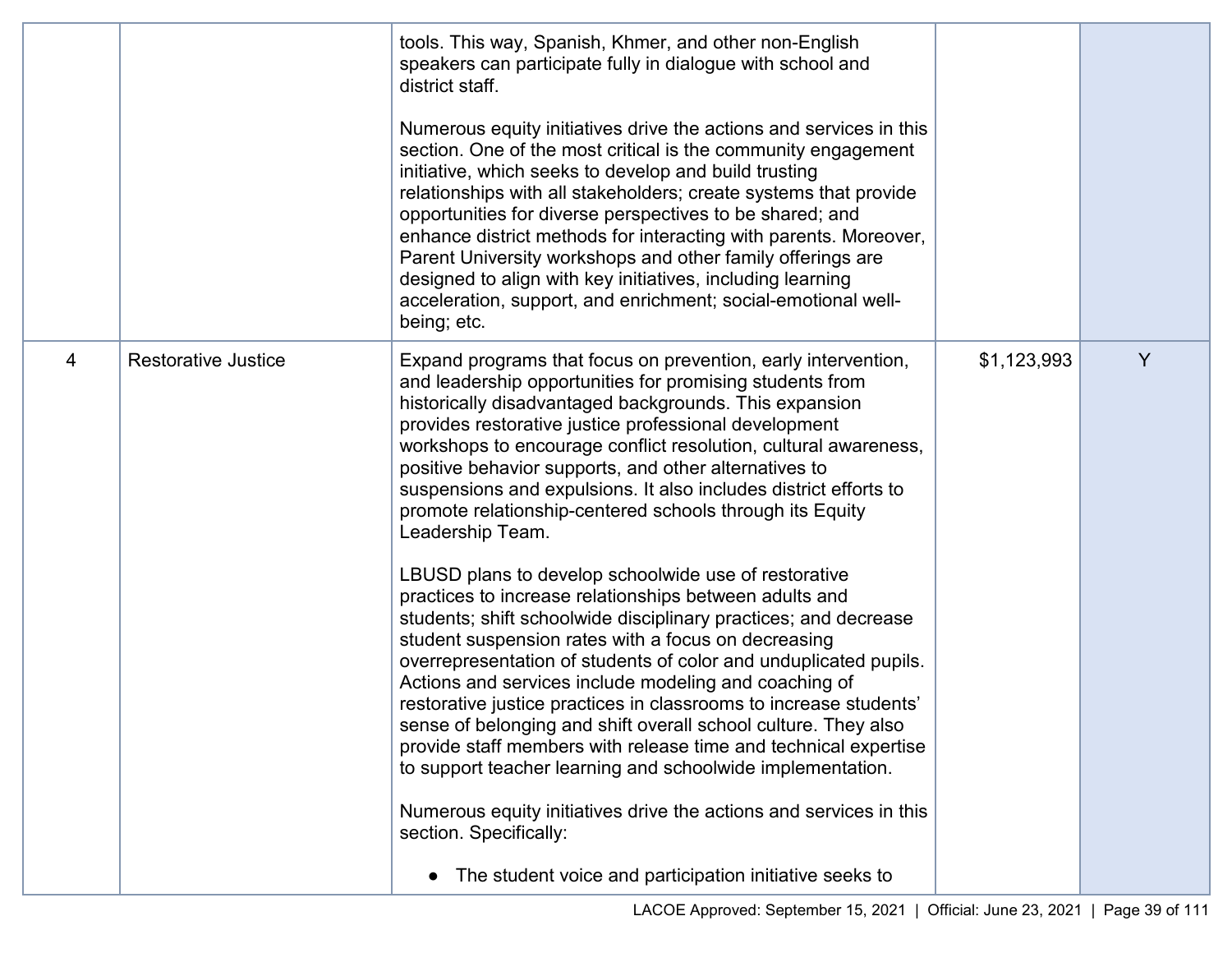| actively include student voice in decisions related to<br>students' classroom experience, school experience, and<br>the district curriculum.                                                                                                                                                                                                                                                                                             |  |
|------------------------------------------------------------------------------------------------------------------------------------------------------------------------------------------------------------------------------------------------------------------------------------------------------------------------------------------------------------------------------------------------------------------------------------------|--|
| The social-emotional learning initiative aims to promote<br>understanding, examine biases, build cross-cultural<br>relationships, and cultivate adult and student practices<br>that close opportunity gaps and create more inclusive<br>school communities. It initiates a continuum of integrated<br>levels of support that involve resources for Tier I-III<br>discipline practices, restorative justice, and identity<br>development. |  |
| The curriculum and professional development initiative<br>supports teacher and leader development in the eight<br>competencies for culturally responsive teaching and<br>ensures a culturally relevant curriculum.                                                                                                                                                                                                                       |  |

### **Goal Analysis [LCAP Year]**

An analysis of how this goal was carried out in the previous year.

A description of any substantive differences in planned actions and actual implementation of these actions.

Not applicable. According to the California Department of Education, the "Goal Analysis" section will be implemented in the 2022-23 LCAP.

An explanation of material differences between Budgeted Expenditures and Estimated Actual Expenditures.

Not applicable. According to the California Department of Education, the "Goal Analysis" section will be implemented in the 2022-23 LCAP.

An explanation of how effective the specific actions were in making progress toward the goal.

Not applicable. According to the California Department of Education, the "Goal Analysis" section will be implemented in the 2022-23 LCAP.

A description of any changes made to the planned goal, metrics, desired outcomes, or actions for the coming year that resulted from reflections on prior practice.

Not applicable. According to the California Department of Education, the "Goal Analysis" section will be implemented in the 2022-23 LCAP.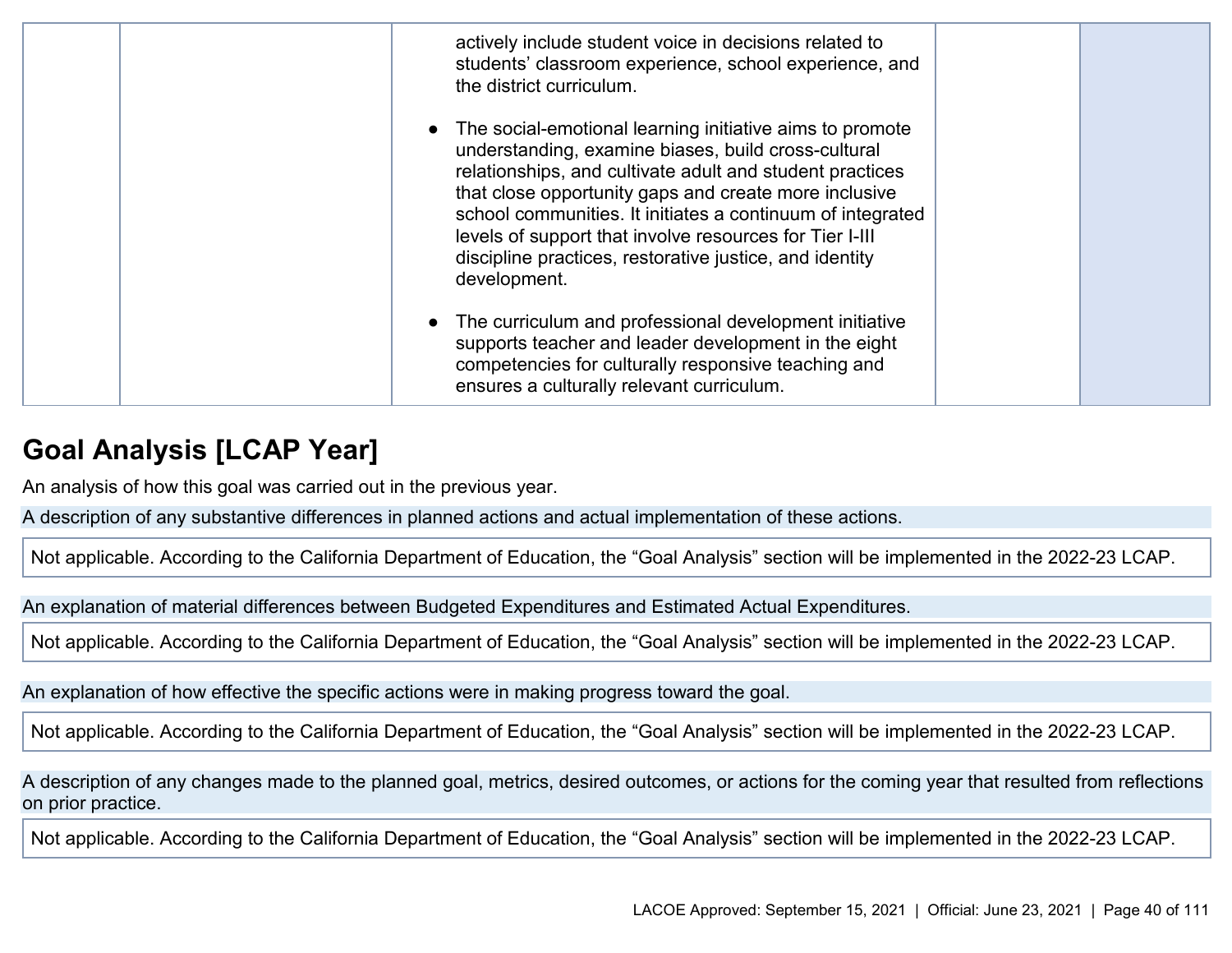**A report of the Estimated Actual Expenditures for last year's actions may be found in the Annual Update Expenditures Table.**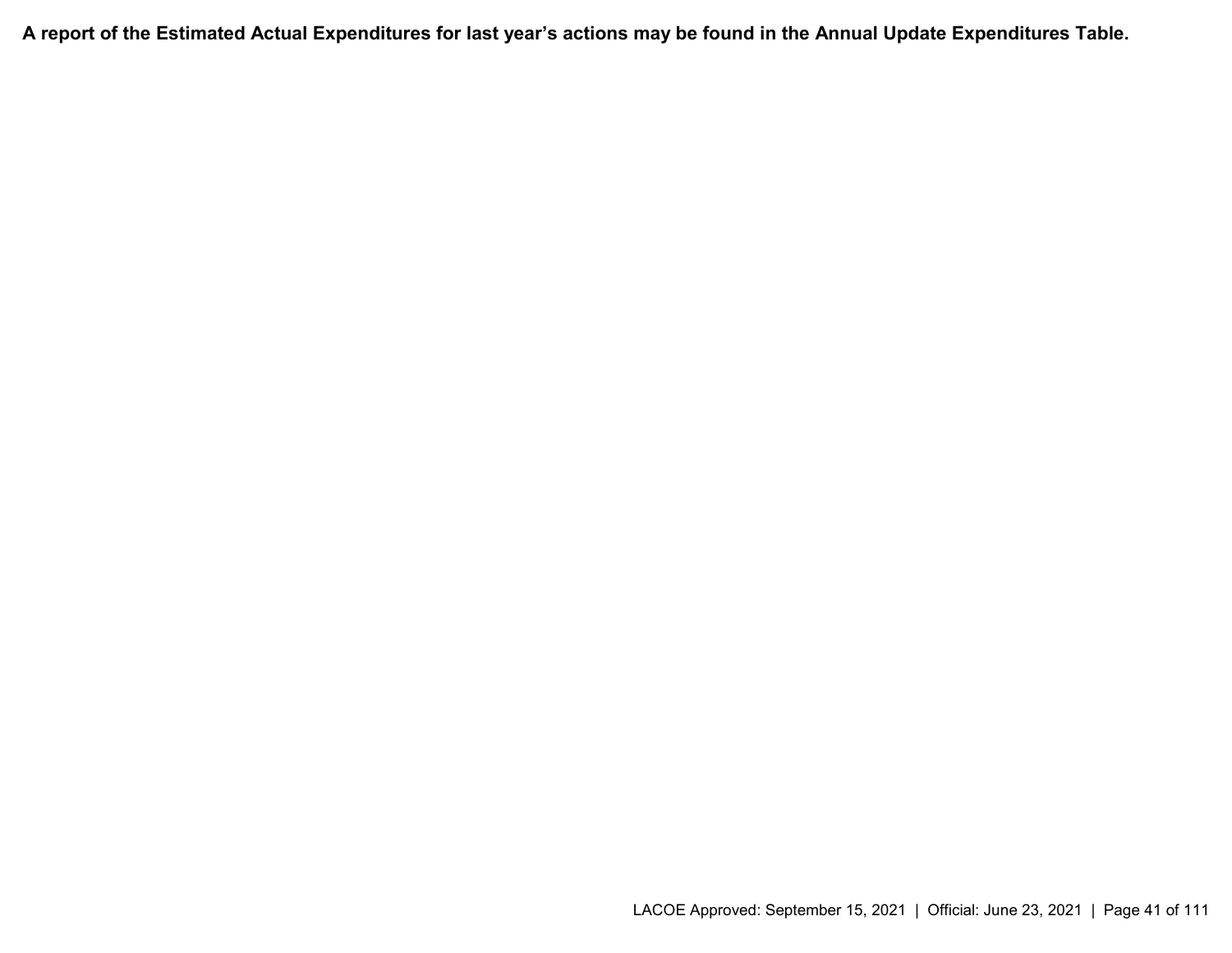## **Goal**

| Goal # | <b>Description</b>                                                                                                                                                  |
|--------|---------------------------------------------------------------------------------------------------------------------------------------------------------------------|
|        | Students will make academic progress on the Common Core State Standards so that they can be prepared for both college [<br>and careers upon high school graduation. |

An explanation of why the LEA has developed this goal.

To access as many postsecondary options as possible, students must grow academically and demonstrate proficiency in key areas on a regular basis.

Specifically:

- While LBUSD has continued to make progress in English Language Arts and Mathematics, the achievement gap persists between subgroups, with unduplicated pupils lagging behind the district average
- While redesignation rates have continued to improve, overall progress for LBUSD's English Learners still has room for growth.
- Inequities have been exacerbated during the pandemic, so LBUSD must focus on learning recovery, particularly for unduplicated pupils.

This LCAP section reflects Goal 3 of LBUSD's Strategic Plan, which aims to:

#### **Promote academic growth for every student.**

● Increase the number of students who meet or exceed standards in English Language Arts and Mathematics.

### **Measuring and Reporting Results**

| <b>Metric</b>                                                | <b>Baseline</b>                                              | <b>Year 1 Outcome</b> | <b>Year 2 Outcome</b> | <b>Year 3 Outcome</b> | <b>Desired Outcome</b><br>for 2023-24                        |
|--------------------------------------------------------------|--------------------------------------------------------------|-----------------------|-----------------------|-----------------------|--------------------------------------------------------------|
| Percentage of<br>students who meet or<br>exceed standards in | Percentage of<br>students who meet or<br>exceed standards in |                       |                       |                       | Percentage of<br>students who meet or<br>exceed standards in |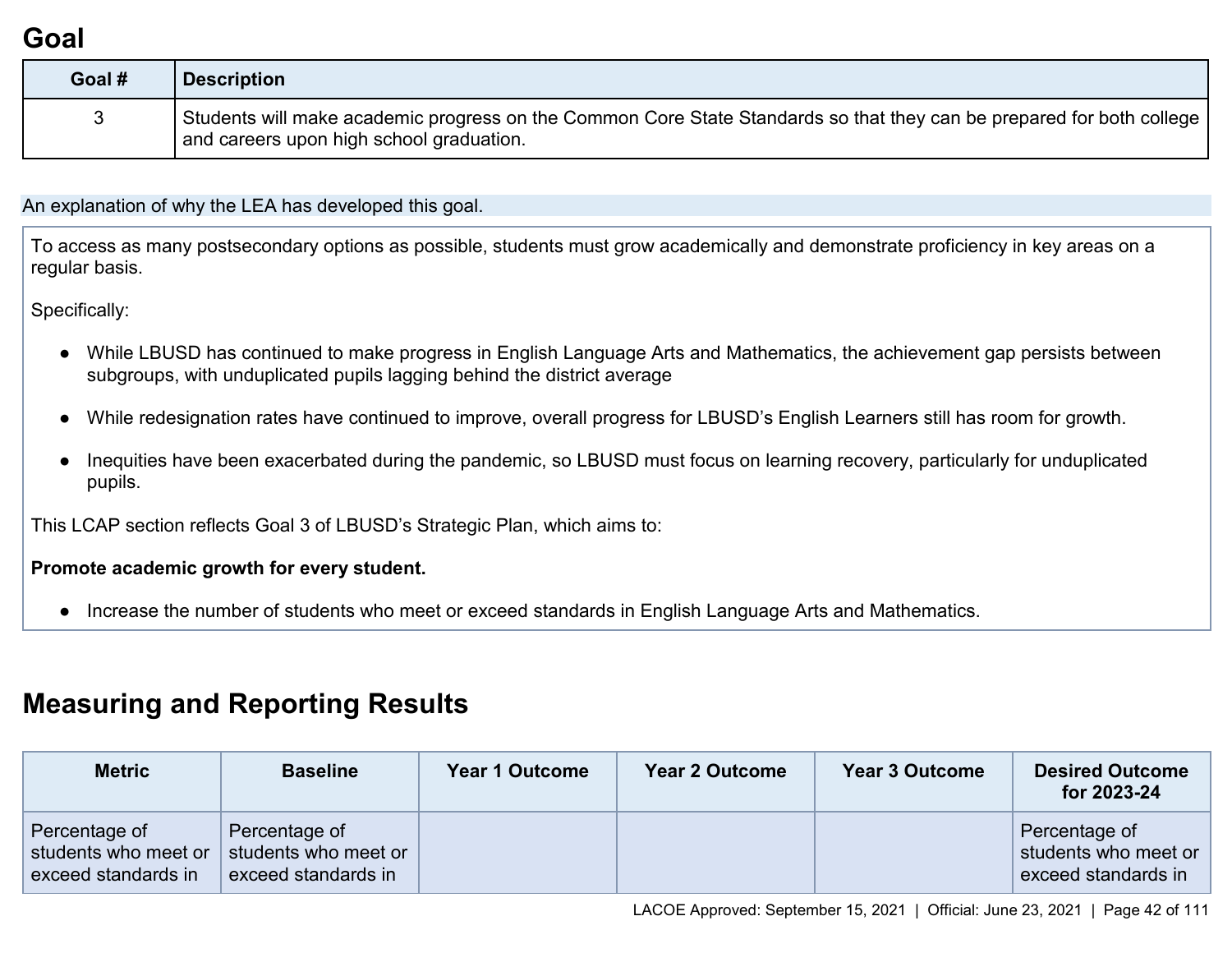| <b>English Language</b><br>Arts.<br>(Smarter Balanced<br>Assessments)                                             | <b>English Language</b><br>Arts.<br>54% All Students<br>$\bullet$<br>47% Economically<br>$\bullet$<br>Disadvantaged<br>40% African<br>$\bullet$<br>Americans<br>48% Hispanics<br>10% English<br>Learners<br>25% Students<br>with Disabilities<br>$(2018-19)$                                                                       |  | English Language<br>Arts.<br>63% All Students<br>$\bullet$<br>62% Economically<br>Disadvantaged<br>55% African<br>$\bullet$<br>Americans<br>63% Hispanics<br>25% English<br>Learners<br>40% Students<br>with Disabilities                                                                   |
|-------------------------------------------------------------------------------------------------------------------|------------------------------------------------------------------------------------------------------------------------------------------------------------------------------------------------------------------------------------------------------------------------------------------------------------------------------------|--|---------------------------------------------------------------------------------------------------------------------------------------------------------------------------------------------------------------------------------------------------------------------------------------------|
| Percentage of<br>students who meet or<br>exceed standards in<br>Mathematics.<br>(Smarter Balanced<br>Assessments) | Percentage of<br>students who meet or<br>exceed standards in<br>Mathematics.<br>46% All Students<br>$\bullet$<br>39% Economically<br>$\bullet$<br>Disadvantaged<br>28% African<br>$\bullet$<br>Americans<br>40% Hispanics<br>$\bullet$<br>12% English<br>Learners<br>22% Students<br>$\bullet$<br>with Disabilities<br>$(2018-19)$ |  | Percentage of<br>students who meet or<br>exceed standards in<br>Mathematics.<br>55% All Students<br>54% Economically<br>$\bullet$<br>Disadvantaged<br>43% African<br>$\bullet$<br>Americans<br>55% Hispanics<br>27% English<br>$\bullet$<br>Learners<br>• 37% Students<br>with Disabilities |
| Redesignation rate to  <br>a level above the<br>state average.<br>(DataQuest)                                     | 24% District<br>14% State<br>$(2020-21)$                                                                                                                                                                                                                                                                                           |  | Increase the<br>redesignation rate to<br>a level above the<br>state average.                                                                                                                                                                                                                |
| Percentage of<br><b>English Learners</b>                                                                          | 41% of English<br>Learners making                                                                                                                                                                                                                                                                                                  |  | 50% of English<br>Learners making                                                                                                                                                                                                                                                           |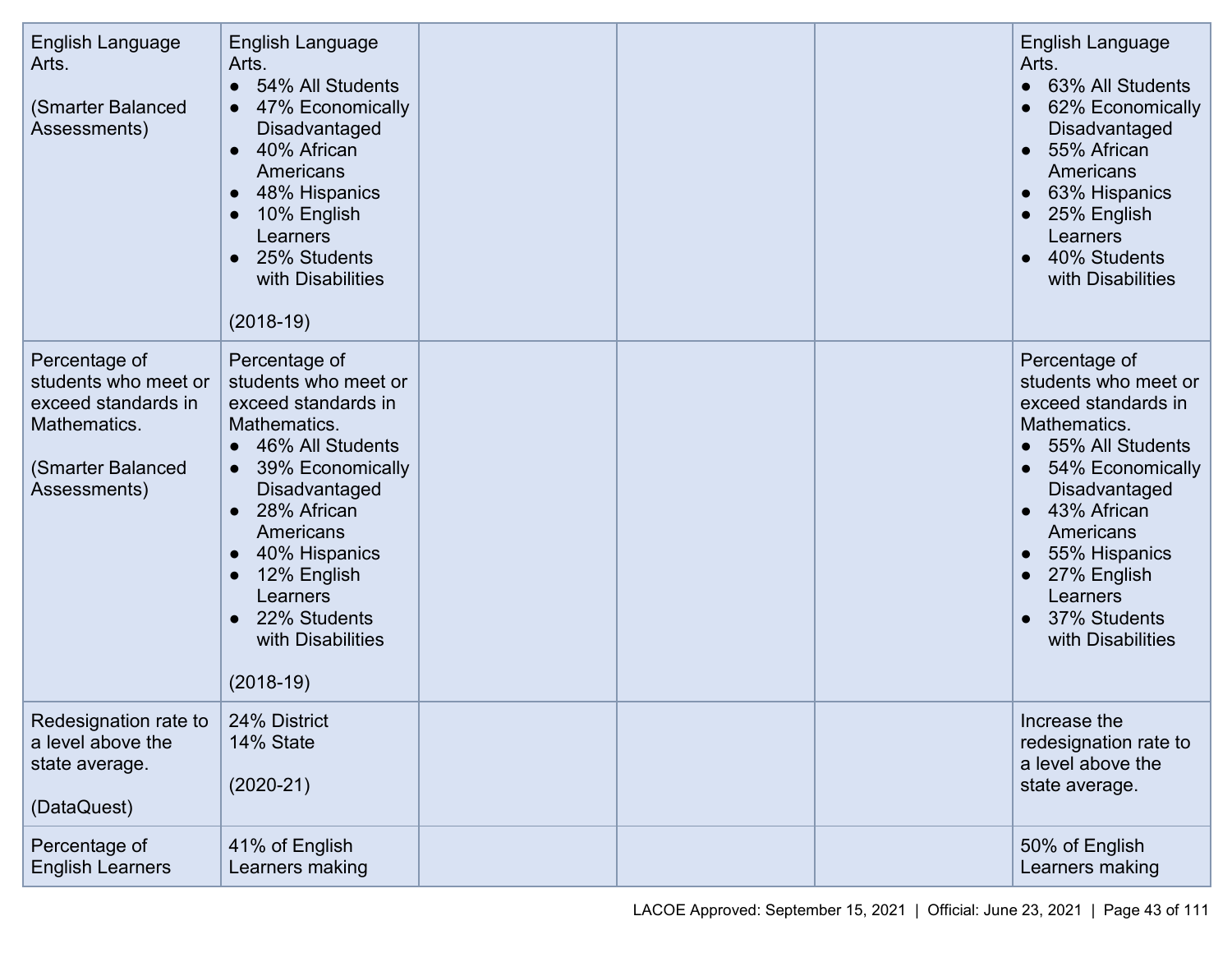| making progress<br>towards English<br>language proficiency | progress towards<br>English language<br>proficiency. |  | progress towards<br>English language<br>proficiency. |
|------------------------------------------------------------|------------------------------------------------------|--|------------------------------------------------------|
| (i.e., progressed at<br>least one level or                 | $(2018-19)$                                          |  |                                                      |
| maintained a level 4<br>result from the prior              |                                                      |  |                                                      |
| year on the English<br>Language Proficiency                |                                                      |  |                                                      |
| Assessments for                                            |                                                      |  |                                                      |
| California)                                                |                                                      |  |                                                      |
| (California<br>SchoolDashboard)                            |                                                      |  |                                                      |

### **Actions**

| <b>Action #</b> | <b>Title</b> | <b>Description</b>                                                                                                                                                                                                                                                                                                                                                                                                                                                                                                                                                                                                                                                                                                                                                                                                                                                                        | Total Funds   | Contributing |
|-----------------|--------------|-------------------------------------------------------------------------------------------------------------------------------------------------------------------------------------------------------------------------------------------------------------------------------------------------------------------------------------------------------------------------------------------------------------------------------------------------------------------------------------------------------------------------------------------------------------------------------------------------------------------------------------------------------------------------------------------------------------------------------------------------------------------------------------------------------------------------------------------------------------------------------------------|---------------|--------------|
|                 | Instruction  | Classroom instruction is vital to student achievement. At<br>LBUSD, it is anchored in the "Understandings Continuum," a<br>planning tool that helps educators to integrate key teacher<br>practices as part of daily instruction, builds collective efficacy,<br>promotes caring relationships with students, and inspires<br>reflection throughout the instructional process. The<br>Understandings include:<br>U1.<br>A thorough understanding of standards provides a<br>foundation for high quality differentiated instruction<br>that results in all students meeting college and career<br>readiness expectations through the Linked Learning<br>approach.<br>U2.<br>Providing all learners with cognitively demanding<br>tasks and complex text with the goal of making<br>meaning is essential in order for students to build<br>conceptual understanding of content and transfer | \$305,937,331 | N            |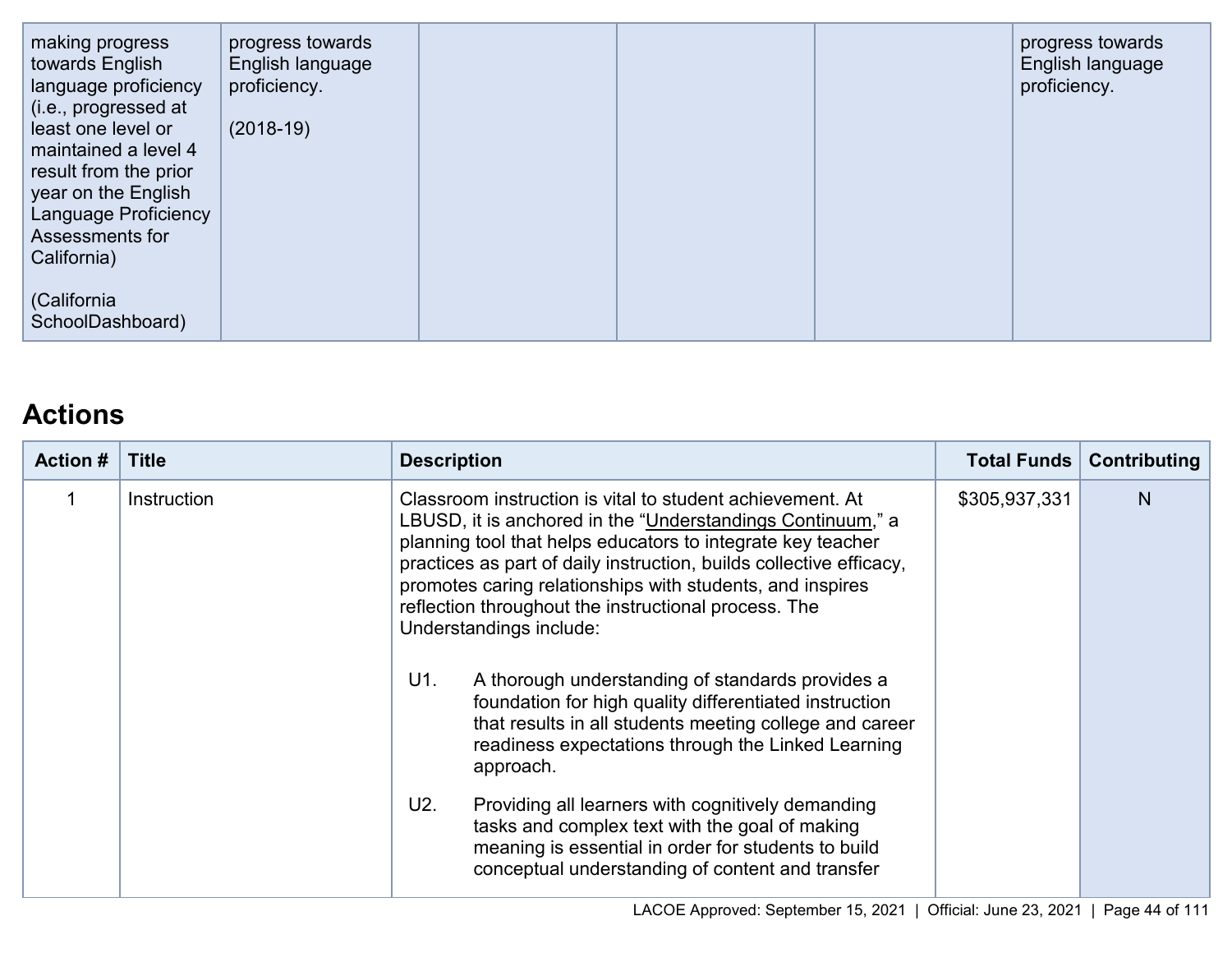|  |     | their learning to new contexts.                                                                                                                                                                                                                                                                                                                                                                                                                                                                               |  |
|--|-----|---------------------------------------------------------------------------------------------------------------------------------------------------------------------------------------------------------------------------------------------------------------------------------------------------------------------------------------------------------------------------------------------------------------------------------------------------------------------------------------------------------------|--|
|  | U3. | Orchestrating opportunities for technical and<br>academic discourse including collaborative<br>conversations allows students to develop a deeper<br>understanding of content and support a point of view<br>in varied contexts.                                                                                                                                                                                                                                                                               |  |
|  | U4. | The strategic planning and consistent use of<br>formative assessment strategies allow teachers and<br>students to collect evidence about where students<br>are and to determine immediate next steps.                                                                                                                                                                                                                                                                                                         |  |
|  | U5. | Effective instructional teams (any team that meets<br>regularly for the purpose of learning together to<br>increase student achievement) embody a culture of<br>collective efficacy leading to a focus on improving<br>common instructional practice resulting in increased<br>student achievement for all.                                                                                                                                                                                                   |  |
|  | U6. | Cultivating a classroom atmosphere, where teachers<br>deliberately balance caring relationships with high<br>expectations and supports for student success,<br>provides a foundation for a safe learning environment<br>that values diversity, trust, and respectful<br>communication.                                                                                                                                                                                                                        |  |
|  |     | LBUSD strives for "Excellence and Equity" in classroom<br>instruction. This means creating a student-centered and anti-<br>racist school experience that guarantees academic<br>achievement, student agency, advancement, and a sense of<br>belonging for all. Diversity is an asset to a dynamic learning<br>experience. With all students in mind, teachers uplift groups of<br>students that have been historically marginalized and, in the<br>process, cultivate academic, social, and emotional growth. |  |
|  |     | One important equity initiative centers on workforce diversity.<br>LBUSD's goal is to develop a diverse and inclusive talent<br>acquisition strategy to recruit and retain a highly qualified                                                                                                                                                                                                                                                                                                                 |  |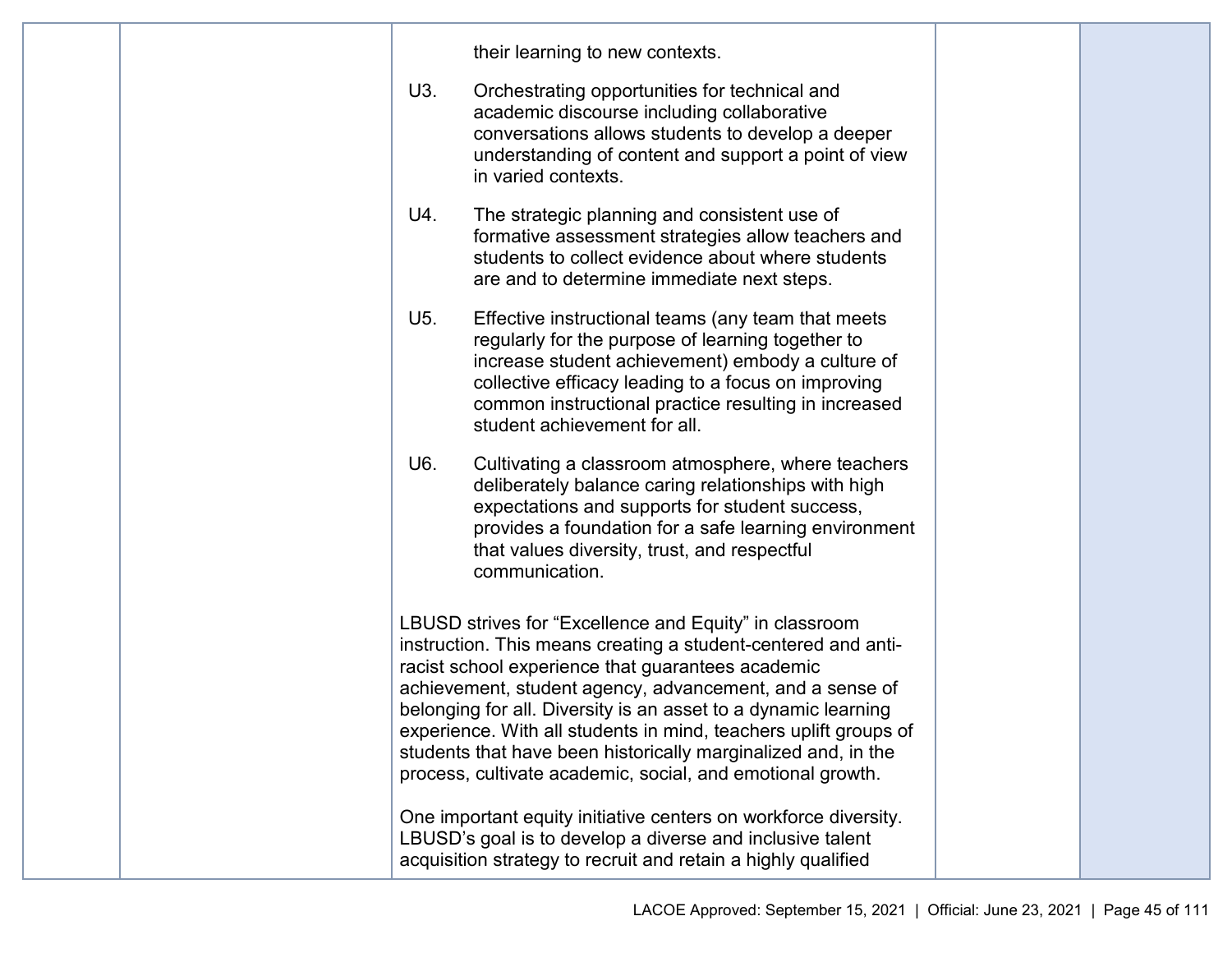|                |                                               | workforce that is reflective of our students and community;<br>sustain and increase the percentage of highly qualified K-12<br>certificated candidates by 10% in under-represented groups<br>and to develop improved organizational structures to promote<br>equity and excellence organizational objectives while creating<br>an environment that promotes employee engagement and<br>retention. Among the key actions is anti-racist and anti-bias<br>human resources training/professional development. In<br>addition, LBUSD has Grading for Equity guidelines that focus<br>on how student performance is assessed through an equity<br>lens.<br>The actions and services in this section include:<br>Teachers<br>$\bullet$<br><b>Alternative Settings</b><br><b>Student Testing</b>                                                                                                                                                                                                                                                                                                                                                                                                                                                                                    |              |   |
|----------------|-----------------------------------------------|------------------------------------------------------------------------------------------------------------------------------------------------------------------------------------------------------------------------------------------------------------------------------------------------------------------------------------------------------------------------------------------------------------------------------------------------------------------------------------------------------------------------------------------------------------------------------------------------------------------------------------------------------------------------------------------------------------------------------------------------------------------------------------------------------------------------------------------------------------------------------------------------------------------------------------------------------------------------------------------------------------------------------------------------------------------------------------------------------------------------------------------------------------------------------------------------------------------------------------------------------------------------------|--------------|---|
| $\overline{2}$ | <b>Instruction-Related Services</b><br>(Base) | The quality of classroom instruction is dependent upon the<br>content knowledge, pedagogical skills, and belief systems of<br>teachers. Such teacher characteristics are developed through a<br>wide array of instruction-related services, which span from pre-<br>service preparation programs, through induction processes,<br>through curricular support, through ongoing professional<br>development, through regular collaboration with colleagues.<br>They also involve instructional leadership, common<br>walkthrough protocols, and professional feedback to promote a<br>cycle of continuous improvement, as well as supports that<br>enable differentiation, particularly for unduplicated pupils.<br>Numerous equity initiatives drive the actions and services in this<br>section. Specifically:<br>The goals of the curriculum and professional<br>development initiative are to support teacher and leader<br>development in the eight competencies for culturally<br>responsive teaching and ensure a culturally relevant<br>curriculum. LBUSD aims to create and deploy a<br>professional development plan that incorporates training<br>for principals and teachers around culturally relevant and<br>sustaining practices centering on academic success, | \$51,826,289 | N |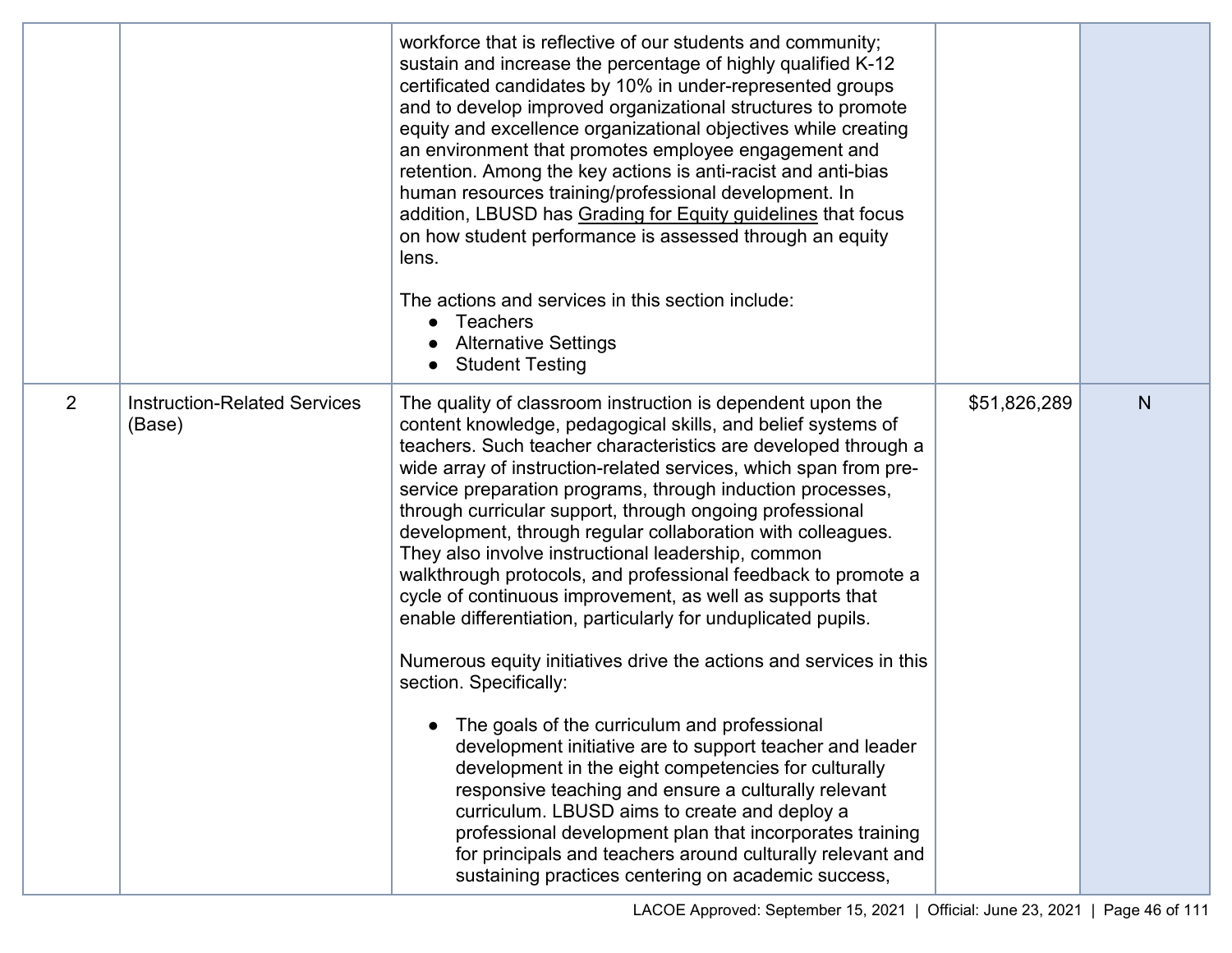|   |                                                                     | cultural competence, and critical consciousness, as well<br>as their relationship to students' social-emotional<br>learning and well-being.                                                                                                                                                                                                                                                                                                                                                                        |              |   |
|---|---------------------------------------------------------------------|--------------------------------------------------------------------------------------------------------------------------------------------------------------------------------------------------------------------------------------------------------------------------------------------------------------------------------------------------------------------------------------------------------------------------------------------------------------------------------------------------------------------|--------------|---|
|   |                                                                     | The goal of the equity leadership and talent development<br>initiative is to support teacher and administrator growth<br>and development in the 7 domains and 21 dimensions of<br>LBUSD's administrator standards. District staff focus on<br>the creation of an equity-centered curriculum for each<br>program; the implementation of equity-focused<br>recruitment and retention efforts; and the expansion of<br>partnerships with community organizations to support an<br>equity-centered pipeline of talent. |              |   |
|   |                                                                     | The actions and services in this section include:<br>• Teachers on Special Assignments, Trainers and<br>Coaches- Provide collaborative, collegial support<br>through the induction process, as well as site curriculum<br>support. This includes training work with the Equity and<br><b>Excellence Policy.</b><br>• Basic Library Services- Provides teacher librarians<br>and library materials.<br>• Principals- Provides professional development to staff,                                                    |              |   |
|   |                                                                     | along with leading the Instructional Leadership Teams<br>with walk-through and data analysis protocols.<br>• Site Staff (non-academic)- Training in equity and bias<br>will provide for a more empathetic and positive climate.                                                                                                                                                                                                                                                                                    |              |   |
|   |                                                                     | • Supplemental Educational Supports for Unduplicated<br>Pupils- provides training for Tier 1 interventions for<br>students, such as in-class differentiation techniques.<br>Also provides for expertise on data analysis.                                                                                                                                                                                                                                                                                          |              |   |
|   |                                                                     | Additional actions and services include:<br>Professional Development for Certificated and Classified<br><b>Staff</b><br><b>Leadership Development</b>                                                                                                                                                                                                                                                                                                                                                              |              |   |
| 3 | <b>Instruction-Related Services</b><br>(Supplemental/Concentration) | The quality of classroom instruction is dependent upon the<br>content knowledge, pedagogical skills, and belief systems of                                                                                                                                                                                                                                                                                                                                                                                         | \$18,669,203 | Y |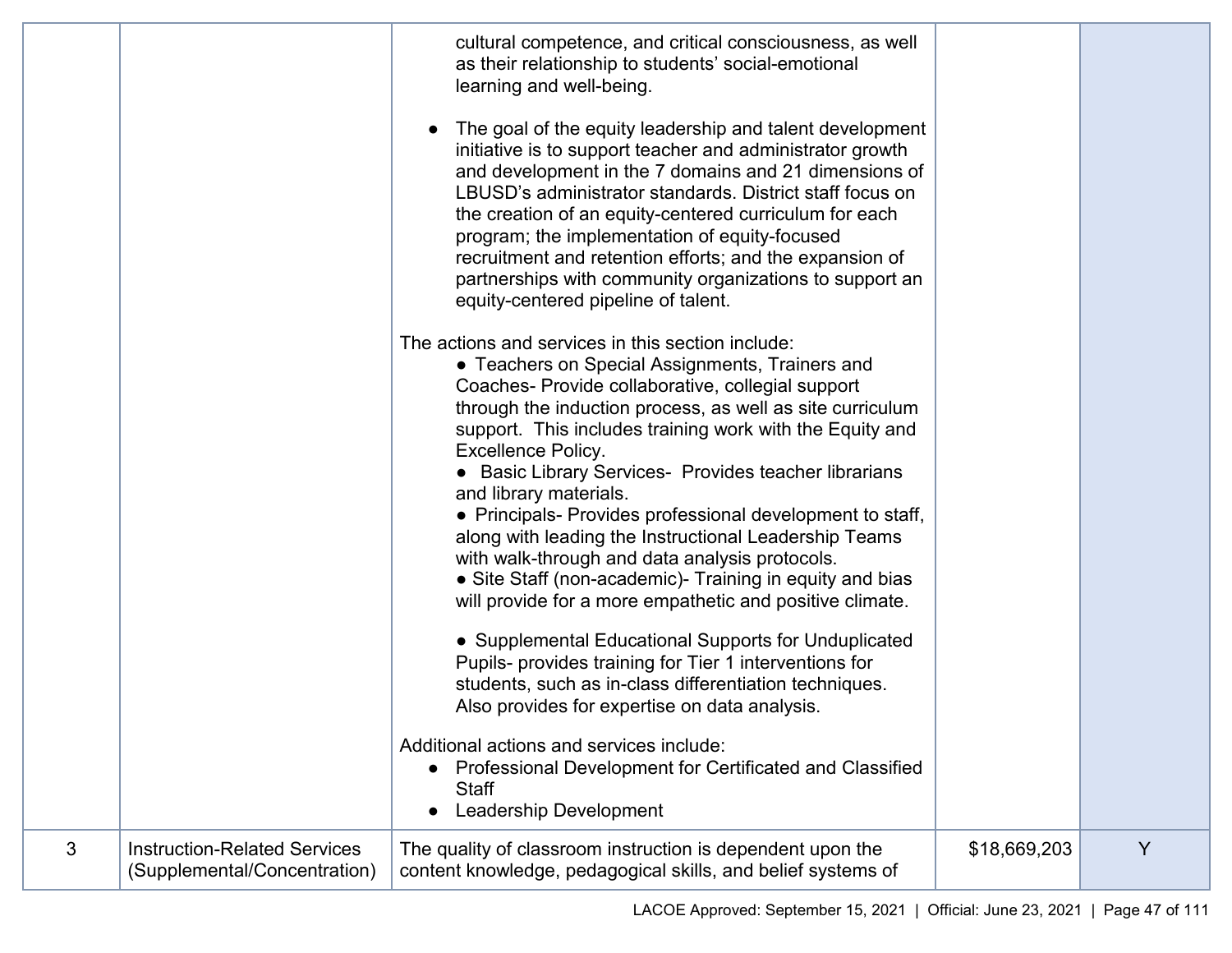|  | teachers. Such teacher characteristics are enhanced by a wide<br>array of supplemental instruction-related services, including:<br>• Professional Development for Certificated and Classified<br><b>Staff</b><br>Supplemental Educational Supports for Unduplicated                                                                                                                                                                                                                                                                                                                                                                                                                                                                                                                                                                            |  |
|--|------------------------------------------------------------------------------------------------------------------------------------------------------------------------------------------------------------------------------------------------------------------------------------------------------------------------------------------------------------------------------------------------------------------------------------------------------------------------------------------------------------------------------------------------------------------------------------------------------------------------------------------------------------------------------------------------------------------------------------------------------------------------------------------------------------------------------------------------|--|
|  | <b>Pupils</b><br><b>Gifted and Talented Education</b><br>As part of its "Excellence and Equity" agenda, LBUSD seeks to<br>ensure a culturally relevant curriculum, one that helps create a<br>student-centered and anti-racist school experience and that<br>amplifies student voices. This initiative involves defining what a<br>culturally relevant and responsive classroom looks like. It also<br>involves a district curriculum audit, with an eye toward<br>academic success, cultural competence, and critical<br>consciousness, as well as social-emotional learning and well-<br>being. LBUSD then plans to support teacher and leader<br>development in the eight competencies for culturally responsive<br>teaching and other areas that promote equitable educational<br>experiences. Comprehensive training is planned for every |  |
|  | certificated staff member in the district, with special emphasis<br>on supporting unduplicated pupils.<br>Instruction-related services additionally include Instructional<br>Aides, who are tasked to work with teachers in classrooms<br>where the achievement gap is the hardest to close (i.e., where<br>English Language Arts and Mathematics performance on the<br>Smarter Balanced or comparable assessments are low).<br>Instructional Aides help provide more individualized instruction<br>and targeted interventions to low-income students, English<br>learners, foster youth, and others who are struggling and<br>require additional attention. They also free up the teachers'                                                                                                                                                   |  |
|  | ability to devote more instructional time directed at the needs of<br>unduplicated pupils.<br>These supplemental services are part of a broader system of<br>academic supports that LBUSD utilizes to improve educational<br>outcomes for unduplicated pupils. Through enhanced<br>technological infrastructure, not only do students have access<br>$I A O O E A$ percent Contember 45, 2004, LOfficial, Lune 22, 2004, L. Dega 40                                                                                                                                                                                                                                                                                                                                                                                                            |  |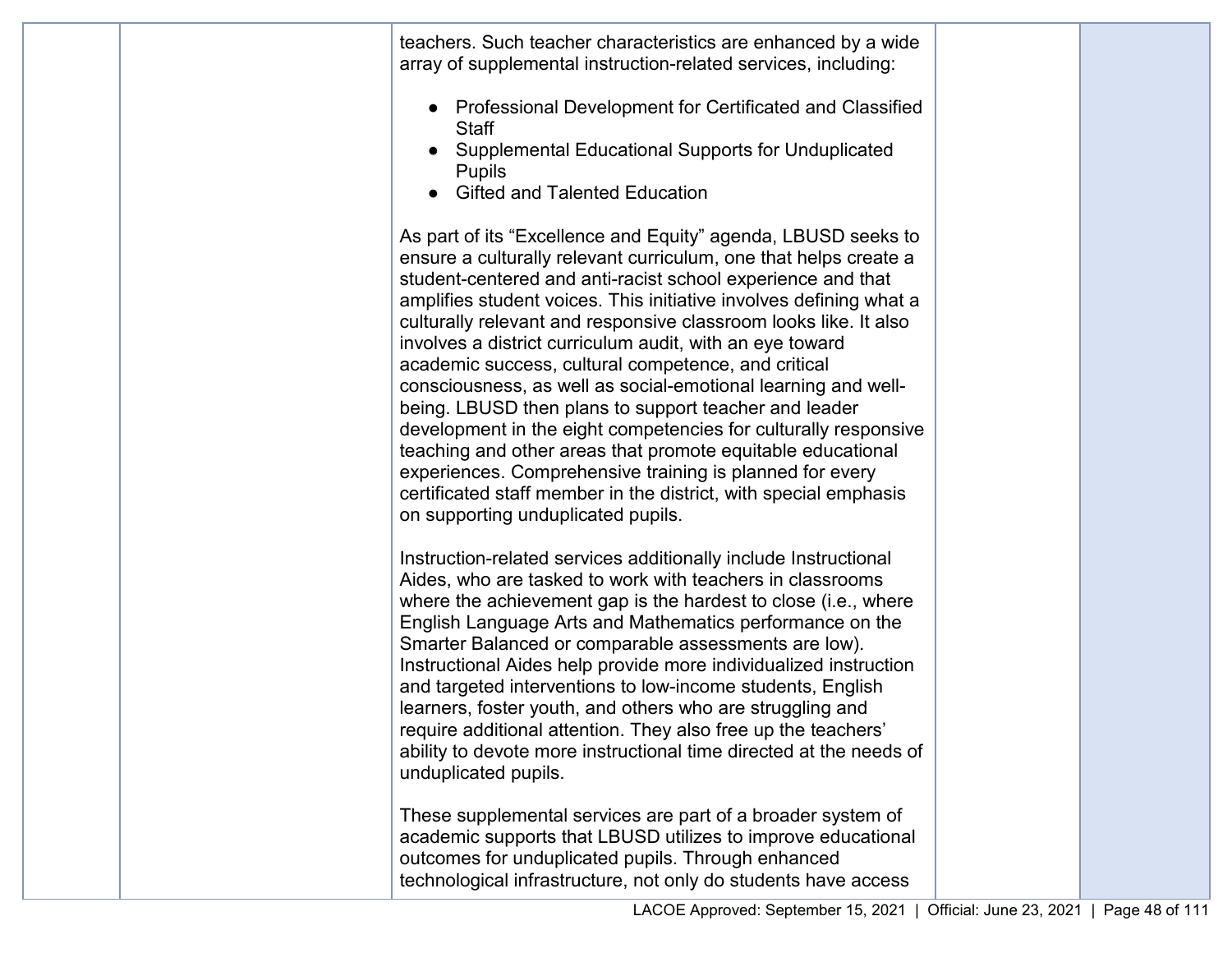|   |                                                            | to online resources that expand their learning opportunities, but<br>teachers also gain real-time information on who might be<br>struggling in certain areas. Such data allow them to create<br>targeted interventions. Instructional Aides help them implement<br>and monitor these interventions, which principally benefit<br>unduplicated pupils, whose unique needs often necessitate<br>greater individual attention. More generally, the emphasis on<br>supporting the neediest students reflects the district's<br>"Excellence and Equity" agenda. One of the key initiatives is for<br>staff to use equity-centered data to drive programmatic<br>decisions and interventions that increase access, opportunity,<br>and success for students.                                                                                                                                                                                                                                                                                                                                                                                                                                                                                                                                                                                                                                                                                    |               |   |
|---|------------------------------------------------------------|-------------------------------------------------------------------------------------------------------------------------------------------------------------------------------------------------------------------------------------------------------------------------------------------------------------------------------------------------------------------------------------------------------------------------------------------------------------------------------------------------------------------------------------------------------------------------------------------------------------------------------------------------------------------------------------------------------------------------------------------------------------------------------------------------------------------------------------------------------------------------------------------------------------------------------------------------------------------------------------------------------------------------------------------------------------------------------------------------------------------------------------------------------------------------------------------------------------------------------------------------------------------------------------------------------------------------------------------------------------------------------------------------------------------------------------------|---------------|---|
| 4 | <b>General Administration and</b><br><b>Other Services</b> | LBUSD's departments exist to support schools in providing a<br>student-centered and anti-racist educational experience that<br>guarantees academic achievement, student agency,<br>advancement, and a sense of belonging for all. They are<br>structured to enhance the instructional services, with clear lines<br>of authority, accountability, transparency, and equity. LBUSD<br>employs more than 12,000 people (making it the largest<br>employer in Long Beach), and since the early 2000s, it has<br>been recognized as one of the world's top school systems.<br>The actions and services in this section include:<br><b>General Administration</b><br>Enterprise (Health Benefit Administration)<br>Other Outgo (Insurance)<br>-<br>Contributions (Special Education Support, etc.)<br>Overall compensation, which includes career increments and<br>benefit contributions, is an important component in attracting<br>and retaining highly qualified staff members who can support<br>LBUSD students, particularly the low-income and other<br>historically disadvantaged subgroups. According to "The Cost<br>of Teacher Turnover in Five School Districts: A Pilot Study" by<br>the National Commission on Teaching and America's Future,<br>employee turnover is a significant issue. LBUSD aims to<br>address it systematically and sustainably so that long-range<br>efforts can positively impact the neediest students. | \$162,979,128 | N |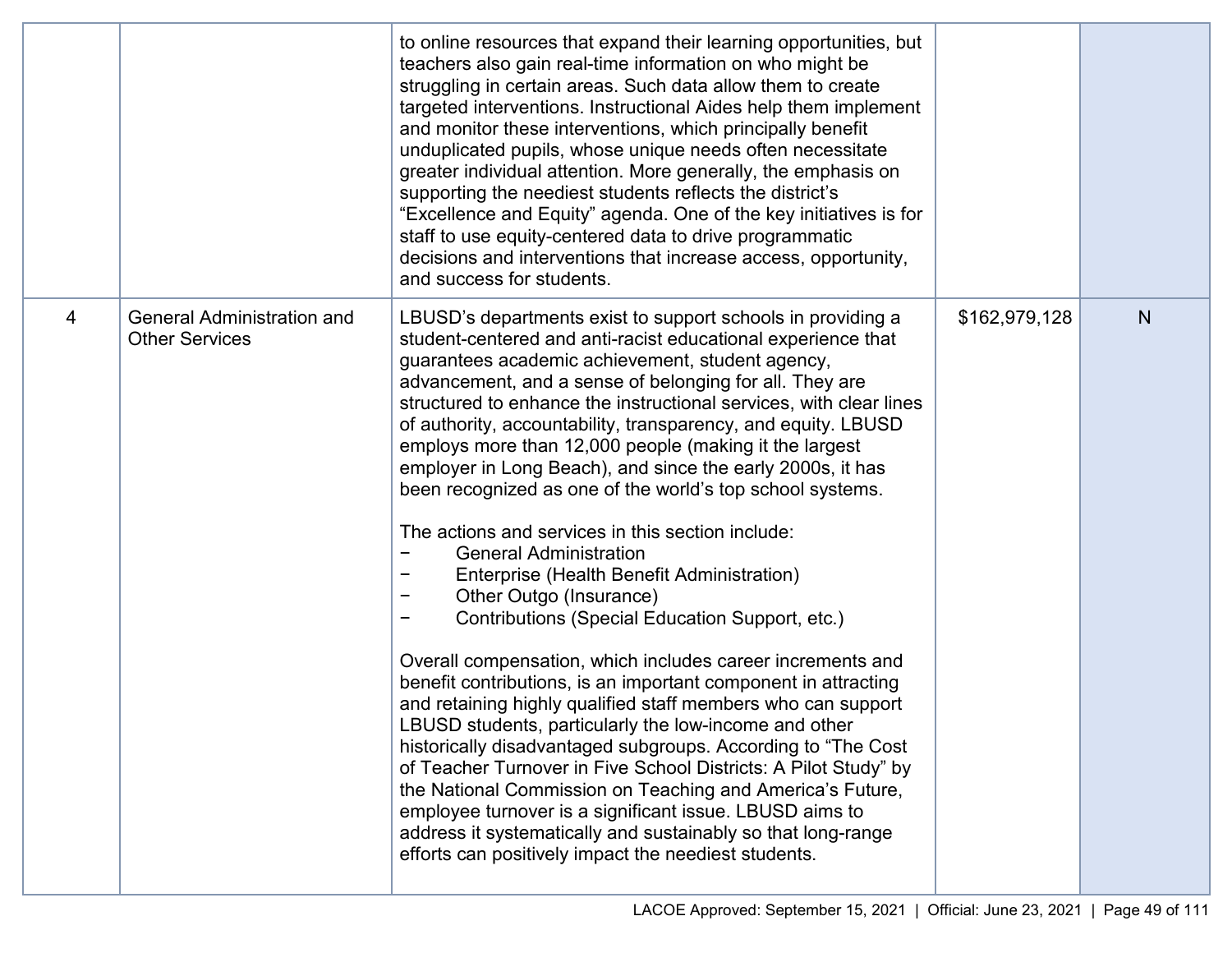|   |                         | Reaching unduplicated pupils requires staffing capacity to focus<br>on their unique needs. The teacher shortage is an ongoing<br>concern not only in California but across the nation. LBUSD is<br>acting proactively both to attract and to retain high-quality,<br>equity-driven teachers. As education professionals consider<br>coming to or staying in Long Beach, their decisions are heavily<br>influenced by the factors listed above, including, but not limited<br>to salary, benefits, size, and strength of pension shortfalls.<br>Teacher turnover and teacher shortages have a high probability<br>of creating greater disparity among students. The measures<br>herein are designed to reduce teacher turnover, retain<br>experienced teachers, and attract new professionals in order to<br>protect and expand bandwidth, which helps to hedge against<br>drains that are most likely to disadvantage unduplicated pupils.<br>At the same time, they help create an environment of short- and<br>long-term fiscal stability.<br>More broadly, the actions and services in this section reflect the<br>district's equity initiative on workforce diversity. The goal is to<br>develop a diverse and inclusive talent acquisition strategy to<br>recruit and retain a highly qualified workforce that is reflective of<br>our students and community. It includes both refining internal<br>human resource practices and engaging external partners to<br>raise the profile of the educator profession to recruit a future<br>diverse workforce. |              |   |
|---|-------------------------|----------------------------------------------------------------------------------------------------------------------------------------------------------------------------------------------------------------------------------------------------------------------------------------------------------------------------------------------------------------------------------------------------------------------------------------------------------------------------------------------------------------------------------------------------------------------------------------------------------------------------------------------------------------------------------------------------------------------------------------------------------------------------------------------------------------------------------------------------------------------------------------------------------------------------------------------------------------------------------------------------------------------------------------------------------------------------------------------------------------------------------------------------------------------------------------------------------------------------------------------------------------------------------------------------------------------------------------------------------------------------------------------------------------------------------------------------------------------------------------------------------------------------------------------------------------|--------------|---|
| 5 | <b>Literacy Support</b> | Expand literacy support in elementary and K-8 schools. This<br>expansion includes the deployment of research-based,<br>consistent literacy interventions across all sites (principally for<br>those with high concentrations of unduplicated pupils) through<br>the allocation and ongoing training of literacy teachers, as well<br>as the purchase of intervention materials.<br>Numerous equity initiatives drive the actions and services in this<br>section. Specifically, the goal of the learning acceleration,<br>support, and enrichment initiative is to ensure that every<br>student has access to academic and social-emotional supports<br>that ensure student success and well-being. It includes the<br>development of intervention models for literacy and math to<br>support students during the school day, which is then                                                                                                                                                                                                                                                                                                                                                                                                                                                                                                                                                                                                                                                                                                                    | \$14,926,120 | Y |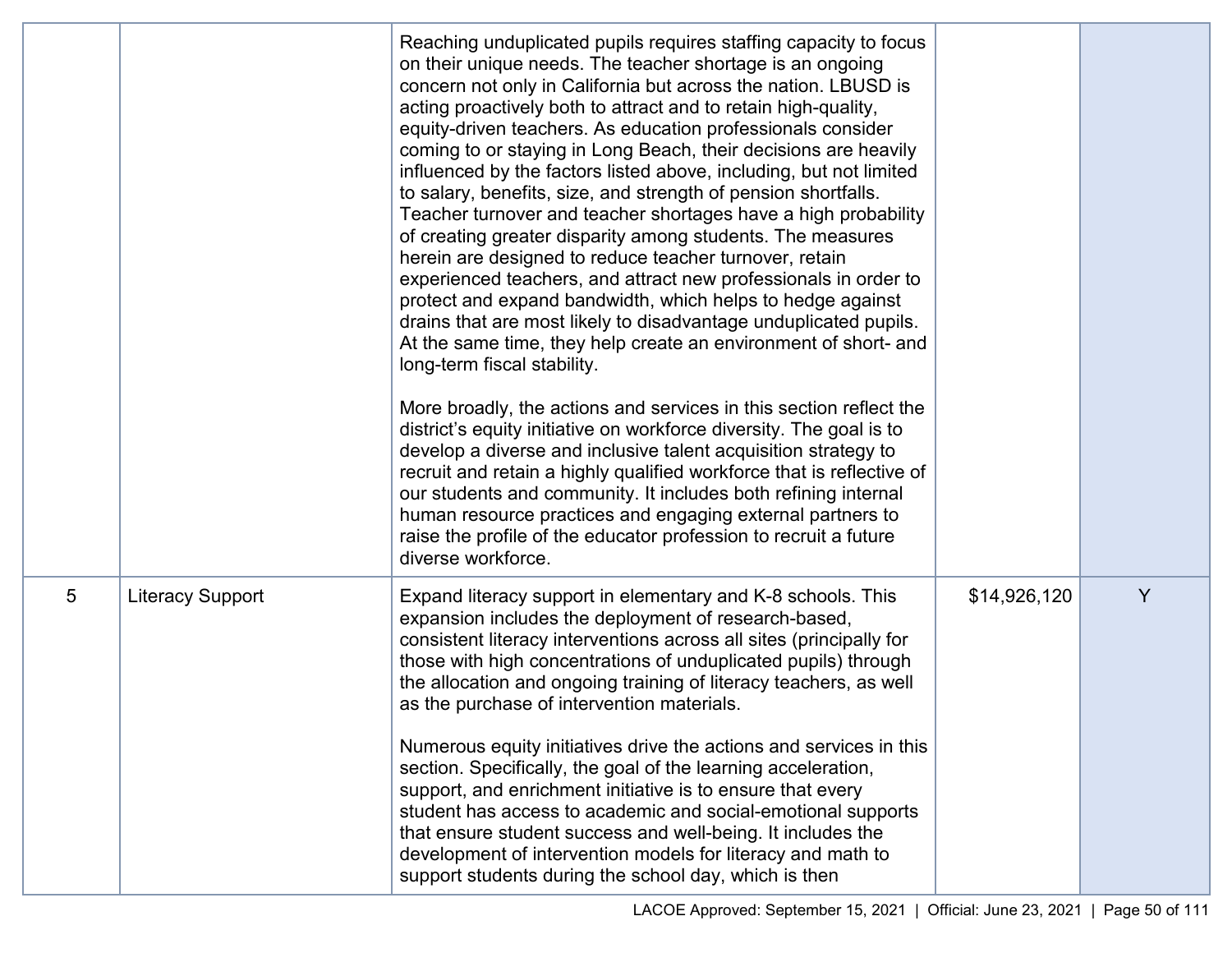|                |                                  | supplemented by research-based, targeted intervention<br>instruction and programs; online and in-person tutoring;<br>Saturday School; credit recovery; and other extended learning<br>opportunities. Students with substantial need in English<br>Language Arts, including unduplicated pupils, principally benefit<br>from these academic supports, as staff use equity-centered<br>data to drive programmatic decisions.                                                                                                                                                                                                                                                                                                                                                                                                                                                                                                                                                                                                                                                                              |             |   |
|----------------|----------------------------------|---------------------------------------------------------------------------------------------------------------------------------------------------------------------------------------------------------------------------------------------------------------------------------------------------------------------------------------------------------------------------------------------------------------------------------------------------------------------------------------------------------------------------------------------------------------------------------------------------------------------------------------------------------------------------------------------------------------------------------------------------------------------------------------------------------------------------------------------------------------------------------------------------------------------------------------------------------------------------------------------------------------------------------------------------------------------------------------------------------|-------------|---|
| 6              | <b>Library Education Program</b> | Enhance the library education program. This enhancement<br>includes both teacher librarian and library media assistant<br>support, as appropriate, based on site and student needs (with<br>priority placed on schools with low English Language Arts<br>scores and high concentrations of unduplicated pupils).<br>Teacher librarians and library media assistants augment core<br>literacy instruction, as they provide digital instructional<br>resources to accelerate learning, help students with their<br>research skills for class projects, and collaborate with<br>classroom teachers on delivering academic interventions.<br>Overall, the program is part of the learning acceleration,<br>support, and enrichment initiative, which includes the<br>development of intervention models for literacy and math as<br>well as other extended learning opportunities. Students with<br>substantial need in English Language Arts, including<br>unduplicated pupils, principally benefit from these academic<br>supports, as staff use equity-centered data to drive<br>programmatic decisions. | \$4,738,938 | Y |
| $\overline{7}$ | <b>English Learner Support</b>   | Provide support to English Learners and their families. These<br>efforts include translation/interpretation services, English<br>Language Proficiency Assessments for California (ELPAC)<br>administration beyond reimbursable costs, parent involvement,<br>and technical assistance to schools, among many others. In<br>particular, LBUSD aims to build a responsive language<br>accessibility unit to enhance translation, interpretation, and<br>stakeholder support.<br>The expansion of EL support is part of a broader effort to<br>establish the "LBUSD Multilingual Office." This office merges<br>World Language, English Learner, and Dual Immersion<br>services, providing greater support to both students and                                                                                                                                                                                                                                                                                                                                                                            | \$2,523,395 | Y |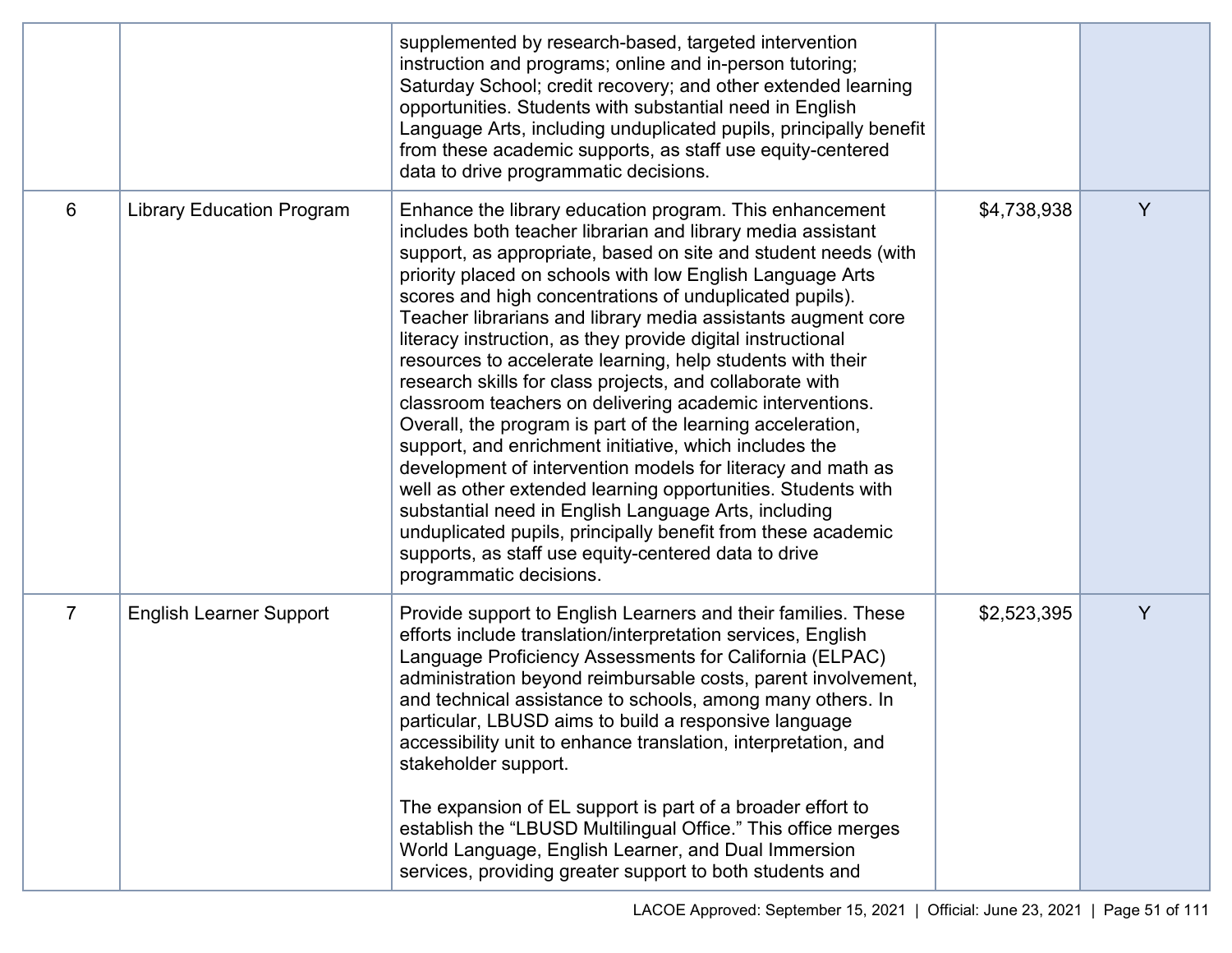|  | families. One of its top priorities is to strengthen the home-<br>school connection and enhance current parent engagement<br>efforts by, for example, increasing access to behavioral and<br>mental health services. Additionally, the Multilingual Office<br>plans to collaborate with school-based intervention<br>coordinators, who can help deliver differentiated interventions<br>for ELs, particularly long-term ELs.                                                                                                                                                                                                                                                                                                                                                                                                                                                                                                         |  |
|--|--------------------------------------------------------------------------------------------------------------------------------------------------------------------------------------------------------------------------------------------------------------------------------------------------------------------------------------------------------------------------------------------------------------------------------------------------------------------------------------------------------------------------------------------------------------------------------------------------------------------------------------------------------------------------------------------------------------------------------------------------------------------------------------------------------------------------------------------------------------------------------------------------------------------------------------|--|
|  | A cohort of school sites with the highest EL populations are<br>prioritized for additional professional learning under the<br>supervision of a Director/Principal-Supervisor who collaborates<br>with the English learner specialists to provide targeted support<br>designed to address disparities in EL student achievement by<br>increasing the subject matter knowledge and teaching skills of<br>both the teachers and administrators at these sites to accelerate<br>English learners' language acquisition and grade-level<br>achievement. EL coaches and curricula specialists provide on-<br>site training for school sites to address school-specific needs<br>related to ELs, including primary/heritage language instruction<br>strategies and curricula. These additional professional learning<br>activities, including the assignment of coaches, are provided as<br>differentiated resources for high need schools. |  |
|  | Beginning this school year (2021-22), a new support structure is<br>being implemented as a systems approach to enhance the way<br>in which we support schools and English Learner Services. A<br>new Multilingual Office has been initiated, hiring experts in<br>English Learners, ELD, Coaching, Parent Engagement, World<br>Languages and Dual Immersion. For English Learner services<br>they are charged with the following: Transparency of Data<br>(regular reporting of data and regular progress monitoring);<br>Update Reclassification Criteria; Strengthen Home/School<br>Connections; Provide support to sites to increase EL parent<br>engagement; and Provide PD with an asset based approached,<br>including robust training and coaching in designated and                                                                                                                                                          |  |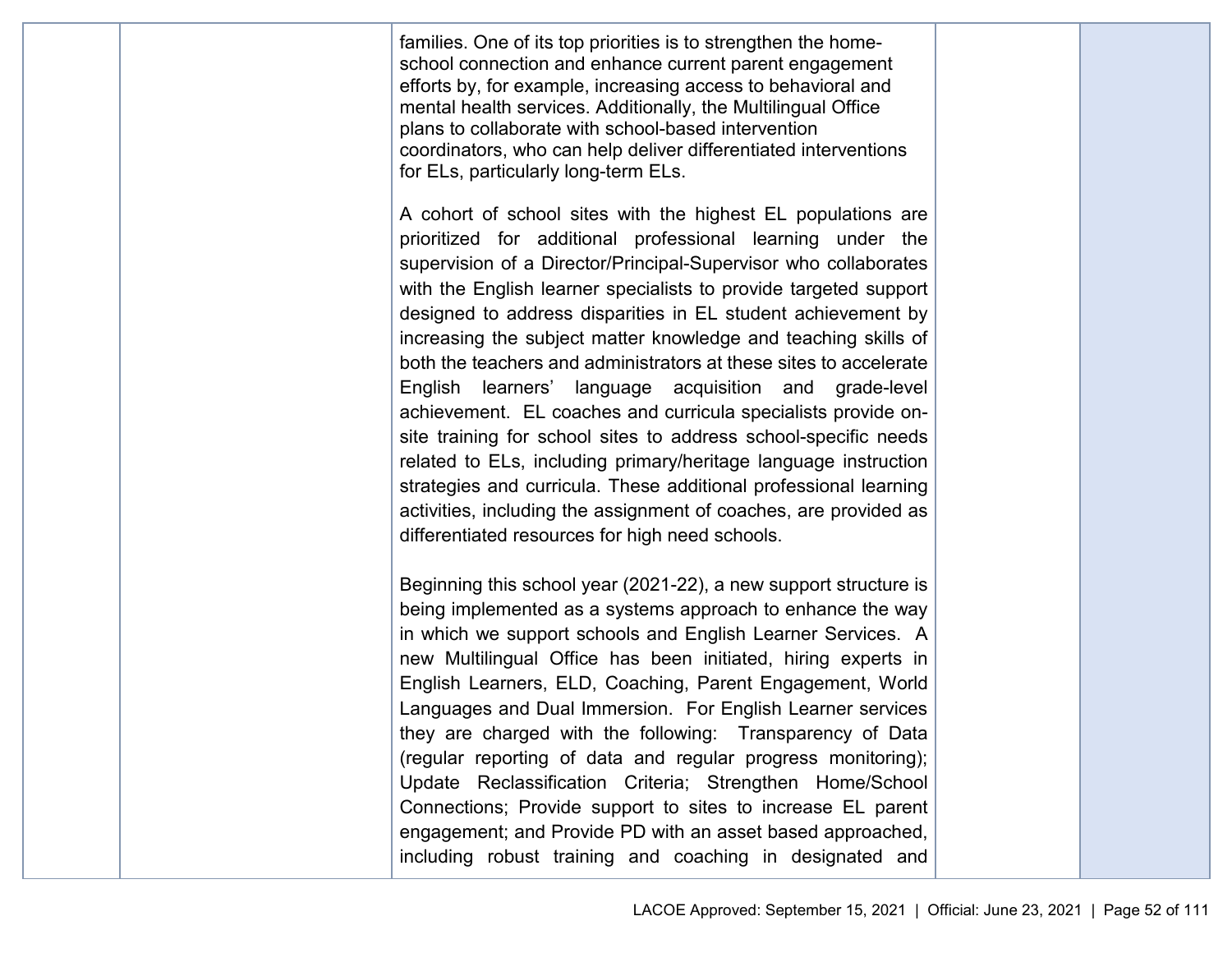|   |                            | integrated ELD. This new office is an attempt to consolidate<br>expertise into one place- not a scattered approach that may have<br>hindered progress in this area.                                                                                                                                                                                                                                                                                                                                                                                                                                                                                                                                                                                                                                             |             |   |
|---|----------------------------|-----------------------------------------------------------------------------------------------------------------------------------------------------------------------------------------------------------------------------------------------------------------------------------------------------------------------------------------------------------------------------------------------------------------------------------------------------------------------------------------------------------------------------------------------------------------------------------------------------------------------------------------------------------------------------------------------------------------------------------------------------------------------------------------------------------------|-------------|---|
|   |                            | Numerous equity initiatives drive the actions and services in this<br>section. Specifically, the goals of the community engagement<br>initiative are to develop and build trusting relationships with all<br>stakeholders; create systems that provide opportunities for<br>diverse perspectives to be shared; and enhance district<br>methods for interacting with parents. The latter objective<br>includes ensuring that all families have access to engagement<br>opportunities and two-way communication, particularly when it<br>comes to language. Moreover, from the standpoint of academic<br>growth, the learning acceleration, support, and enrichment<br>initiative focuses on the development of intervention models for<br>literacy and math as well as other extended learning<br>opportunities. |             |   |
|   |                            | Note that, in the spirit of local control and accountability, most<br>English Learner services are determined at the school level.<br>Sites have the flexibility to construct plans – with advisement<br>from the English Learner Advisory Committee and approval<br>from the School Site Council -- that address the unique needs<br>of their students. These plans are expected to align with the<br>State Priority Areas, LBUSD equity initiatives, and other local<br>efforts.                                                                                                                                                                                                                                                                                                                              |             |   |
|   |                            | Furthermore, other resources, particularly Title I federal funds,<br>are often used to support English Learners. Although the LCAP<br>does not specifically itemize these expenditures, it is important<br>to highlight the many different ways that services are provided<br>to students in need.                                                                                                                                                                                                                                                                                                                                                                                                                                                                                                              |             |   |
| 8 | <b>Mathematics Support</b> | Provide math interventions and enrichments to extend learning<br>opportunities for students. These programs include:                                                                                                                                                                                                                                                                                                                                                                                                                                                                                                                                                                                                                                                                                            | \$1,365,532 | Y |
|   |                            | Math interventions/tutorials, particularly in Algebra;<br>Math instructional software; and                                                                                                                                                                                                                                                                                                                                                                                                                                                                                                                                                                                                                                                                                                                      |             |   |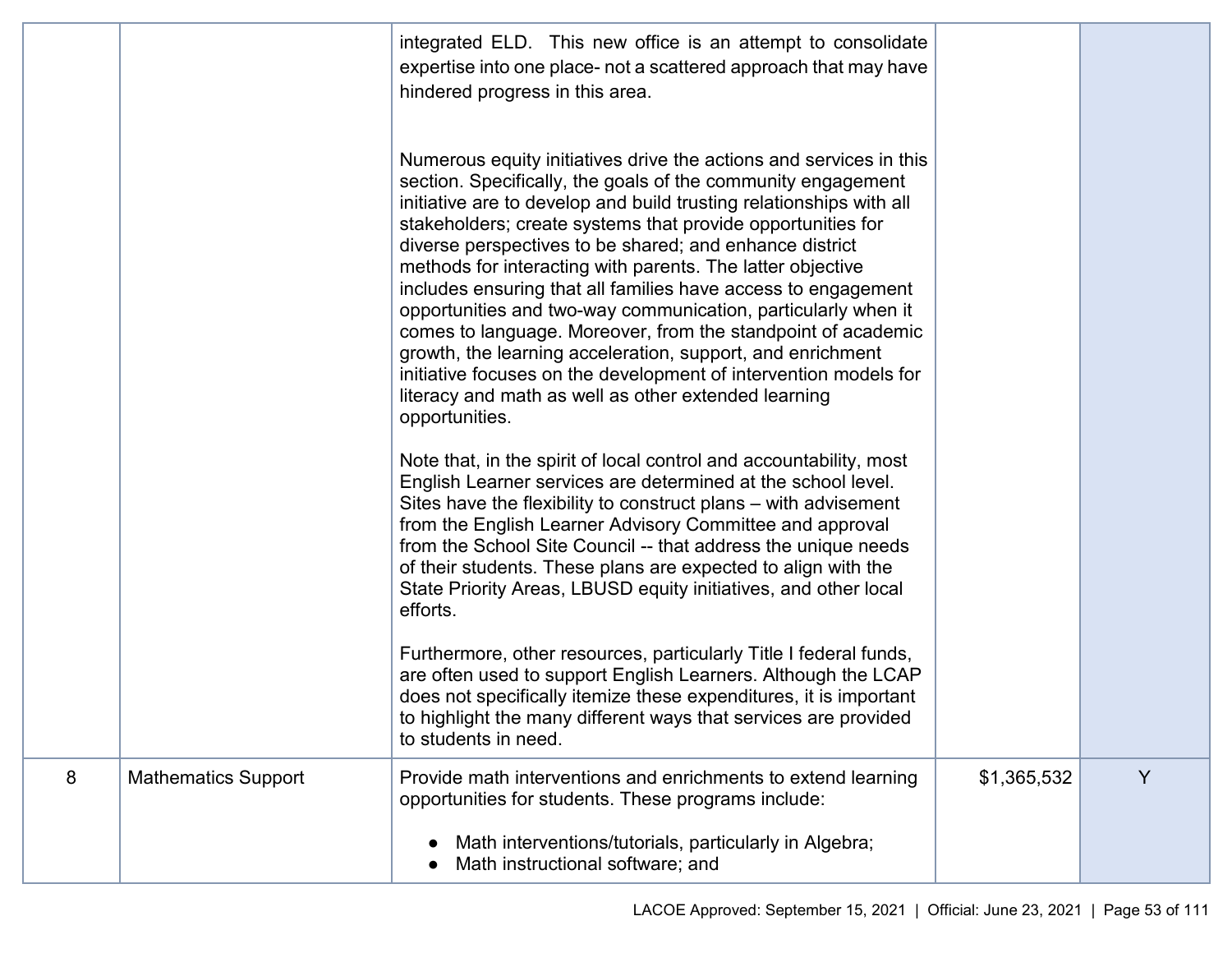|   |                                  | The Urban Math Collaborative.<br>$\bullet$<br>The latter program prepares historically underprivileged<br>students from low-income neighborhoods for potential careers<br>in "Science, Technology, Engineering, and Math" (STEM).<br>Building upon prior work, LBUSD plans to expand middle<br>school math interventions that seek to help struggling learners<br>build their conceptual understanding of the standards while<br>practicing necessary fundamental skills. These supports<br>incorporate opportunities for students to engage in structured<br>mathematical conversations and articulate their reasoning -<br>pedagogical strategies that have proven to be effective,<br>particularly with unduplicated pupils, leading up to Algebra<br>success.<br>Numerous equity initiatives drive the actions and services in this<br>section. Specifically, the goal of the learning acceleration,<br>support, and enrichment initiative is to ensure that every<br>student has access to academic and social-emotional supports<br>that ensure student success and well-being. The equity<br>initiatives include the development of intervention models for<br>literacy and math to support students during the school day,<br>which is then supplemented by research-based, targeted<br>intervention<br>instruction and programs; online and in-person tutoring;<br>Saturday School; credit recovery; and other extended learning<br>opportunities. Students with substantial need in Mathematics,<br>including unduplicated pupils, principally benefit from these<br>academic supports, as staff use equity-centered data to drive<br>programmatic decisions. |             |   |
|---|----------------------------------|-------------------------------------------------------------------------------------------------------------------------------------------------------------------------------------------------------------------------------------------------------------------------------------------------------------------------------------------------------------------------------------------------------------------------------------------------------------------------------------------------------------------------------------------------------------------------------------------------------------------------------------------------------------------------------------------------------------------------------------------------------------------------------------------------------------------------------------------------------------------------------------------------------------------------------------------------------------------------------------------------------------------------------------------------------------------------------------------------------------------------------------------------------------------------------------------------------------------------------------------------------------------------------------------------------------------------------------------------------------------------------------------------------------------------------------------------------------------------------------------------------------------------------------------------------------------------------------------------------------------------------------------------------------------------|-------------|---|
| 9 | <b>Early Learning Initiative</b> | Provide early learning opportunities to expand school readiness<br>and equip young children with a solid foundation for immediate<br>and long-term academic success. These services include:<br>Transitional Kindergarten is the first year of a two-year<br>$\bullet$<br>program that provides children, with birthdays between<br>September 2 and December 2, a curriculum that is age<br>and developmentally appropriate, taught by credentialed<br>teachers.                                                                                                                                                                                                                                                                                                                                                                                                                                                                                                                                                                                                                                                                                                                                                                                                                                                                                                                                                                                                                                                                                                                                                                                                        | \$9,280,006 | Y |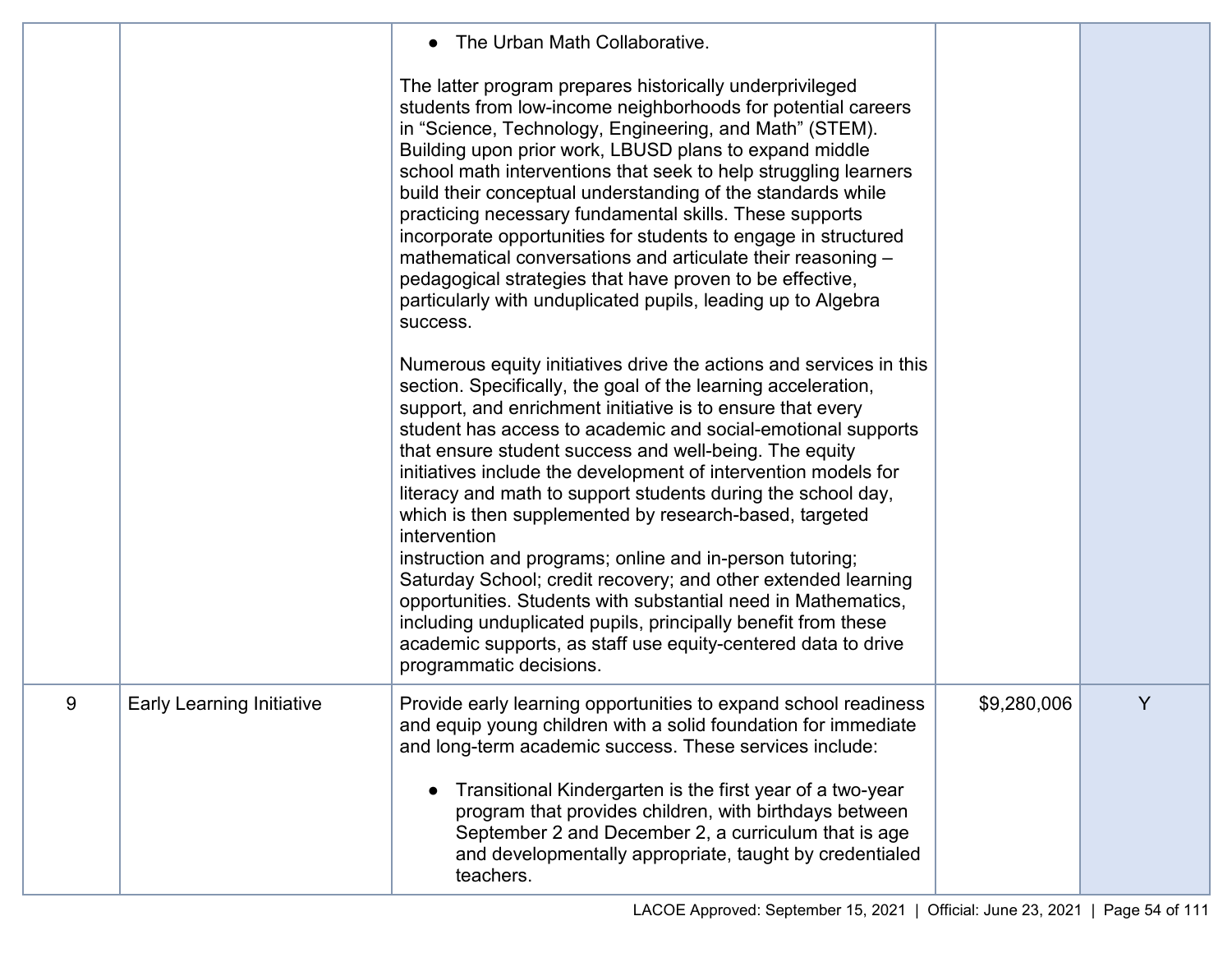| Early Transitional Kindergarten is for students turning<br>five years of age after the eligibility date for Transitional<br>Kindergarten.                                                                                                                                                                                                                                                                                                                                                                                                                                                                           |  |
|---------------------------------------------------------------------------------------------------------------------------------------------------------------------------------------------------------------------------------------------------------------------------------------------------------------------------------------------------------------------------------------------------------------------------------------------------------------------------------------------------------------------------------------------------------------------------------------------------------------------|--|
| Expansion of CDC/preschool programs by adding<br>general education teachers to increase early learning<br>school access, particularly for low-income students. This<br>expansion of early learning programs leads to greater<br>participation among low-income preschoolers in a<br>structured, developmentally appropriate program. There<br>is a focus on Social-emotional Learning and<br>Reading/Literacy skills to build the educational<br>foundation for early learners. English-Language Arts<br>and Math achievement are expected to improve,<br>particularly for low-income, foster and English Learners. |  |
| • Educare is formed through a public-private partnership<br>between Head Start/Early Head Start, State Preschool,<br>LBUSD, Los Angeles Chamber of Commerce, private<br>donations, families, community, and staff. This<br>collaboration is committed to all its enrolled children and<br>their families as they receive high quality care and<br>education from the moment they are born to the day they<br>enter kindergarten.                                                                                                                                                                                    |  |
| These programs are part of LBUSD's broader Early Learning<br>Systems, which also include Child Development Centers and<br>Head Start/Early Head Start. They are grounded in research-<br>based best practices, most notably social-emotional<br>development, integrated learning, partnerships with families,<br>language development, and responsive instruction.                                                                                                                                                                                                                                                  |  |
| Numerous equity initiatives drive the actions and services in this<br>section. Specifically, the goal of the learning acceleration,<br>support, and enrichment initiative is to ensure that every<br>student has access to academic and social-emotional supports<br>that ensure student success and well-being. Moreover, the<br>social-emotional learning initiative aims to promote<br>understanding, examine biases, build cross-cultural                                                                                                                                                                       |  |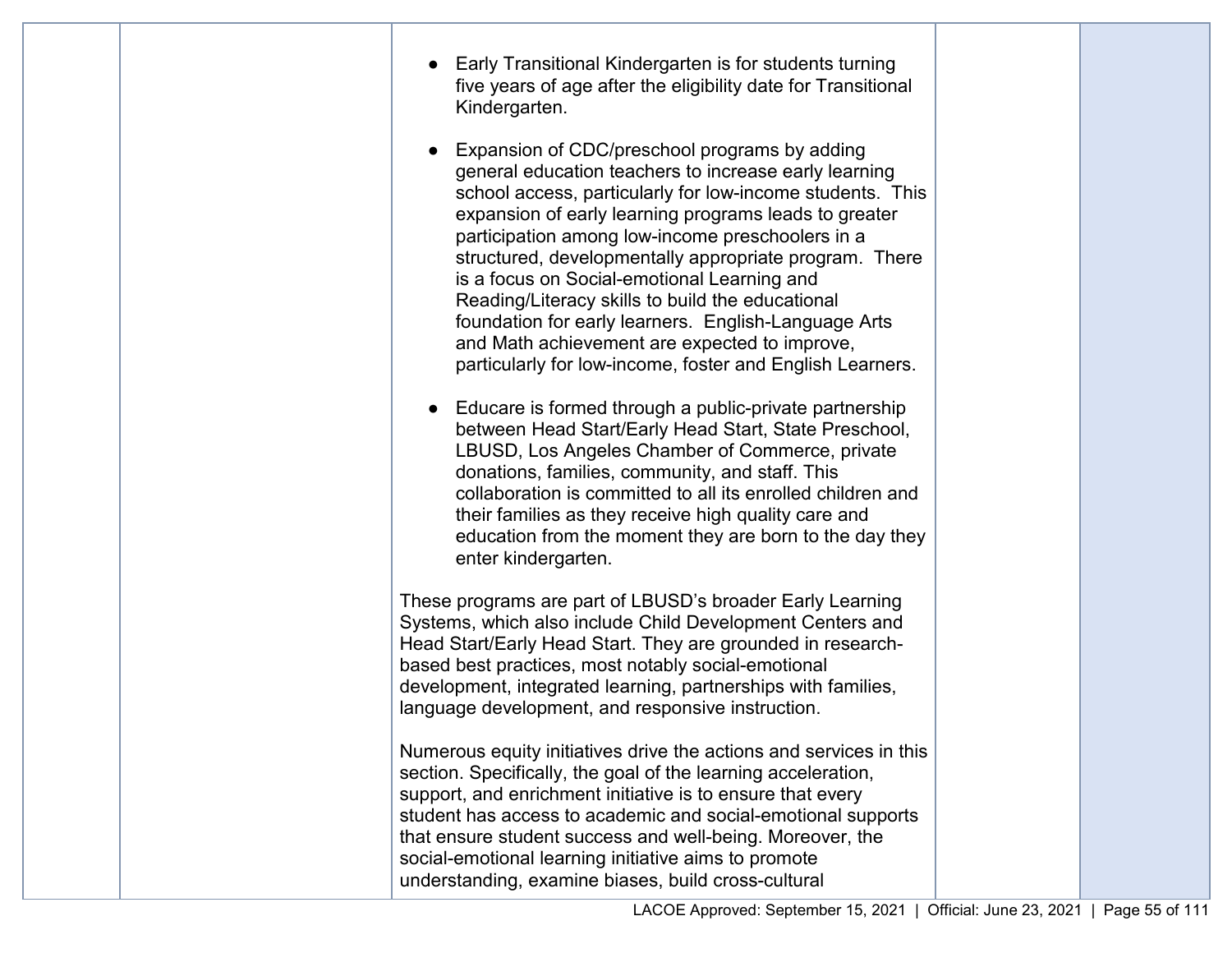|    |                                     | relationships, and cultivate adult and student practices that<br>close opportunity gaps and create more inclusive school<br>communities.                                                                                                                                                                                                                                                                                                                                                                                                                                                                                                                                                                                                                                                                                                                                                                                                                                                                                                                                                                                                                                                                                                                                                                                                                                                                                                                                                                                                                                                                                                                                                                                |              |   |
|----|-------------------------------------|-------------------------------------------------------------------------------------------------------------------------------------------------------------------------------------------------------------------------------------------------------------------------------------------------------------------------------------------------------------------------------------------------------------------------------------------------------------------------------------------------------------------------------------------------------------------------------------------------------------------------------------------------------------------------------------------------------------------------------------------------------------------------------------------------------------------------------------------------------------------------------------------------------------------------------------------------------------------------------------------------------------------------------------------------------------------------------------------------------------------------------------------------------------------------------------------------------------------------------------------------------------------------------------------------------------------------------------------------------------------------------------------------------------------------------------------------------------------------------------------------------------------------------------------------------------------------------------------------------------------------------------------------------------------------------------------------------------------------|--------------|---|
| 10 | <b>School-based Student Support</b> | Allocate resources directly to schools so that they can<br>implement the Common Core State Standards and address<br>the unique needs of their students. Site expenditures are<br>expected to align with the State Priority Areas, LBUSD equity<br>initiatives, and other local efforts, with an emphasis on low<br>income pupils, English Learners and foster youth to close<br>opportunity gaps. Details of these site expenditures are<br>available at Ibschools.net.<br>The allocations to school sites uses School Site Council (SSC)<br>to make recommendations about interventions, materials and<br>professional development that enhance classroom instruction.<br>The actions and services are determined by each SSC, based<br>on the SSC's Student Need Assessment as laid out in the<br>SPSA. Although LCFF services are not required to be in the<br>SPSA, LBUSD uses the same transparent process by involving<br>all stakeholders/voices thought the elected SSC<br>representatives. In looking at some of the 2021-22 SPSAs,<br>here is a sampling of activities that are focused on English<br>Learners, Low-income, Foster and Homeless Youth:<br>FTEs for personnel, such as health assistant and<br>counseling to provide social-emotional & health support<br>as schools reopen<br>EL Support: classroom reading materials in the primary<br>language and primary language support aides.<br>Saturday School: to provide struggling students<br>extended day opportunities in a tutorial.<br>Aides: to provide tech and/or 1:1 instructional support in<br>classrooms or on the playground.<br>Collaboration Time: to provide for teachers to<br>collaborate to analyze learning data, plan common | \$10,050,039 | Y |
|    |                                     | lessons, including infusing equity initiatives.<br>Professional development: Work and training to support<br>culturally relevant instruction.                                                                                                                                                                                                                                                                                                                                                                                                                                                                                                                                                                                                                                                                                                                                                                                                                                                                                                                                                                                                                                                                                                                                                                                                                                                                                                                                                                                                                                                                                                                                                                           |              |   |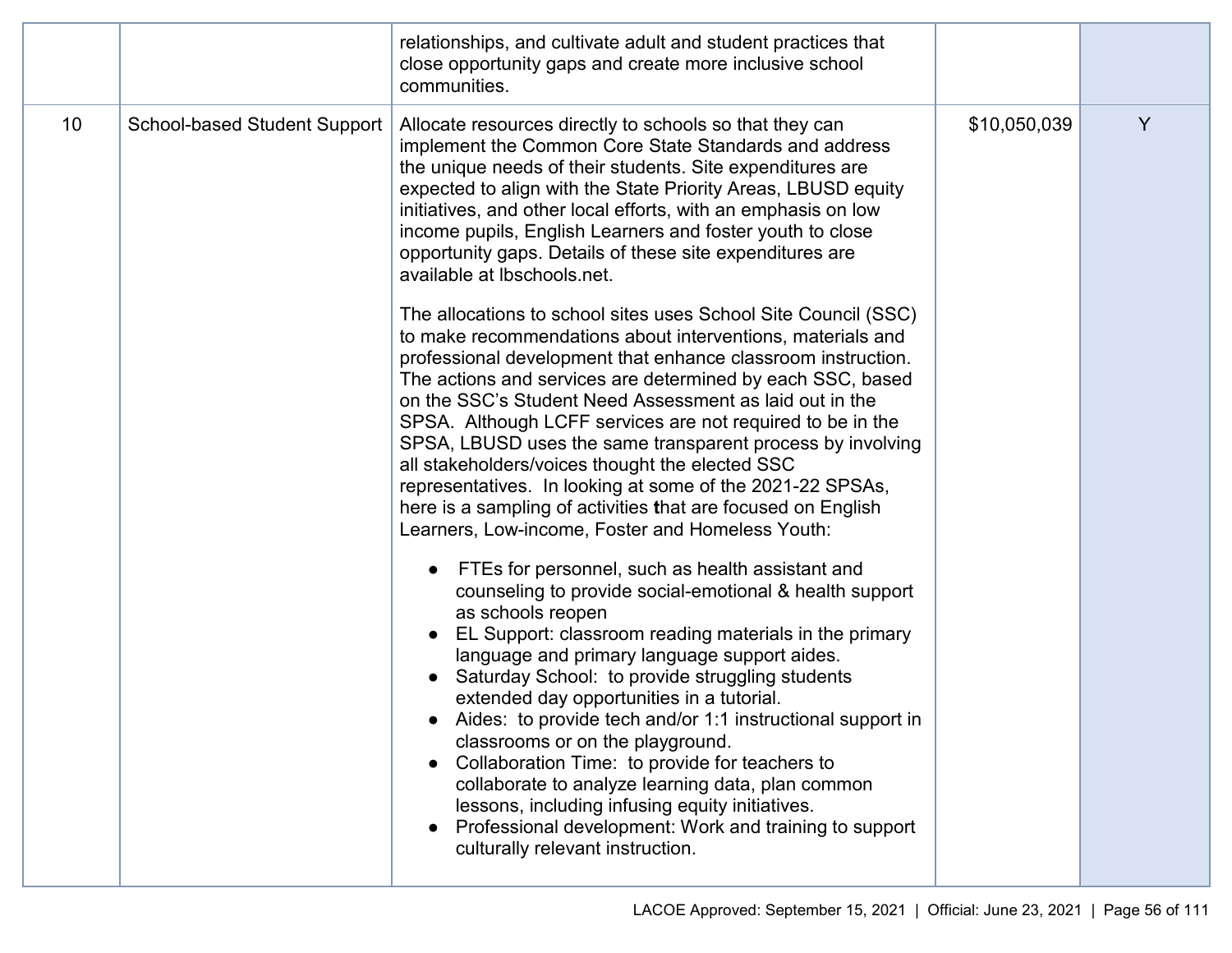|    |                                          | Each activity included in the SPSA has a description of the<br>needs of students, data related to the need, description of<br>activity, funding source and projected cost, duration of services<br>and how the activity is monitored/measured for effectiveness.                                                                                                                                                                         |             |   |
|----|------------------------------------------|------------------------------------------------------------------------------------------------------------------------------------------------------------------------------------------------------------------------------------------------------------------------------------------------------------------------------------------------------------------------------------------------------------------------------------------|-------------|---|
|    |                                          | Numerous equity initiatives drive the actions and services in this<br>section. Specifically:                                                                                                                                                                                                                                                                                                                                             |             |   |
|    |                                          | The student voice and participation initiative seeks to<br>actively include student voice in decisions related to<br>students' classroom experience, school experience, and<br>the district curriculum.                                                                                                                                                                                                                                  |             |   |
|    |                                          | The social-emotional learning initiative aims to promote<br>understanding, examine biases, build cross-cultural<br>relationships, and cultivate adult and student practices<br>that close opportunity gaps and create more inclusive<br>school communities. It initiates a continuum of integrated<br>levels of support that involve resources for Tier I-III<br>discipline practices, restorative justice, and identity<br>development. |             |   |
|    |                                          | The curriculum and professional development initiative<br>supports teacher and leader development in the eight<br>competencies for culturally responsive teaching and<br>ensures a culturally relevant curriculum.                                                                                                                                                                                                                       |             |   |
|    |                                          | The learning acceleration, support, and enrichment<br>initiative enables the development of intervention models<br>for literacy and math to support students during the<br>school day, which is then supplemented by research-<br>based, targeted intervention instruction and programs;<br>online and in-person tutoring; Saturday School; credit<br>recovery; and other extended learning opportunities.                               |             |   |
| 11 | <b>Learning Acceleration</b><br>Programs | Provide research-based, targeted, and tiered academic<br>interventions to accelerate student learning, particularly for<br>unduplicated pupils. These services include:                                                                                                                                                                                                                                                                  | \$5,185,275 | Y |
|    |                                          | Tutoring and/or other extended learning opportunities<br>$\bullet$                                                                                                                                                                                                                                                                                                                                                                       |             |   |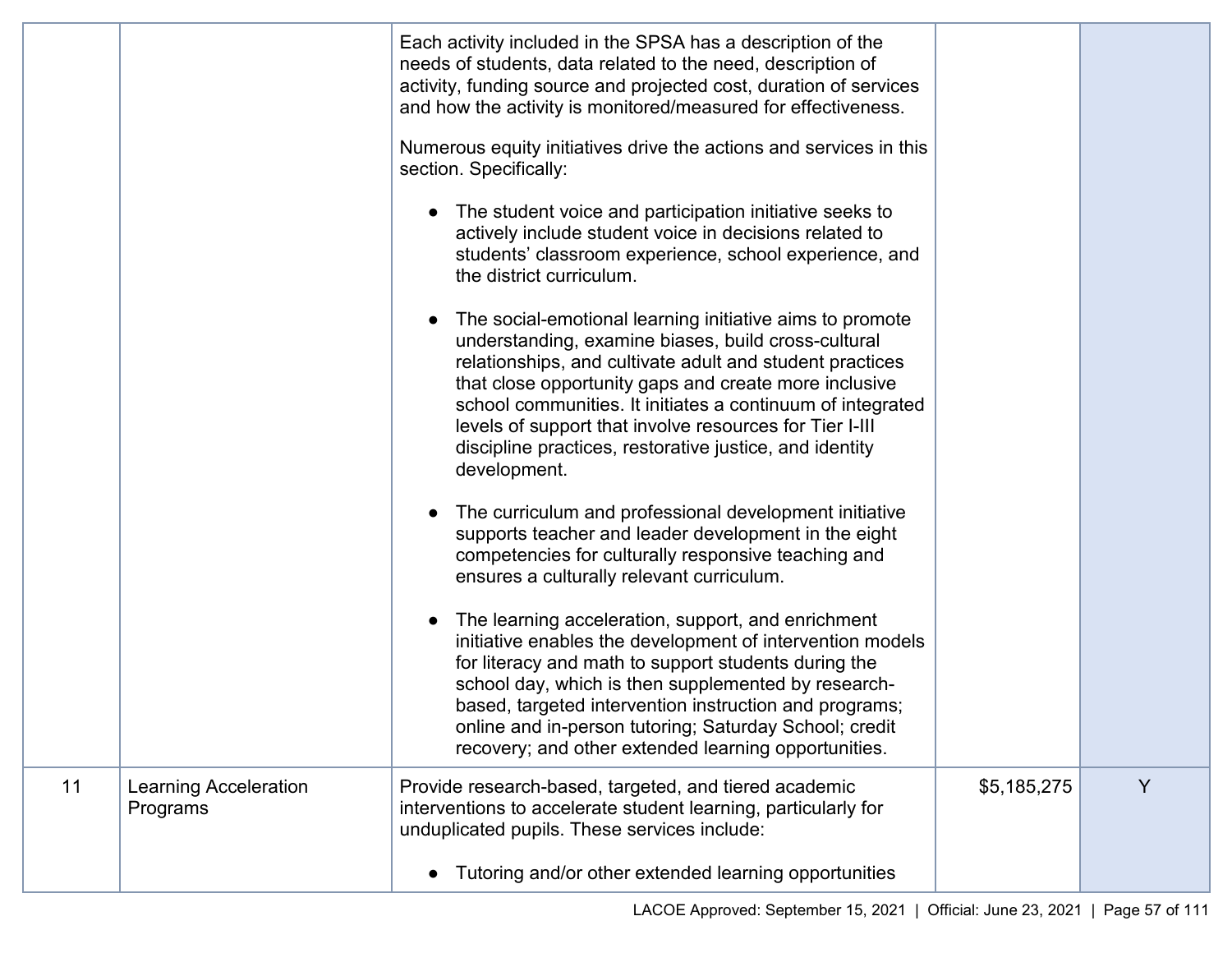|    |                         | that augment the core academic program;                                                                                                                                                                                                                                                                                                                                                                                                                                                                                                                                                                                                                                                                                                                                                                                                                                |             |   |
|----|-------------------------|------------------------------------------------------------------------------------------------------------------------------------------------------------------------------------------------------------------------------------------------------------------------------------------------------------------------------------------------------------------------------------------------------------------------------------------------------------------------------------------------------------------------------------------------------------------------------------------------------------------------------------------------------------------------------------------------------------------------------------------------------------------------------------------------------------------------------------------------------------------------|-------------|---|
|    |                         | Curriculum and instructional materials to implement the<br>interventions; and                                                                                                                                                                                                                                                                                                                                                                                                                                                                                                                                                                                                                                                                                                                                                                                          |             |   |
|    |                         | Professional development for and coordination of staff<br>who deliver the interventions.                                                                                                                                                                                                                                                                                                                                                                                                                                                                                                                                                                                                                                                                                                                                                                               |             |   |
|    |                         | Numerous equity initiatives drive the actions and services in this<br>section. Specifically, the goal of the learning acceleration,<br>support, and enrichment initiative is to ensure that every<br>student has access to academic and social-emotional supports<br>that ensure student success and well-being. It includes the<br>development of intervention models for literacy and math to<br>support students during the school day, which is then<br>supplemented by research-based, targeted intervention<br>instruction and programs; online and in-person tutoring;<br>Saturday School; credit recovery; and other extended learning<br>opportunities. Students with substantial need in English<br>Language Arts and Mathematics principally benefit from these<br>academic supports, as staff use equity-centered data to drive<br>programmatic decisions. |             |   |
| 12 | <b>Tutoring Support</b> | Provide enhanced tutoring support at 29 high-need schools with<br>significant concentrations of low income pupils, English<br>Learners, Redesignated Fluent English Proficient Pupils, and<br>foster youth. These tutorials are based on the following<br>guidelines:                                                                                                                                                                                                                                                                                                                                                                                                                                                                                                                                                                                                  | \$2,250,000 | Y |
|    |                         | Establish extended hours of English Language Arts and<br>Mathematics tutoring sessions provided by classroom<br>teachers on an additional hourly basis, teachers on<br>special assignment, program specialists, or other<br>certificated staff.                                                                                                                                                                                                                                                                                                                                                                                                                                                                                                                                                                                                                        |             |   |
|    |                         | Students who are not meeting ELA and Math standards<br>$\bullet$<br>(i.e., "Not Met" or "Nearly Met") should receive the<br>highest priority for scheduling.                                                                                                                                                                                                                                                                                                                                                                                                                                                                                                                                                                                                                                                                                                           |             |   |
|    |                         | Tutoring times are established based on consultation<br>$\bullet$                                                                                                                                                                                                                                                                                                                                                                                                                                                                                                                                                                                                                                                                                                                                                                                                      |             |   |
|    |                         |                                                                                                                                                                                                                                                                                                                                                                                                                                                                                                                                                                                                                                                                                                                                                                                                                                                                        |             |   |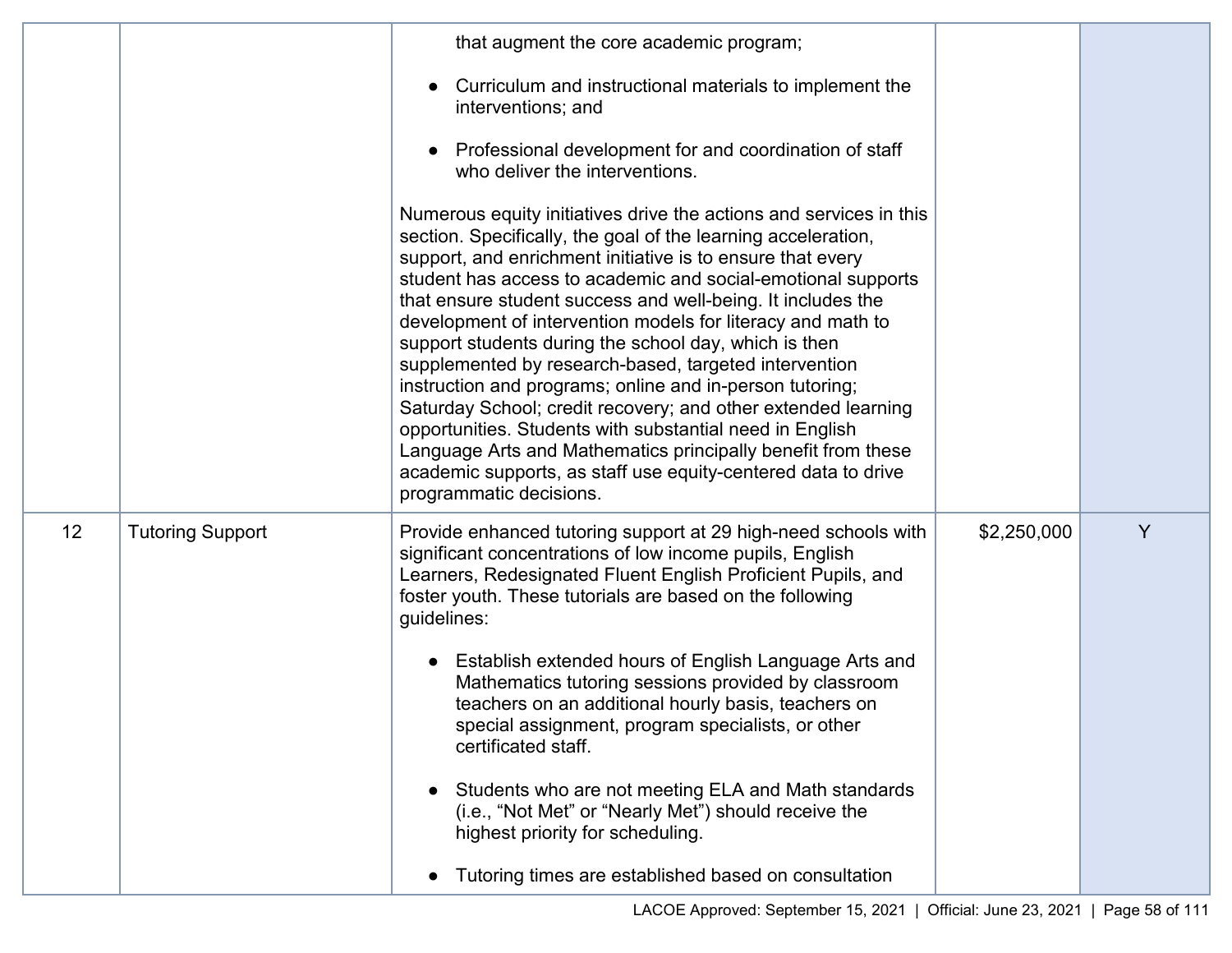|    |                                                | with School Site Councils.                                                                                                                                                                                                                                                                                                                                                                                                                                                                                                                                                                                                                                                                                                                                                                                                                                                                                                                                                                                                      |           |   |
|----|------------------------------------------------|---------------------------------------------------------------------------------------------------------------------------------------------------------------------------------------------------------------------------------------------------------------------------------------------------------------------------------------------------------------------------------------------------------------------------------------------------------------------------------------------------------------------------------------------------------------------------------------------------------------------------------------------------------------------------------------------------------------------------------------------------------------------------------------------------------------------------------------------------------------------------------------------------------------------------------------------------------------------------------------------------------------------------------|-----------|---|
|    |                                                | These guidelines were developed collaboratively between<br>LBUSD and community partners to provide additional services<br>to high-need students at the following sites: King, Smith,<br>Edison, Addams, Robinson, Garfield, Willard, Roosevelt,<br>Lincoln, Dooley, McKinley, Powell, Oropeza, Whittier, Barton,<br>Washington, Franklin, Lindbergh, Stephens, Lindsey, Hamilton,<br>Jefferson, Nelson, Hoover, Educational Partnership High<br>School, Long Beach Learning Center, Jordan, Renaissance,<br>and Cabrillo. The tutoring sessions in this section go above and<br>beyond other planned tutorials elsewhere in the LCAP.<br>Numerous equity initiatives drive the actions and services in this<br>section. Specifically, the goal of the learning acceleration,<br>support, and enrichment initiative is to ensure that every<br>student has access to academic and social-emotional supports<br>that ensure student success and well-being. Moreover, the<br>social-emotional learning initiative aims to promote |           |   |
|    |                                                | understanding, examine biases, build cross-cultural<br>relationships, and cultivate adult and student practices that<br>close opportunity gaps and create more inclusive school<br>communities.                                                                                                                                                                                                                                                                                                                                                                                                                                                                                                                                                                                                                                                                                                                                                                                                                                 |           |   |
| 13 | <b>Black Student Achievement</b><br>Initiative | Develop and engage a Black student achievement advisory<br>committee (including parents and other stakeholders) to<br>recommend additional supports for Black students -- above and<br>beyond other planned programs elsewhere in the LCAP. The<br>recommended supports would align with numerous equity<br>initiatives, specifically:                                                                                                                                                                                                                                                                                                                                                                                                                                                                                                                                                                                                                                                                                          | \$750,000 | N |
|    |                                                | The student voice and participation initiative seeks to<br>actively include student voice in decisions related to<br>students' classroom experience, school experience, and<br>the district curriculum.                                                                                                                                                                                                                                                                                                                                                                                                                                                                                                                                                                                                                                                                                                                                                                                                                         |           |   |
|    |                                                | The social-emotional learning initiative aims to promote<br>understanding, examine biases, build cross-cultural<br>relationships, and cultivate adult and student practices<br>that close opportunity gaps and create more inclusive                                                                                                                                                                                                                                                                                                                                                                                                                                                                                                                                                                                                                                                                                                                                                                                            |           |   |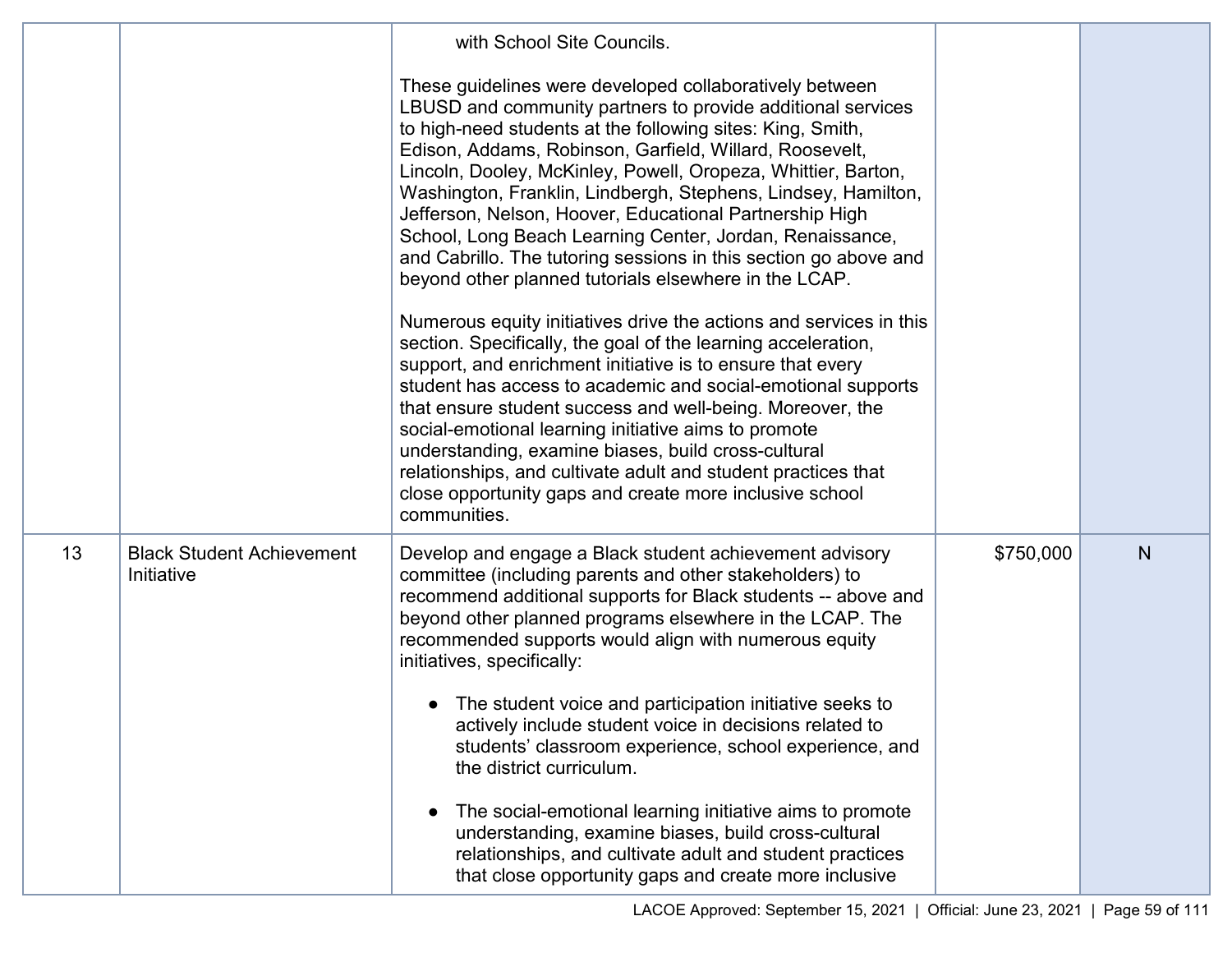| school communities. It initiates a continuum of integrated<br>levels of support that involve resources for Tier I-III<br>discipline practices, restorative justice, and identity<br>development.                                                                                                                                                                                                           |  |
|------------------------------------------------------------------------------------------------------------------------------------------------------------------------------------------------------------------------------------------------------------------------------------------------------------------------------------------------------------------------------------------------------------|--|
| • The curriculum and professional development initiative<br>supports teacher and leader development in the eight<br>competencies for culturally responsive teaching and<br>ensures a culturally relevant curriculum.                                                                                                                                                                                       |  |
| The learning acceleration, support, and enrichment<br>initiative enables the development of intervention models<br>for literacy and math to support students during the<br>school day, which is then supplemented by research-<br>based, targeted intervention instruction and programs;<br>online and in-person tutoring; Saturday School; credit<br>recovery; and other extended learning opportunities. |  |

## **Goal Analysis [LCAP Year]**

An analysis of how this goal was carried out in the previous year.

A description of any substantive differences in planned actions and actual implementation of these actions.

Not applicable. According to the California Department of Education, the "Goal Analysis" section will be implemented in the 2022-23 LCAP.

An explanation of material differences between Budgeted Expenditures and Estimated Actual Expenditures.

Not applicable. According to the California Department of Education, the "Goal Analysis" section will be implemented in the 2022-23 LCAP.

An explanation of how effective the specific actions were in making progress toward the goal.

Not applicable. According to the California Department of Education, the "Goal Analysis" section will be implemented in the 2022-23 LCAP.

A description of any changes made to the planned goal, metrics, desired outcomes, or actions for the coming year that resulted from reflections on prior practice.

Not applicable. According to the California Department of Education, the "Goal Analysis" section will be implemented in the 2022-23 LCAP.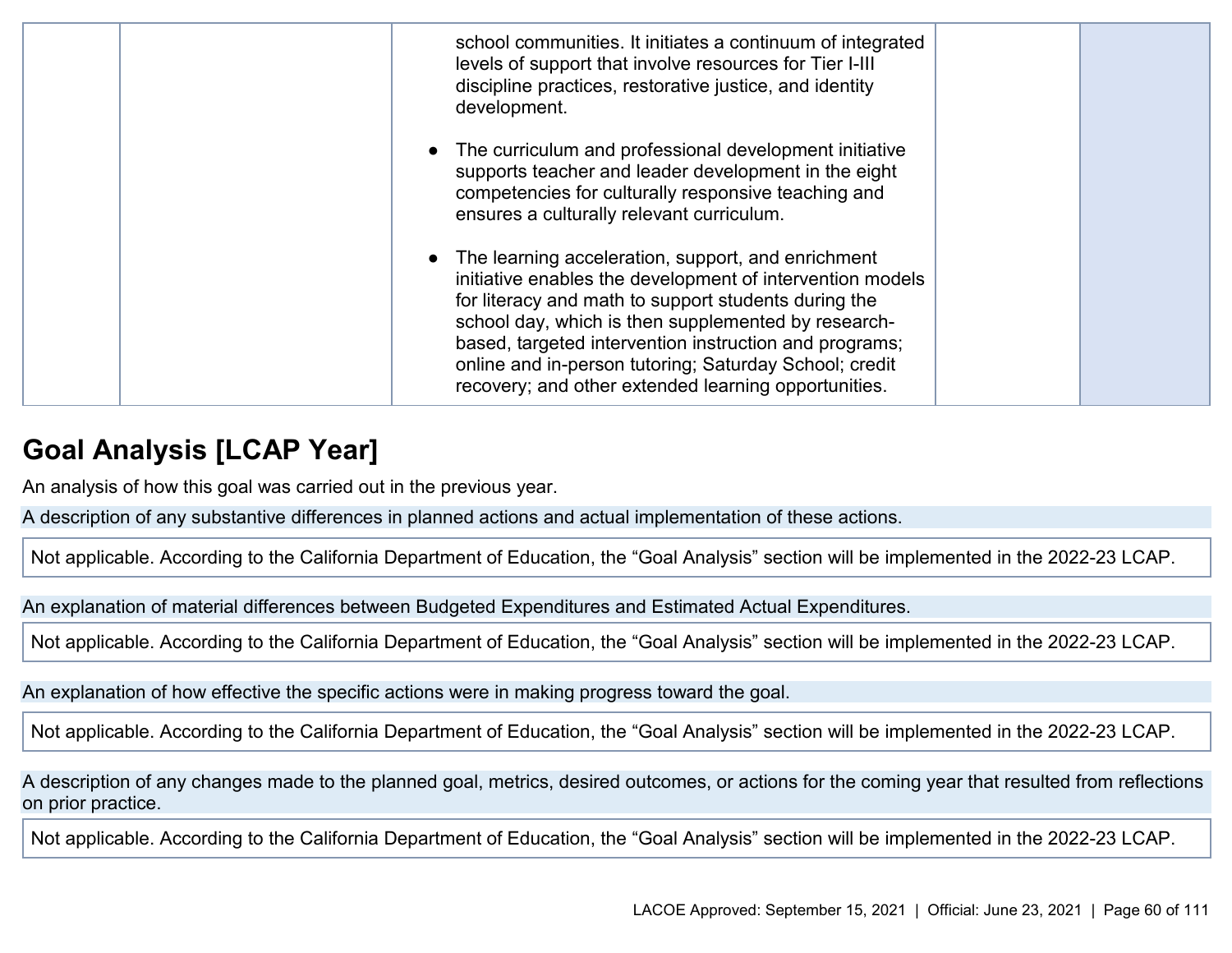**A report of the Estimated Actual Expenditures for last year's actions may be found in the Annual Update Expenditures Table.**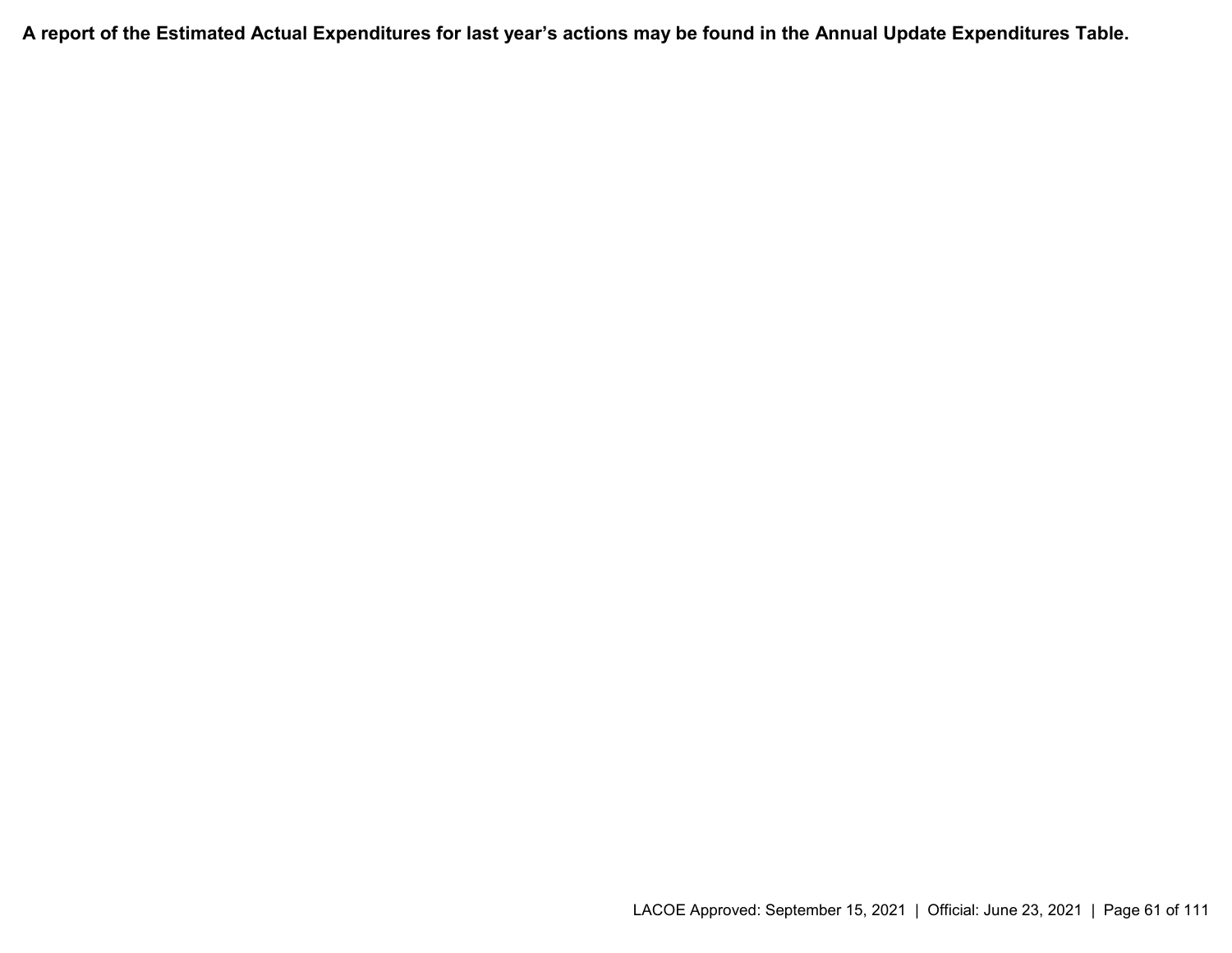## **Goal**

| Goal # | <b>Description</b>                                           |
|--------|--------------------------------------------------------------|
| 4      | Students will demonstrate readiness for college and careers. |

An explanation of why the LEA has developed this goal.

To ensure that students can access and succeed in as many postsecondary opportunities as possible, they must demonstrate sufficient academic progress at critical junctures.

Specifically, the pandemic has slowed or reversed recent progress in college and career readiness. Between March 2020 and March 2021:

- The percentage of middle school students who are ready for high school has gone down from 74% to 57%.
- The percentage of high school students who are on track to complete the a-g requirements has slipped from 59% to 53%.
- Throughout the K-12 system, the percentage of students with at least one D or F grade has jumped from 37% to 48%, with Foster Youth / Students Experiencing Homelessness (63%), Students with Disabilities (62%), African Americans (57%), Pacific Islanders (56%), English Learners / Reclassified Fluent English Proficient students (56%), the Socioeconomically Disadvantaged (55%), and Hispanics (55%) all above the district average. The decline in student grades ultimately affects the percentage of 12th grade students who demonstrate college and career readiness and the percentage of high school graduates who enroll in a two- or four-year college.

This LCAP section reflects Goal 4 of LBUSD's Strategic Plan, which aims to:

#### **Establish college and career readiness for every student.**

- Increase high school, college and career readiness for every student.
- Promote the development of social-emotional skills in every student.
- Increase the number of high school pathway programs that address the core components of Linked Learning.

## **Measuring and Reporting Results**

| <b>Metric</b> | <b>Baseline</b> | <b>Year 1 Outcome</b> | <b>Year 2 Outcome</b> | <b>Year 3 Outcome</b> | <b>Desired Outcome</b>                                                        |
|---------------|-----------------|-----------------------|-----------------------|-----------------------|-------------------------------------------------------------------------------|
|               |                 |                       |                       |                       | LACOE Approved: September 15, 2021   Official: June 23, 2021   Page 62 of 111 |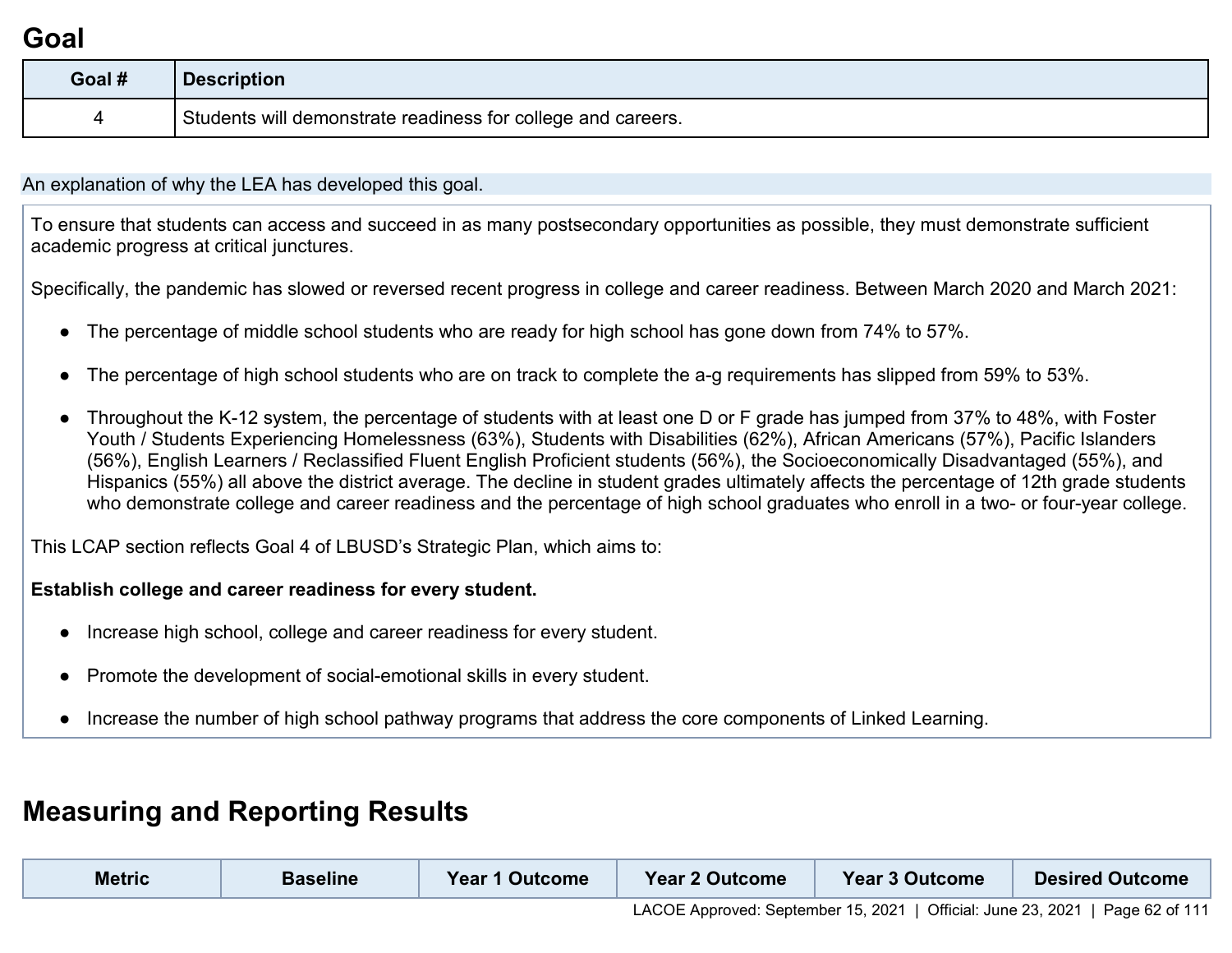|                                                                                                                                                                 |                                                                                                                                  |  | for 2023-24                                                                                                       |
|-----------------------------------------------------------------------------------------------------------------------------------------------------------------|----------------------------------------------------------------------------------------------------------------------------------|--|-------------------------------------------------------------------------------------------------------------------|
| Percentage of 8th<br>grade students who<br>demonstrate high<br>school readiness<br>based on multiple<br>measures.<br>(District Data)                            | 56% of 8th grade<br>students demonstrate<br>high school readiness<br>based on multiple<br>measures.<br>$(2018-19)$               |  | 65% of 8th grade<br>students demonstrate<br>high school readiness<br>based on multiple<br>measures.               |
| Percentage of 11th<br>graders who achieve<br>"Ready for College" in<br>the Early Assessment<br>Program - English.<br>(Smarter Balanced<br>Assessments)          | 23% of 11th graders<br>achieve "Ready for<br>College" in the Early<br><b>Assessment Program</b><br>$-$ English.<br>$(2018-19)$   |  | 29% of 11th graders<br>achieve "Ready for<br>College" in the Early<br><b>Assessment Program</b><br>- English.     |
| Percentage of 11th<br>graders who achieve<br>"Ready for College" in<br>the Early Assessment<br>$Program -$<br>Mathematics.<br>(Smarter Balanced<br>Assessments) | 10% of 11th graders<br>achieve "Ready for<br>College" in the Early<br><b>Assessment Program</b><br>- Mathematics.<br>$(2018-19)$ |  | 16% of 11th graders<br>achieve "Ready for<br>College" in the Early<br><b>Assessment Program</b><br>- Mathematics. |
| Percentage of 12th<br>grade students who<br>demonstrate college<br>and career readiness<br>based on multiple<br>measures.<br>(California School<br>Dashboard)   | 40% of 12th grade<br>students demonstrate<br>college and career<br>readiness based on<br>multiple measures.<br>$(2018-19)$       |  | 49% of 12th grade<br>students demonstrate<br>college and career<br>readiness based on<br>multiple measures.       |
| Percentage of high                                                                                                                                              | 60% of high school                                                                                                               |  | 66% of high school                                                                                                |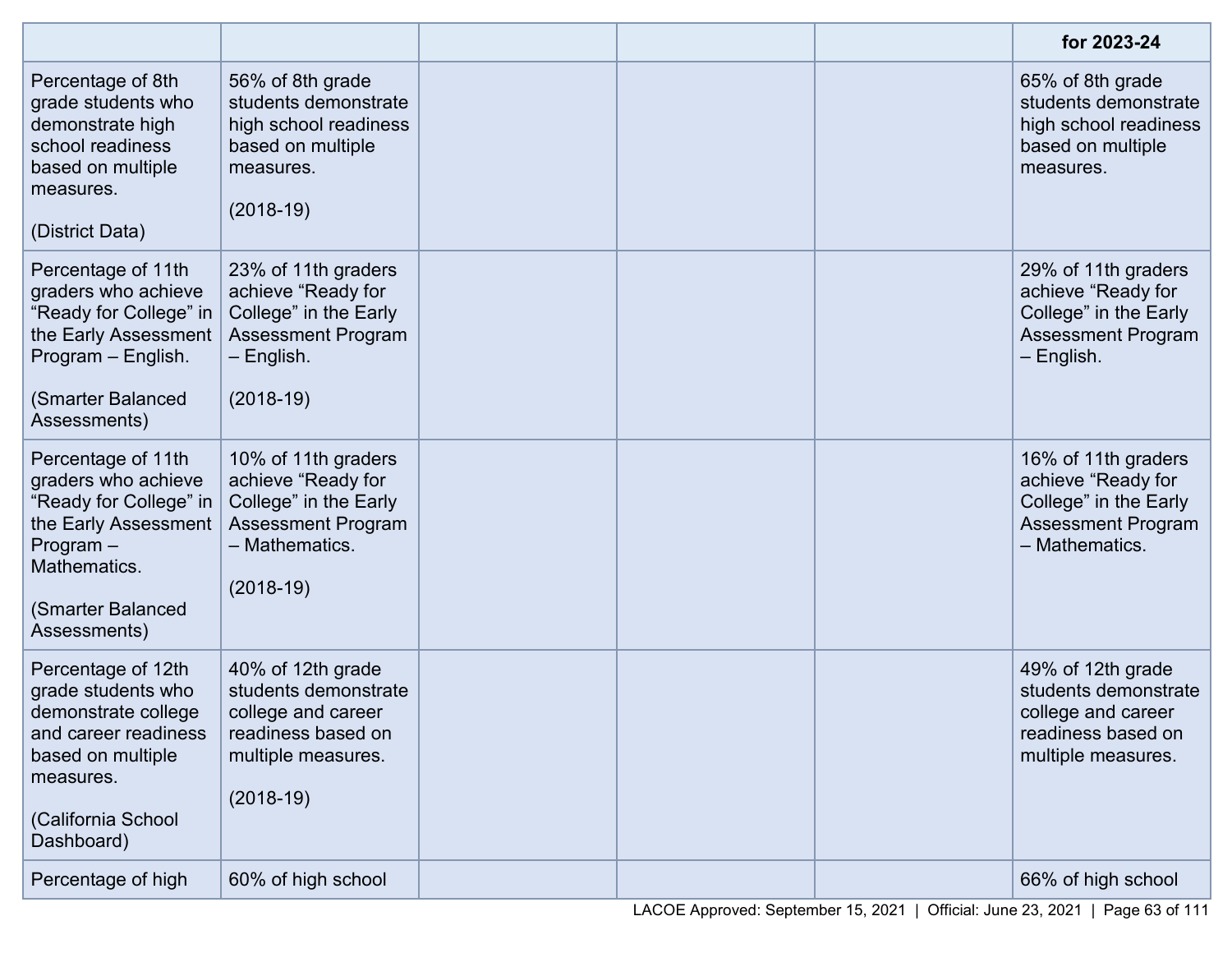| school graduates who<br>complete the a-g<br>requirements.<br>(DataQuest)                                                                                       | graduates complete<br>the a-g requirements.<br>$(2018-19)$                                                                                        |  | graduates complete<br>the a-g requirements.                                                                                        |
|----------------------------------------------------------------------------------------------------------------------------------------------------------------|---------------------------------------------------------------------------------------------------------------------------------------------------|--|------------------------------------------------------------------------------------------------------------------------------------|
| Percentage of high<br>school graduates who<br>complete a Career<br><b>Technical Education</b><br>(CTE) pathway.<br>(College/Career<br>Indicator)               | 18% of high school<br>graduates complete a<br><b>Career Technical</b><br>Education (CTE)<br>pathway.<br>$(2018-19)$                               |  | 24% of high school<br>graduates complete a<br><b>Career Technical</b><br>Education (CTE)<br>pathway.                               |
| Percentage of high<br>school graduates who<br>complete the A-G<br>Requirements and a<br><b>Career Technical</b><br>Education (CTE)<br>pathway.<br>(Local data) | 11% of high school<br>graduates complete<br>the A-G<br>Requirements and a<br><b>Career Technical</b><br>Education (CTE)<br>pathway<br>$(2018-19)$ |  | 17% of high school<br>graduates complete<br>the A-G<br>Requirements and a<br><b>Career Technical</b><br>Education (CTE)<br>pathway |
| Percentage of high<br>school graduates who<br>enroll in a two- or<br>four-year college.<br>(National Student<br>Clearinghouse)                                 | 66% of high school<br>graduates enroll in a<br>two- or four-year<br>college.<br>$(2018-19)$                                                       |  | 72% of high school<br>graduates enroll in a<br>two- or four-year<br>college.                                                       |
| Percentage of 11th<br>and 12th grade<br>students who enroll in<br>at least one<br><b>Advanced Placement</b><br>course.                                         | 51% of 11th and 12th<br>grade students enroll<br>in at least one<br><b>Advanced Placement</b><br>course.<br>$(2018-19)$                           |  | 57% of 11th and 12th<br>grade students enroll<br>in at least one<br><b>Advanced Placement</b><br>course.                           |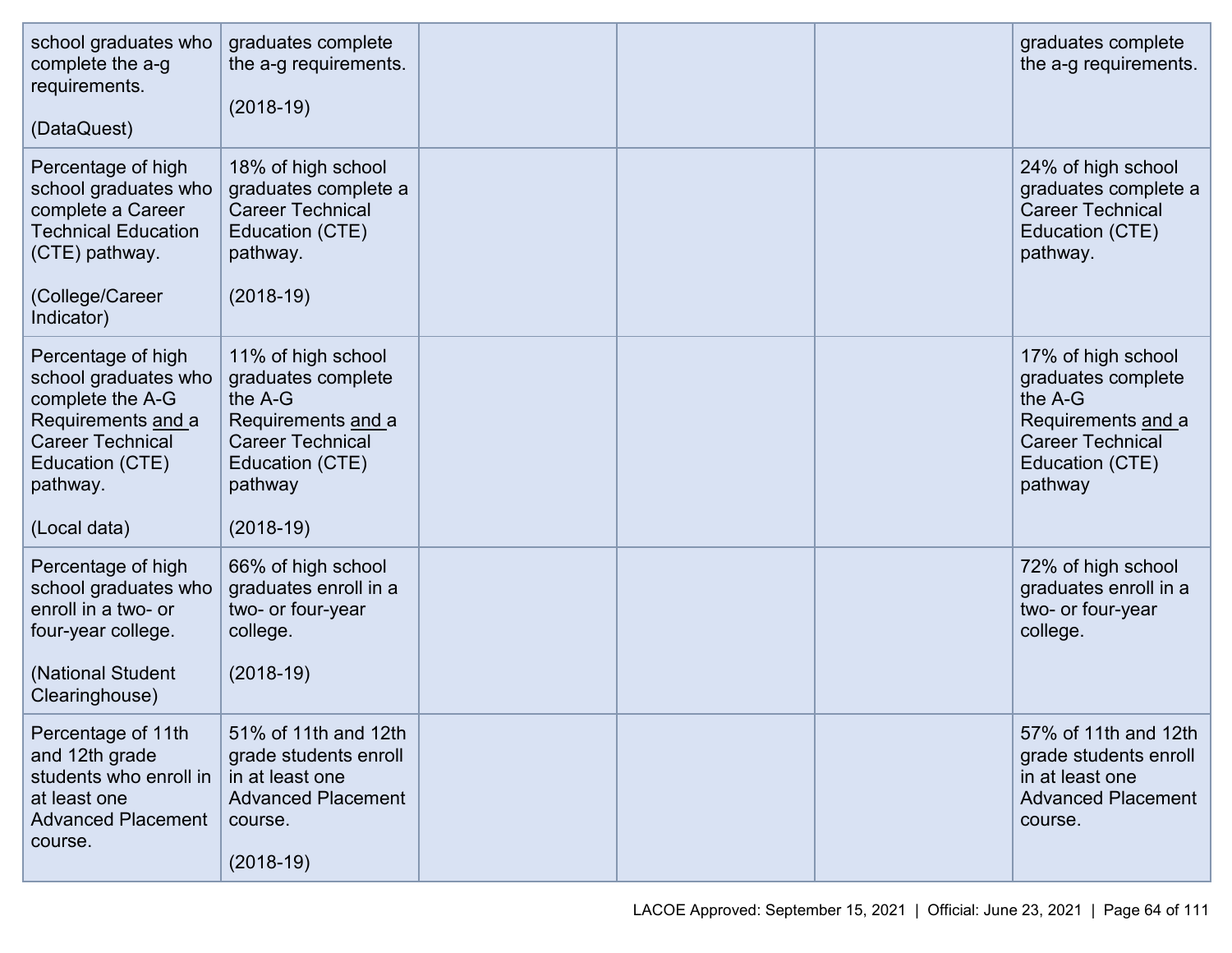| (College Board)                                                                                  |                                                                                                                              |  |                                                                                                               |
|--------------------------------------------------------------------------------------------------|------------------------------------------------------------------------------------------------------------------------------|--|---------------------------------------------------------------------------------------------------------------|
| Passing rate of 11th<br>and 12th grade<br><b>Advanced Placement</b><br>exams.<br>(College Board) | 46% of 11th and 12th<br>grade Advanced<br><b>Placement exams</b><br>achieve passing<br>scores of 3 or higher.<br>$(2018-19)$ |  | 52% of 11th and 12th<br>grade Advanced<br><b>Placement exams</b><br>achieve passing<br>scores of 3 or higher. |

# **Actions**

| <b>Action #</b><br><b>Title</b><br><b>Description</b>                                                                                                                                                                                                                                                                                                                                                                                                                                                                                                                                                                                                                                                                                                                                                                                                                                                                                                                                                                                                                                                                                                                                                                                                                                                                                                         | <b>Total Funds</b> | <b>Contributing</b> |
|---------------------------------------------------------------------------------------------------------------------------------------------------------------------------------------------------------------------------------------------------------------------------------------------------------------------------------------------------------------------------------------------------------------------------------------------------------------------------------------------------------------------------------------------------------------------------------------------------------------------------------------------------------------------------------------------------------------------------------------------------------------------------------------------------------------------------------------------------------------------------------------------------------------------------------------------------------------------------------------------------------------------------------------------------------------------------------------------------------------------------------------------------------------------------------------------------------------------------------------------------------------------------------------------------------------------------------------------------------------|--------------------|---------------------|
| <b>Counseling Support</b><br>Expand counseling support and other services related to social-<br>1<br>emotional learning (SEL) and mental health. The counseling<br>support targets high-need sites first, followed by other<br>significant areas where student priorities remain. Direct<br>outreach efforts are primarily geared toward underrepresented<br>students, including low income pupils, English Learners, and<br>foster youth.<br>As part of LBUSD's holistic approach to wellness, counselors<br>play a pivotal role in coordinating social-emotional supports and<br>mental health referrals for families. They are available to<br>support families at every school site, but the aspect of their<br>work that contributes to increased and improved services for<br>unduplicated pupils concerns specific connections with<br>disengaged families who are experiencing trauma like never<br>before. This process includes more personalized and targeted<br>supports for low-income families, English learners, and foster<br>youth who are otherwise unresponsive to traditional means of<br>communication. It also involves more specialized coordination<br>with the School-Based Mental Health Collaborative and other<br>community partners due to their socioeconomic challenges,<br>language barriers, and unstable home environments. | \$10,670,839       | Y                   |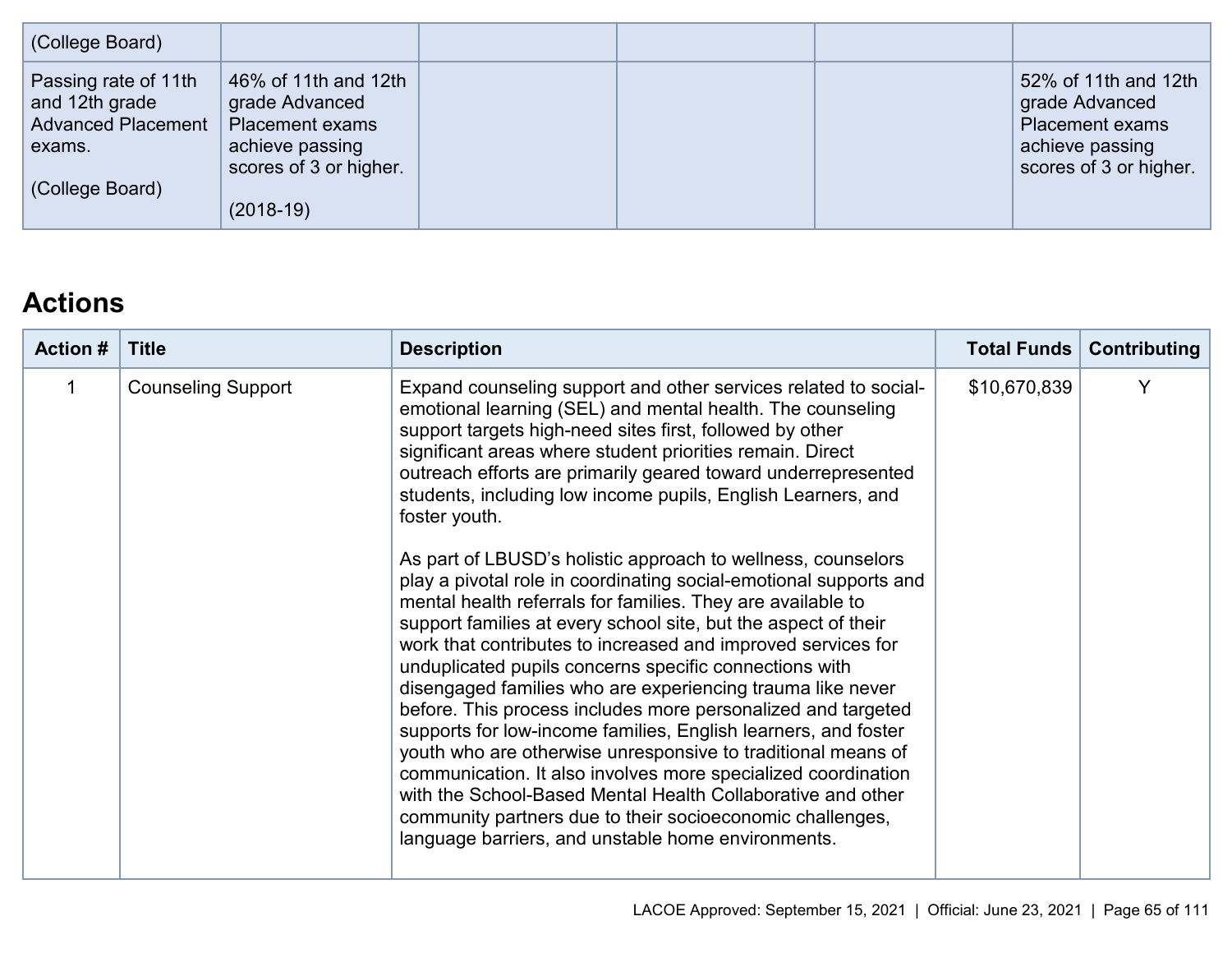|                |                                     | The SEL initiative strives to promote understanding, examine<br>biases, build cross-cultural relationships, and cultivate adult and<br>student practices that close opportunity gaps and create more<br>inclusive school communities. It includes the following<br>milestones:                                                                                                                                                                                                                                                                                                                                                                    |             |   |
|----------------|-------------------------------------|---------------------------------------------------------------------------------------------------------------------------------------------------------------------------------------------------------------------------------------------------------------------------------------------------------------------------------------------------------------------------------------------------------------------------------------------------------------------------------------------------------------------------------------------------------------------------------------------------------------------------------------------------|-------------|---|
|                |                                     | Teachers and administrators will develop a working<br>knowledge of the Collaborative for Academic, Social,<br>and Emotional Learning (CASEL) Competencies & SEL<br>Student Outcomes through professional development.<br>The "CASEL 5" focus on self-awareness, self-<br>management, social awareness, relationship skills, and<br>responsible decision-making.                                                                                                                                                                                                                                                                                   |             |   |
|                |                                     | A continuum of integrated levels of support will be<br>initiated with resources for Tier I-III discipline practices,<br>restorative justice, and identity development.                                                                                                                                                                                                                                                                                                                                                                                                                                                                            |             |   |
|                |                                     | SEL objectives will be integrated into core and elective<br>content and instruction.                                                                                                                                                                                                                                                                                                                                                                                                                                                                                                                                                              |             |   |
|                |                                     | Adult SEL supports will be designed and deployed.<br>$\bullet$                                                                                                                                                                                                                                                                                                                                                                                                                                                                                                                                                                                    |             |   |
|                |                                     | LBUSD has prioritized the centralization of its SEL systems and<br>structures districtwide to support greater fidelity and infuse SEL<br>across all content areas and throughout the day. Our vision is<br>"to teach all students that everyone has feelings and is able to<br>respond to them in productive ways by using problem-solving<br>skills and mindfulness strategies so that they can maintain<br>positive relationships, value diversity in others, and show<br>empathy and compassion for different perspectives in order to<br>be caring humans who make positive changes in our<br>communities and make the world a better place." |             |   |
| $\overline{2}$ | <b>College and Career Readiness</b> | Expand college and career readiness efforts by providing<br>additional support for the Long Beach College Promise,<br>including:                                                                                                                                                                                                                                                                                                                                                                                                                                                                                                                  | \$4,864,392 | Y |
|                |                                     | College visits to Long Beach City College for fourth<br>graders and California State University, Long Beach, for                                                                                                                                                                                                                                                                                                                                                                                                                                                                                                                                  |             |   |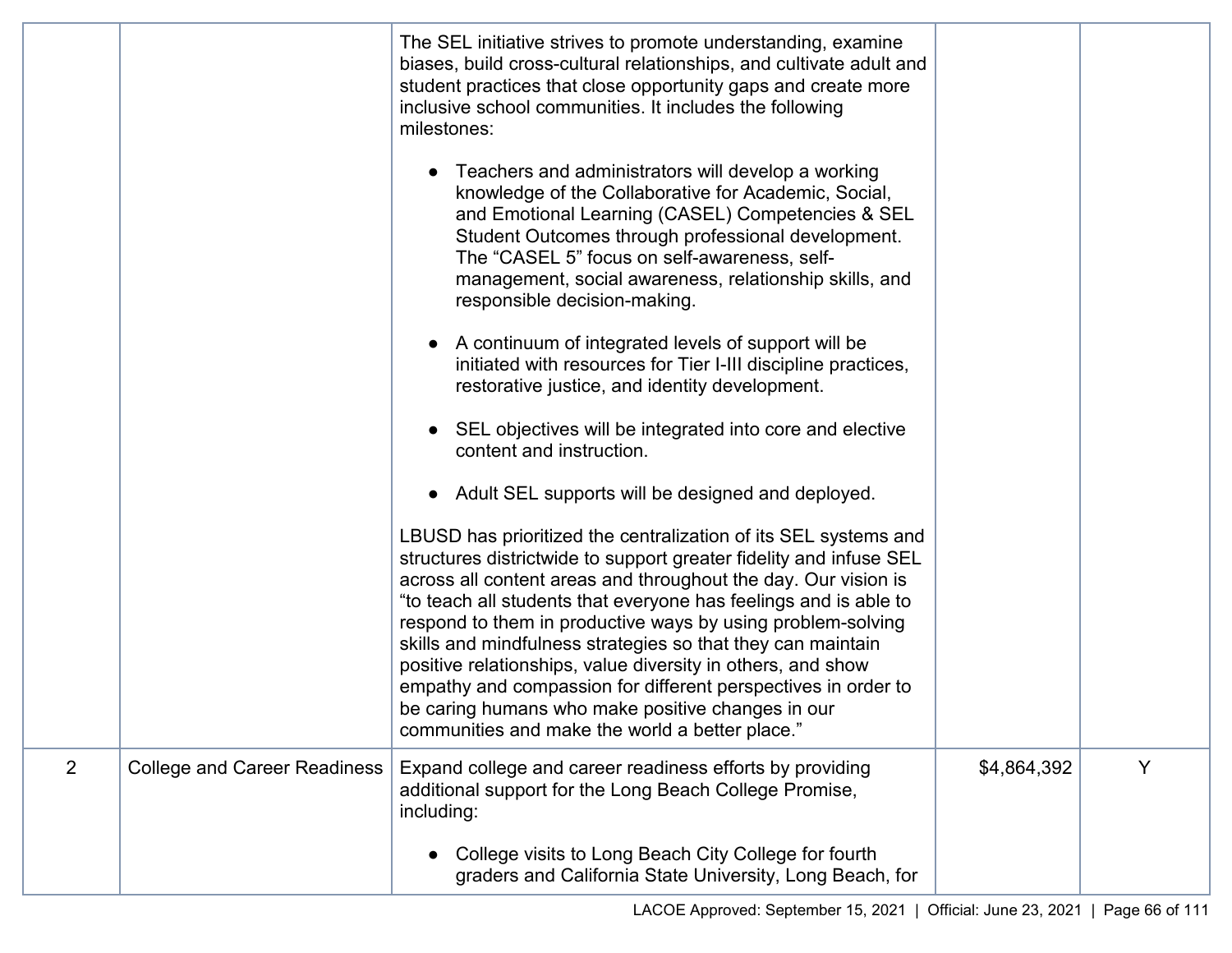|  | fifth graders. These tours promote a college-going<br>culture starting in elementary school, which is principally<br>beneficial to unduplicated pupils who lack exposure to<br>postsecondary opportunities.<br>A high school readiness program that prepares at-<br>promise sixth through eighth graders for high school.<br>This program -- which provides additional counseling<br>sessions for unduplicated pupils in support of students'<br>communication, coping, and social skills -- focuses on<br>sites with high concentrations of unduplicated pupils<br>(Washington, Franklin, and Hamilton middle schools)<br>and aligns with LBUSD's social-emotional learning equity<br>initiative. |  |
|--|----------------------------------------------------------------------------------------------------------------------------------------------------------------------------------------------------------------------------------------------------------------------------------------------------------------------------------------------------------------------------------------------------------------------------------------------------------------------------------------------------------------------------------------------------------------------------------------------------------------------------------------------------------------------------------------------------|--|
|  | Advancement Via Individual Determination (AVID), a<br>program that strives to close the opportunity gap in<br>college graduation rates among diverse and<br>underrepresented demographic groups.                                                                                                                                                                                                                                                                                                                                                                                                                                                                                                   |  |
|  | The establishment of a partnership with the University of<br>Southern California to place near-peer college advisors<br>at our high schools. College advisors focus on<br>supporting first-generation, low-income, and<br>underrepresented students.                                                                                                                                                                                                                                                                                                                                                                                                                                               |  |
|  | Dual enrollment opportunities such as the Ethnic Studies<br>Program with the California State University, Long<br>Beach.                                                                                                                                                                                                                                                                                                                                                                                                                                                                                                                                                                           |  |
|  | Free PSAT and SAT exams to ensure that students,<br>principally those from low-income backgrounds, can<br>meet college requirements.                                                                                                                                                                                                                                                                                                                                                                                                                                                                                                                                                               |  |
|  | Numerous equity initiatives drive the actions and services in this<br>section. Specifically, the goal of the learning acceleration,<br>support, and enrichment initiative is to ensure that every<br>student has access to academic and social-emotional supports<br>that ensure student success and well-being.                                                                                                                                                                                                                                                                                                                                                                                   |  |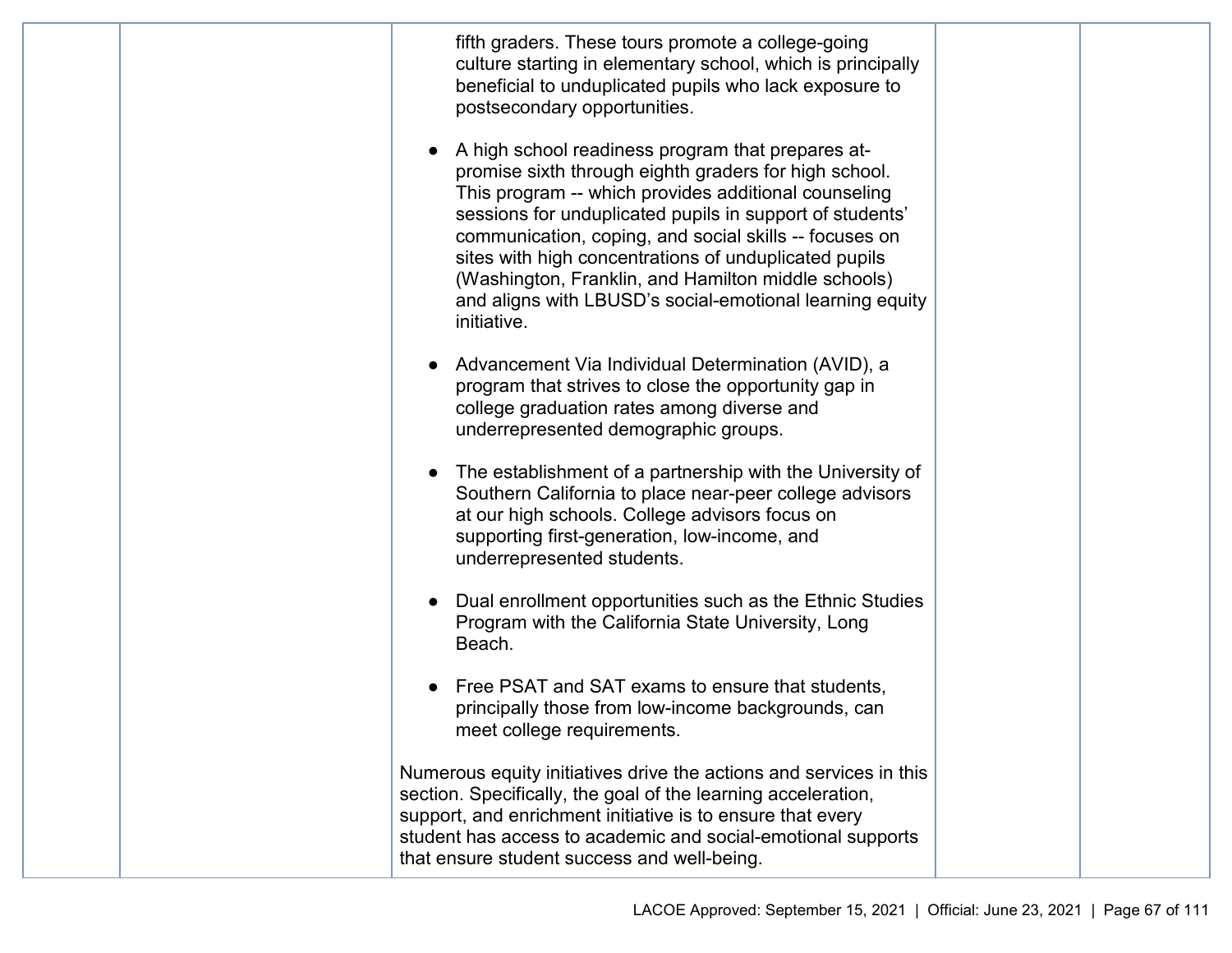| 3 | <b>Advanced Placement Support</b> | Expand college and career readiness efforts by providing<br>additional support for Advanced Placement (AP) courses and<br>exams. Specifically, these resources provide teachers to<br>increase the number of AP classes and pay for nearly the entire<br>cost of AP exam fees. They principally benefit unduplicated<br>pupils who have historically lacked access to college-level<br>courses due to financial barriers.                                                                                                                        | \$5,000,559 |  |
|---|-----------------------------------|--------------------------------------------------------------------------------------------------------------------------------------------------------------------------------------------------------------------------------------------------------------------------------------------------------------------------------------------------------------------------------------------------------------------------------------------------------------------------------------------------------------------------------------------------|-------------|--|
|   |                                   | Numerous equity initiatives drive the actions and services in this<br>section. Specifically, the goal of the learning acceleration,<br>support, and enrichment initiative is to ensure that every<br>student has access to academic and social-emotional supports<br>that ensure student success and well-being. Moreover, the<br>curriculum and professional development initiative supports<br>teacher and leader development in the eight competencies for<br>culturally responsive teaching and ensures a culturally relevant<br>curriculum. |             |  |

### **Goal Analysis [LCAP Year]**

An analysis of how this goal was carried out in the previous year.

A description of any substantive differences in planned actions and actual implementation of these actions.

Not applicable. According to the California Department of Education, the "Goal Analysis" section will be implemented in the 2022-23 LCAP.

An explanation of material differences between Budgeted Expenditures and Estimated Actual Expenditures.

Not applicable. According to the California Department of Education, the "Goal Analysis" section will be implemented in the 2022-23 LCAP.

An explanation of how effective the specific actions were in making progress toward the goal.

Not applicable. According to the California Department of Education, the "Goal Analysis" section will be implemented in the 2022-23 LCAP.

A description of any changes made to the planned goal, metrics, desired outcomes, or actions for the coming year that resulted from reflections on prior practice.

Not applicable. According to the California Department of Education, the "Goal Analysis" section will be implemented in the 2022-23 LCAP.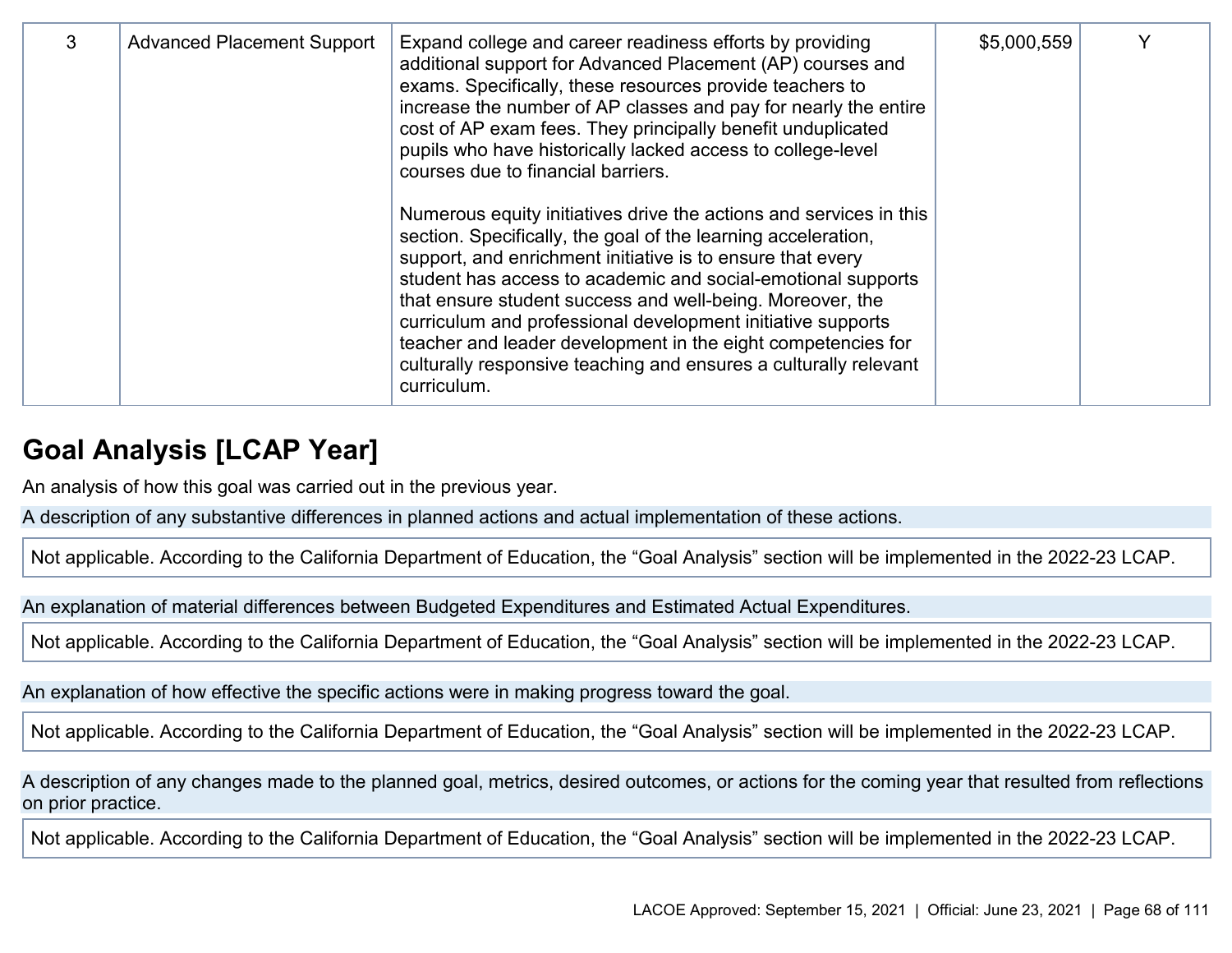**A report of the Estimated Actual Expenditures for last year's actions may be found in the Annual Update Expenditures Table.**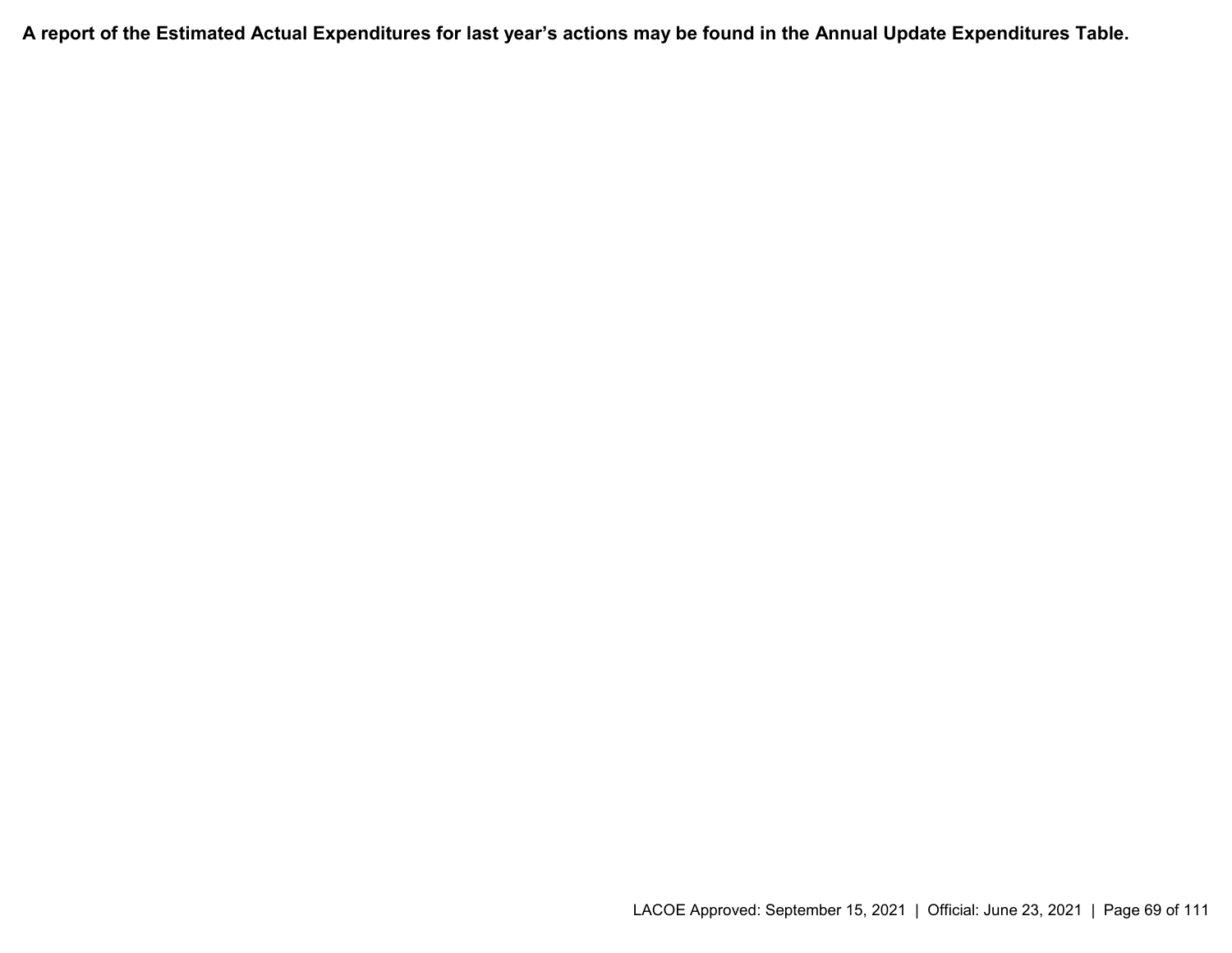# **Goal**

| Goal #      | <b>Description</b>                                                                                                                                  |
|-------------|-----------------------------------------------------------------------------------------------------------------------------------------------------|
| $5^{\circ}$ | Students will be actively engaged in their learning so that they can meet the Common Core State Standards and prepare<br>I for college and careers. |

An explanation of why the LEA has developed this goal.

Regular attendance and engaged learning are vital to raising academic success, reducing achievement gaps, and improving college and career readiness.

Specifically:

- Chronic absenteeism has increased over the past few years, and the pandemic's negative effect on student engagement nationwide threatens to exacerbate this issue.
- Suspension and expulsion rates have either improved or maintained over the past few years, but inequities persist, and they should be an area of focus as students return to in-person instruction.
- Between March 2020 and March 2021, the percentage of high school students who are on track to graduate declined from 74% to 66%, with ninth graders, tenth graders, and unduplicated pupils among the most adversely impacted. Historically, this metric correlates with the graduation and dropout rates.

This LCAP section reflects Goal 3 of LBUSD's Strategic Plan, which aims to:

#### **Promote academic growth for every student.**

- Improve the high school graduation rate on an annual basis.
- Reduce the absenteeism, suspension, expulsion and dropout rates on an annual basis.

# **Measuring and Reporting Results**

| <b>Metric</b> | <b>Baseline</b> | <b>Year 1 Outcome</b> | Year 2 Outcome<br>_______ | Year 3 Outcome | <b>Desired Outcome</b><br>for 2023-24 |
|---------------|-----------------|-----------------------|---------------------------|----------------|---------------------------------------|
|               |                 |                       |                           |                |                                       |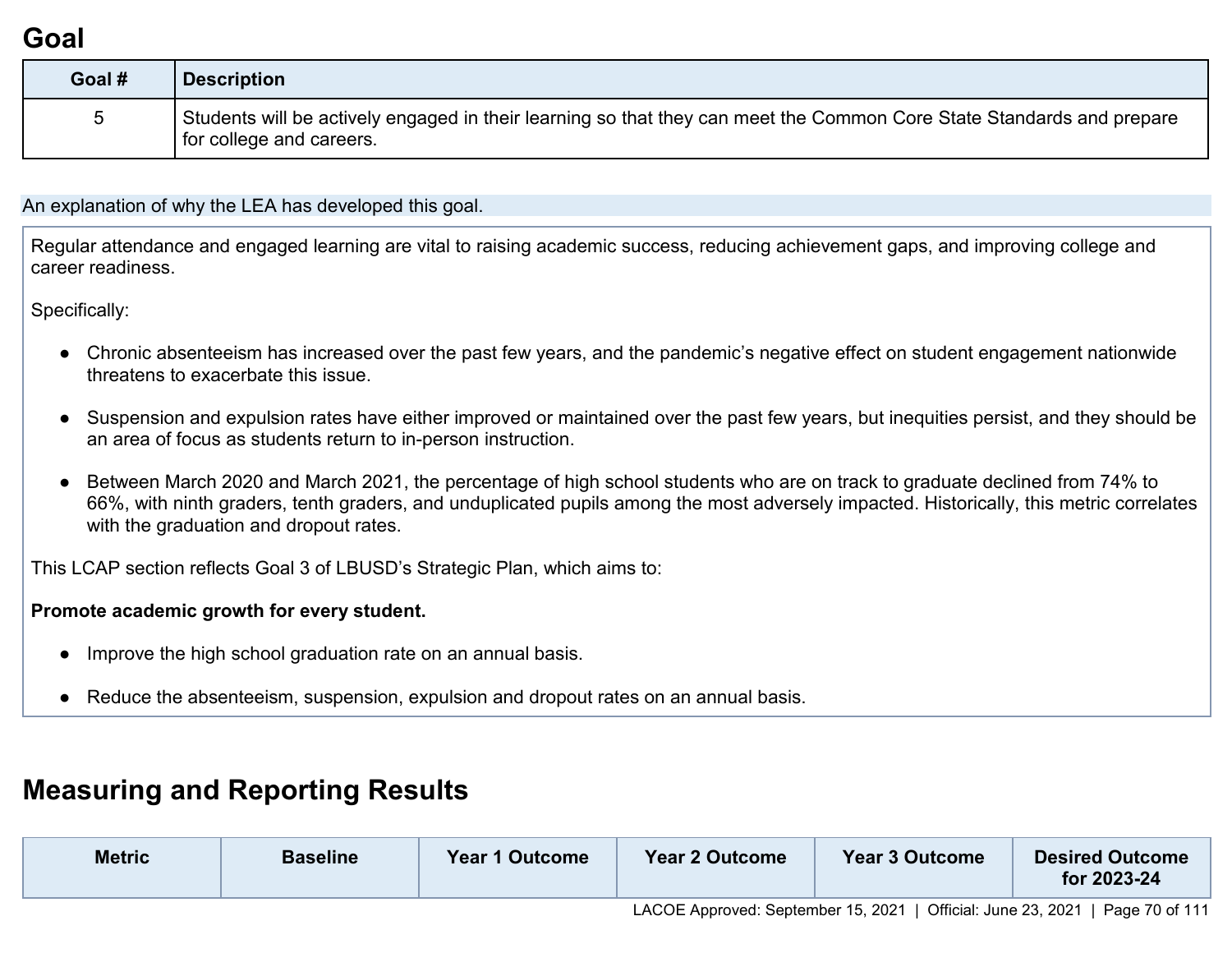| <b>Attendance Rate</b><br>(CALPADS)                                    | Elem / Middle / K-8<br>95.8%<br><b>High School</b><br>95.5%<br>$(2019-20)$ |  | Elem / Middle / K-8<br>97.0%<br><b>High School</b><br>96.5%                          |
|------------------------------------------------------------------------|----------------------------------------------------------------------------|--|--------------------------------------------------------------------------------------|
| <b>Graduation Rate</b><br>(DataQuest)                                  | 90% Graduation Rate<br>$(2019-20)$                                         |  | 90% Graduation Rate                                                                  |
| <b>Chronic Absenteeism</b><br>Rate<br>(California School<br>Dashboard) | 12.5% District<br>10.1% State<br>$(2019-20)$                               |  | Decrease the chronic<br>absenteeism rate to a<br>level below the state<br>average.   |
| <b>Suspension Rate</b><br>(DataQuest)                                  | 3.5% District<br>3.4% State<br>$(2019-20)$                                 |  | Decrease the<br>suspension rate to a<br>level below the state<br>average.            |
| <b>Expulsion Rate</b><br>(DataQuest)                                   | 0.02% District<br>0.06% State<br>$(2019-20)$                               |  | Decrease the<br>expulsion rate to a<br>level below the state<br>average.             |
| <b>Middle School</b><br><b>Dropout Rate</b><br>(DataQuest)             | 0.1% District<br>N/A State<br>$(2019-20)$                                  |  | Decrease the middle<br>school dropout rate to<br>a level below the<br>state average. |
| <b>High School Dropout</b><br>Rate<br>(DataQuest)                      | 7.1% District<br>7.0% State<br>$(2019-20)$                                 |  | Decrease the high<br>school dropout rate to<br>a level below the<br>state average.   |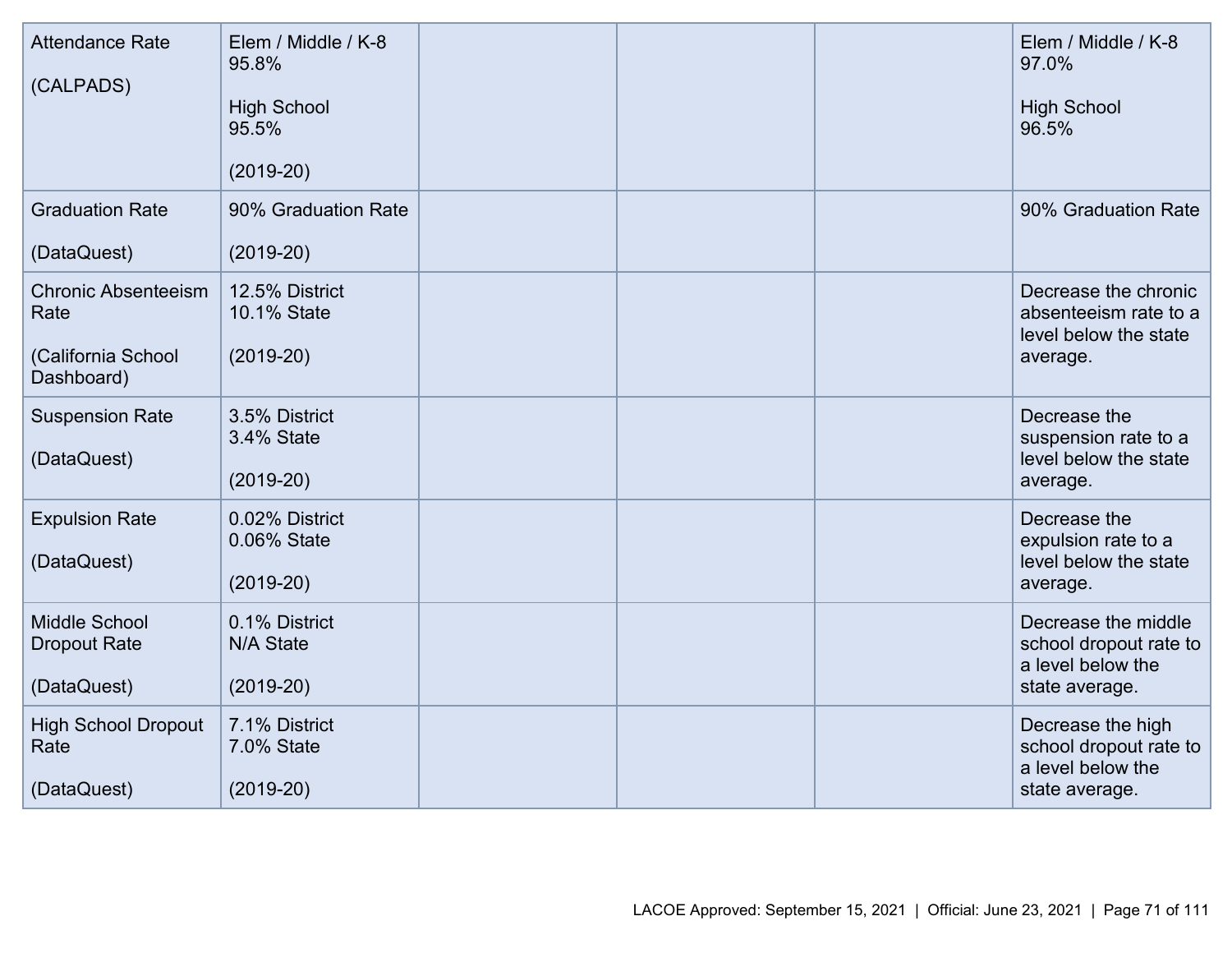# **Actions**

| <b>Action #</b> | <b>Title</b>                                          | <b>Description</b>                                                                                                                                                                                                                                                                                                                                                                                                                                                                                                                                                                                                                                                                                                                                                                                                                                                                                                                                                                                                                                                                                                                                                                                                                                                                                                                                                                                                 | <b>Total Funds</b> | <b>Contributing</b> |
|-----------------|-------------------------------------------------------|--------------------------------------------------------------------------------------------------------------------------------------------------------------------------------------------------------------------------------------------------------------------------------------------------------------------------------------------------------------------------------------------------------------------------------------------------------------------------------------------------------------------------------------------------------------------------------------------------------------------------------------------------------------------------------------------------------------------------------------------------------------------------------------------------------------------------------------------------------------------------------------------------------------------------------------------------------------------------------------------------------------------------------------------------------------------------------------------------------------------------------------------------------------------------------------------------------------------------------------------------------------------------------------------------------------------------------------------------------------------------------------------------------------------|--------------------|---------------------|
| $\mathbf 1$     | <b>Pupil Services (Base)</b>                          | As stated in the district's equity definition, LBUSD strives to<br>uplift groups that have been historically marginalized,<br>amplifying student voices and embracing the community as true<br>partners in education. Pupil services support this vision. They<br>offer targeted supports - in group or individual settings -- that<br>relate to academic, behavioral, social-emotional, health,<br>psychological, and other needs. Enhancements include nursing<br>and psychological services.<br>As part of LBUSD's holistic approach to wellness, nurses<br>provide in-service training to teachers, administrators, and staff,<br>particularly on COVID-19 and related issues, while helping to<br>conduct outreach that connects families with community<br>resources. Similarly, psychologists lend their expertise to social-<br>emotional learning efforts while helping to coordinate school-<br>based mental health services. Both nursing and psychological<br>services play integral roles in LBUSD's multi-tiered re-<br>engagement process, which affirms the importance of regular<br>daily participation among students. They strive to ensure that<br>parent communications and home visits show care and concern<br>rather than being perceived as punitive. They are intended to<br>be a very personal way to connect with families while<br>recognizing and respecting appropriate boundaries. | \$24,425,927       | N                   |
|                 |                                                       | Numerous equity initiatives drive the actions and services in this<br>section. Specifically, the SEL initiative strives to promote<br>understanding, examine biases, build cross-cultural<br>relationships, and cultivate adult and student practices that<br>close opportunity gaps and create more inclusive school<br>communities.                                                                                                                                                                                                                                                                                                                                                                                                                                                                                                                                                                                                                                                                                                                                                                                                                                                                                                                                                                                                                                                                              |                    |                     |
| 2               | <b>Pupil Services</b><br>(Supplemental/Concentration) | Pupil services include nursing and psychological services, as<br>well as school safety therapist support, which go above and<br>beyond the basic program with targeted individual or small-                                                                                                                                                                                                                                                                                                                                                                                                                                                                                                                                                                                                                                                                                                                                                                                                                                                                                                                                                                                                                                                                                                                                                                                                                        | \$6,213,089        | Y                   |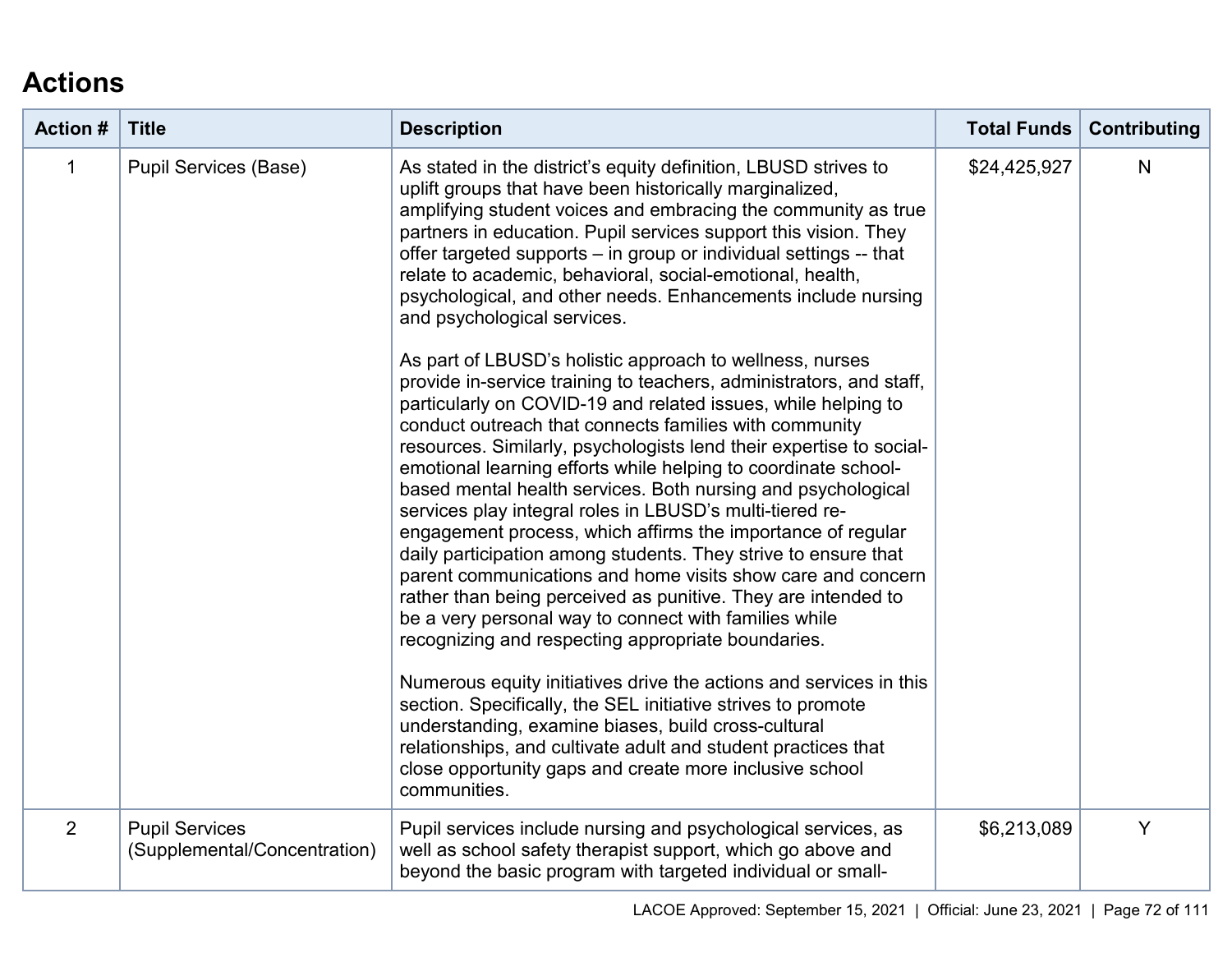|   |                                     | group sessions on health / mental health problems that interfere<br>with unduplicated pupils' academic, behavioral, or social-<br>emotional growth. Nurses, psychologists, and school safety<br>therapist staff connect families, especially those of unduplicated<br>pupils who are experiencing trauma like never before, with<br>appropriate resources. This process includes more<br>personalized supports for low-income families, English<br>Learners, and foster youth who are otherwise unresponsive to<br>traditional means of communication. It also involves more<br>specialized coordination with the School-Based Mental Health<br>Collaborative and other community partners due to their<br>socioeconomic challenges, language barriers, and unstable<br>home environments.<br>Numerous equity initiatives drive the actions and services in this<br>section. Specifically, the SEL initiative strives to promote<br>understanding, examine biases, build cross-cultural<br>relationships, and cultivate adult and student practices that<br>close opportunity gaps and create more inclusive school<br>communities. |             |   |
|---|-------------------------------------|-------------------------------------------------------------------------------------------------------------------------------------------------------------------------------------------------------------------------------------------------------------------------------------------------------------------------------------------------------------------------------------------------------------------------------------------------------------------------------------------------------------------------------------------------------------------------------------------------------------------------------------------------------------------------------------------------------------------------------------------------------------------------------------------------------------------------------------------------------------------------------------------------------------------------------------------------------------------------------------------------------------------------------------------------------------------------------------------------------------------------------------|-------------|---|
| 3 | <b>High School Wellness Centers</b> | Establish Wellness Centers at each high school so that<br>students have a safe place on campus where they can drop in<br>to receive social-emotional support during the school day.<br>Wellness Centers can be of assistance and support with conflict<br>resolution, short-term individual/group counseling, stress<br>management, and more.                                                                                                                                                                                                                                                                                                                                                                                                                                                                                                                                                                                                                                                                                                                                                                                       | \$1,633,588 | Y |
|   |                                     | Numerous equity initiatives drive the actions and services in this<br>section. Specifically:                                                                                                                                                                                                                                                                                                                                                                                                                                                                                                                                                                                                                                                                                                                                                                                                                                                                                                                                                                                                                                        |             |   |
|   |                                     | The student voice and participation initiative seeks to actively<br>include student voice in decisions related to students'<br>classroom experience, school experience, and the district<br>curriculum.                                                                                                                                                                                                                                                                                                                                                                                                                                                                                                                                                                                                                                                                                                                                                                                                                                                                                                                             |             |   |
|   |                                     | The social-emotional learning initiative aims to promote<br>understanding, examine biases, build cross-cultural<br>relationships, and cultivate adult and student practices that<br>close opportunity gaps and create more inclusive school                                                                                                                                                                                                                                                                                                                                                                                                                                                                                                                                                                                                                                                                                                                                                                                                                                                                                         |             |   |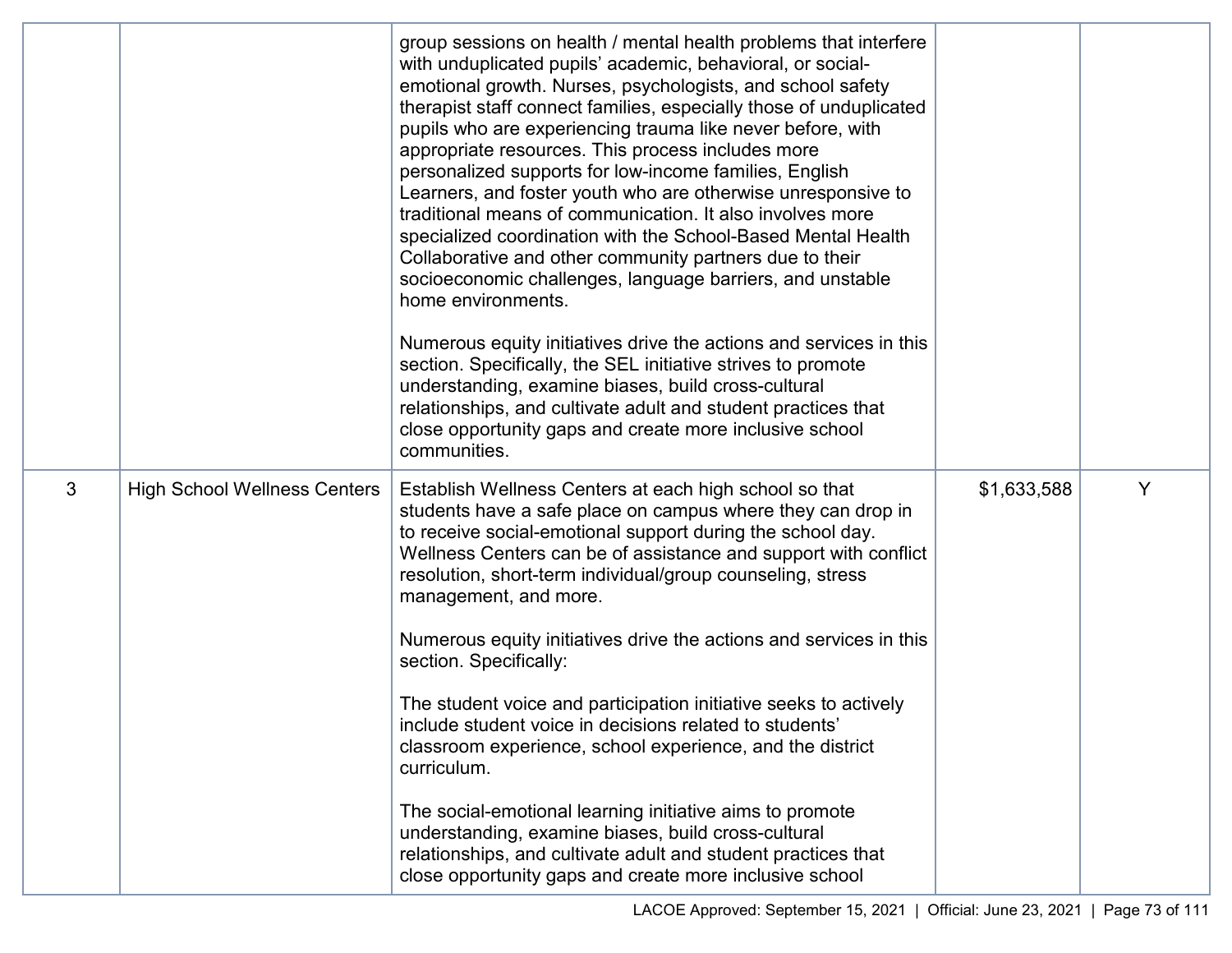|   |                                         | communities. It integrates SEL objectives into core and elective<br>content and instruction.                                                                                                                                                                                                                                                                                                                                                                                                                                                                                                                                                                                                                                                                                                                                                                                                                                                                                                                                                                                                                                                                                                                                                                                                                                                                                                                                                                        |           |   |
|---|-----------------------------------------|---------------------------------------------------------------------------------------------------------------------------------------------------------------------------------------------------------------------------------------------------------------------------------------------------------------------------------------------------------------------------------------------------------------------------------------------------------------------------------------------------------------------------------------------------------------------------------------------------------------------------------------------------------------------------------------------------------------------------------------------------------------------------------------------------------------------------------------------------------------------------------------------------------------------------------------------------------------------------------------------------------------------------------------------------------------------------------------------------------------------------------------------------------------------------------------------------------------------------------------------------------------------------------------------------------------------------------------------------------------------------------------------------------------------------------------------------------------------|-----------|---|
| 4 | Male and Female Leadership<br>Academies | Expand programs that focus on prevention, early intervention,<br>and leadership opportunities for promising students from<br>historically disadvantaged backgrounds. This expansion<br>includes the Male and Female Leadership Academies, which<br>help to steer students away from gangs and build leadership by<br>improving self-respect and cultural awareness. Academy<br>participants receive culturally relevant and responsive<br>mentorship; attend workshops and events that build their<br>leadership skills; engage in community service projects; and<br>benefit from individualized academic support.<br>Numerous equity initiatives drive the actions and services in this<br>section. Specifically:<br>The student voice and participation initiative seeks to<br>actively include student voice in decisions related to<br>students' classroom experience, school experience, and<br>the district curriculum.<br>The social-emotional learning initiative aims to promote<br>$\bullet$<br>understanding, examine biases, build cross-cultural<br>relationships, and cultivate adult and student practices<br>that close opportunity gaps and create more inclusive<br>school communities. It integrates SEL objectives into<br>core and elective content and instruction.<br>The curriculum and professional development initiative<br>supports teacher and leader development in the eight<br>competencies for culturally responsive teaching and | \$576,215 | Y |
|   |                                         | ensures a culturally relevant curriculum.                                                                                                                                                                                                                                                                                                                                                                                                                                                                                                                                                                                                                                                                                                                                                                                                                                                                                                                                                                                                                                                                                                                                                                                                                                                                                                                                                                                                                           |           |   |
| 5 | <b>Foster Youth Services</b>            | Ensure the right of foster youth to have full access to the same<br>academic resources, services, and extracurricular activities that<br>are available to all students, thereby supporting their path to<br>high school graduation and beyond. Additional social workers<br>will provide social-emotional learning interventions,<br>academic/attendance tracking, intensive case management,                                                                                                                                                                                                                                                                                                                                                                                                                                                                                                                                                                                                                                                                                                                                                                                                                                                                                                                                                                                                                                                                       | \$769,804 | Y |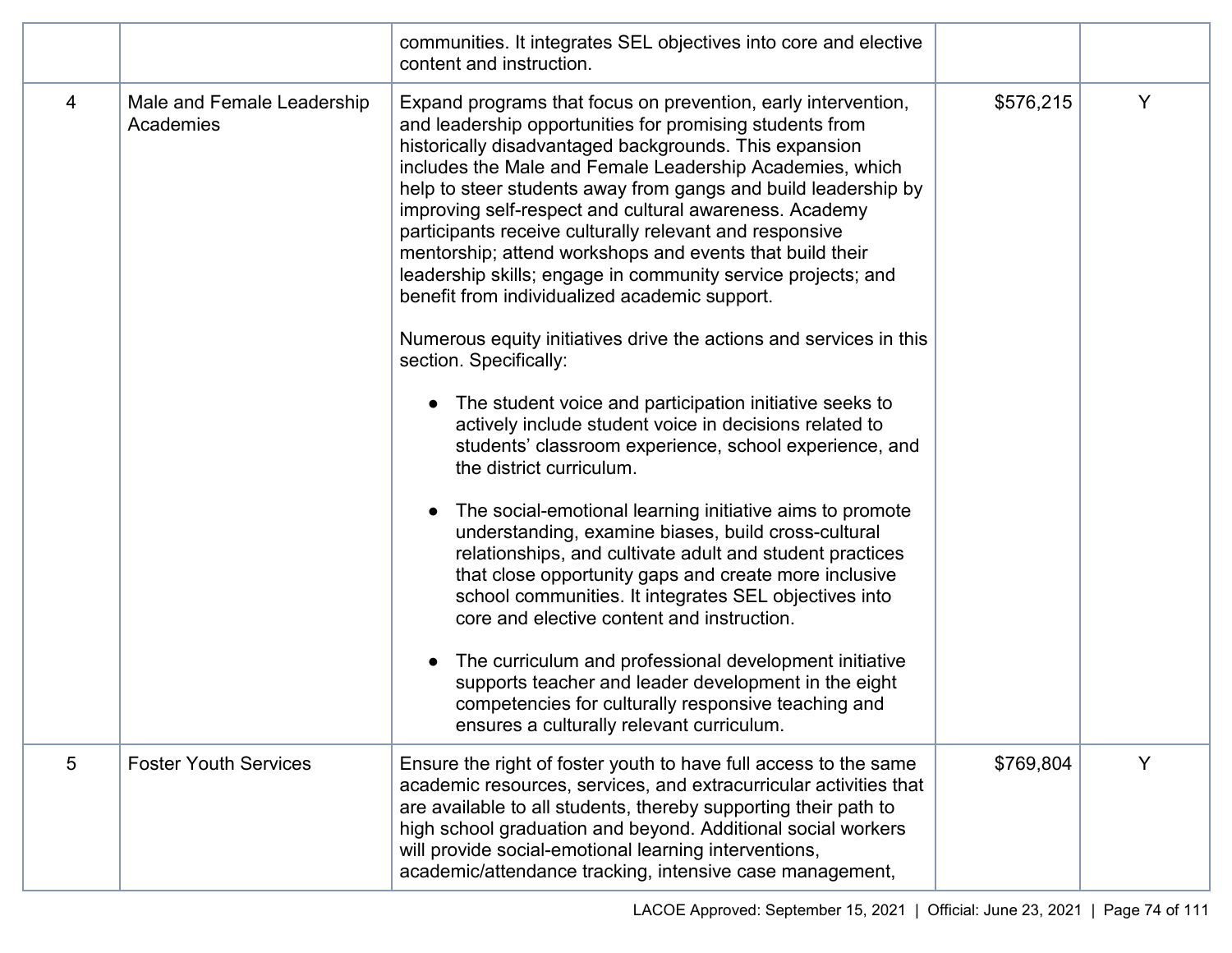| and referrals for students identified as foster youth.                                                                                                                                                                                                                                                                                                                                                                                                                                                                                                                                                                     |                         |                |
|----------------------------------------------------------------------------------------------------------------------------------------------------------------------------------------------------------------------------------------------------------------------------------------------------------------------------------------------------------------------------------------------------------------------------------------------------------------------------------------------------------------------------------------------------------------------------------------------------------------------------|-------------------------|----------------|
| On April 1, 2014, the Board of Education unanimously<br>approved a policy that includes the following actions:                                                                                                                                                                                                                                                                                                                                                                                                                                                                                                             |                         |                |
| Ensure that placement decisions for foster youth are<br>based on the students' best interests, as defined in law<br>and administrative regulation.                                                                                                                                                                                                                                                                                                                                                                                                                                                                         |                         |                |
| Designate a staff person as a district liaison for foster<br>youth.                                                                                                                                                                                                                                                                                                                                                                                                                                                                                                                                                        |                         |                |
| Ensure that all appropriate staff members receive<br>training regarding the enrollment, placement, and rights<br>of foster youth.                                                                                                                                                                                                                                                                                                                                                                                                                                                                                          |                         |                |
| Develop strategies to build students' feelings of<br>connectedness to school.                                                                                                                                                                                                                                                                                                                                                                                                                                                                                                                                              |                         |                |
| Collaborate with local agencies to address the needs of<br>foster youth.                                                                                                                                                                                                                                                                                                                                                                                                                                                                                                                                                   |                         |                |
| Regularly report to the Board on the educational<br>outcomes of foster youth.                                                                                                                                                                                                                                                                                                                                                                                                                                                                                                                                              |                         |                |
| Numerous equity initiatives drive the actions and services in this<br>section. Specifically, the goals of the social-emotional learning<br>initiative are to promote understanding, examine biases, build<br>cross-cultural relationships, and cultivate adult and student<br>practices that close opportunity gaps and create more inclusive<br>school communities. Moreover, from the standpoint of<br>academic growth, the learning acceleration, support, and<br>enrichment initiative focuses on the development of intervention<br>models for literacy and math as well as other extended learning<br>opportunities. |                         |                |
| Note that, in the spirit of local control and accountability, most<br>foster youth services are determined at the school level. Sites<br>have the flexibility to construct plans – with approval from the<br>School Site Council -- that address the unique needs of their                                                                                                                                                                                                                                                                                                                                                 |                         |                |
| LACOE Approved: September 15, 2021                                                                                                                                                                                                                                                                                                                                                                                                                                                                                                                                                                                         | Official: June 23, 2021 | Page 75 of 111 |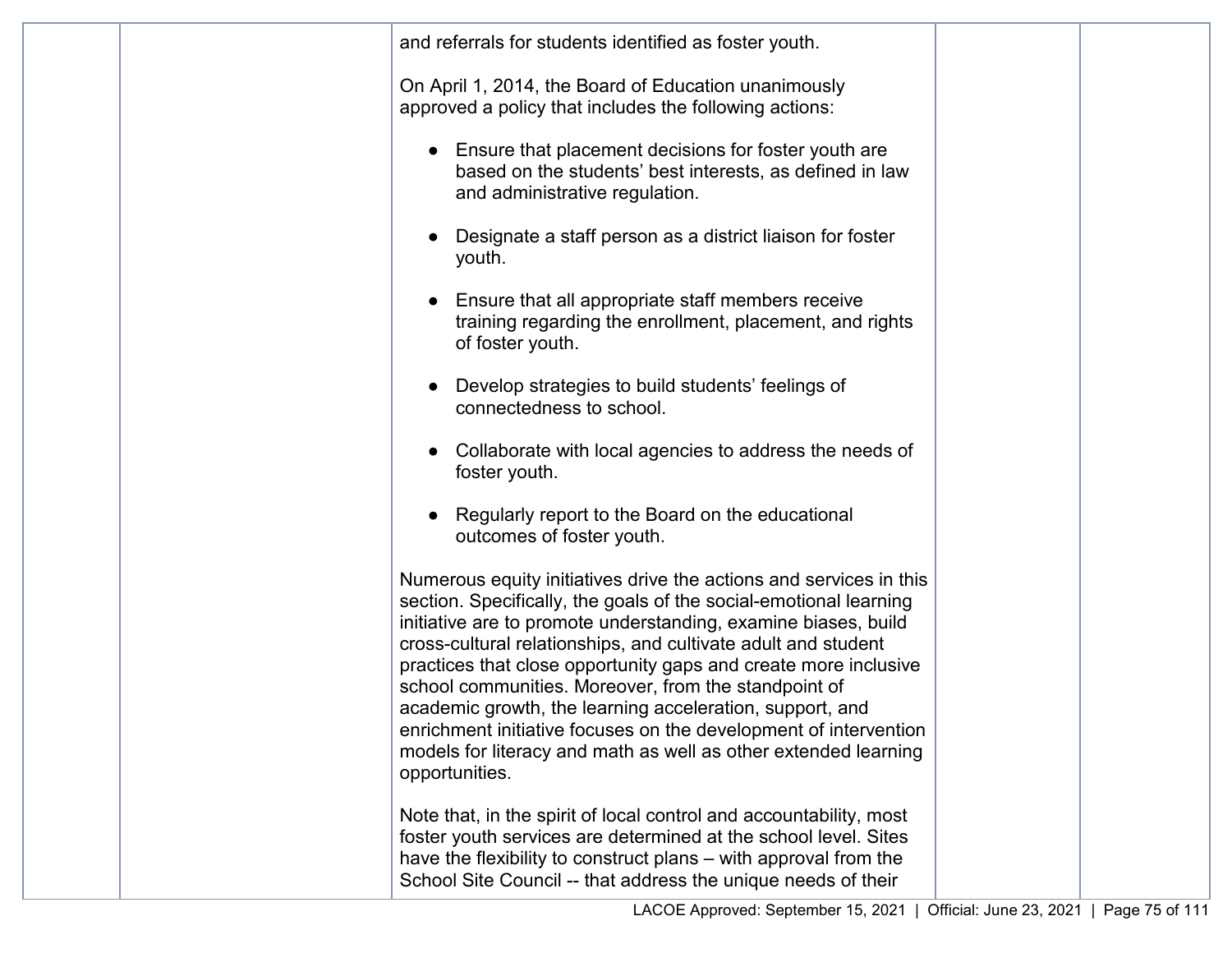|   |                                   | students. These plans are expected to align with the State<br>Priority Areas, LBUSD equity initiatives, and other local efforts.<br>Furthermore, other resources, particularly Title I federal funds,<br>are often used to support foster youth. Although the LCAP does<br>not specifically itemize these expenditures, it is important to<br>highlight the many different ways that services are provided to<br>students in need.                                                                                                                                                                                                                                                                                                                                                                                                                                                                                                                                                                                                                                                                                                                                                                                                                                                                                                                                                      |             |   |
|---|-----------------------------------|-----------------------------------------------------------------------------------------------------------------------------------------------------------------------------------------------------------------------------------------------------------------------------------------------------------------------------------------------------------------------------------------------------------------------------------------------------------------------------------------------------------------------------------------------------------------------------------------------------------------------------------------------------------------------------------------------------------------------------------------------------------------------------------------------------------------------------------------------------------------------------------------------------------------------------------------------------------------------------------------------------------------------------------------------------------------------------------------------------------------------------------------------------------------------------------------------------------------------------------------------------------------------------------------------------------------------------------------------------------------------------------------|-------------|---|
| 6 | <b>Linked Learning Initiative</b> | Enhance the Linked Learning Initiative, which uses rigorous<br>coursework, technical training, work-based learning, and<br>related student services to create connections between high<br>school, college, and careers. This enhancement:<br>Allocates resources for work-based learning activities;<br>Provides pathway program incentives; and<br>Expands pathway program staff support<br>Numerous equity initiatives drive the actions and services in this<br>section. Specifically:<br>The student voice and participation initiative seeks to<br>actively include student voice in decisions related to<br>students' classroom experience, school experience, and<br>the district curriculum.<br>The social-emotional learning initiative aims to promote<br>understanding, examine biases, build cross-cultural<br>relationships, and cultivate adult and student practices<br>that close opportunity gaps and create more inclusive<br>school communities. It integrates SEL objectives into<br>core and elective content and instruction.<br>The curriculum and professional development initiative<br>supports teacher and leader development in the eight<br>competencies for culturally responsive teaching and<br>ensures a culturally relevant curriculum.<br>The learning acceleration, support, and enrichment<br>initiative, which focuses on research-based targeted | \$8,687,937 | Y |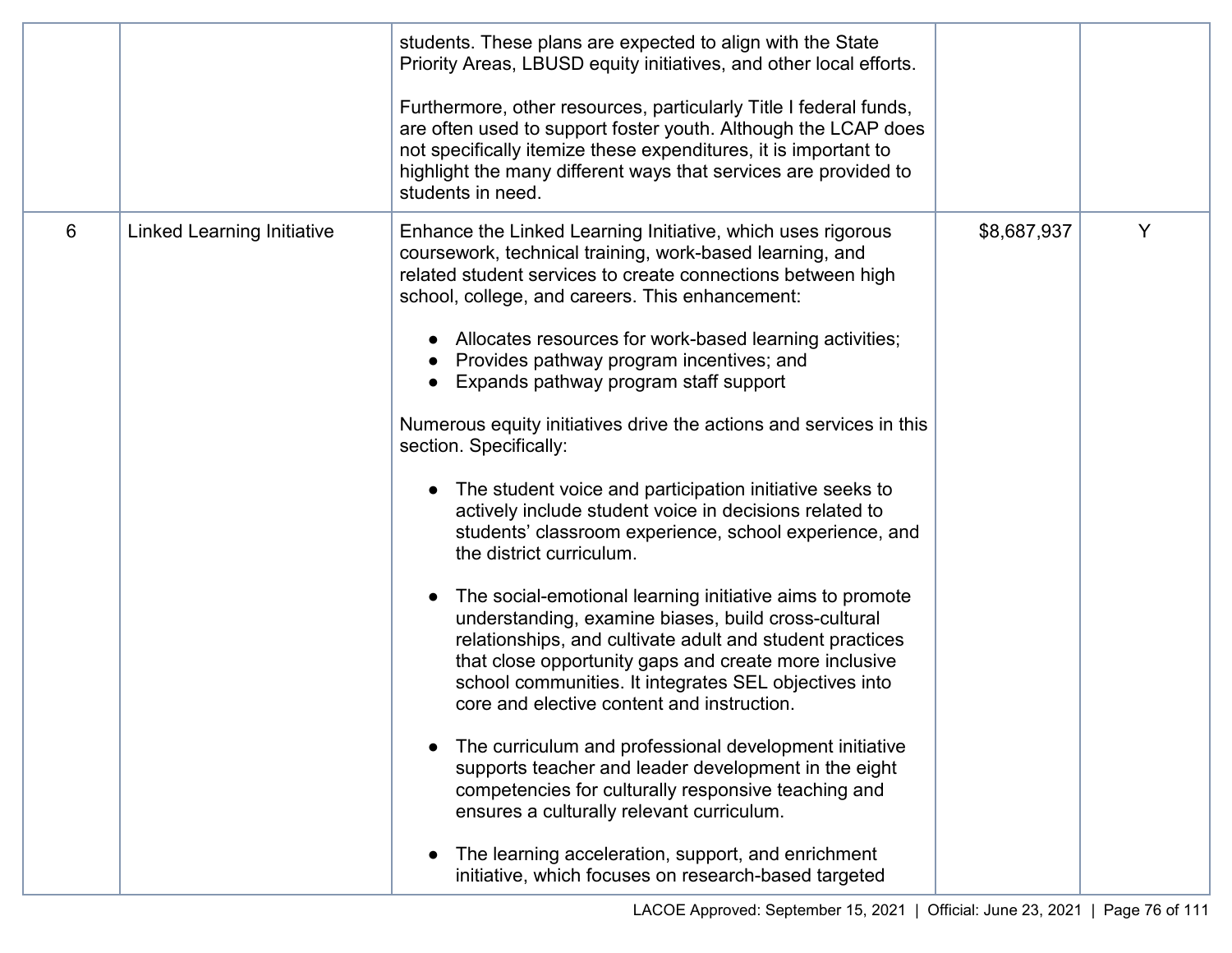|                                 | intervention classes and programs; online and in-person<br>tutoring; Saturday School; credit recovery; and other<br>extended learning opportunities.                                                                                                                                                                                                                                                                                                                                                                                                                                                                                                                                                                                                                                                                                                                  |             |   |
|---------------------------------|-----------------------------------------------------------------------------------------------------------------------------------------------------------------------------------------------------------------------------------------------------------------------------------------------------------------------------------------------------------------------------------------------------------------------------------------------------------------------------------------------------------------------------------------------------------------------------------------------------------------------------------------------------------------------------------------------------------------------------------------------------------------------------------------------------------------------------------------------------------------------|-------------|---|
| <b>Elementary Music Program</b> | Enhance the elementary music program districtwide so that,<br>among many objectives, it creates a foundation for broader<br>courses of study in middle school and beyond. This<br>enhancement includes itinerant music teachers.<br>Numerous equity initiatives drive the actions and services in this<br>section. Specifically:<br>The social-emotional learning initiative aims to promote<br>understanding, examine biases, build cross-cultural<br>relationships, and cultivate adult and student practices<br>that close opportunity gaps and create more inclusive<br>school communities.<br>The learning acceleration, support, and enrichment<br>initiative, which focuses on research-based targeted<br>intervention classes and programs; online and in-person<br>tutoring; Saturday School; credit recovery; and other<br>extended learning opportunities. | \$3,979,719 | Y |

## **Goal Analysis [LCAP Year]**

An analysis of how this goal was carried out in the previous year.

A description of any substantive differences in planned actions and actual implementation of these actions.

Not applicable. According to the California Department of Education, the "Goal Analysis" section will be implemented in the 2022-23 LCAP.

An explanation of material differences between Budgeted Expenditures and Estimated Actual Expenditures.

Not applicable. According to the California Department of Education, the "Goal Analysis" section will be implemented in the 2022-23 LCAP.

An explanation of how effective the specific actions were in making progress toward the goal.

Not applicable. According to the California Department of Education, the "Goal Analysis" section will be implemented in the 2022-23 LCAP.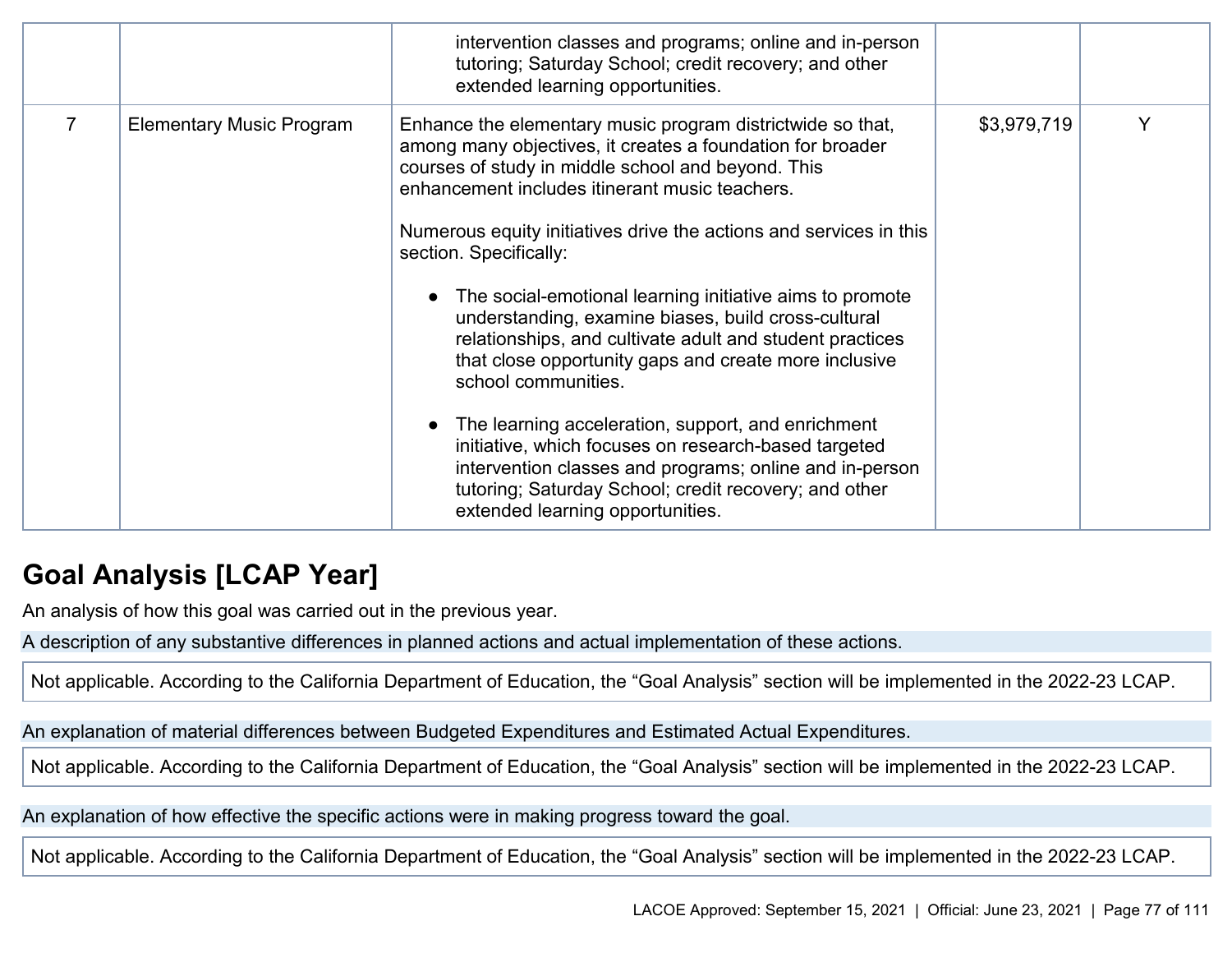A description of any changes made to the planned goal, metrics, desired outcomes, or actions for the coming year that resulted from reflections on prior practice.

Not applicable. According to the California Department of Education, the "Goal Analysis" section will be implemented in the 2022-23 LCAP.

**A report of the Estimated Actual Expenditures for last year's actions may be found in the Annual Update Expenditures Table.**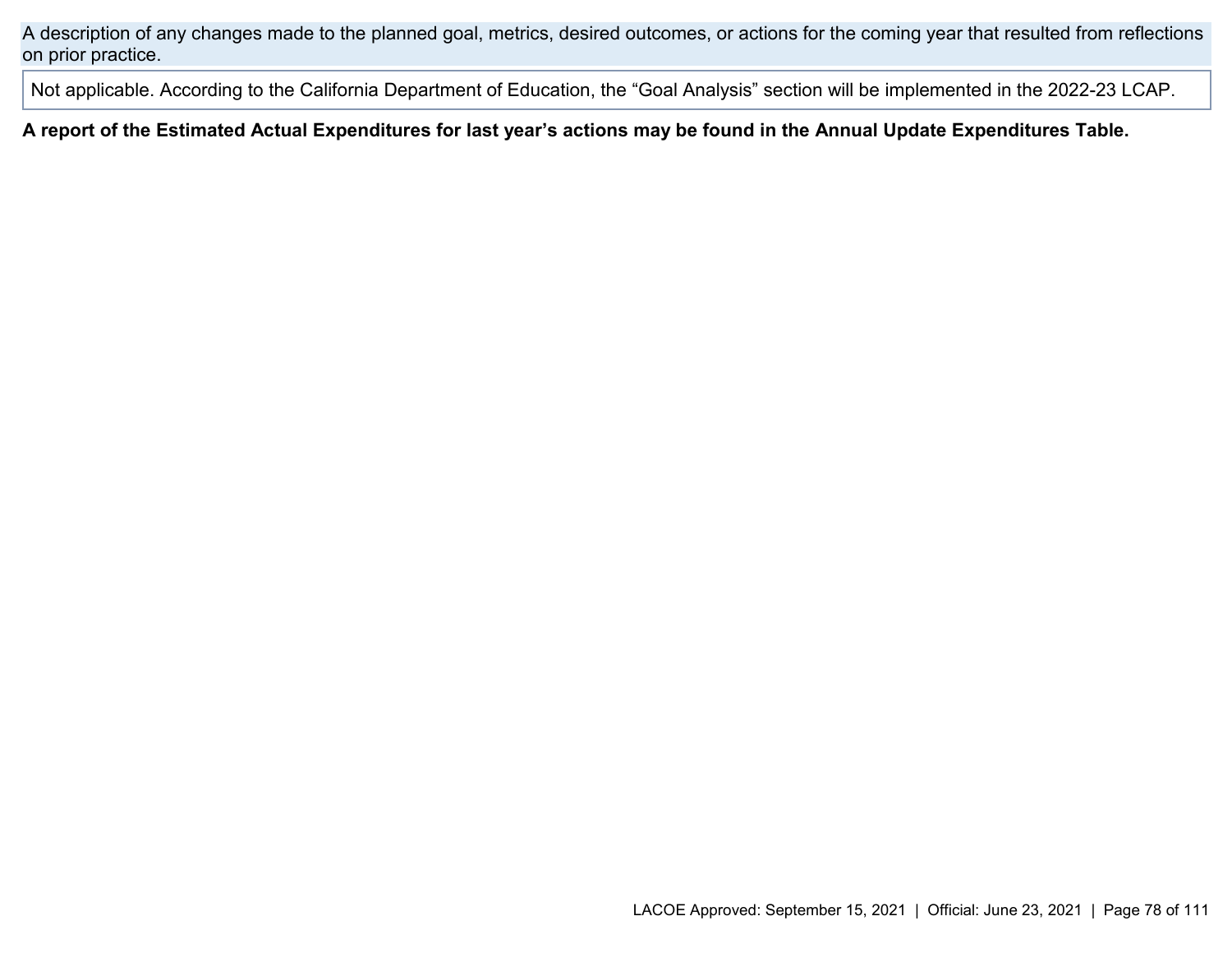# **Increased or Improved Services for Foster Youth, English Learners, and Low-Income Students [2021-22]**

| Percentage to Increase or Improve | Increased Apportionment based on the Enrollment of Foster Youth, English Learners, and Low- |
|-----------------------------------|---------------------------------------------------------------------------------------------|
| Services                          | Income students                                                                             |
| 19.47%                            | \$120,824,715                                                                               |

**The Budgeted Expenditures for Actions identified as Contributing may be found in the Increased or Improved Services Expenditures Table.**

## **Required Descriptions**

For each action being provided to an entire school, or across the entire school district or county office of education (COE), an explanation of (1) how the needs of foster youth, English learners, and low-income students were considered first, and (2) how these actions are effective in meeting the goals for these students.

The following actions are (1) being provided districtwide and (2) principally directed to and effective in meeting the needs of low-income students, English Learners, and foster youth. The actions are categorized by LCAP goals. For each action, LBUSD describes (a) the relevant needs, conditions, or circumstances of its unduplicated pupils; (b) the design, content, methods, or location of the service; and (c) how the service meets student needs.

#### Goal 1

#### **Assistance to Teachers**

- During stakeholder consultations, the District Community Advisory Committee, the District English Learner Advisory Committee, and other groups emphasized the importance of ongoing training for educators (from new to experienced teachers) so that they can be specifically equipped to support the needs of unduplicated pupils. They called for professional development in social-emotional learning, English Language Development, and culturally responsive pedagogy that accelerates learning for low-income students, English Learners, and foster youth.
- LBUSD orients its Beginning Teacher Support and Assessment (BTSA) and National Board Certification programs toward coaching both new and experienced educators on differentiating instruction for unduplicated pupils. In addition, Teachers on Special Assignment deliver training on ensuring positive relationships with low-income students, communicating with hard-to-reach families (particularly foster families), and supporting English Learners with language development.
- Research from *Educational Leadership* (among many other publications) indicate that consistent, integrated teacher supports on social-emotional learning, English Language Development, and culturally responsive pedagogy have positive benefits on student achievement. These benefits should translate to improved Smarter Balanced results in English Language Arts and Mathematics for low-income students, English Learners, and foster youth.
- Growth in ELA and Math scores since 2017 suggests that these actions and services have been part of an effective strategy to support unduplicated pupils.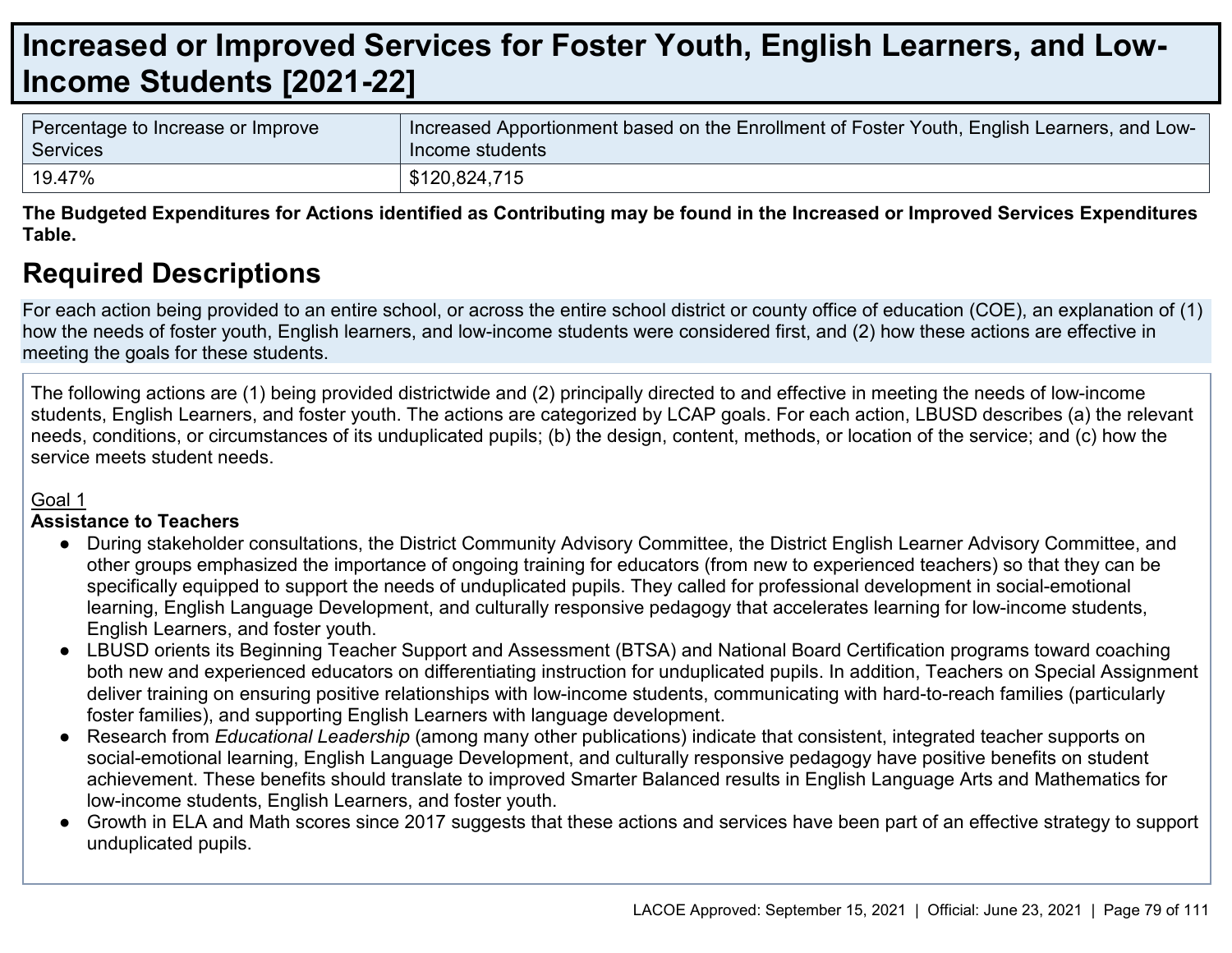#### **Technology Infrastructure and Support Services**

- Even when students have Chromebooks or other devices, their internet connectivity may be unreliable and prevent them from getting the most out of distance learning or otherwise completing their work outside the classroom. Many supplemental educational resources are also digital, requiring tools such as hotspots and headsets to take advantage of interactive features that provide immediate feedback to struggling learners. Unduplicated pupils face this barrier more severely than their peers do. For example, in the LBUSD Family Needs Survey, approximately 26% of low-income parents expressed a need for hotspots -- 11 percentage points higher than the overall district average. Similar discrepancies exist for English Learners and foster youth.
- LBUSD has distributed hotspots and other materials to families, with an emphasis on providing the technology to unduplicated pupils and other high-need students. In general, these tools have been deployed in larger numbers to schools where low-income students, English Learners, and foster youth are located. Additional outreach has been conducted to students experiencing homelessness, migrant families, foster youth, and newcomers in the form of direct, personal contact with families and/or targeted coordination with organizations that serve them (for example, working closely with local shelters so that students can use hotspots, if internet access is ordinarily prohibited).
- LBUSD's distribution approach is principally directed to unduplicated pupils by locating the hotspots and other materials where the neediest families, as determined by survey results, can readily access them. Since low-income students, English Learners, and foster youth tend to be among the hardest to reach, additional outreach helps ensure that they can benefit from more reliable internet connectivity.
- The deployment of thousands of devices and technology tools during the pandemic reflects the general effectiveness of these actions and services.

### Goal 2

## **Community and Ancillary Services (Supplemental/ Concentration)**

- Additional adult-to-student connections are critical for unduplicated pupils. Stakeholder feedback has consistently called for proactive measures to engage low-income students, English Learners, and foster youth, whose sense of belonging in school has historically been lower than their peers and affected their academic performance. In the School Culture and Climate Survey, for example, unduplicated pupils have tended to provide relatively fewer positive responses when asked whether they "feel close to people at school" or "feel like [they] are part of the school."
- Community and ancillary service staff help provide mentorship, serve as an outlet for students, principally unduplicated pupils, to discuss personal circumstances, and make referrals to counseling centers and other experts, as necessary. In general, such staff have been assigned in larger numbers to schools where low-income students, English Learners, and foster youth are concentrated. They utilize strategies that address the unique needs of unduplicated pupils and their families (including home visits), enhancing LBUSD's liaison work between schools, homes, and communities in matters of health, welfare, attendance, and educational needs.
- The emphasis on increasing adult-to-student connections principally benefits unduplicated pupils, who are experiencing a sense of belonging at lower rates than their peers. Additionally, the emphasis on enhancing liaison work between schools, homes, and communities directly addresses a priority that low-income students, English Learners, foster youth, and their families have identified.
- LBUSD's ability to reach unduplicated pupils and their families during the pandemic -- a concerted districtwide effort to provide differentiated support for those who need to be engaged in distance learning -- suggests the general effectiveness of these actions and services.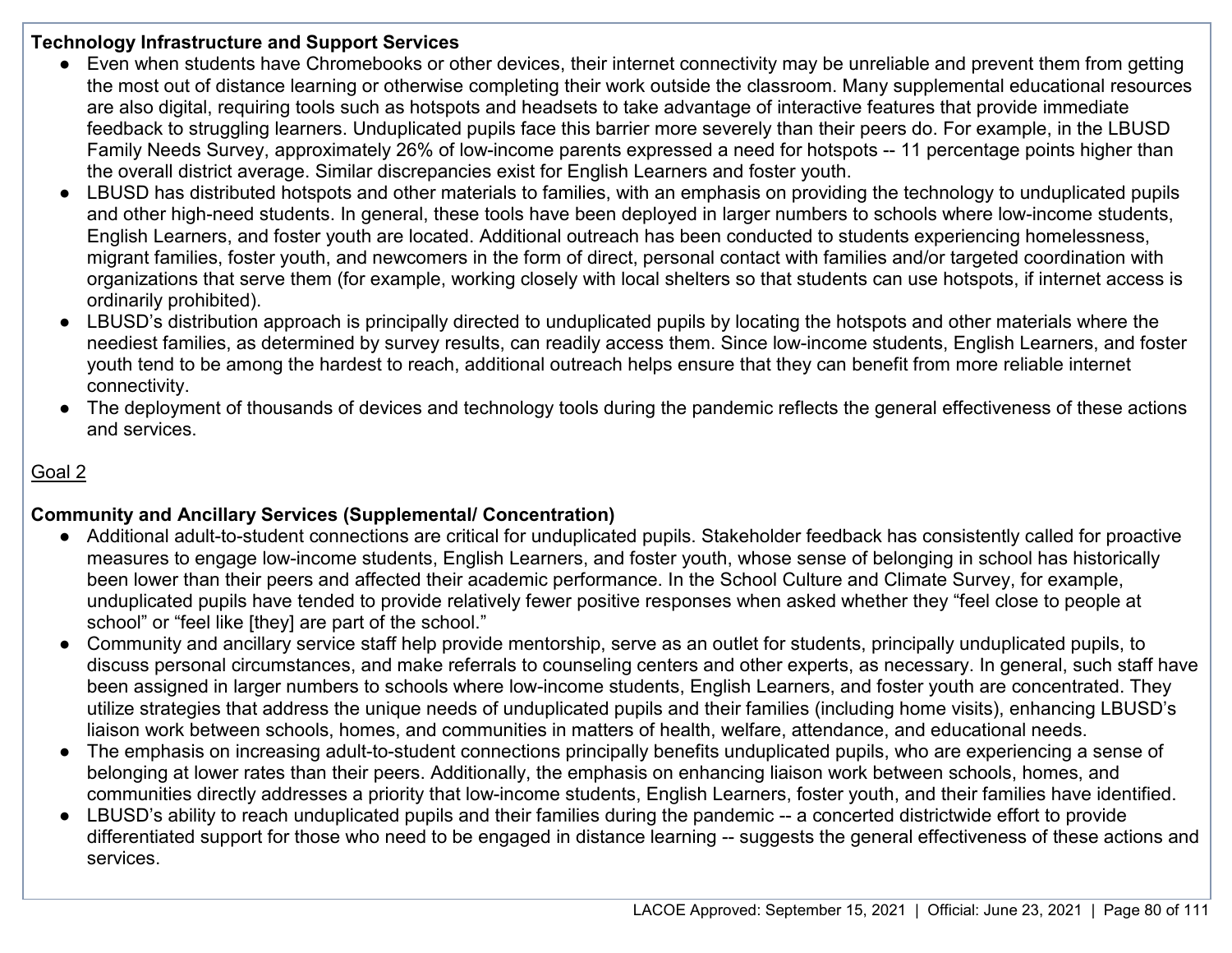#### **Parent Engagement / Outreach**

- Low-income students, English Learners, and foster youth have historically experienced significant trauma and had limited access to social, emotional, and behavioral health-related services in their communities. Their families have also had the greatest needs in terms of engagement, particularly when it comes to language access.
- Additional parent engagement and outreach efforts include home visits and other methods that go beyond traditional mass communications, which tend to be insufficient for families of low-income students, English Learners, and foster youth. A critical part of these services is ensuring that all families have access to engagement opportunities and two-way communication. Such access includes simultaneous translation utilizing Zoom, conference call lines, and other technological tools. This way, Spanish, Khmer, and other non-English speakers can participate fully in dialogue with school and district staff.
- Additional parent engagement and outreach efforts principally benefit the neediest families, who require extra support to overcome challenging circumstances, particularly when it comes to language access. LBUSD anticipates that, with these services, low-income students, English Learners, foster youth, and their families will express a greater sense of belonging in the School Culture and Climate Survey.
- LBUSD's ability to reach unduplicated pupils and their families during the pandemic -- a concerted districtwide effort to provide differentiated support for those who need to be engaged in distance learning -- suggests the general effectiveness of these actions and services.

## **Restorative Justice**

- Insofar as the sense of belonging and school connectedness of unduplicated pupils is lower than those of their peers, it often stems from the fact that their learning opportunities are disconnected from their lived experiences. Low-income students, English Learners, and foster youth also encounter approaches that view diversity as a deficit rather than an asset, which hinders academic achievement, student agency, and advancement.
- Restorative justice workshops encourage conflict resolution, cultural awareness, positive behavior supports, and other alternatives to suspensions and expulsions. They help address the unique needs of unduplicated pupils, who have generally been left out in traditional school practices and operations.
- Restorative justice workshops facilitate services that uplift unduplicated pupils and other students who have been historically marginalized. They provide a forum that amplifies student voices and embraces the community as true partners in education. They also have a distinct emphasis on social-emotional learning, which principally benefits low-income students, English Learners, and foster youth, who experience trauma and related challenges at higher rates than their peers.
- Improved suspension, expulsion, and dropout rates over the past several years suggest that a districtwide emphasis on prevention, early intervention, and intensive intervention is generally effective in supporting unduplicated pupils.
- Like most school districts, unfortunately, LBUSD data suggests that males of color, including low income, foster and EL students are referred, suspended and expelled at a higher rate than their peers. Preventative measures, such as Restorative Justice, aims to promote bias, cross-cultural and linguistic relationship and create more inclusive school communities, which, in turn, will reduce suspension and expulsion for males of color, including low-income, foster and EL students.

## Goal 3

## **Instruction-Related Services (Supplemental/Concentration)**

● In general, LBUSD's achievement gap has negatively impacted low-income students, English Learners, and foster youth -- something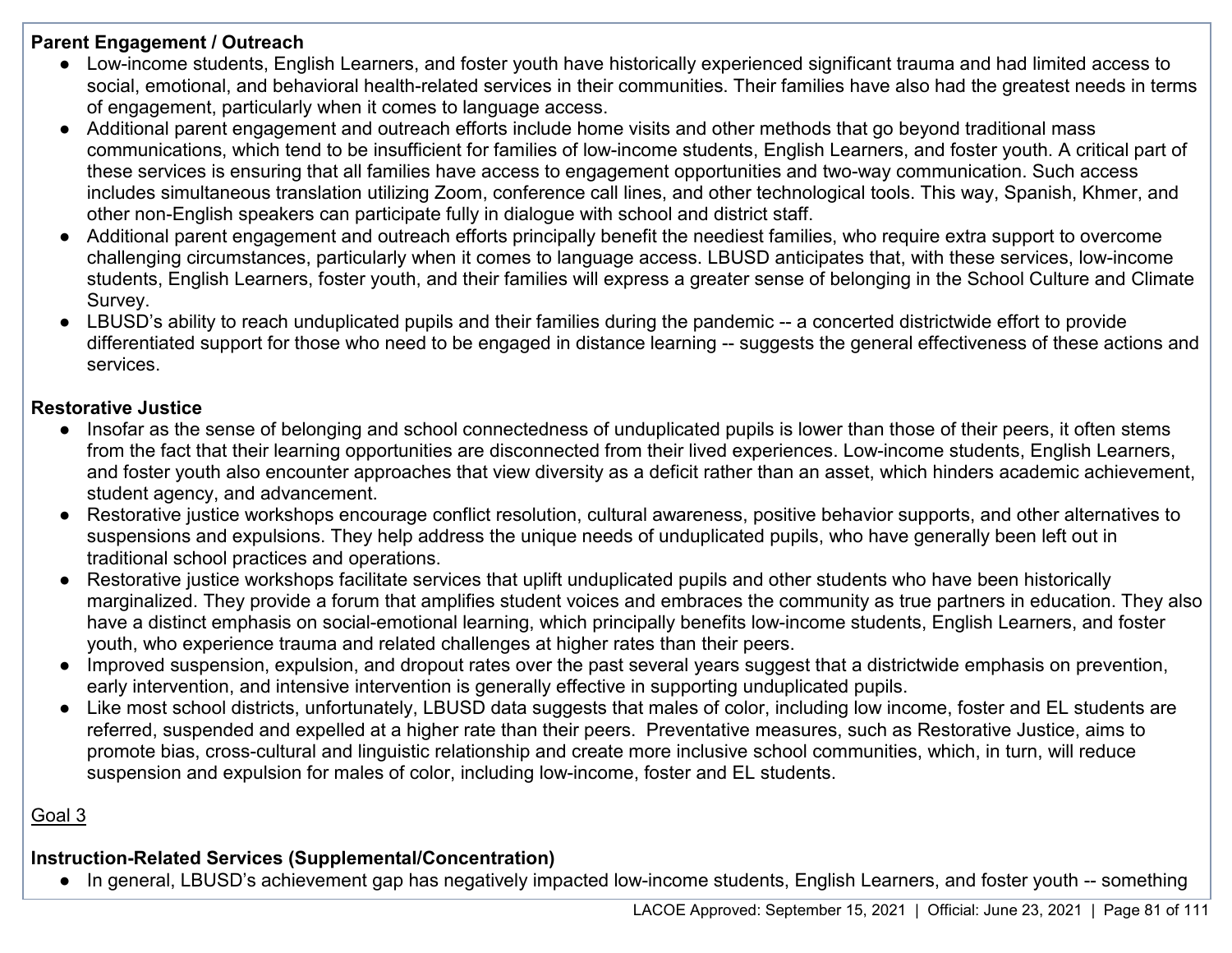that has been exacerbated by the pandemic. Learning opportunities during standard instruction are insufficient in closing the gap. Extended, targeted supports are necessary. In stakeholder surveys, committee meetings, and community forums, the services provided by Instructional Aides and other in-class staff members have been identified as important resources principally for unduplicated pupils and other high-need students.

- Instructional Aides and other instruction-related staff members are tasked to work with teachers in classrooms where the achievement gap is the hardest to close. They help provide more individualized instruction and targeted interventions to low-income students, English Learners, foster youth, and others who are struggling and require additional attention. They also free up the teachers' ability to devote more instructional time directed at the needs of unduplicated pupils. In targeting foster, EL and low income students who are struggling to meet standards, instructional aides provide a small group and/or 1:1 support. For EL students, primary language support from aides assist the student to understand the academic language of the classroom, which is often a barrier to learning.
- The placement of Instructional Aides and other instruction-related staff members in classrooms with substantial academic needs and high concentrations of unduplicated pupils ensures that the supports are individualized and targeted. The enhanced instruction that their contributions unlock helps accelerate learning for low-income students, English Learners, foster youth, and others who are struggling.
- Growth in ELA and Math scores since 2017 suggests that these actions and services have been part of an effective strategy to support unduplicated pupils.

#### **Literacy Support / Library Education Program / Mathematics Support / School-based Student Support / Learning Acceleration Programs / Tutoring Support**

- Unduplicated pupils have generally fallen behind their peers in English Language Arts and Mathematics -- an issue that tends to persist throughout the TK-12 system. Low-income students, English Learners, and foster youth require not just additional time to achieve grade-level standards, but also individualized support from highly trained teachers. Furthermore, they need extended learning opportunities beyond the school day to accelerate academic progress, especially after the challenges of the pandemic. Such interventions have been among the top priorities for stakeholders.
- Literacy support, library education, and mathematics support address the needs of unduplicated pupils in several ways. First, highly trained teachers who are skilled in research-based instructional practices and programs can help reteach ELA and math content in different ways, accounting for the experiences of low-income students, English Learners, and foster youth. They can deliver coaching and professional development sessions that assist other teachers in acquiring such skills. Moreover, tutoring and other such interventions outside the regular day -- i.e., before school, after school, on weekends, or during intersession -- are designed to prioritize the highest-need students. They also often utilize materials that are particularly effective in engaging and supporting unduplicated pupils. Beyond these districtwide, subject-specific interventions, school-based student support, learning acceleration programs, and tutoring support for 29 high-need sites create an additional layer of academic services that deepen engagement with unduplicated pupils at specific campuses.
- Literacy support, library education, and mathematics support employ instructional strategies and approaches that are tailored to the needs of unduplicated pupils. They are also structured and scheduled in ways that extend learning opportunities beyond the school day, which respond to stakeholder feedback and reflect research-based methods that have proven to accelerate progress for lowincome students, English Learners, and foster youth. Many of the services are also concentrated in high-need schools, where those who have historically struggled get the highest priority for support. School-based student support, learning acceleration programs, and tutoring support further enhance the academic services that unduplicated pupils receive at specific campuses.
- Growth in ELA and Math scores since 2017 suggests that these actions and services have been part of an effective strategy to support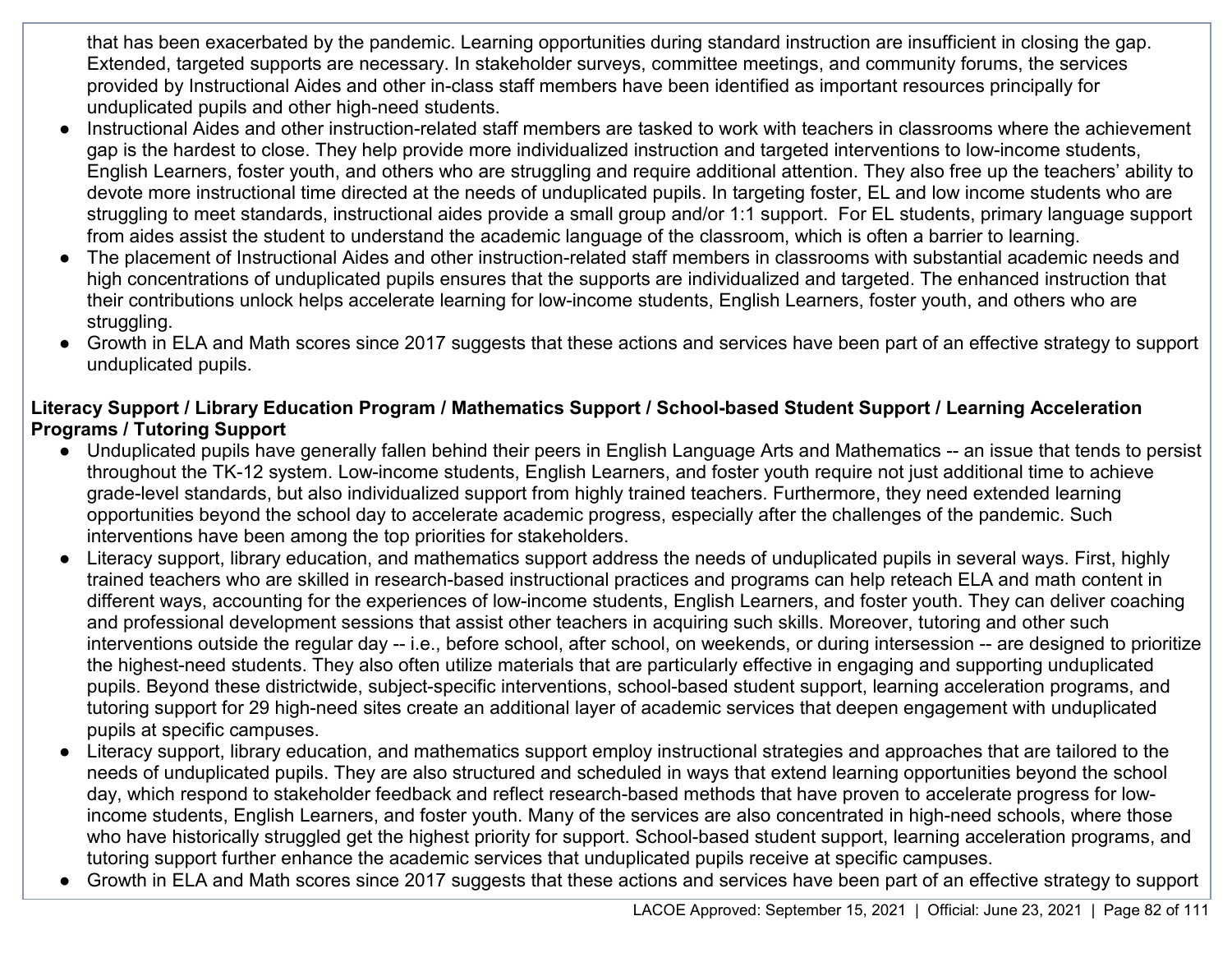unduplicated pupils.

## **Early Learning Initiative**

- According to the First Five Years Fund, less than half of low-income children have access to high-quality early learning programs. Such limited access affects their cognitive and social-emotional development; their school readiness; and their long-term economic prospects.
- Early Transitional Kindergarten, Transitional Kindergarten and Educare substantially expands early learning opportunities for lowincome students and other unduplicated pupils, as they provide more options for families throughout the district. These programs are aligned with elementary schools, ensuring smoother transitions to kindergarten and enhancing school readiness.
- The expansion of early learning services generally leads to greater participation among young children in structured, developmentally appropriate programs. English Language Arts and Mathematics achievement at the early grades are expected to improve, particularly for low-income students, English Learners, and foster youth.
- ELA and Math scores have increased in the early grades. For example, between 2017-18 and 2018-19, the percentage of third graders who met or exceeded standards in ELA rose from 52% to 56%. In Math, test scores improved from 57% to 60%.

## Goal 4

### **Counseling Support**

- Due to their limited access to social-emotional and mental health services, low-income students, English Learners, and foster youth are at greater risk of trauma, especially during and after the pandemic. More than ever, they require coordinated mental health assistance, family outreach, and referrals to district and community resources. In the LBUSD Family Needs Survey, 100% of low-income parents said that "opportunities to talk to a counselor" are among the social-emotional supports that their children need. English Learner and foster youth families similarly select this resource at higher rates than others do.
- Counseling services are part of LBUSD's holistic approach to wellness, and their work has a specific emphasis on connecting with families who are experiencing trauma like never before. This process includes not just reaching out to unduplicated pupils (particularly those who have been disengaged), but also identifying the social-emotional resources that they and their parents need. Counselors coordinate with the School-Based Mental Health Collaborative and other partners (both internal and external) to support families.
- The emphasis on reaching students and parents who have struggled to remain engaged principally benefits unduplicated pupils, who are experiencing higher rates of chronic absenteeism, trauma exposure, and other challenges beyond academics. Moreover, the emphasis on connecting low-income, English Learner, and foster youth families with social-emotional and mental health resources directly respond to a priority that they have articulated.
- LBUSD's ability to reach unduplicated pupils and their families during the pandemic -- a concerted districtwide effort to provide differentiated support for those who need to be engaged in distance learning -- suggests the general effectiveness of these actions and services.
- Counselors will provide SEL support in a targeted manner for foster, EL and Low income students with best practices, as mentioned above. The outcome will be measured on the Sense of Belonging/Connectedness data from the CORE District Survey with a 2% per year increase in positive responses for each targeted group.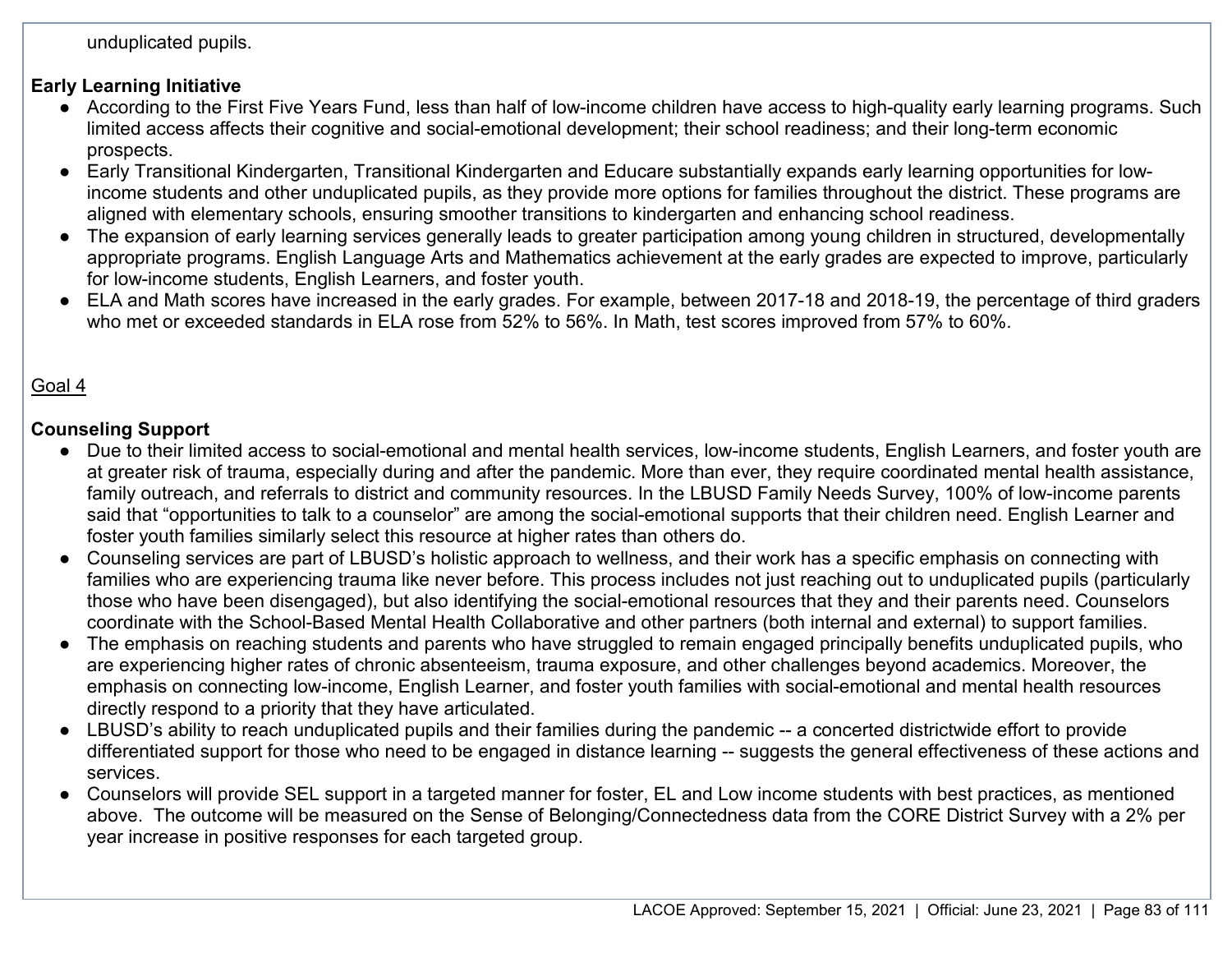#### **College and Career Readiness**

- Unduplicated pupils have historically seen lower rates of high school, college, and career readiness. In part, this opportunity gap stems from financial barriers confronted by low-income students, English Learners, and foster youth. But, perhaps just as importantly during the COVID-19 pandemic, it is tied to their social-emotional well-being, whereby trauma and other such issues significantly hinder their preparation for rigorous learning.
- LBUSD's high school readiness program, which prepares at-promise sixth through eighth graders for high school, focuses on sites with high concentrations of unduplicated pupils and aligns with the social-emotional learning equity initiative. The college advisor program, coordinated in partnership with the University of Southern California, places a specific emphasis on supporting first-generation, lowincome, and underrepresented students. Its near-peer model helps bridge the gap between the students and the advisors, who typically have the same background. The Ethnic Studies Program with the California State University, Long Beach, aligns with LBUSD's efforts toward culturally responsive teaching and culturally relevant curricula.
- Unduplicated pupils have less access to preparatory programs that open up opportunities to high school pathway programs, college, and careers. The needs of low-income students, English Learners, and foster youth are particularly acute in the midst of trauma exposure, necessitating direct services that account for their unique lived experiences.
- Over the past several years, LBUSD's a-g completion rate, college enrollment rate, and college readiness rate have generally improved, especially for unduplicated pupils.
- The outcome will be measured on the A-G completion rate for foster, EL and low-income students for a 2% increase for each targeted group per year.

## **Advanced Placement Support**

- The cost of Advanced Placement participation, especially the fees associated with exams, serves as a substantial financial barrier for low-income students. It limits their access to AP courses and prevents them from potentially earning college credits.
- LBUSD allocates funds to increase the number of AP courses that are available to students, thereby expanding opportunities for unduplicated pupils to challenge themselves academically. By subsidizing AP exam fees, the district significantly lowers the financial barrier and allows students to get the most out of their courses.
- Expanded course offerings and exam fee subsidies are expected to boost AP enrollment and test taking. In turn, college-going rates should increase, particularly for low-income students, English Learners, and foster youth.
- Over the past several years, AP enrollment and exam participation have increased among unduplicated pupils, leading to higher a-g completion and college enrollment rates.

## Goal 5

## **Pupil Services (Supplemental/Concentration)**

- Due to their limited access to health-related services, low-income students, English Learners, and foster youth are at greater risk of trauma, especially during and after the pandemic. More than ever, they require coordinated mental health assistance, family outreach, and referrals to district and community resources. In the LBUSD Family Needs Survey, 100% of low-income parents said that "opportunities to talk to a counselor" are among the social-emotional supports that their children need, and English Learner and foster youth families expressed similar sentiments. Additional stakeholder consultations revealed that this need went beyond counselors and included access to other trained professionals in SEL and health.
- Like counseling support, psychological and nursing services are part of LBUSD's holistic approach to wellness, and their work has a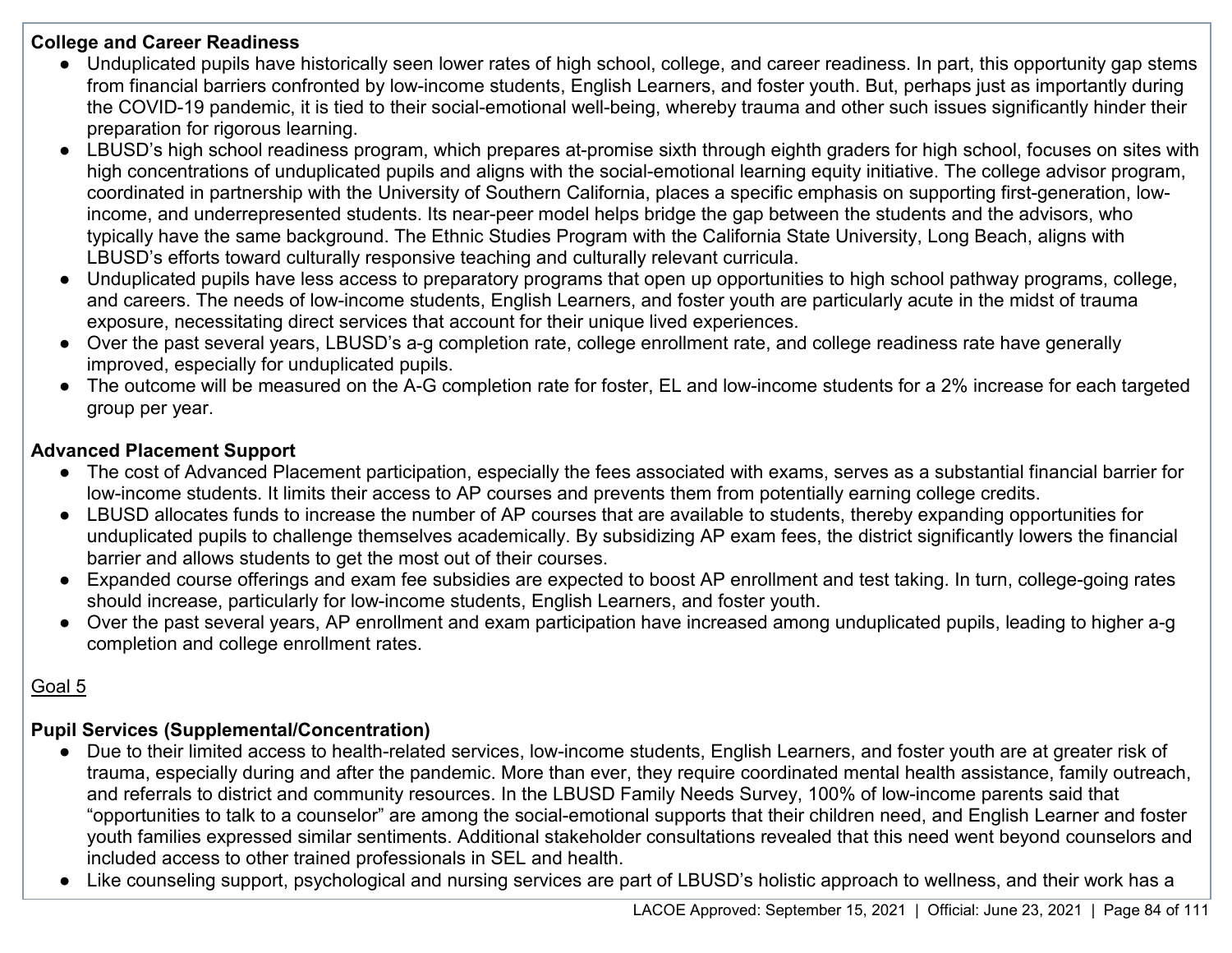specific emphasis on connecting with families who are experiencing trauma like never before. This process includes not just reaching out to unduplicated pupils (particularly those who have been disengaged), but also identifying the social-emotional resources that they and their parents need. Psychologists and nurses coordinate with the School-Based Mental Health Collaborative and other partners (both internal and external) to support families.

- The emphasis on reaching students and parents who have struggled to remain engaged principally benefits unduplicated pupils, who are experiencing higher rates of chronic absenteeism, trauma exposure, and other challenges beyond academics. Moreover, the emphasis on connecting low-income, English Learner, and foster youth families with social-emotional and mental health resources directly respond to a priority that they have articulated.
- LBUSD's ability to reach unduplicated pupils and their families during the pandemic -- a concerted districtwide effort to provide differentiated support for those who need to be engaged in distance learning -- suggests the general effectiveness of these actions and services.
- The results will be an increase for Tier 2 and 3 responses to interventions for foster, EL and low-income youth.

### **High School Wellness Centers**

- Due to their limited access to health-related services, low-income students, English Learners, and foster youth are at greater risk of trauma, especially during and after the pandemic. In addition to structured services from psychologists, nurses, mental health professionals, and counselors, students need a place on campus where they can receive immediate support, as needed.
- High School Wellness Centers provide a safe space on campus where students can drop in to receive social-emotional support during the school day. These centers can be of assistance and support with conflict resolution, short-term individual/group counseling, stress management, and more.
- High School Wellness Centers are expected to address social-emotional needs that would otherwise prevent students from being actively engaged in their learning. Attendance rates should improve, and suspensions, expulsions, and dropouts should decrease.
- This action / service is new for the 2021-22 LCAP.

#### **Male and Female Leadership Academies**

- Insofar as the sense of belonging and school connectedness of unduplicated pupils is lower than those of their peers, it often stems from the fact that their learning opportunities are disconnected from their lived experiences. Low-income students, English Learners, and foster youth also encounter approaches that view diversity as a deficit rather than an asset, which hinders academic achievement, student agency, and advancement.
- Male and Female Leadership Academies empower unduplicated pupils through academic, cultural, and social-emotional support. They are grounded in customized middle school (The Global Classroom) and high school (Ethnic Studies and Identity) curricula that help students grapple with issues of race, ethnicity, gender, sexuality, and class -- all of which align with LBUSD's "Excellence and Equity" agenda.
- Male and Female Leadership Academies provide learning opportunities that uplift unduplicated pupils and other students who have been historically marginalized. They provide a forum that amplifies student voices and embraces the community as true partners in education. They also have a distinct emphasis on social-emotional learning, which principally benefits low-income students, English Learners, and foster youth, who experience trauma and related challenges at higher rates than their peers.
- Improved suspension, expulsion, and dropout rates over the past several years suggest that a districtwide emphasis on prevention, early intervention, and intensive intervention is generally effective in supporting unduplicated pupils.
- In targeting foster, EL and low income students in the Male and Female Leadership Academies, a reduction in suspensions and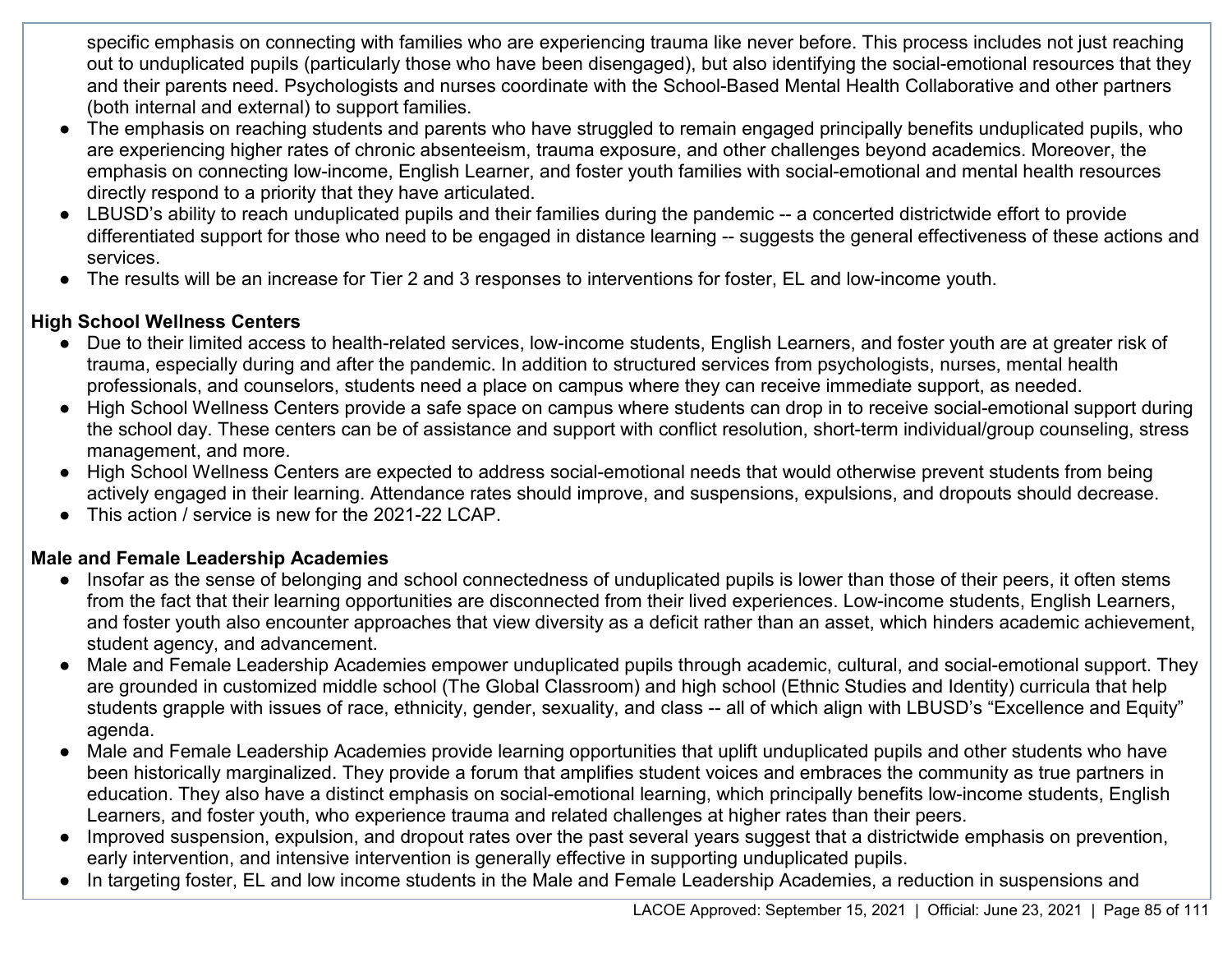expulsions will result for each group.

#### **Linked Learning Initiative**

- Insofar as the sense of belonging and school connectedness of unduplicated pupils is lower than those of their peers, it often stems from the fact that their learning opportunities are disconnected from their lived experiences. Low-income students, English Learners, and foster youth also encounter approaches that view diversity as a deficit rather than an asset, which hinders academic achievement, student agency, and advancement.
- At the high school level, Linked Learning provides rigorous coursework, technical training, work-based learning, and related student services, the latter of which is the main point of emphasis when it comes to unduplicated pupils. Pathway programs ensure that student voices are incorporated in decisions related to their classroom experience, school experience, and the district curriculum. Socialemotional learning is a key priority, especially in building cross-cultural relationships and cultivating adult and student practices that create more inclusive school communities. SEL objectives are integrated into core and elective content and instruction, which reflect culturally responsive teaching.
- Linked Learning pathway programs create educational experiences that uplift unduplicated pupils and other students who have been historically marginalized. They provide a forum that amplifies student voices and social-emotional learning, which principally benefits low-income students, English Learners, and foster youth, who experience both academic and non-academic challenges at higher rates than their peers.These programs will increase the graduation rate for foster, EL and low income students by enhancing the connection between the course objectives and life application, thus increasing engagement, growth mindset and self-efficacy.
- In 2019-20, LBUSD reached its graduation rate goal of 90%, an increase from 87% the prior year and 85% two years beforehand. Socioeconomically disadvantaged students were right around the district average (89.5%), while Hispanic (89.2%) and African American (87.9%) students surpassed not just their peers in California, but also the overall state average (86.6%).

## **Elementary Music Program**

- Unduplicated pupils have historically seen lower rates of engagement and fewer opportunities to participate in enrichment activities that ultimately lead to improved academic performance. These challenges are linked to social-emotional learning, since music, art, and other such endeavors can enhance the well-being of low-income students, English Learners, and foster youth. Stakeholder recommendations have highlighted these non-academic educational experiences as a way to address chronic absenteeism and disengagement.
- Elementary music teachers deliver 10 to 16 sequential standards-based general-vocal music lessons for all kindergarten through fifth grade classrooms, 16 weeks of recorder lessons for all third grade classrooms, weekly violin instruction for fourth and fifth grade, and weekly wind instrument instruction (flute, clarinet, and trumpet) for fifth grade. The objective is to support low-income and other unduplicated pupils who would otherwise have no access to a rigorous music program.
- Unduplicated pupils have fewer opportunities to participate in non-academic programs that support their overall well-being, so elementary music creates experiences that principally benefit them. It promotes the healthy growth and development of children through the study, practice, and performance of music, and develops motor skills, brain functions, study habits, self-esteem, and teamwork – all at a time when they are enduring trauma at higher rates than their peers.
- Improved suspension, expulsion, and dropout rates over the past several years suggest that a districtwide emphasis on prevention, early intervention, and intensive intervention is generally effective in supporting unduplicated pupils. A reduction in suspensions, expulsions and dropout rates will result for each group because of the increased engagement and connection to school via music programs.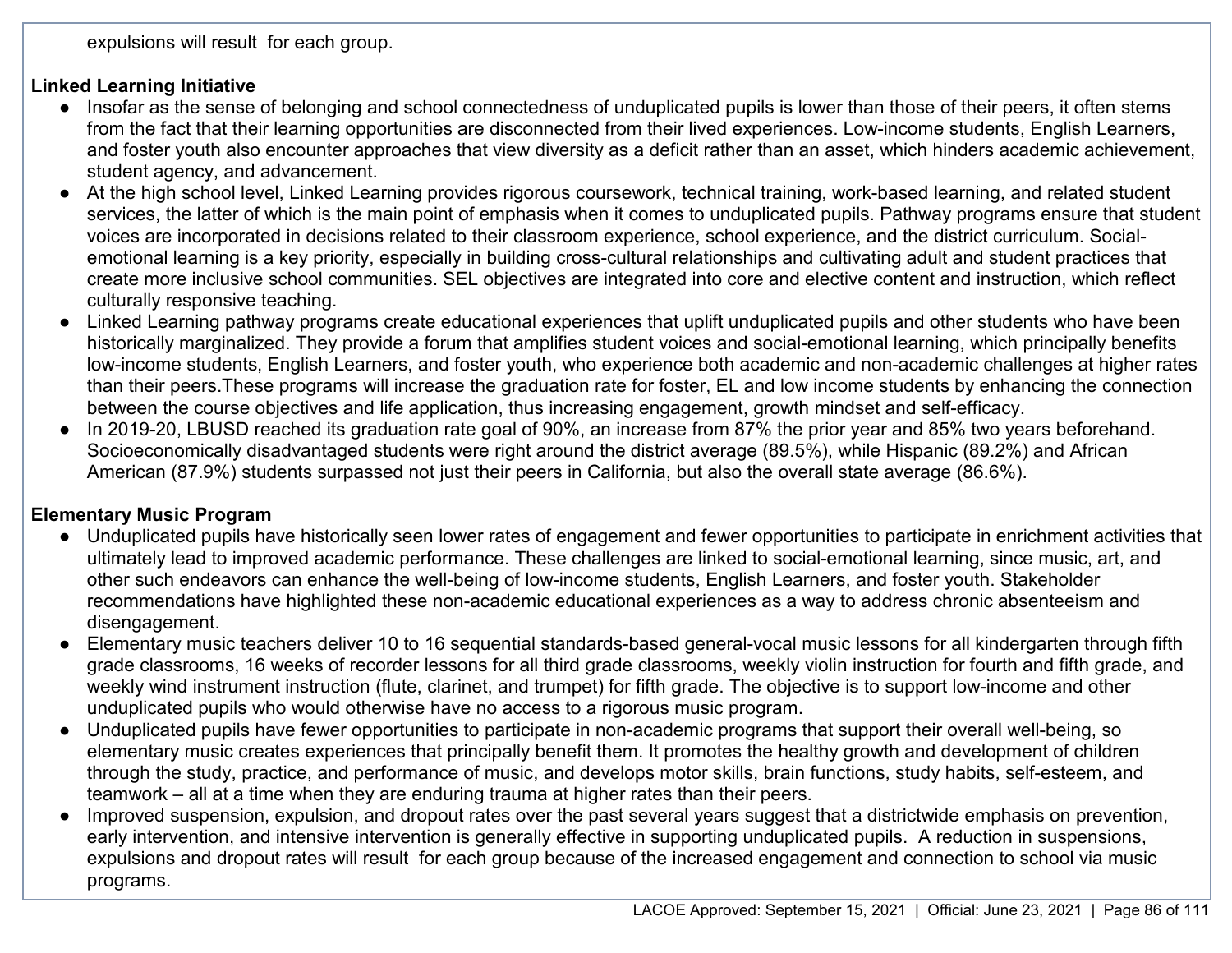A description of how services for foster youth, English learners, and low-income students are being increased or improved by the percentage required.

LBUSD has adopted an "Excellence and Equity" agenda, prioritizing the creation of a student-centered and anti-racist school experience that guarantees academic achievement, student agency, advancement, and a sense of belonging for all, principally unduplicated pupils and others who have been historically marginalized. In translating this aspiration to LCAP goals, actions, and services, the district has drawn from stakeholder recommendations that revolve around three guiding questions:

- What practices would be most effective in addressing **academic support**?
- What practices would be most effective in addressing **social-emotional learning**?
- What practices would be most effective in addressing **student engagement and motivation**?

These guiding questions have emerged from thousands of stakeholder responses. At a base level, the LCAP outlines how they are addressed for the entire school system, describing foundational systems for instruction, district curriculum, assessments, professional development, materials, and technology.

Even with this base intact, however, low-income students, English Learners, and foster youth face substantial hurdles. They remain at great risk of suffering learning loss and academically falling further behind their peers; experiencing social-emotional trauma; and becoming disengaged. The District Community Advisory Committee, the District English Learner Advisory Committee, and other stakeholders have provided ideas on how these unique needs can be met, and LBUSD has strategically aligned its resources to increase or improve services for unduplicated pupils.

## Goal 1

#### **Assistance to Teachers**

The Beginning Teacher Support and Assessment (BTSA) and National Board Certification programs, alongside the Teachers on Special Assignment, augment the foundational professional development received by LBUSD educators in a way that improves academic support for unduplicated pupils. With their core skills intact, new and veteran teachers gain additional capacity building opportunities on social-emotional learning, English Language Development, and culturally responsive pedagogy that accelerates learning for low-income students, English Learners, and foster youth, and these opportunities are tailored to the experience level of the educator.

## **Technology Infrastructure and Support Services**

The distribution of hotspots and other technological materials helps increase the number of unduplicated pupils who can fully participate in educational activities, as limited resources would ordinarily prevent them from accessing the Canvas learning management system and webbased instructional resources. Indeed, according to the LBUSD Family Needs Survey, low-income, English Learner, and foster youth families identified additional devices and internet connectivity as concerns at relatively higher rates than their counterparts.

Additional outreach defines the way in which services to unduplicated pupils are improved. For example, school and district staff have specifically contacted newcomer students, who are predominantly English Learners, about hotspots and related supplies, making arrangements for unique distribution methods that reflect their needs for a more personalized approach. There has also been direct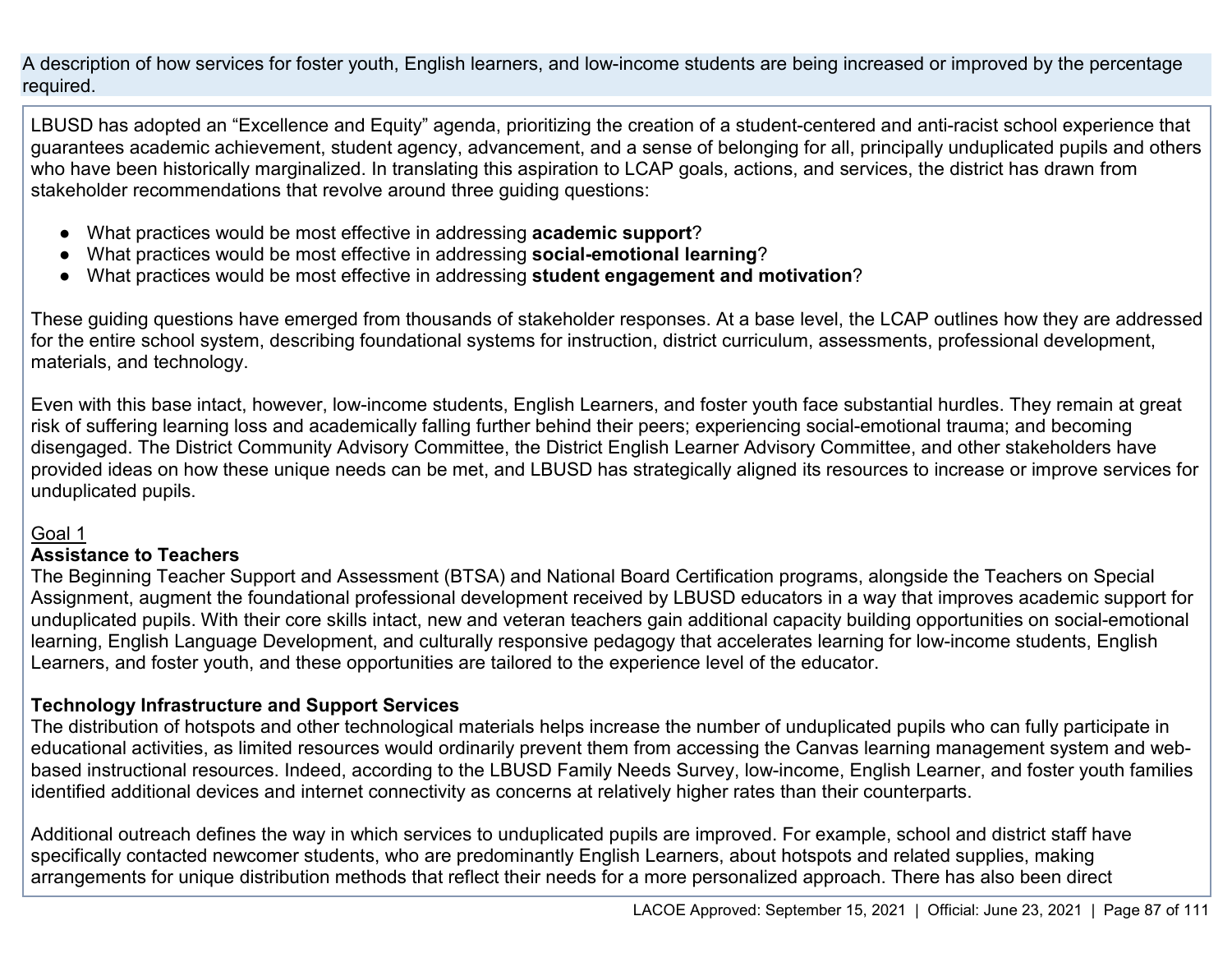coordination with local shelters that have strict technology use policies. LBUSD has made arrangements for hotspot usage or otherwise approved internet connectivity so that students experiencing homelessness can fully participate in learning opportunities. Such services extend beyond the base level of support.

## Goal 2

#### **Community and Ancillary Services (Supplemental/ Concentration)**

School staff outreach and the coordination of community and ancillary services help form a supportive approach that principally benefits lowincome students, English Learners, and foster youth, whose struggles can often lead to disengagement and a limited sense of belonging in school. Personal calls and/or home visits help forge a connection with unduplicated pupils and their families. In particular, home visits deepen empathy for the lived experiences of those who are in greatest need, which ultimately improves re-engagement efforts.

#### **Parent Engagement / Outreach**

Additional parent outreach and services also utilize home visits and other methods that go beyond traditional mass communications, which tend to be insufficient for families of low-income students, English Learners, and foster youth. They also improve the coordination of mental health resources between school staff and community partners. The intensity of trauma-related, depressive, disruptive, and anxious behaviors experienced by unduplicated pupils necessitates an integrated set of supports rather than isolated approaches. This integration improves upon what low-income students, English learners, and foster youth might otherwise receive.

#### **Restorative Justice**

The limited sense of belonging and school connectedness that unduplicated pupils experience stems at least partly from the dissonance between their learning opportunities and their lived experiences. Restorative justice workshops encourage conflict resolution, cultural awareness, positive behavior supports, and other approaches that are rooted in student voices. They view diversity as an asset, embrace the community as true partners in education, and have a distinct emphasis on social-emotional learning, which principally benefits low-income students, English Learners, and foster youth, who experience trauma and related challenges at higher rates than their peers.

## Goal 3

## **Instruction-Related Services (Supplemental/Concentration)**

The placement of Instructional Aides and other instruction-related staff members in high-need classrooms increases the opportunities that unduplicated pupils have to receive academic interventions, particularly in English Language Arts and Mathematics. The quality of educational services for low-income students, English Learners, and foster youth improves, as well. With support staff providing assistance, teachers have the ability to assess the needs of struggling students with greater precision, so instruction can be differentiated and interventions can be targeted. Social-emotional learning can also be tailored to those who require additional attention.

#### **Literacy Support / Library Education Program / Mathematics Support / School-based Student Support / Learning Acceleration Programs / Tutoring Support**

By focusing on high-need schools with substantial concentrations of unduplicated pupils, literacy support, library education, and math support help increase access to structured interventions for low-income students, English Learners, and foster youth. They expand opportunities to address learning loss. In particular, highly trained teachers who are skilled in research-based instructional practices and programs can help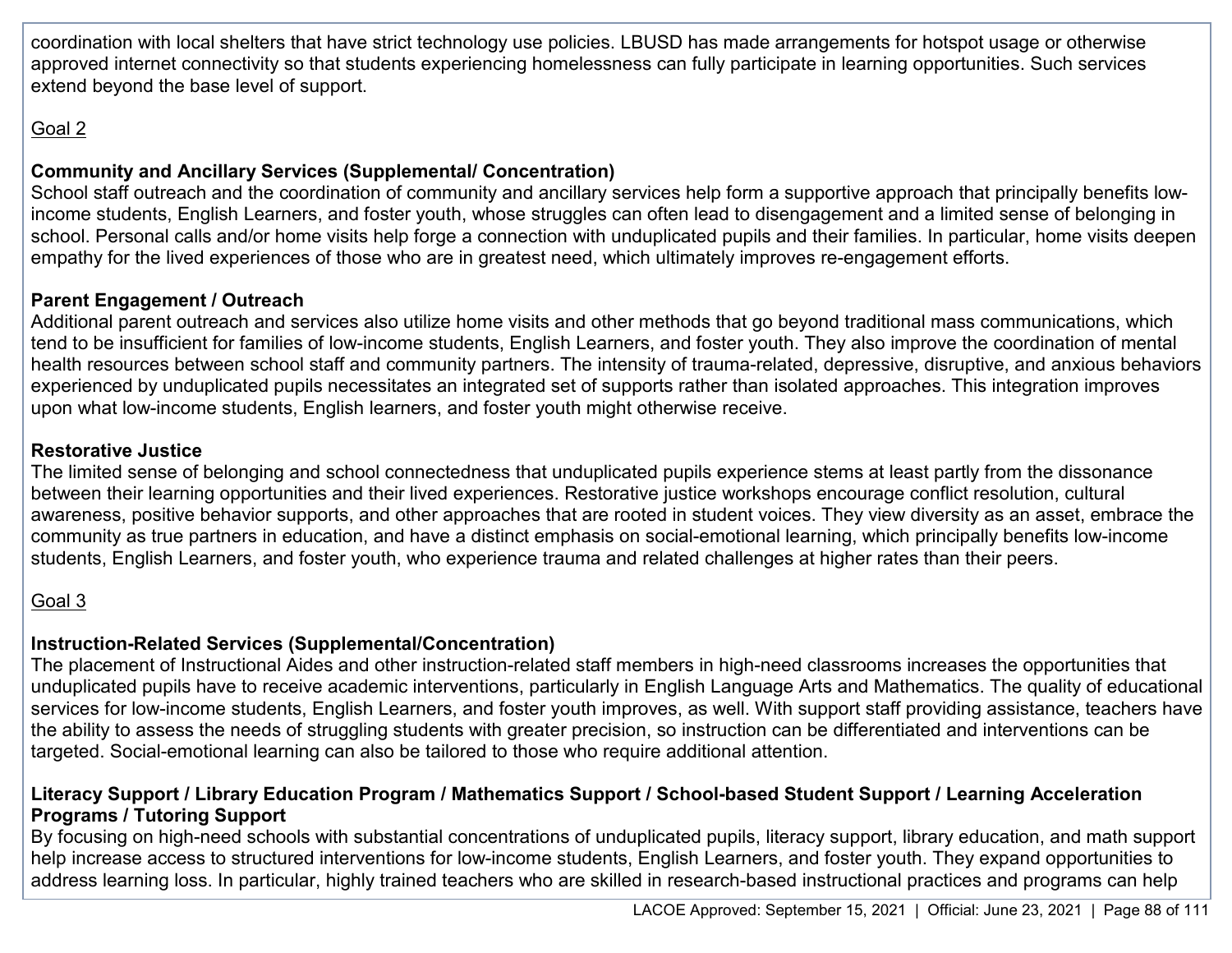reteach ELA and math content in different ways, accounting for the experiences of unduplicated pupils. On top of these services, schoolbased student supports, learning acceleration programs, targeted tutorials, English Learners, and foster youth. Through their establishment outside the regular day -- i.e., before school, after school, on weekends, or during intersession -- they are, by definition, designed to extend learning opportunities. These types of structures are conducive to unduplicated pupils, who are often the principal beneficiaries of interventions that are tailored to their specific gaps in knowledge.

### **Early Learning Initiative**

The Early Learning Initiative establishes the Early Transitional Kindergarten, Transitional Kindergarten and Educare programs, which expand early learning opportunities, particularly in communities with high concentrations of unduplicated pupils. This expansion increases the access that low-income students, English Learners, and foster youth have to structured, developmentally appropriate educational services. It also enhances their school readiness and improves their transition to kindergarten in ways that help close achievement gaps with their peers.

## Goal 4

### **Counseling Support**

Additional counseling services help form a supportive approach that principally benefits low-income students, English learners, and foster youth, who are experiencing higher rates of chronic absenteeism, trauma exposure, and other challenges beyond academics. Personal calls and/or home visits from school staff help forge a connection with unduplicated pupils and their families. In particular, home visits deepen empathy for the lived experiences of those who are in greatest need, which ultimately improves re-engagement efforts. Similarly, the delivery of targeted social-emotional and mental health support -- either directly by counselors or through the School-Based Mental Health Collaborative and other partnerships -- addresses the challenges of unduplicated pupils, whose access to such resources is generally limited.

#### **College and Career Readiness**

Targeted services come in the form of college advisors provided by a partnership with the University of Southern California and the Southern California College Advising Corps. These staff members focus on low-income students, who receive assistance with college applications, financial aid forms, campus visits, and other postsecondary issues. They address higher education access issues that go beyond what most of their classmates receive, including the California Dream Act and family support for first-generation college students. Similarly, the high school readiness program, which is designed for at-promise sixth through eighth graders, is located at sites with high concentrations of unduplicated pupils. It provides mentorship that enhances social-emotional well-being, thereby helping to address trauma and other hindrances to academic growth. Moreover, the Ethnic Studies Program not only provides culturally relevant curricula for unduplicated pupils, but it also gives them a chance to earn college-level courses that they might otherwise be unable to access.

## **Advanced Placement Support**

By investing in greater numbers of Advanced Placement courses and reducing the cost of exam fees by 95%, LBUSD substantially lowers financial barriers for low-income students and increases their opportunities to earn college credits. These services ensure greater access to higher education.

Goal 5

**Pupil Services (Supplemental/Concentration)**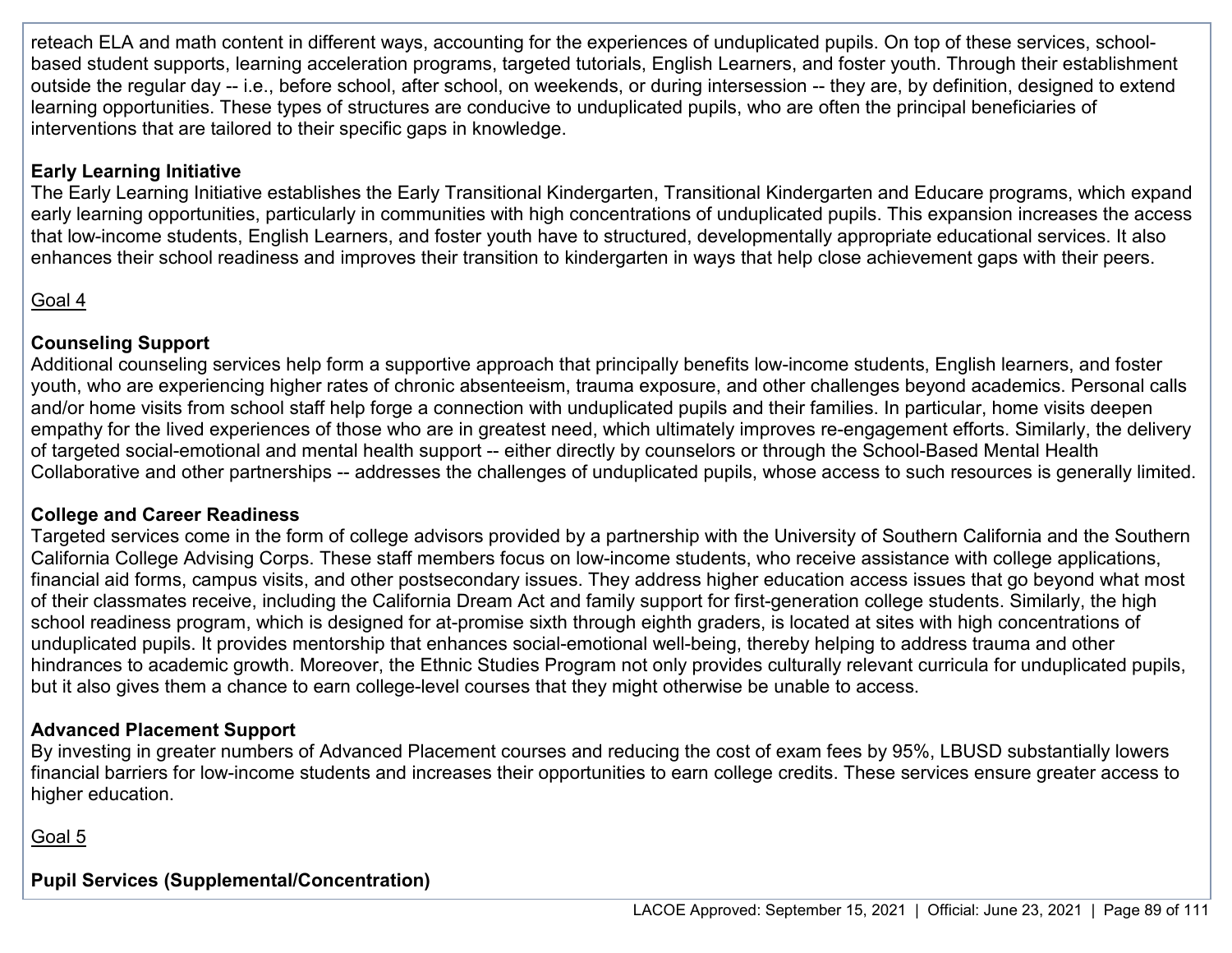As with additional counseling supports above, psychological and nursing services form a supportive approach that principally benefits lowincome students, English learners, and foster youth, whose struggles can often lead to disengagement. Their coordination of targeted socialemotional and mental health resources, particularly with the School-Based Mental Health Collaborative, enhances the assistance to unduplicated pupils. Not only do high-need students lack access to such resources, but they require integrated support services because their personal circumstances put them at greater risk of trauma.

#### **High School Wellness Centers**

Because low-income students, English Learners, and foster youth lack access to drop-in social-emotional learning and mental health services, the establishment of High School Wellness Centers substantially increases the supports that they receive beyond academics. The Wellness Centers are also strategically located on campus so that transportation issues, which serve as barriers for unduplicated pupils, are addressed.

#### **Male and Female Leadership Academies**

Male and Female Leadership Academies empower unduplicated pupils through academic, cultural, and social-emotional support. They are grounded in customized middle school (The Global Classroom) and high school (Ethnic Studies and Identity) curricula that help students grapple with issues of race, ethnicity, gender, sexuality, and class. Their emphasis on culturally responsive teaching and student voices improve the educational experiences of unduplicated pupils at a time when they need more authentic and restorative engagement.

#### **Linked Learning Initiative**

Linked Learning interventions and student support services reflect the LBUSD equity initiatives that principally benefit unduplicated pupils, who express a sense of belonging and school connectedness at lower rates than their peers. Social-emotional learning is a key priority, especially in building cross-cultural relationships and cultivating adult and student practices that create more inclusive school communities. SEL objectives are integrated into core and elective content and instruction, which reflect culturally responsive teaching. These attributes enhance the educational experiences of low-income students, English Learners, and foster youth, who experience both academic and nonacademic challenges at higher rates than their peers. Personal connection with and outreach to high-needs students are integral to Linked Learning.

#### **Elementary Music Program**

The elementary music program increases the opportunities for unduplicated pupils to participate in enrichment activities that ultimately lead to improved academic performance. According to stakeholder feedback, low-income students, English Learners, and foster youth can benefit from non-academic ways to engage in school. Structured, standards-based music instruction provides this type of engagement, and it aligns with much-needed social-emotional learning that enhances student well-being.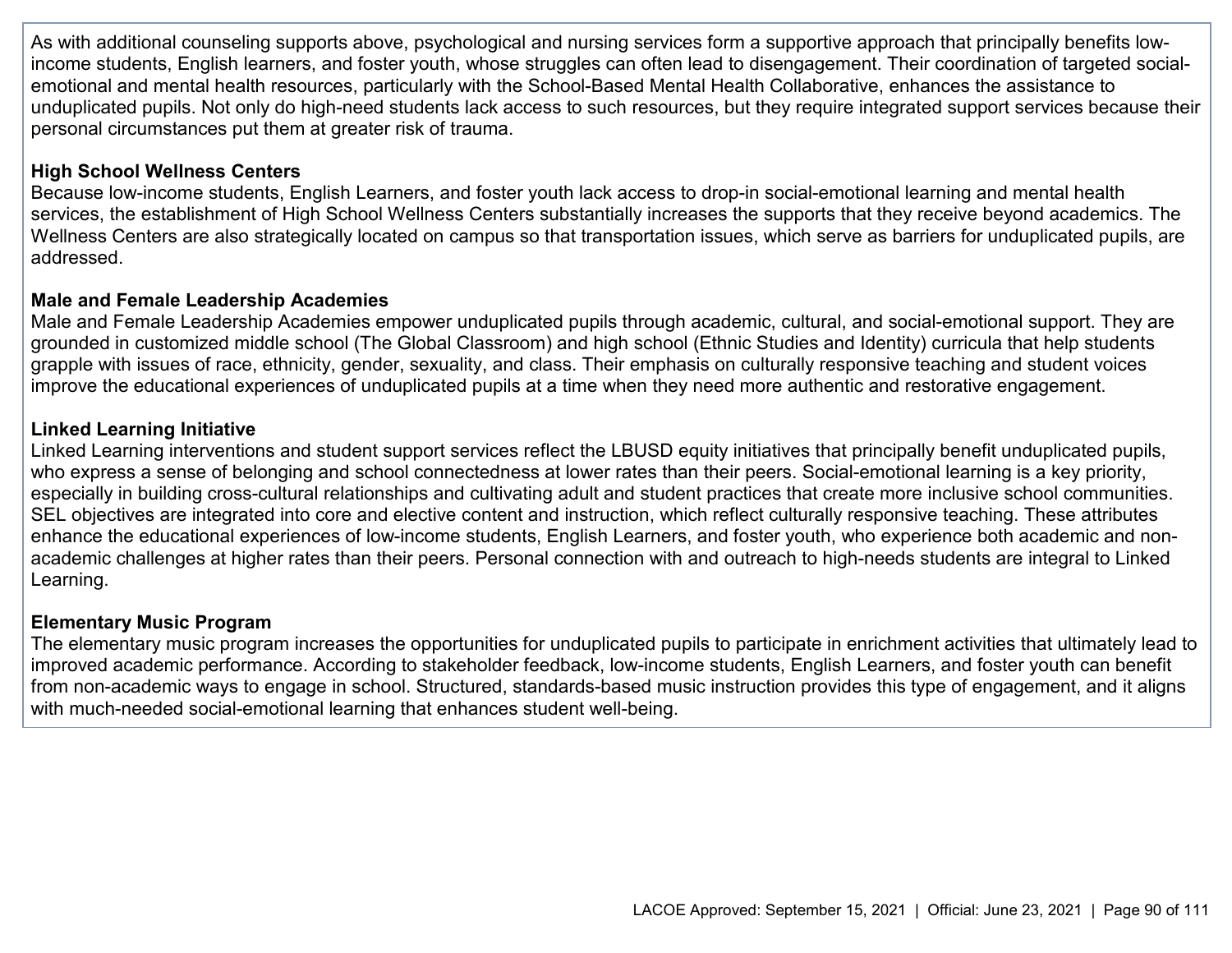## **Total Expenditures Table**

| <b>Totals</b> |               | LCFF Funds   Other State Funds | <b>Local Funds</b> | Federal Funds | <b>Total Funds  </b> |               | Total Personnel   Total Non-personnel |
|---------------|---------------|--------------------------------|--------------------|---------------|----------------------|---------------|---------------------------------------|
| <b>Totals</b> | \$752,370,740 | \$7,110,940                    |                    |               | \$759,481,680        | \$678,952,230 | \$73,418,510                          |

| Goal #         | <b>Action #</b> | <b>Action Title</b>                                                          | <b>Student Group(s)</b>                                 | <b>LCFF Funds</b> | <b>Other State</b><br><b>Funds</b> | <b>Local Funds</b> | <b>Federal</b><br><b>Funds</b> | <b>Total Funds</b> |
|----------------|-----------------|------------------------------------------------------------------------------|---------------------------------------------------------|-------------------|------------------------------------|--------------------|--------------------------------|--------------------|
| $\mathbf{1}$   | $\mathbf{1}$    | <b>Assistance to Teachers</b>                                                | Low Income,<br>English Learners,<br><b>Foster Youth</b> | \$5,568,962       |                                    |                    |                                | \$5,568,962        |
| $\mathbf{1}$   | $\overline{2}$  | Technology Infrastructure and<br><b>Support Services</b>                     | Low Income,<br>English Learners,<br><b>Foster Youth</b> | \$1,430,594       |                                    |                    |                                | \$1,430,594        |
| $\mathbf{1}$   | 3               | <b>Plant/Maintenance Services</b><br>(Base)                                  | All                                                     | \$84,630,703      |                                    |                    |                                | \$84,630,703       |
| $\overline{2}$ | $\mathbf{1}$    | <b>Community and Ancillary</b><br>Services (Base)                            | All                                                     | \$9,007,587       |                                    |                    |                                | \$9,007,587        |
| $\overline{2}$ | 2 <sup>2</sup>  | <b>Community and Ancillary</b><br>Services (Supplemental /<br>Concentration) | Low Income,<br>English Learners,<br><b>Foster Youth</b> | \$227,225         |                                    |                    |                                | \$227,225          |
| $\overline{2}$ | $\mathfrak{B}$  | Parent Engagement / Outreach                                                 | Low Income,<br>English Learners,<br><b>Foster Youth</b> | \$939,291         |                                    |                    |                                | \$939,291          |
| $\overline{2}$ | $\overline{4}$  | <b>Restorative Justice</b>                                                   | Low Income,<br>English Learners,<br><b>Foster Youth</b> | \$1,123,993       |                                    |                    |                                | \$1,123,993        |
| 3              | $\mathbf{1}$    | Instruction (Base)                                                           | All                                                     | \$298,826,391     | \$7,110,940                        |                    |                                | \$305,937,331      |
| $\mathfrak{S}$ | 2 <sup>2</sup>  | <b>Instruction-Related Services</b><br>(Base)                                | All                                                     | \$51,826,289      |                                    |                    |                                | \$51,826,289       |
| 3              | 3               | <b>Instruction-Related Services</b><br>(Supplemental / Concentration)        | Low Income,<br>English Learners,<br><b>Foster Youth</b> | \$18,669,203      |                                    |                    |                                | \$18,669,203       |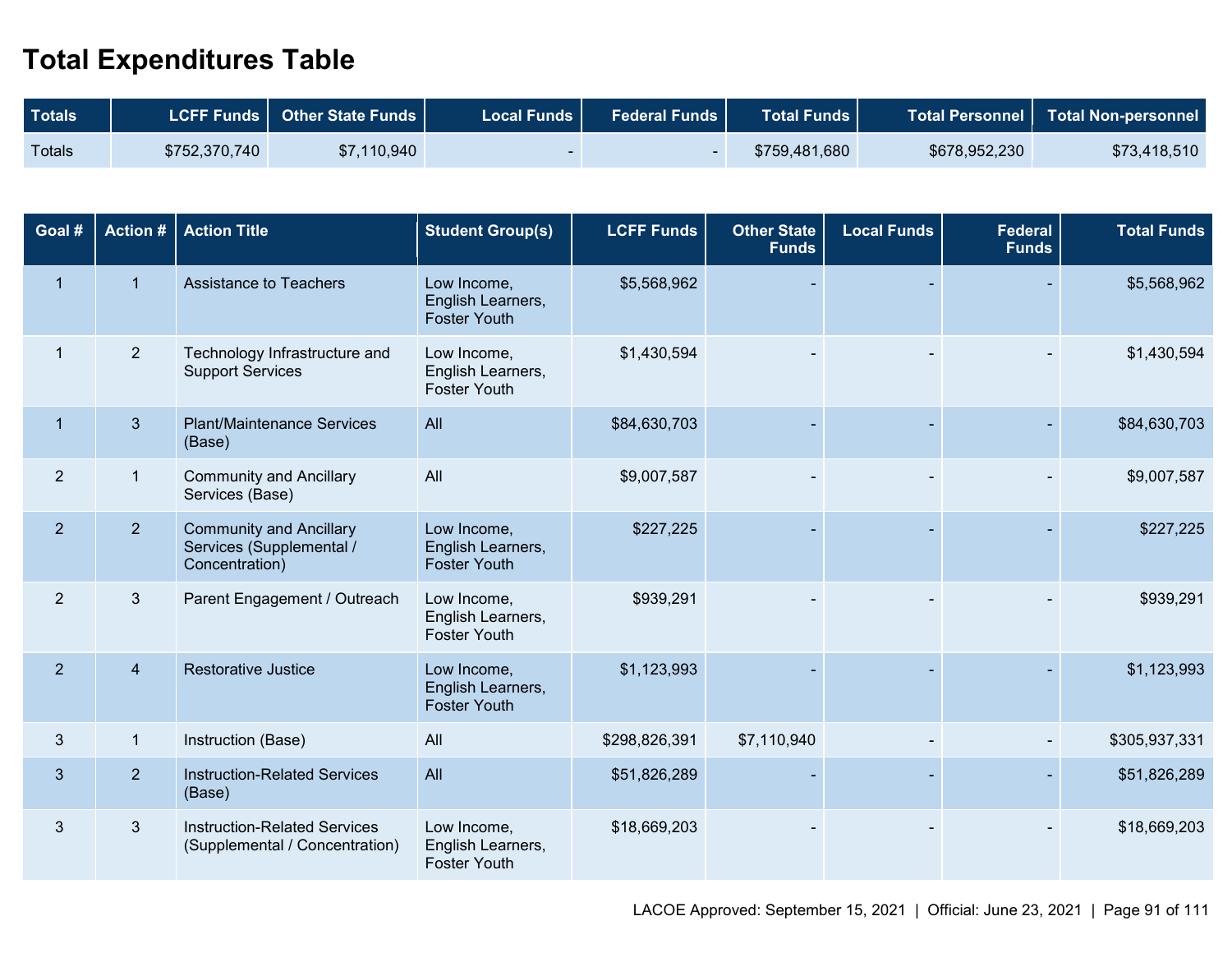| 3 <sup>2</sup> | $\overline{4}$  | General Administration and<br>Other Services (Base) | All                                                     | \$162,979,128 |  | \$162,979,128 |
|----------------|-----------------|-----------------------------------------------------|---------------------------------------------------------|---------------|--|---------------|
| 3              | $5\overline{)}$ | <b>Literacy Support</b>                             | Low Income,<br>English Learners,<br>Foster Youth        | \$14,926,120  |  | \$14,926,120  |
| 3 <sup>5</sup> | $6\phantom{1}$  | <b>Library Education Program</b>                    | Low Income,<br>English Learners,<br>Foster Youth        | \$4,738,938   |  | \$4,738,938   |
| $\mathfrak{Z}$ | $\overline{7}$  | <b>English Learner Support</b>                      | <b>English Learners</b>                                 | \$2,523,395   |  | \$2,523,395   |
| $\mathfrak{B}$ | 8               | <b>Mathematics Support</b>                          | Low Income,<br>English Learners,<br>Foster Youth        | \$1,365,532   |  | \$1,365,532   |
| 3              | $9\,$           | Early Learning Initiative                           | Low Income,<br>English Learners,<br>Foster Youth        | \$9,280,006   |  | \$9,280,006   |
| $\mathbf{3}$   | 10              | School-based Student Support                        | Low Income,<br>English Learners,<br>Foster Youth        | \$10,050,039  |  | \$10,050,039  |
| $\mathbf{3}$   | 11              | <b>Learning Acceleration Programs</b>               | Low Income,<br>English Learners,<br>Foster Youth        | \$5,185,275   |  | \$5,185,275   |
| $\mathbf{3}$   | 12              | <b>Tutoring Support</b>                             | Low Income,<br>English Learners,<br>Foster Youth        | \$2,250,000   |  | \$2,250,000   |
| 3              | 13              | <b>Black Student Achievement</b><br>Initiative      | African American<br>students                            | \$750,000     |  | \$750,000     |
| $\overline{4}$ | 1               | <b>Counseling Support</b>                           | Low Income,<br>English Learners,<br><b>Foster Youth</b> | \$10,670,839  |  | \$10,670,839  |
| 4              | $\overline{2}$  | <b>College and Career Readiness</b>                 | Low Income,<br>English Learners,<br>Foster Youth        | \$4,864,392   |  | \$4,864,392   |
| $\overline{4}$ | 3 <sup>5</sup>  | <b>Advanced Placement Support</b>                   | Low Income,<br>English Learners,<br>Foster Youth        | \$5,000,559   |  | \$5,000,559   |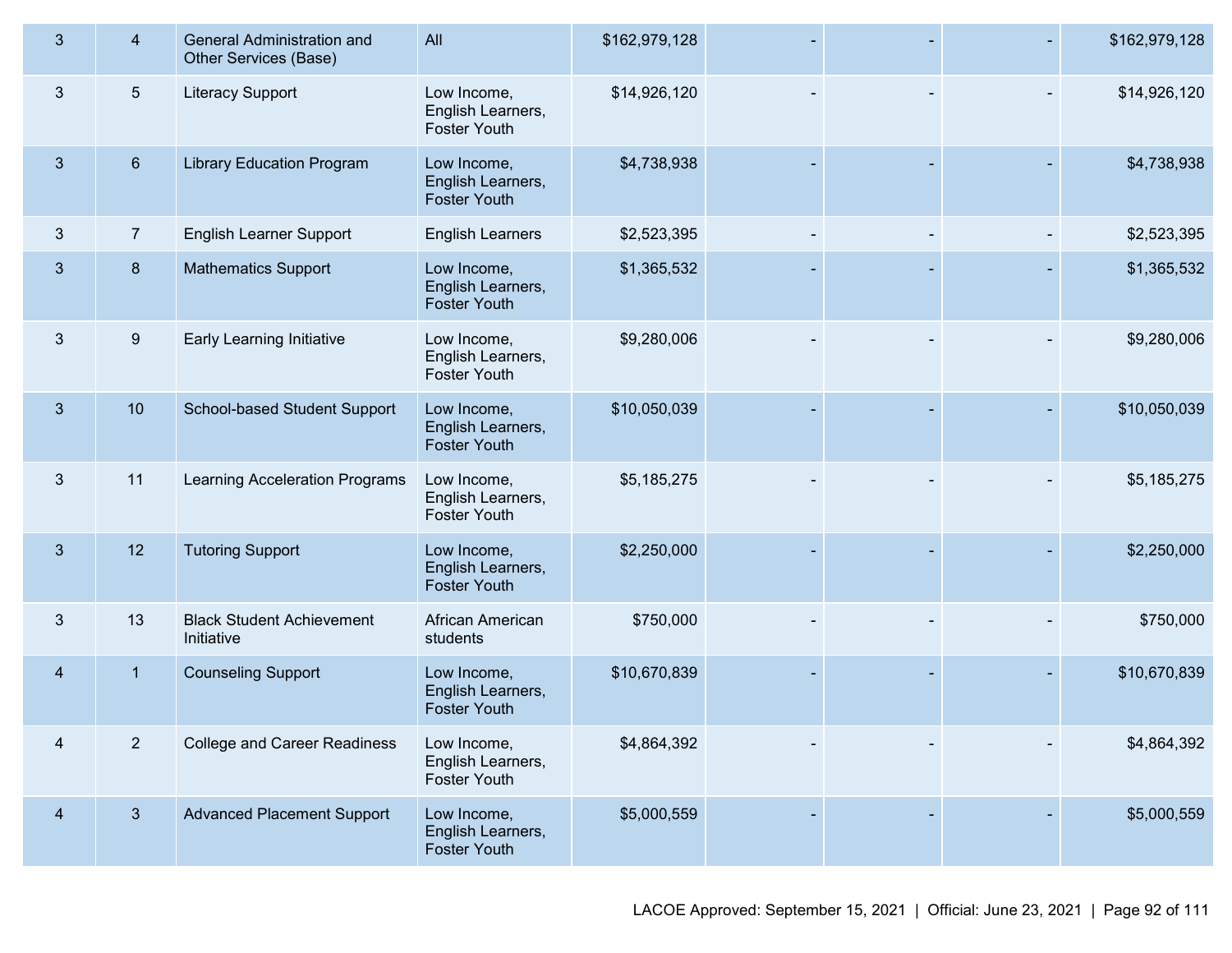| 5              |                 | Pupil Services (Base)                            | All                                                     | \$24,425,927 |  | \$24,425,927 |
|----------------|-----------------|--------------------------------------------------|---------------------------------------------------------|--------------|--|--------------|
| 5 <sup>5</sup> | 2 <sup>2</sup>  | Pupil Services (Supplemental /<br>Concentration) | Low Income,<br>English Learners,<br><b>Foster Youth</b> | \$6,213,089  |  | \$6,213,089  |
| 5              | $\mathbf{3}$    | <b>High School Wellness Centers</b>              | Low Income,<br>English Learners,<br><b>Foster Youth</b> | \$1,633,588  |  | \$1,633,588  |
| 5              | $\overline{4}$  | Male and Female Leadership<br>Academies          | Low Income,<br>English Learners,<br><b>Foster Youth</b> | \$576,215    |  | \$576,215    |
| 5              | 5 <sup>5</sup>  | <b>Foster Youth Services</b>                     | <b>Foster Youth</b>                                     | \$769,804    |  | \$769,804    |
| 5              | $6\overline{6}$ | Linked Learning Initiative                       | Low Income,<br>English Learners,<br>Foster Youth        | \$8,687,937  |  | \$8,687,937  |
| 5              | $\overline{7}$  | <b>Elementary Music Program</b>                  | Low Income,<br>English Learners,<br><b>Foster Youth</b> | \$3,979,719  |  | \$3,979,719  |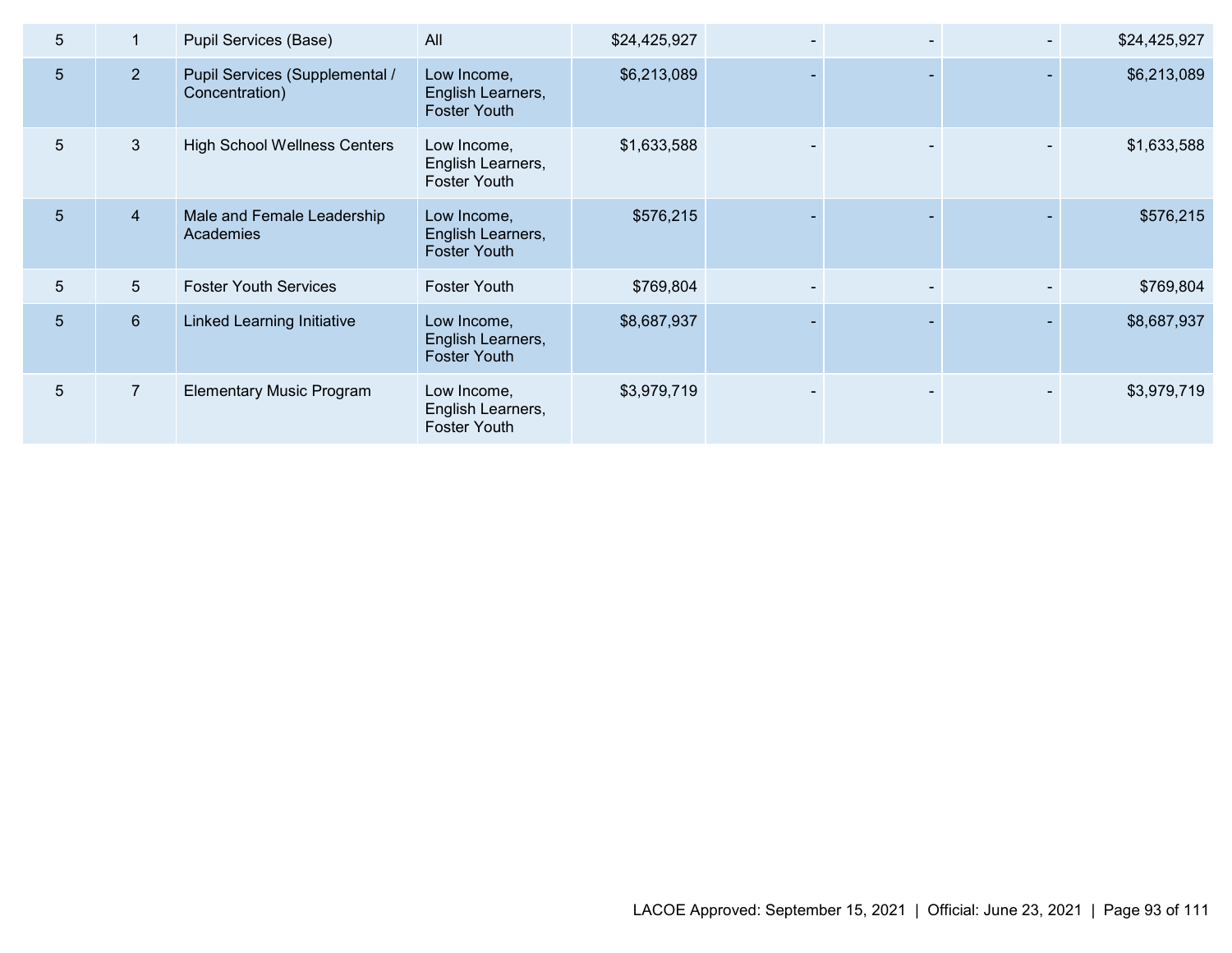# **Contributing Expenditures Table**

| <b>Totals by Type</b>    | <b>Total LCFF Funds</b> | <b>Total Funds</b> |
|--------------------------|-------------------------|--------------------|
| Total:                   | \$120,674,715           | \$120,674,715      |
| <b>LEA-wide Total:</b>   | \$72,146,362            | \$72,146,362       |
| <b>Limited Total:</b>    | \$3,293,199             | \$3,293,199        |
| <b>Schoolwide Total:</b> | \$45,235,154            | \$45,235,154       |

| Goal #         | <b>Action #</b>      | <b>Action Title</b>                                                          | <b>Scope</b> | <b>Unduplicated Student Group(s)</b>                 | <b>Location</b>                    | <b>LCFF Funds</b> | <b>Total Funds</b> |
|----------------|----------------------|------------------------------------------------------------------------------|--------------|------------------------------------------------------|------------------------------------|-------------------|--------------------|
| $\overline{1}$ | $\blacktriangleleft$ | <b>Assistance to Teachers</b>                                                | LEA-wide     | Low Income, English Learners,<br><b>Foster Youth</b> | <b>All Schools</b>                 | \$5,568,962       | \$5,568,962        |
| $\mathbf{1}$   | $\overline{2}$       | Technology Infrastructure and<br><b>Support Services</b>                     | LEA-wide     | Low Income, English Learners,<br><b>Foster Youth</b> | All Schools                        | \$1,430,594       | \$1,430,594        |
| $\overline{2}$ | 2 <sup>1</sup>       | <b>Community and Ancillary</b><br>Services (Supplemental /<br>Concentration) | Schoolwide   | Low Income, English Learners,<br><b>Foster Youth</b> | <b>High Schools</b>                | \$227,225         | \$227,225          |
| 2              | 3 <sup>5</sup>       | Parent Engagement / Outreach                                                 | LEA-wide     | Low Income, English Learners,<br><b>Foster Youth</b> | All Schools                        | \$939,291         | \$939,291          |
| $\overline{2}$ | $\overline{4}$       | <b>Restorative Justice</b>                                                   | LEA-wide     | Low Income, English Learners,<br><b>Foster Youth</b> | <b>All Schools</b>                 | \$1,123,993       | \$1,123,993        |
| 3              | 3                    | <b>Instruction-Related Services</b><br>(Supplemental / Concentration)        | LEA-wide     | Low Income, English Learners,<br><b>Foster Youth</b> | <b>All Schools</b>                 | \$18,669,203      | \$18,669,203       |
| 3              | 5                    | <b>Literacy Support</b>                                                      | Schoolwide   | Low Income, English Learners,<br><b>Foster Youth</b> | Elementary & K-8<br><b>Schools</b> | \$14,926,120      | \$14,926,120       |
| $\mathbf{3}$   | $6\phantom{1}$       | <b>Library Education Program</b>                                             | LEA-wide     | Low Income, English Learners,<br><b>Foster Youth</b> | <b>All Schools</b>                 | \$4,738,938       | \$4,738,938        |
| 3              | $\overline{7}$       | <b>English Learner Support</b>                                               | Limited      | <b>English Learners</b>                              | <b>All Schools</b>                 | \$2,523,395       | \$2,523,395        |
| 3              | 8                    | <b>Mathematics Support</b>                                                   | LEA-wide     | Low Income, English Learners,<br><b>Foster Youth</b> | <b>All Schools</b>                 | \$1,365,532       | \$1,365,532        |
| 3              | 9                    | Early Learning Initiative                                                    | Schoolwide   | Low Income, English Learners,                        | Elementary & K-8                   | \$9,280,006       | \$9,280,006        |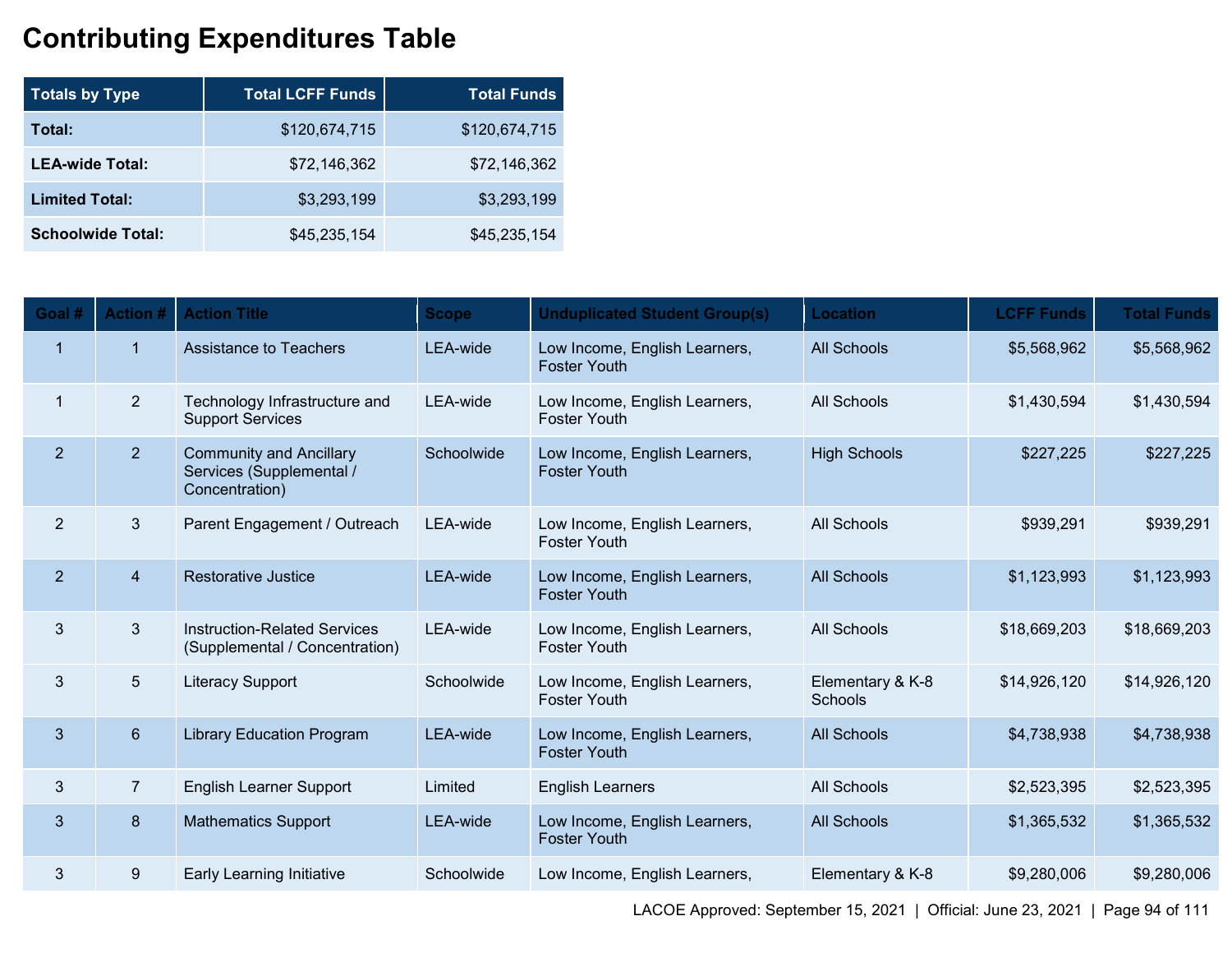|                |                 |                                                  |            | <b>Foster Youth</b>                                  | Schools                                                                                                                                                                                                                                                                                                                                                                          |              |              |
|----------------|-----------------|--------------------------------------------------|------------|------------------------------------------------------|----------------------------------------------------------------------------------------------------------------------------------------------------------------------------------------------------------------------------------------------------------------------------------------------------------------------------------------------------------------------------------|--------------|--------------|
| $\mathbf{3}$   | 10              | School-based Student Support                     | LEA-wide   | Low Income, English Learners,<br><b>Foster Youth</b> | <b>All Schools</b>                                                                                                                                                                                                                                                                                                                                                               | \$10,050,039 | \$10,050,039 |
| $\mathbf{3}$   | 11              | Learning Acceleration Programs                   | LEA-wide   | Low Income, English Learners,<br><b>Foster Youth</b> | All Schools                                                                                                                                                                                                                                                                                                                                                                      | \$5,185,275  | \$5,185,275  |
| $\mathbf{3}$   | 12              | <b>Tutoring Support</b>                          | Schoolwide | Low Income, English Learners,<br><b>Foster Youth</b> | King, Smith, Edison,<br>Addams, Robinson,<br>Garfield, Willard,<br>Roosevelt, Lincoln,<br>Dooley, McKinley,<br>Powell, Oropeza,<br>Whittier, Barton,<br>Washington,<br>Franklin, Lindbergh,<br>Stephens, Lindsey,<br>Hamilton, Jefferson,<br>Nelson, Hoover,<br>Educational<br>Partnership High<br>School, Long Beach<br>Learning Center,<br>Jordan,<br>Renaissance,<br>Cabrillo | \$2,250,000  | \$2,250,000  |
| 4              | $\mathbf{1}$    | <b>Counseling Support</b>                        | LEA-wide   | Low Income, English Learners,<br><b>Foster Youth</b> | <b>All Schools</b>                                                                                                                                                                                                                                                                                                                                                               | \$10,670,839 | \$10,670,839 |
| 4              | $\overline{2}$  | <b>College and Career Readiness</b>              | LEA-wide   | Low Income, English Learners,<br><b>Foster Youth</b> | All Schools                                                                                                                                                                                                                                                                                                                                                                      | \$4,864,392  | \$4,864,392  |
| 4              | 3 <sup>2</sup>  | <b>Advanced Placement Support</b>                | Schoolwide | Low Income, English Learners,<br><b>Foster Youth</b> | <b>High Schools</b>                                                                                                                                                                                                                                                                                                                                                              | \$5,000,559  | \$5,000,559  |
| 5              | $\overline{2}$  | Pupil Services (Supplemental /<br>Concentration) | LEA-wide   | Low Income, English Learners,<br><b>Foster Youth</b> | <b>All Schools</b>                                                                                                                                                                                                                                                                                                                                                               | \$6,213,089  | \$6,213,089  |
| 5              | $3\overline{3}$ | <b>High School Wellness Centers</b>              | Schoolwide | Low Income, English Learners,<br><b>Foster Youth</b> | <b>High Schools</b>                                                                                                                                                                                                                                                                                                                                                              | \$1,633,588  | \$1,633,588  |
| 5 <sub>5</sub> | $\overline{4}$  | Male and Female Leadership<br>Academies          | LEA-wide   | Low Income, English Learners,<br><b>Foster Youth</b> | <b>All Schools</b>                                                                                                                                                                                                                                                                                                                                                               | \$576,215    | \$576,215    |
| 5              | $\sqrt{5}$      | <b>Foster Youth Services</b>                     | Limited    | <b>Foster Youth</b>                                  | All Schools                                                                                                                                                                                                                                                                                                                                                                      | \$769,804    | \$769,804    |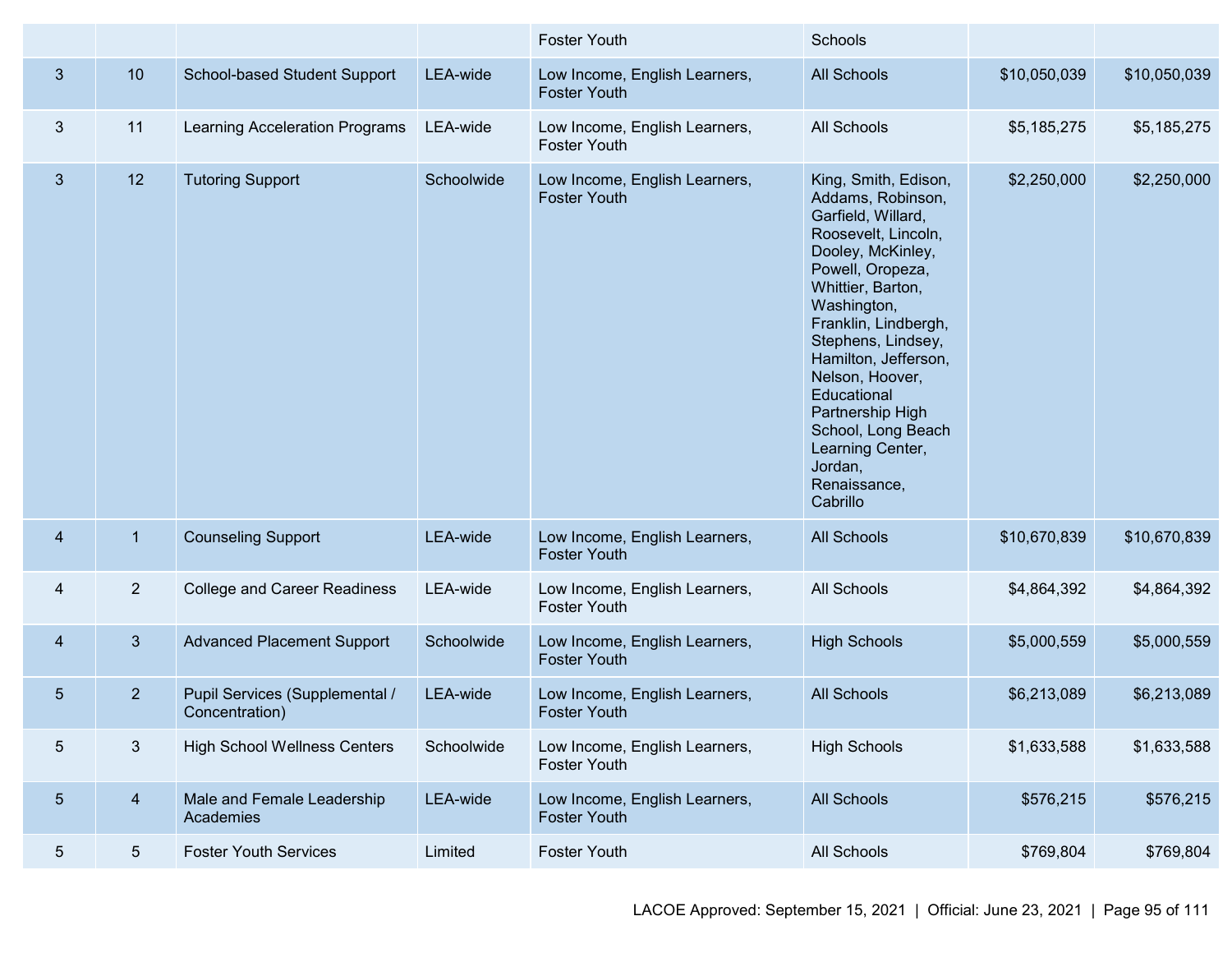|  | Linked Learning Initiative      | Schoolwide | Low Income, English Learners,<br><b>Foster Youth</b> | <b>High Schools</b>                | \$8,687,937 | \$8,687,937 |
|--|---------------------------------|------------|------------------------------------------------------|------------------------------------|-------------|-------------|
|  | <b>Elementary Music Program</b> | Schoolwide | Low Income, English Learners,<br>Foster Youth        | Elementary & K-8<br><b>Schools</b> | \$3,979,719 | \$3,979,719 |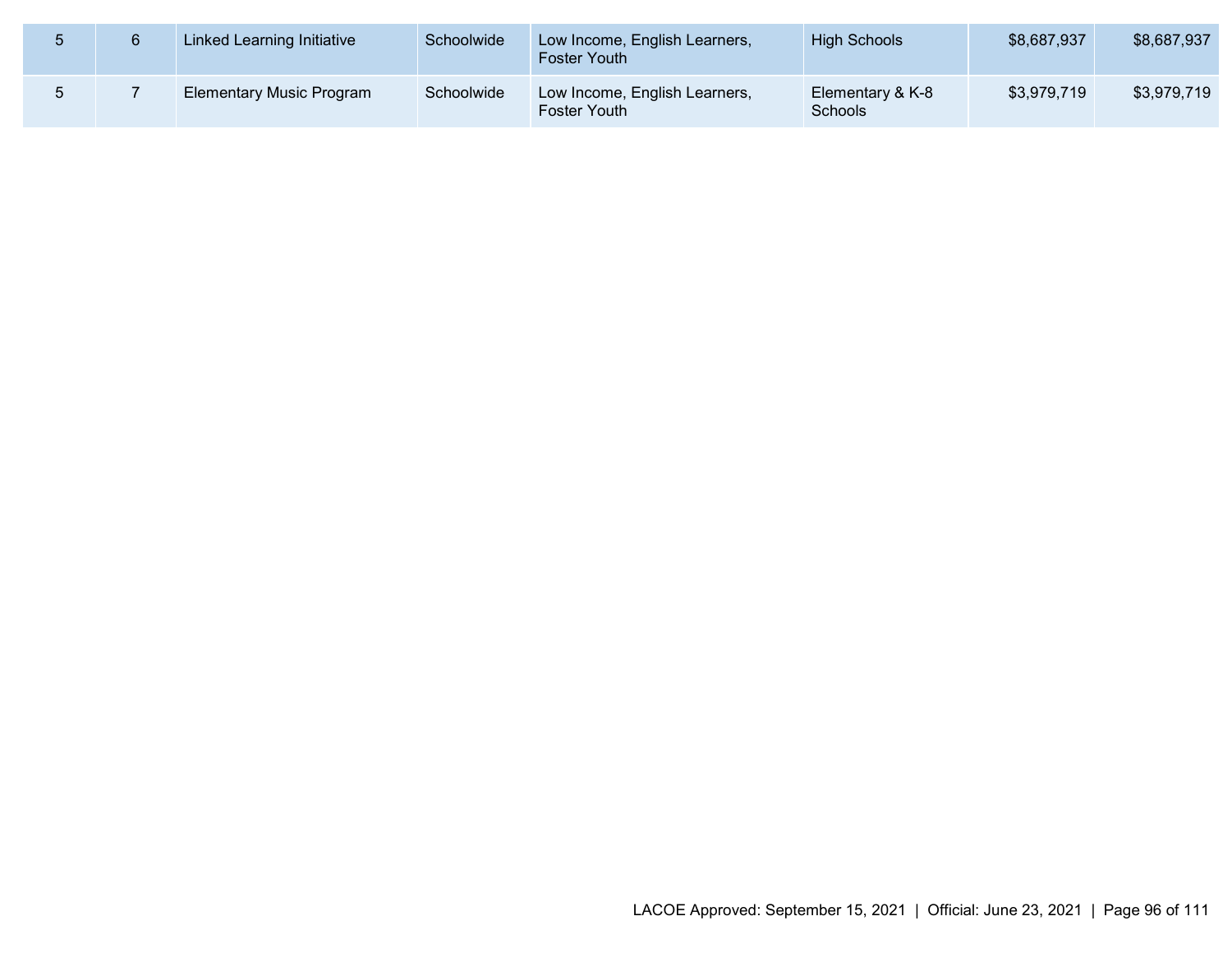## **Instructions**

[Plan Summary](#page-98-0)

[Stakeholder Engagement](#page-99-0)

[Goals and Actions](#page-101-0)

#### [Increased or Improved Services for Foster Youth, English Learners, and Low-Income Students](#page-105-0)

*For additional questions or technical assistance related to the completion of the LCAP template, please contact the local COE, or the California Department of Education's (CDE's) Local Agency Systems Support Office by phone at 916-319-0809 or by email at [lcff@cde.ca.gov.](mailto:lcff@cde.ca.gov)*

# **Introduction and Instructions**

The Local Control Funding Formula (LCFF) requires LEAs to engage their local stakeholders in an annual planning process to evaluate their progress within eight state priority areas encompassing all statutory metrics (COEs have ten state priorities). LEAs document the results of this planning process in the Local Control and Accountability Plan (LCAP) using the template adopted by the State Board of Education.

The LCAP development process serves three distinct, but related functions:

- **Comprehensive Strategic Planning:** The process of developing and annually updating the LCAP supports comprehensive strategic planning (California *Education Code* [*EC*] 52064(e)(1)). Strategic planning that is comprehensive connects budgetary decisions to teaching and learning performance data. Local educational agencies (LEAs) should continually evaluate the hard choices they make about the use of limited resources to meet student and community needs to ensure opportunities and outcomes are improved for all students.
- **Meaningful Stakeholder Engagement:** The LCAP development process should result in an LCAP that reflects decisions made through meaningful stakeholder engagement (*EC* 52064(e)(1)). Local stakeholders possess valuable perspectives and insights about an LEA's programs and services. Effective strategic planning will incorporate these perspectives and insights in order to identify potential goals and actions to be included in the LCAP.
- **Accountability and Compliance:** The LCAP serves an important accountability function because aspects of the LCAP template require LEAs to show that they have complied with various requirements specified in the LCFF statutes and regulations, most notably:
	- o Demonstrating that LEAs are increasing or improving services for foster youth, English learners, and low-income students in proportion to the amount of additional funding those students generate under LCFF (*EC* 52064(b)(4-6)).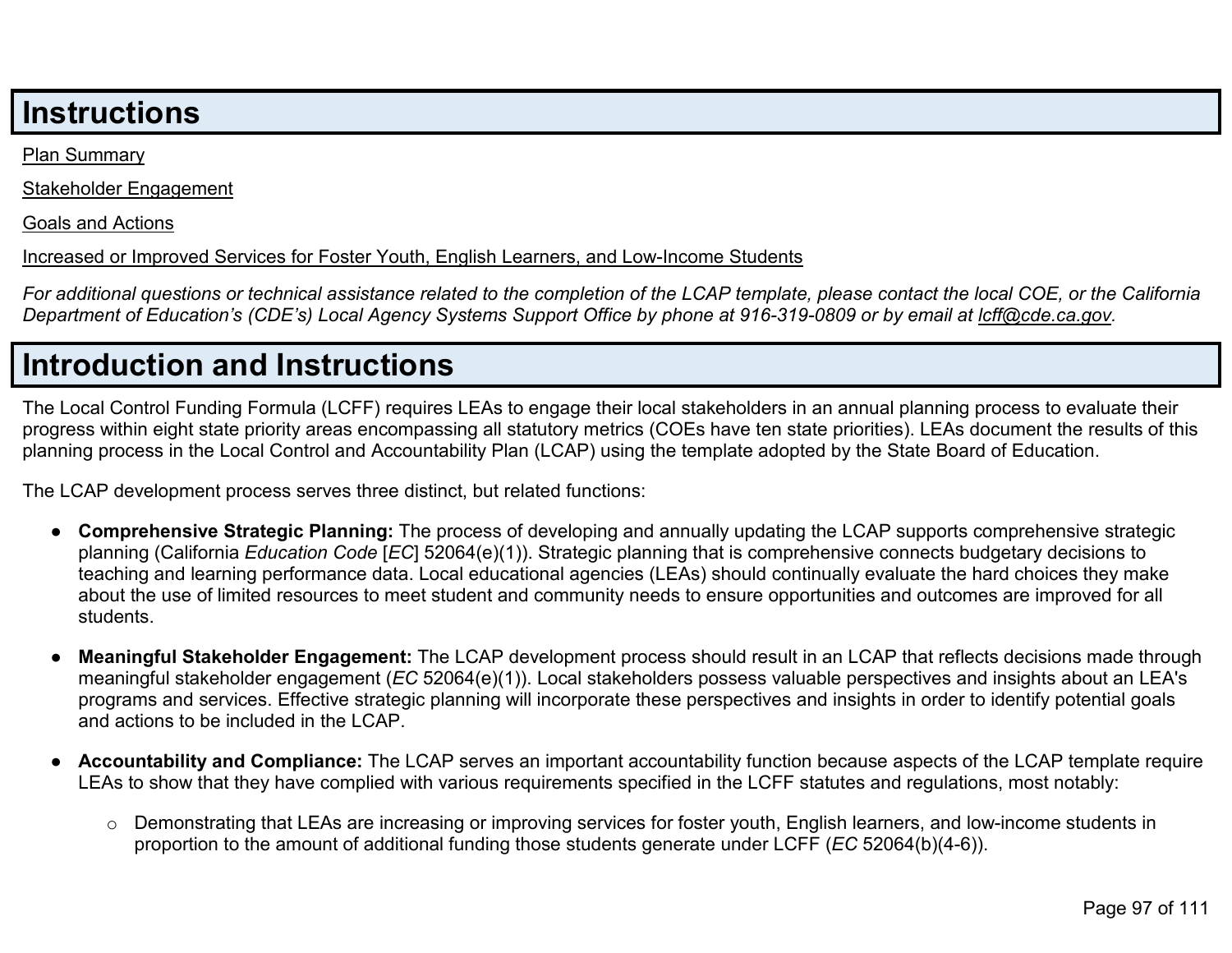- $\circ$  Establishing goals, supported by actions and related expenditures, that address the statutory priority areas and statutory metrics (EC 52064(b)(1) & (2)).
- o Annually reviewing and updating the LCAP to reflect progress toward the goals (*EC* 52064(b)(7)).

The LCAP template, like each LEA's final adopted LCAP, is a document, not a process. LEAs must use the template to memorialize the outcome of their LCAP development process, which should: (a) reflect comprehensive strategic planning (b) through meaningful engagement with stakeholders that (c) meets legal requirements, as reflected in the final adopted LCAP. The sections included within the LCAP template do not and cannot reflect the full development process, just as the LCAP template itself is not intended as a stakeholder engagement tool.

If a county superintendent of schools has jurisdiction over a single school district, the county board of education and the governing board of the school district may adopt and file for review and approval a single LCAP consistent with the requirements in *EC* sections 52060, 52062, 52066, 52068, and 52070. The LCAP must clearly articulate to which entity's budget (school district or county superintendent of schools) all budgeted and actual expenditures are aligned.

The revised LCAP template for the 2021–22, 2022–23, and 2023–24 school years reflects statutory changes made through Assembly Bill 1840 (Committee on Budget), Chapter 243, Statutes of 2018. These statutory changes enhance transparency regarding expenditures on actions included in the LCAP, including actions that contribute to meeting the requirement to increase or improve services for foster youth, English learners, and low-income students, and to streamline the information presented within the LCAP to make adopted LCAPs more accessible for stakeholders and the public.

At its most basic, the adopted LCAP should attempt to distill not just what the LEA is doing, but also allow stakeholders to understand why, and whether those strategies are leading to improved opportunities and outcomes for students. LEAs are strongly encouraged to use language and a level of detail in their adopted LCAPs intended to be meaningful and accessible for the LEA's diverse stakeholders and the broader public.

In developing and finalizing the LCAP for adoption, LEAs are encouraged to keep the following overarching frame at the forefront of the strategic planning and stakeholder engagement functions:

Given present performance across the state priorities and on indicators in the California School Dashboard, how is the LEA using its budgetary resources to respond to student and community needs, and address any performance gaps, including by meeting its obligation to increase or improve services for foster youth, English learners, and low-income students?

LEAs are encouraged to focus on a set of metrics or a set of actions that the LEA believes, based on input gathered from stakeholders, research, and experience, will have the biggest impact on behalf of its students.

These instructions address the requirements for each section of the LCAP, but may include information about effective practices when developing the LCAP and completing the LCAP itself. Additionally, information is included at the beginning of each section emphasizing the purpose that each section serves.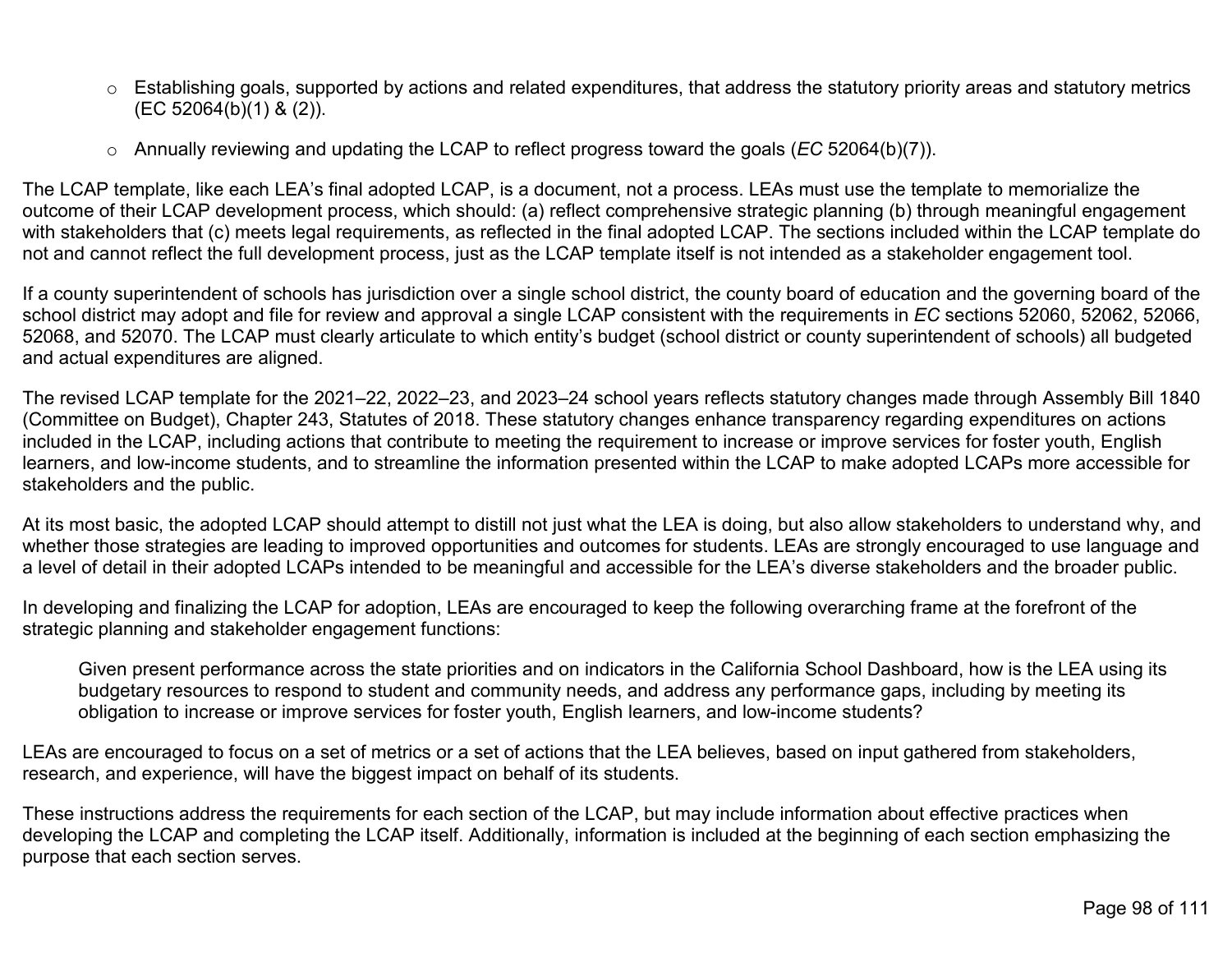# <span id="page-98-0"></span>**Plan Summary**

## **Purpose**

A well-developed Plan Summary section provides a meaningful context for the LCAP. This section provides information about an LEA's community as well as relevant information about student needs and performance. In order to provide a meaningful context for the rest of the LCAP, the content of this section should be clearly and meaningfully related to the content included in the subsequent sections of the LCAP.

### **Requirements and Instructions**

*General Information* – Briefly describe the students and community. For example, information about an LEA in terms of geography, enrollment, or employment, the number and size of specific schools, recent community challenges, and other such information as an LEA wishes to include can enable a reader to more fully understand an LEA's LCAP.

*Reflections: Successes* – Based on a review of performance on the state indicators and local performance indicators included in the Dashboard, progress toward LCAP goals, local self-assessment tools, stakeholder input, and any other information, what progress is the LEA most proud of and how does the LEA plan to maintain or build upon that success? This may include identifying specific examples of how past increases or improvements in services for foster youth, English learners, and low-income students have led to improved performance for these students.

*Reflections: Identified Need* – Referring to the Dashboard, identify: (a) any state indicator for which overall performance was in the "Red" or "Orange" performance category or any local indicator where the LEA received a "Not Met" or "Not Met for Two or More Years" rating AND (b) any state indicator for which performance for any student group was two or more performance levels below the "all student*"* performance. What steps is the LEA planning to take to address these areas of low performance and performance gaps? Other needs may be identified using locally collected data including data collected to inform the self-reflection tools and reporting local indicators on the Dashboard.

*LCAP Highlights* – Identify and briefly summarize the key features of this year's LCAP.

*Comprehensive Support and Improvement* – An LEA with a school or schools identified for comprehensive support and improvement (CSI) under the Every Student Succeeds Act must respond to the following prompts:

- **Schools Identified**: Identify the schools within the LEA that have been identified for CSI.
- **Support for Identified Schools**: Describe how the LEA has or will support the identified schools in developing CSI plans that included a school-level needs assessment, evidence-based interventions, and the identification of any resource inequities to be addressed through the implementation of the CSI plan.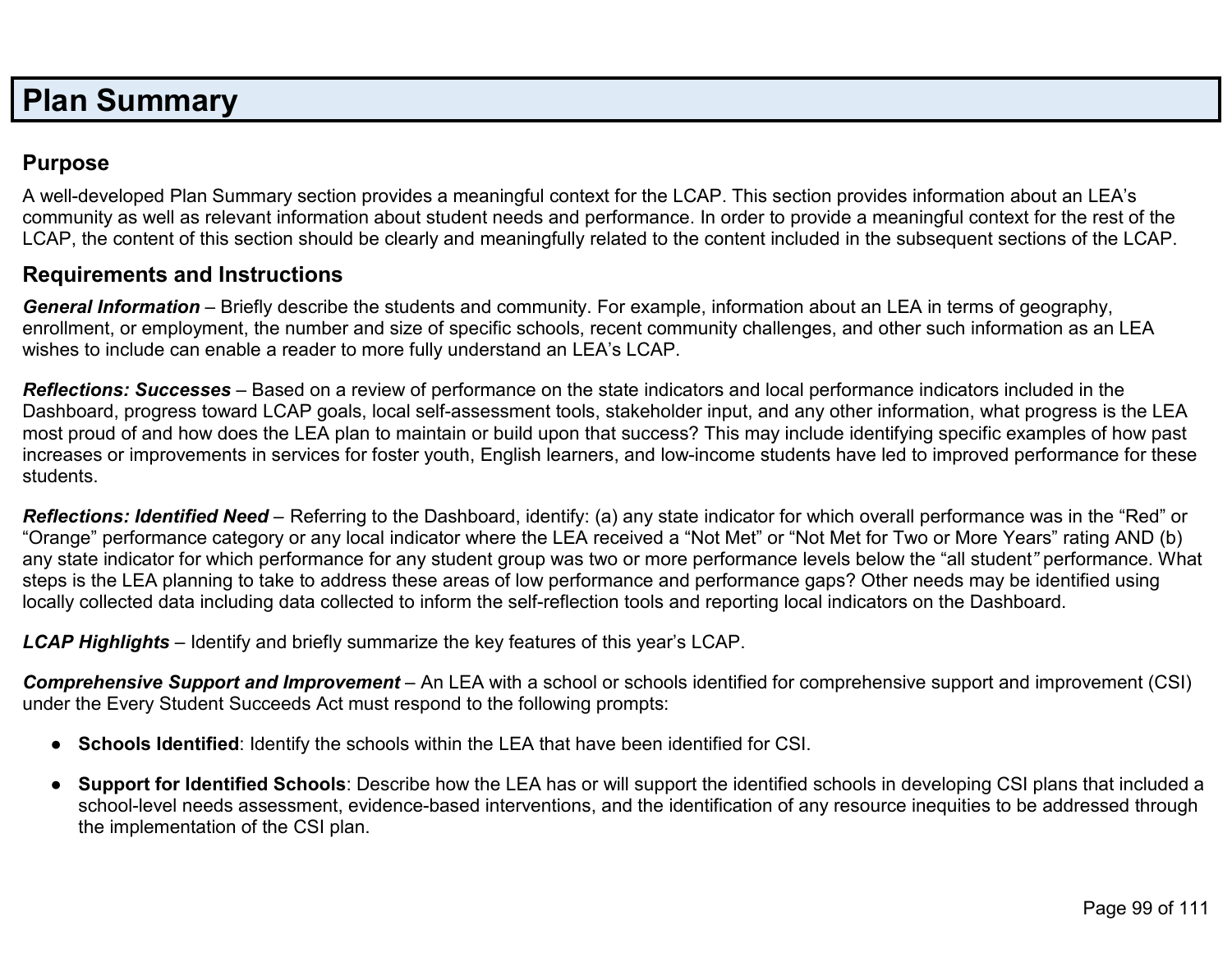● **Monitoring and Evaluating Effectiveness**: Describe how the LEA will monitor and evaluate the implementation and effectiveness of the CSI plan to support student and school improvement.

# <span id="page-99-0"></span>**Stakeholder Engagement**

## **Purpose**

Significant and purposeful engagement of parents, students, educators, and other stakeholders, including those representing the student groups identified by LCFF, is critical to the development of the LCAP and the budget process. Consistent with statute, such stakeholder engagement should support comprehensive strategic planning, accountability, and improvement across the state priorities and locally identified priorities (*EC* 52064(e)(1)). Stakeholder engagement is an ongoing, annual process.

This section is designed to reflect how stakeholder engagement influenced the decisions reflected in the adopted LCAP. The goal is to allow stakeholders that participated in the LCAP development process and the broader public understand how the LEA engaged stakeholders and the impact of that engagement. LEAs are encouraged to keep this goal in the forefront when completing this section.

Statute and regulations specify the stakeholder groups that school districts and COEs must consult when developing the LCAP: teachers, principals, administrators, other school personnel, local bargaining units of the LEA, parents, and students. Before adopting the LCAP, school districts and COEs must share it with the Parent Advisory Committee and, if applicable, to its English Learner Parent Advisory Committee. The superintendent is required by statute to respond in writing to the comments received from these committees. School districts and COEs must also consult with the special education local plan area administrator(s) when developing the LCAP. Statute requires charter schools to consult with teachers, principals, administrators, other school personnel, parents, and students in developing the LCAP. The LCAP should also be shared with, and LEAs should request input from, schoolsite-level advisory groups, as applicable (e.g., schoolsite councils, English Learner Advisory Councils, student advisory groups, etc.), to facilitate alignment between schoolsite and district-level goals and actions.

Information and resources that support effective stakeholder engagement, define student consultation, and provide the requirements for advisory group composition, can be found under Resources on the following web page of the CDE's website: [https://www.cde.ca.gov/re/lc/.](https://www.cde.ca.gov/re/lc/)

## **Requirements and Instructions**

Below is an excerpt from the 2018–19 *Guide for Annual Audits of K–12 Local Education Agencies and State Compliance Reporting*, which is provided to highlight the legal requirements for stakeholder engagement in the LCAP development process:

#### **Local Control and Accountability Plan:**

For county offices of education and school districts only, verify the LEA:

a) Presented the local control and accountability plan to the parent advisory committee in accordance with Education Code section 52062(a)(1) or 52068(a)(1), as appropriate.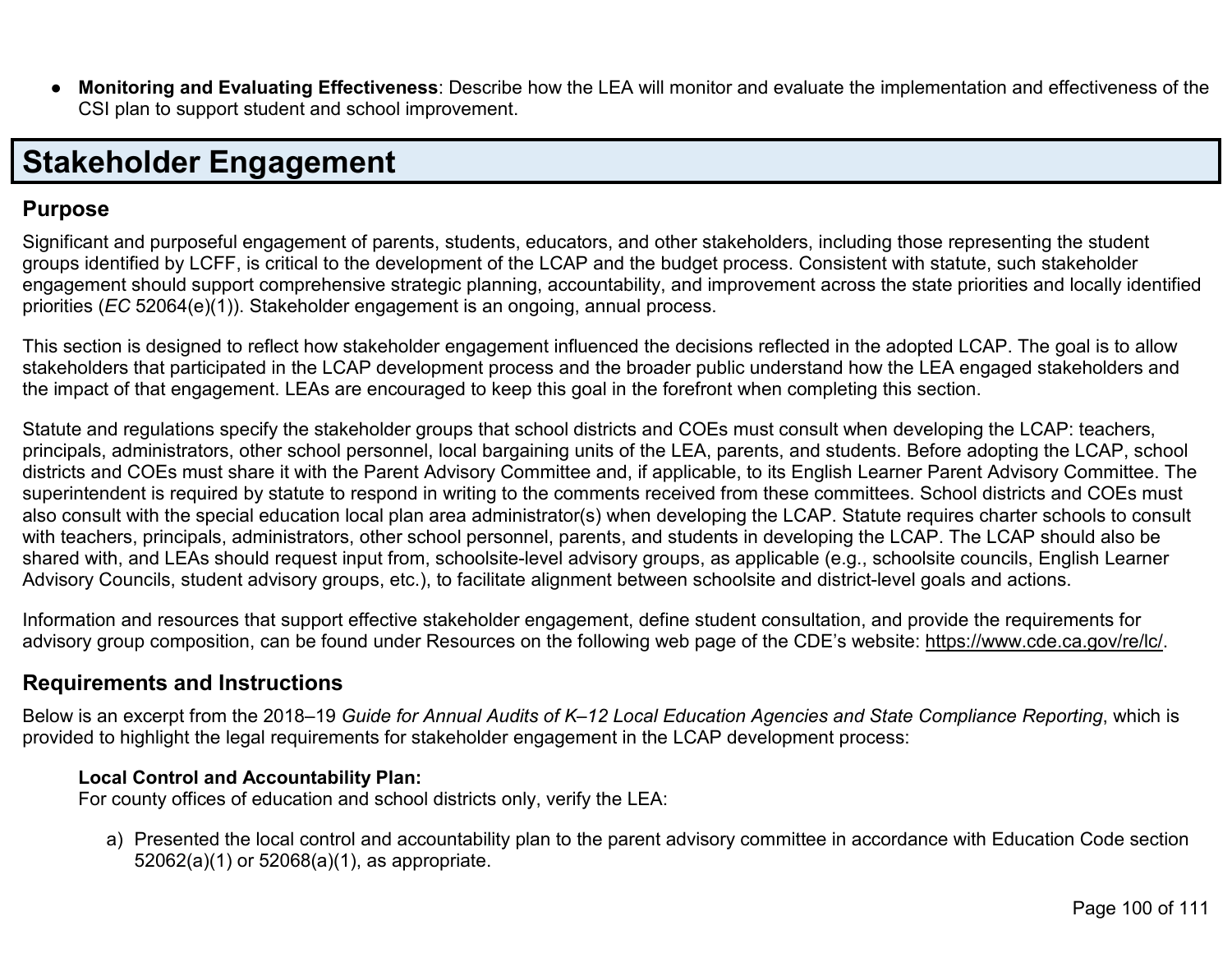- b) If applicable, presented the local control and accountability plan to the English learner parent advisory committee, in accordance with Education Code section 52062(a)(2) or 52068(a)(2), as appropriate.
- c) Notified members of the public of the opportunity to submit comments regarding specific actions and expenditures proposed to be included in the local control and accountability plan in accordance with Education Code section 52062(a)(3) or 52068(a)(3), as appropriate.
- d) Held at least one public hearing in accordance with Education Code section 52062(b)(1) or 52068(b)(1), as appropriate.
- e) Adopted the local control and accountability plan in a public meeting in accordance with Education Code section 52062(b)(2) or 52068(b)(2), as appropriate.

**Prompt 1**: "A summary of the stakeholder process and how the stakeholder engagement was considered before finalizing the LCAP."

Describe the stakeholder engagement process used by the LEA to involve stakeholders in the development of the LCAP, including, at a minimum, describing how the LEA met its obligation to consult with all statutorily required stakeholder groups as applicable to the type of LEA. A sufficient response to this prompt must include general information about the timeline of the process and meetings or other engagement strategies with stakeholders. A response may also include information about an LEA's philosophical approach to stakeholder engagement.

**Prompt 2:** "A summary of the feedback provided by specific stakeholder groups."

Describe and summarize the stakeholder feedback provided by specific stakeholders. A sufficient response to this prompt will indicate ideas, trends, or inputs that emerged from an analysis of the feedback received from stakeholders.

**Prompt 3:** "A description of the aspects of the LCAP that were influenced by specific stakeholder input."

A sufficient response to this prompt will provide stakeholders and the public clear, specific information about how the stakeholder engagement process influenced the development of the LCAP. The response must describe aspects of the LCAP that were influenced by or developed in response to the stakeholder feedback described in response to Prompt 2. This may include a description of how the LEA prioritized stakeholder requests within the context of the budgetary resources available or otherwise prioritized areas of focus within the LCAP. For the purposes of this prompt, "aspects" of an LCAP that may have been influenced by stakeholder input can include, but are not necessarily limited to:

- Inclusion of a goal or decision to pursue a Focus Goal (as described below)
- Inclusion of metrics other than the statutorily required metrics
- Determination of the desired outcome on one or more metrics
- Inclusion of performance by one or more student groups in the Measuring and Reporting Results subsection
- $\bullet$  Inclusion of action(s) or a group of actions
- Elimination of action(s) or group of actions
- Changes to the level of proposed expenditures for one or more actions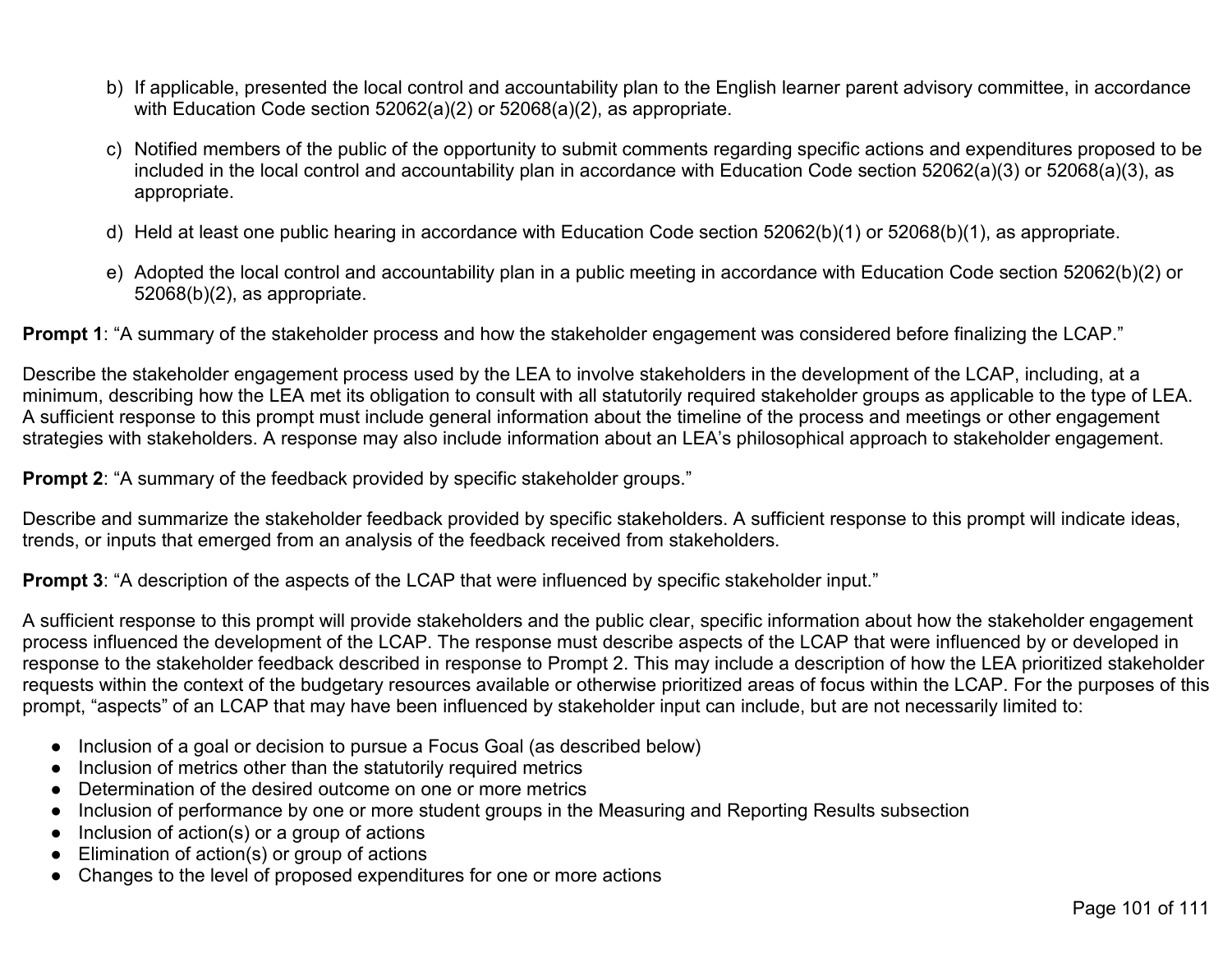- Inclusion of action(s) as contributing to increased or improved services for unduplicated services
- Determination of effectiveness of the specific actions to achieve the goal
- Determination of material differences in expenditures
- Determination of changes made to a goal for the ensuing LCAP year based on the annual update process
- Determination of challenges or successes in the implementation of actions

## <span id="page-101-0"></span>**Goals and Actions**

## **Purpose**

Well-developed goals will clearly communicate to stakeholders what the LEA plans to accomplish, what the LEA plans to do in order to accomplish the goal, and how the LEA will know when it has accomplished the goal. A goal statement, associated metrics and expected outcomes, and the actions included in the goal should be in alignment. The explanation for why the LEA included a goal is an opportunity for LEAs to clearly communicate to stakeholders and the public why, among the various strengths and areas for improvement highlighted by performance data and strategies and actions that could be pursued, the LEA decided to pursue this goal, and the related metrics, expected outcomes, actions, and expenditures.

A well-developed goal can be focused on the performance relative to a metric or metrics for all students, a specific student group(s), narrowing performance gaps, or implementing programs or strategies expected to impact outcomes. LEAs should assess the performance of their student groups when developing goals and the related actions to achieve such goals.

## **Requirements and Instructions**

LEAs should prioritize the goals, specific actions, and related expenditures included within the LCAP within one or more state priorities. LEAs should consider performance on the state and local indicators, including their locally collected and reported data for the local indicators that are included in the Dashboard in determining whether and how to prioritize its goals within the LCAP.

In order to support prioritization of goals, the LCAP template provides LEAs with the option of developing three different kinds of goals:

- Focus Goal: A Focus Goal is relatively more concentrated in scope and may focus on a fewer number of metrics to measure improvement. A Focus Goal statement will be time bound and make clear how the goal is to be measured.
- Broad Goal: A Broad Goal is relatively less concentrated in its scope and may focus on improving performance across a wide range of metrics.
- Maintenance of Progress Goal: A Maintenance of Progress Goal includes actions that may be ongoing without significant changes and allows an LEA to track performance on any metrics not addressed in the other goals of the LCAP.

At a minimum, the LCAP must address all LCFF priorities and associated metrics.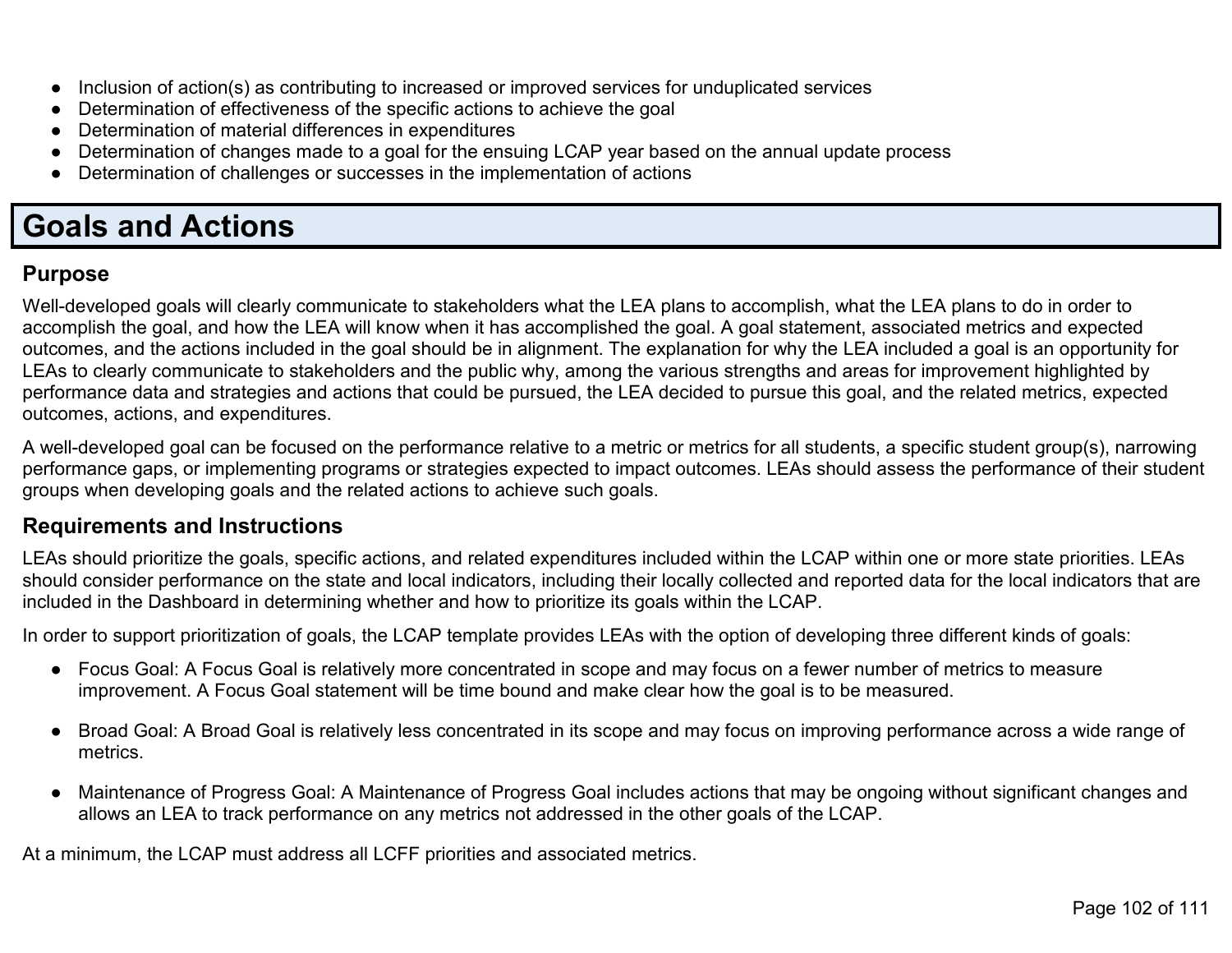#### *Focus Goal(s)*

**Goal Description:** The description provided for a Focus Goal must be specific, measurable, and time bound. An LEA develops a Focus Goal to address areas of need that may require or benefit from a more specific and data intensive approach. The Focus Goal can explicitly reference the metric(s) by which achievement of the goal will be measured and the time frame according to which the LEA expects to achieve the goal.

**Explanation of why the LEA has developed this goal:** Explain why the LEA has chosen to prioritize this goal. An explanation must be based on Dashboard data or other locally collected data. LEAs must describe how the LEA identified this goal for focused attention, including relevant consultation with stakeholders. LEAs are encouraged to promote transparency and understanding around the decision to pursue a focus goal.

#### *Broad Goal*

Goal Description: Describe what the LEA plans to achieve through the actions included in the goal. The description of a broad goal will be clearly aligned with the expected measurable outcomes included for the goal. The goal description organizes the actions and expected outcomes in a cohesive and consistent manner. A goal description is specific enough to be measurable in either quantitative or qualitative terms. A broad goal is not as specific as a focus goal. While it is specific enough to be measurable, there are many different metrics for measuring progress toward the goal.

**Explanation of why the LEA has developed this goal:** Explain why the LEA developed this goal and how the actions and metrics grouped together will help achieve the goal.

#### *Maintenance of Progress Goal*

**Goal Description:** Describe how the LEA intends to maintain the progress made in the LCFF State Priorities not addressed by the other goals in the LCAP. Use this type of goal to address the state priorities and applicable metrics not addressed within the other goals in the LCAP. The state priorities and metrics to be addressed in this section are those for which the LEA, in consultation with stakeholders, has determined to maintain actions and monitor progress while focusing implementation efforts on the actions covered by other goals in the LCAP.

**Explanation of why the LEA has developed this goal**: Explain how the actions will sustain the progress exemplified by the related metrics.

#### *Measuring and Reporting Results:*

For each LCAP year, identify the metric(s) that the LEA will use to track progress toward the expected outcomes. LEAs are encouraged to identify metrics for specific student groups, as appropriate, including expected outcomes that would reflect narrowing of any existing performance gaps.

Include in the baseline column the most recent data associated with this metric available at the time of adoption of the LCAP for the first year of the three-year plan. LEAs may use data as reported on the 2019 Dashboard for the baseline of a metric only if that data represents the most recent available (e.g. high school graduation rate).

Using the most recent data available may involve reviewing data the LEA is preparing for submission to the California Longitudinal Pupil Achievement Data System (CALPADS) or data that the LEA has recently submitted to CALPADS. Because final 2020–2021 outcomes on some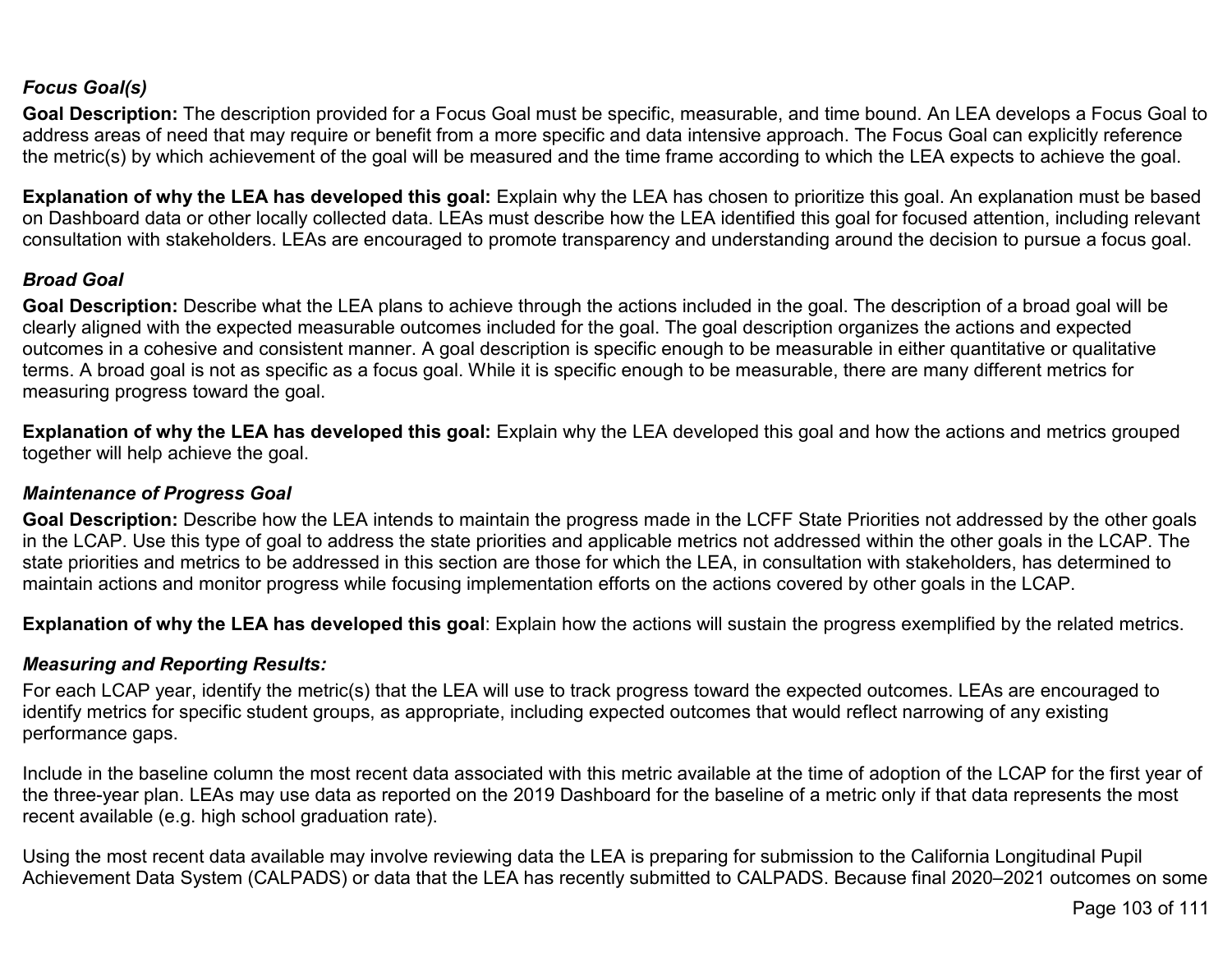metrics may not be computable at the time the 2021–24 LCAP is adopted (e.g. graduation rate, suspension rate), the most recent data available may include a point in time calculation taken each year on the same date for comparability purposes.

The baseline data shall remain unchanged throughout the three-year LCAP.

Complete the table as follows:

- **Metric**: Indicate how progress is being measured using a metric.
- **Baseline**: Enter the baseline when completing the LCAP for 2021–22. As described above, the baseline is the most recent data associated with a metric. Indicate the school year to which the data applies, consistent with the instructions above.
- **Year 1 Outcome**: When completing the LCAP for 2022–23, enter the most recent data available. Indicate the school year to which the data applies, consistent with the instructions above.
- **Year 2 Outcome**: When completing the LCAP for 2023–24, enter the most recent data available. Indicate the school year to which the data applies, consistent with the instructions above.
- **Year 3 Outcome**: When completing the LCAP for 2024–25, enter the most recent data available. Indicate the school year to which the data applies, consistent with the instructions above. The 2024–25 LCAP will be the first year in the next three-year cycle. Completing this column will be part of the Annual Update for that year.
- **Desired Outcome for 2023-24**: When completing the first year of the LCAP, enter the desired outcome for the relevant metric the LEA expects to achieve by the end of the 2023–24 LCAP year.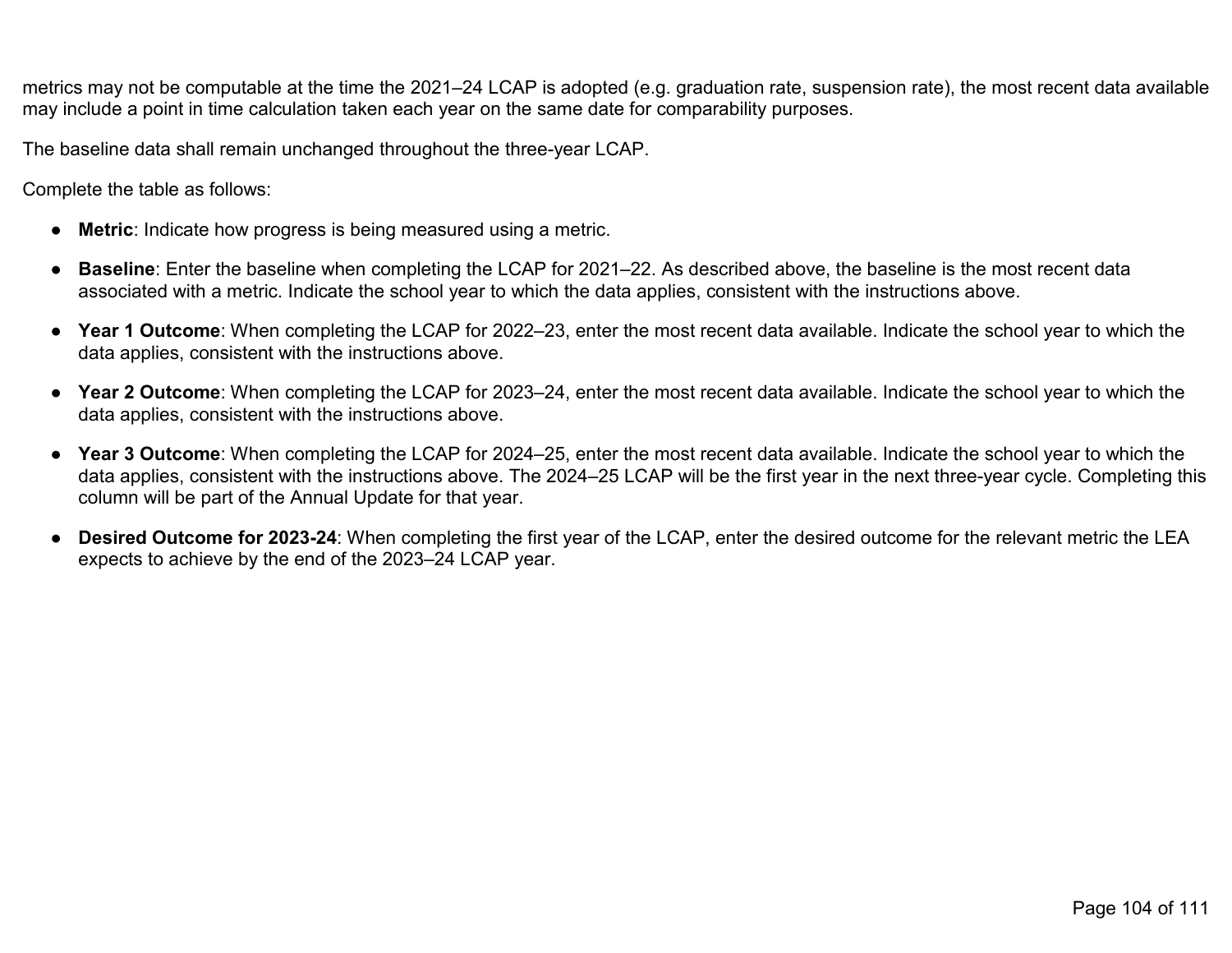Timeline for completing the "**Measuring and Reporting Results**" part of the Goal.

| <b>Metric</b>                                                                    | <b>Baseline</b>                                                                  | Year 1 Outcome                                                                                                     | <b>Year 2 Outcome</b>                                                                                       | <b>Year 3 Outcome</b>                                                                                              | <b>Desired Outcome</b><br>for Year 3<br>$(2023 - 24)$                            |
|----------------------------------------------------------------------------------|----------------------------------------------------------------------------------|--------------------------------------------------------------------------------------------------------------------|-------------------------------------------------------------------------------------------------------------|--------------------------------------------------------------------------------------------------------------------|----------------------------------------------------------------------------------|
| Enter information<br>in this box when<br>completing the<br>LCAP for 2021-<br>22. | Enter information<br>in this box when<br>completing the<br>LCAP for 2021-<br>22. | <b>Enter information</b><br>in this box when<br>completing the<br>LCAP for 2022-<br>23. Leave blank<br>until then. | Enter information<br>in this box when<br>completing the<br>LCAP for 2023-<br>24. Leave blank<br>until then. | <b>Enter information</b><br>in this box when<br>completing the<br>LCAP for 2024-<br>25. Leave blank<br>until then. | Enter information<br>in this box when<br>completing the<br>LCAP for 2021-<br>22. |

The metrics may be quantitative or qualitative; but at minimum, an LEA's LCAP must include goals that are measured using all of the applicable metrics for the related state priorities, in each LCAP year as applicable to the type of LEA. To the extent a state priority does not specify one or more metrics (e.g., implementation of state academic content and performance standards), the LEA must identify a metric to use within the LCAP. For these state priorities, LEAs are encouraged to use metrics based on or reported through the relevant self-reflection tool for local indicators within the Dashboard.

Actions: Enter the action number. Provide a short title for the action. This title will also appear in the expenditure tables. Provide a description of the action. Enter the total amount of expenditures associated with this action. Budgeted expenditures from specific fund sources will be provided in the summary expenditure tables. Indicate whether the action contributes to meeting the increase or improved services requirement as described in the Increased or Improved Services section using a "Y" for Yes or an "N" for No. (Note: for each such action offered on an LEAwide or schoolwide basis, the LEA will need to provide additional information in the Increased or Improved Summary Section to address the requirements in *California Code of Regulations*, Title 5 [5 *CCR*] Section 15496(b) in the Increased or Improved Services Section of the LCAP).

*Actions for English Learners:* School districts, COEs, and charter schools that have a numerically significant English learner student subgroup must include specific actions in the LCAP related to, at a minimum, the language acquisition programs, as defined in *EC* Section 306, provided to students and professional development activities specific to English learners.

*Actions for Foster Youth*: School districts, COEs, and charter schools that have a numerically significant Foster Youth student subgroup are encouraged to include specific actions in the LCAP designed to meet needs specific to Foster Youth students.

#### *Goal Analysis:*

Enter the LCAP Year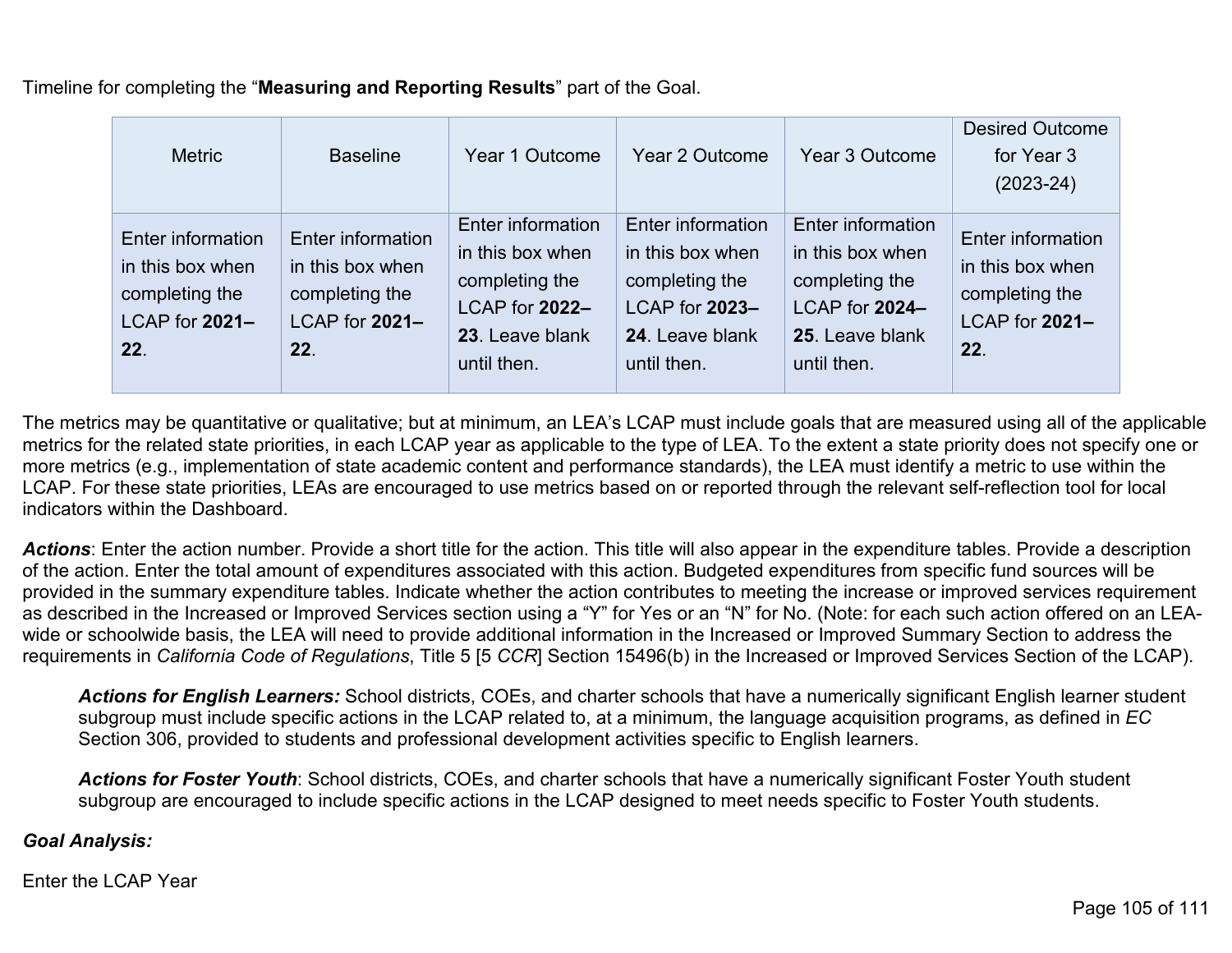Using actual annual measurable outcome data, including data from the Dashboard, analyze whether the planned actions were effective in achieving the goal. Respond to the prompts as instructed.

- Describe the overall implementation of the actions to achieve the articulated goal. Include a discussion of relevant challenges and successes experienced with the implementation process. This must include any instance where the LEA did not implement a planned action or implemented a planned action in a manner that differs substantively from how it was described in the adopted LCAP.
- Explain material differences between Budgeted Expenditures and Estimated Actual Expenditures. Minor variances in expenditures do not need to be addressed, and a dollar-for-dollar accounting is not required.
- Describe the effectiveness of the specific actions to achieve the articulated goal as measured by the LEA. In some cases, not all actions in a goal will be intended to improve performance on all of the metrics associated with the goal. When responding to this prompt, LEAs may assess the effectiveness of a single action or group of actions within the goal in the context of performance on a single metric or group of specific metrics within the goal that are applicable to the action(s). Grouping actions with metrics will allow for more robust analysis of whether the strategy the LEA is using to impact a specified set of metrics is working and increase transparency for stakeholders. LEAs are encouraged to use such an approach when goals include multiple actions and metrics that are not closely associated.
- Describe any changes made to this goal, expected outcomes, metrics, or actions to achieve this goal as a result of this analysis and analysis of the data provided in the Dashboard or other local data, as applicable.

## <span id="page-105-0"></span>**Increased or Improved Services for Foster Youth, English Learners, and Low-Income Students**

## **Purpose**

A well-written Increased or Improved Services section provides stakeholders with a comprehensive description, within a single dedicated section, of how an LEA plans to increase or improved services for its unduplicated students as compared to all students and how LEA-wide or schoolwide actions identified for this purpose meet regulatory requirements. Descriptions provided should include sufficient detail yet be sufficiently succinct to promote a broader understanding of stakeholders to facilitate their ability to provide input. An LEA's description in this section must align with the actions included in the Goals and Actions section as contributing.

## **Requirements and Instructions**

This section must be completed for each LCAP year.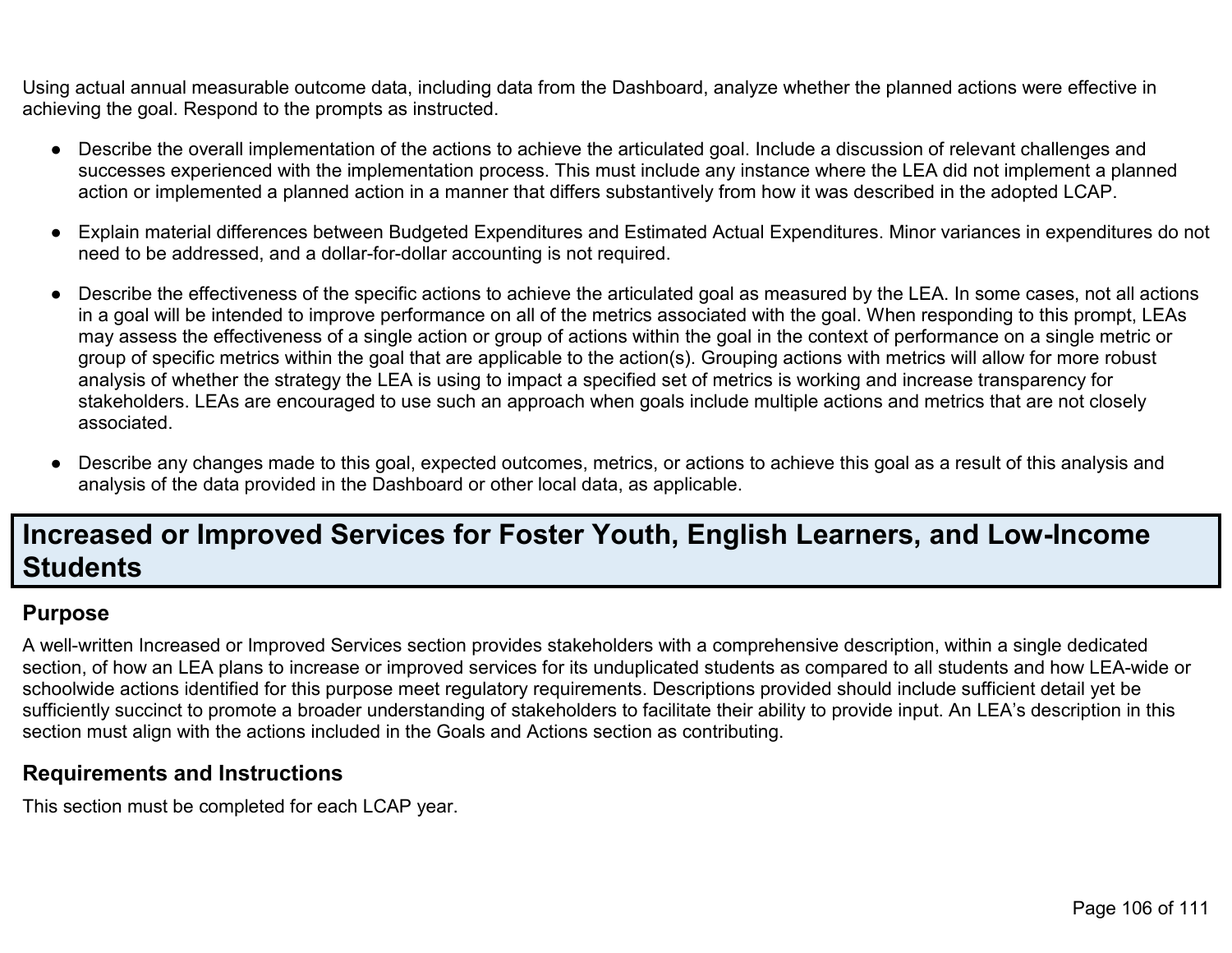When developing the LCAP in year 2 or year 3, copy the "Increased or Improved Services" section and enter the appropriate LCAP year. Using the copy of the section, complete the section as required for the relevant LCAP year. Retain all prior year sections for each of the three years within the LCAP

*Percentage to Increase or Improve Services***:** Identify the percentage by which services for unduplicated pupils must be increased or improved as compared to the services provided to all students in the LCAP year as calculated pursuant to 5 *CCR* Section 15496(a)(7).

*Increased Apportionment based on the enrollment of Foster Youth, English Learners, and Low-Income Students:* Specify the estimate of the amount of funds apportioned on the basis of the number and concentration of unduplicated pupils for the LCAP year.

#### *Required Descriptions:*

**For each action being provided to an entire school, or across the entire school district or county office of education (COE), an explanation of (1) how the needs of foster youth, English learners, and low-income students were considered first, and (2) how these actions are effective in meeting the goals for these students.**

For each action included in the Goals and Actions section as contributing to the increased or improved services requirement for unduplicated pupils and provided on an LEA-wide or schoolwide basis, the LEA must include an explanation consistent with 5 *CCR* Section 15496(b). For any such actions continued into the 2021–24 LCAP from the 2017–2020 LCAP, the LEA must determine whether or not the action was effective as expected, and this determination must reflect evidence of outcome data or actual implementation to date.

**Principally Directed and Effective:** An LEA demonstrates how an action is principally directed towards and effective in meeting the LEA's goals for unduplicated students when the LEA explains how:

- It considers the needs, conditions, or circumstances of its unduplicated pupils;
- The action, or aspect(s) of the action (including, for example, its design, content, methods, or location), is based on these considerations; and
- The action is intended to help achieve an expected measurable outcome of the associated goal.

As such, the response provided in this section may rely on a needs assessment of unduplicated students.

Conclusory statements that a service will help achieve an expected outcome for the goal, without an explicit connection or further explanation as to how, are not sufficient. Further, simply stating that an LEA has a high enrollment percentage of a specific student group or groups does not meet the increase or improve services standard because enrolling students is not the same as serving students.

For example, if an LEA determines that low-income students have a significantly lower attendance rate than the attendance rate for all students, it might justify LEA-wide or schoolwide actions to address this area of need in the following way: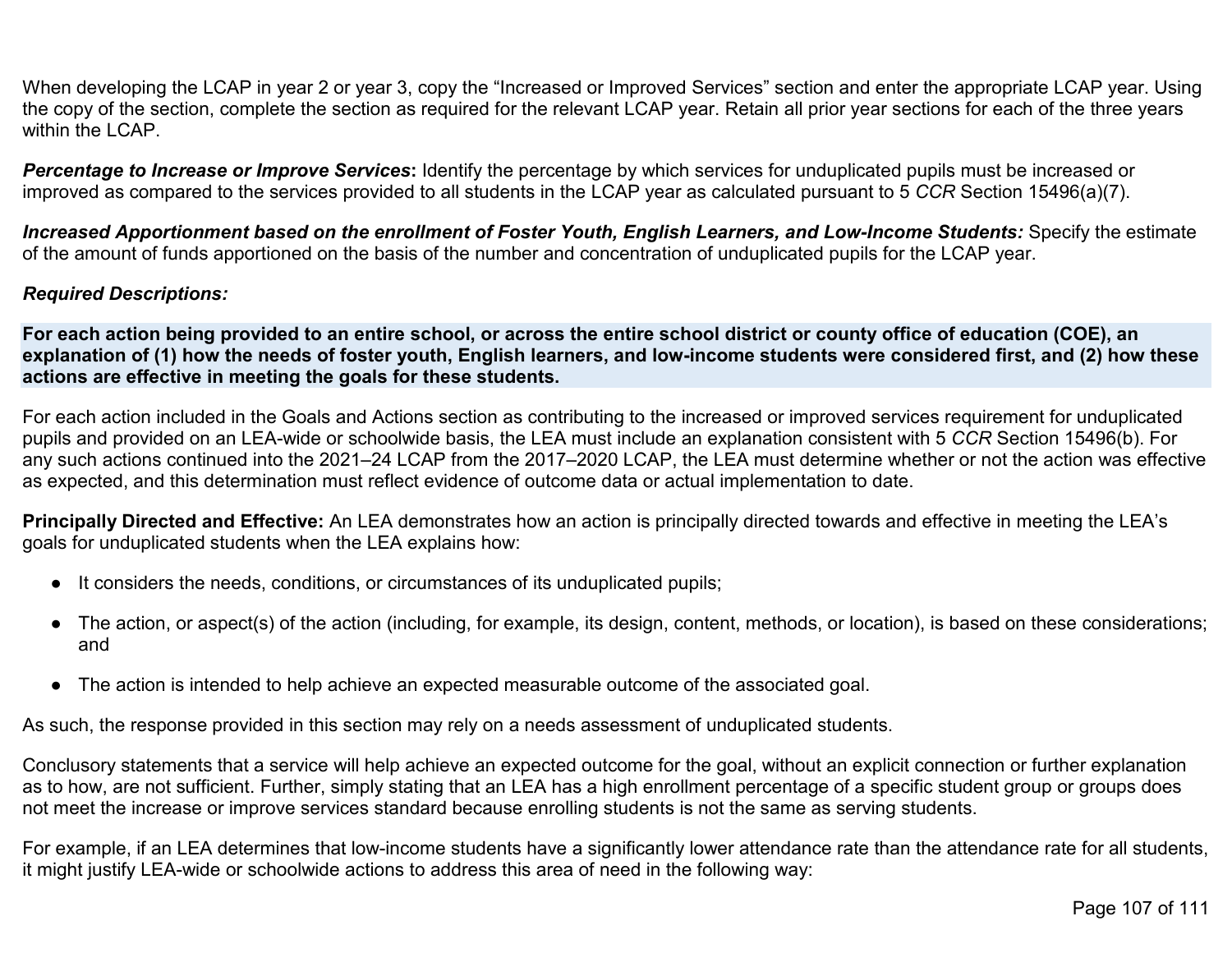After assessing the needs, conditions, and circumstances of our low-income students, we learned that the attendance rate of our lowincome students is 7% lower than the attendance rate for all students. (Needs, Conditions, Circumstances [Principally Directed])

In order to address this condition of our low-income students, we will develop and implement a new attendance program that is designed to address some of the major causes of absenteeism, including lack of reliable transportation and food, as well as a school climate that does not emphasize the importance of attendance. Goal N, Actions X, Y, and Z provide additional transportation and nutritional resources as well as a districtwide educational campaign on the benefits of high attendance rates. (Contributing Action(s))

These actions are being provided on an LEA-wide basis and we expect/hope that all students with less than a 100% attendance rate will benefit. However, because of the significantly lower attendance rate of low-income students, and because the actions meet needs most associated with the chronic stresses and experiences of a socio-economically disadvantaged status, we expect that the attendance rate for our low-income students will increase significantly more than the average attendance rate of all other students. (Measurable Outcomes [Effective In])

**COEs and Charter Schools**: Describe how actions included as contributing to meeting the increased or improved services requirement on an LEA-wide basis are principally directed to and effective in meeting its goals for unduplicated pupils in the state and any local priorities as described above. In the case of COEs and charter schools, schoolwide and LEA-wide are considered to be synonymous.

## **For School Districts Only:**

#### **Actions Provided on an LEA-Wide Basis:**

*Unduplicated Percentage > 55%:* For school districts with an unduplicated pupil percentage of 55% or more, describe how these actions are principally directed to and effective in meeting its goals for unduplicated pupils in the state and any local priorities as described above.

*Unduplicated Percentage < 55%:* For school districts with an unduplicated pupil percentage of less than 55%, describe how these actions are principally directed to and effective in meeting its goals for unduplicated pupils in the state and any local priorities. Also describe how the actions **are the most effective use of the funds** to meet these goals for its unduplicated pupils. Provide the basis for this determination, including any alternatives considered, supporting research, experience, or educational theory.

#### **Actions Provided on a Schoolwide Basis:**

School Districts must identify in the description those actions being funded and provided on a schoolwide basis, and include the required description supporting the use of the funds on a schoolwide basis.

**For schools with 40% or more enrollment of unduplicated pupils:** Describe how these actions are principally directed to and effective in meeting its goals for its unduplicated pupils in the state and any local priorities.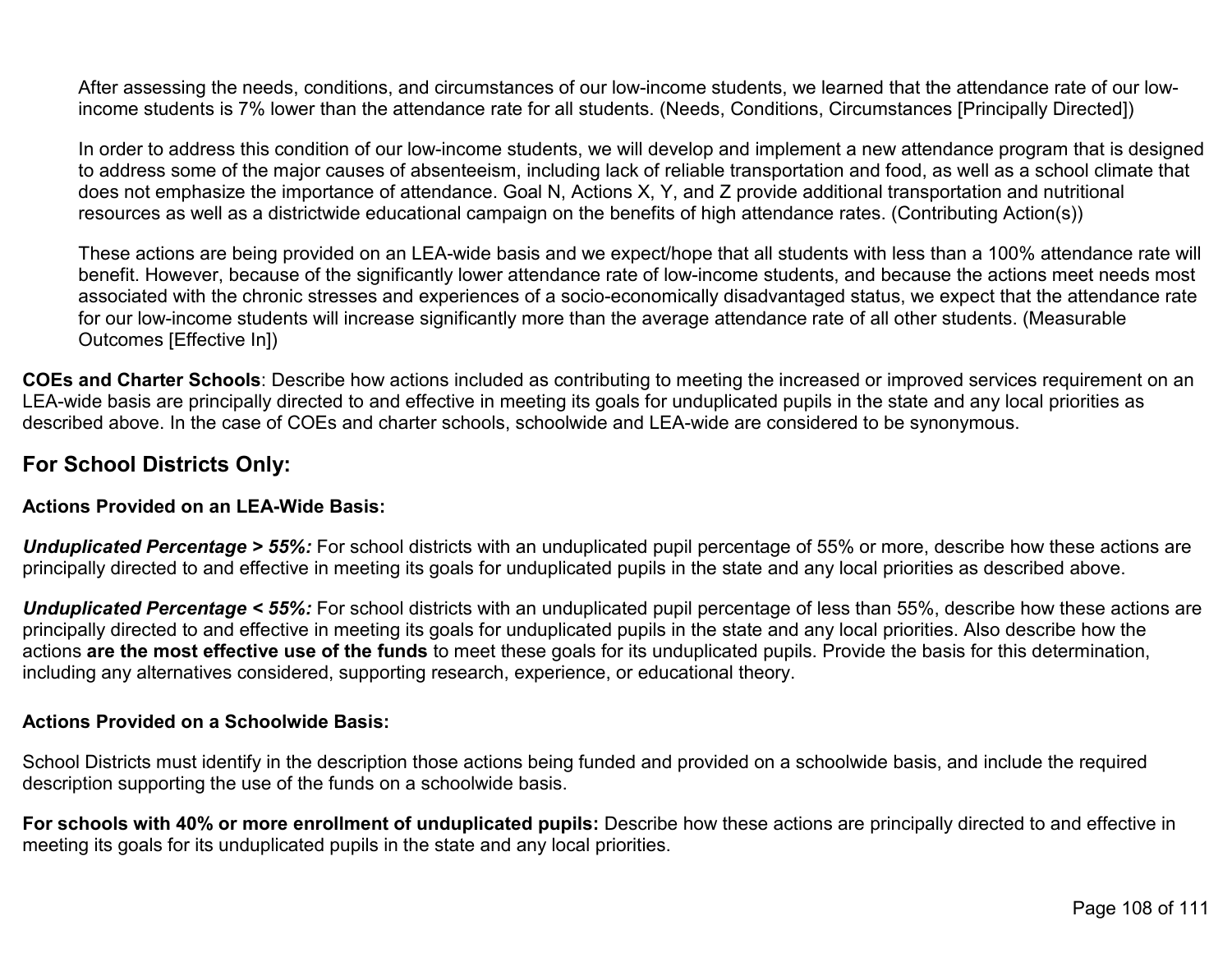**For school districts expending funds on a schoolwide basis at a school with less than 40% enrollment of unduplicated pupils:** Describe how these actions are principally directed to and how the actions are the most effective use of the funds to meet its goals for foster youth, English learners, and low-income students in the state and any local priorities.

## **"A description of how services for foster youth, English learners, and low-income students are being increased or improved by the percentage required."**

Consistent with the requirements of 5 *CCR* Section 15496, describe how services provided for unduplicated pupils are increased or improved by at least the percentage calculated as compared to the services provided for all students in the LCAP year. To improve services means to grow services in quality and to increase services means to grow services in quantity. Services are increased or improved by those actions in the LCAP that are included in the Goals and Actions section as contributing to the increased or improved services requirement. This description must address how these action(s) are expected to result in the required proportional increase or improvement in services for unduplicated pupils as compared to the services the LEA provides to all students for the relevant LCAP year.

## **Expenditure Tables**

Complete the Data Entry table for each action in the LCAP. The information entered into this table will automatically populate the other Expenditure Tables. All information is entered into the Data Entry table. Do not enter data into the other tables.

The following expenditure tables are required to be included in the LCAP as adopted by the local governing board or governing body:

- Table 1: Actions
- Table 2: Total Expenditures
- Table 3: Contributing Expenditures
- Table 4: Annual Update Expenditures

The Data Entry table may be included in the LCAP as adopted by the local governing board or governing body, but is not required to be included.

In the Data Entry table, provide the following information for each action in the LCAP for the relevant LCAP year:

- **Goal #**: Enter the LCAP Goal number for the action.
- **Action #:** Enter the action's number as indicated in the LCAP Goal.
- **Action Title:** Provide a title of the action.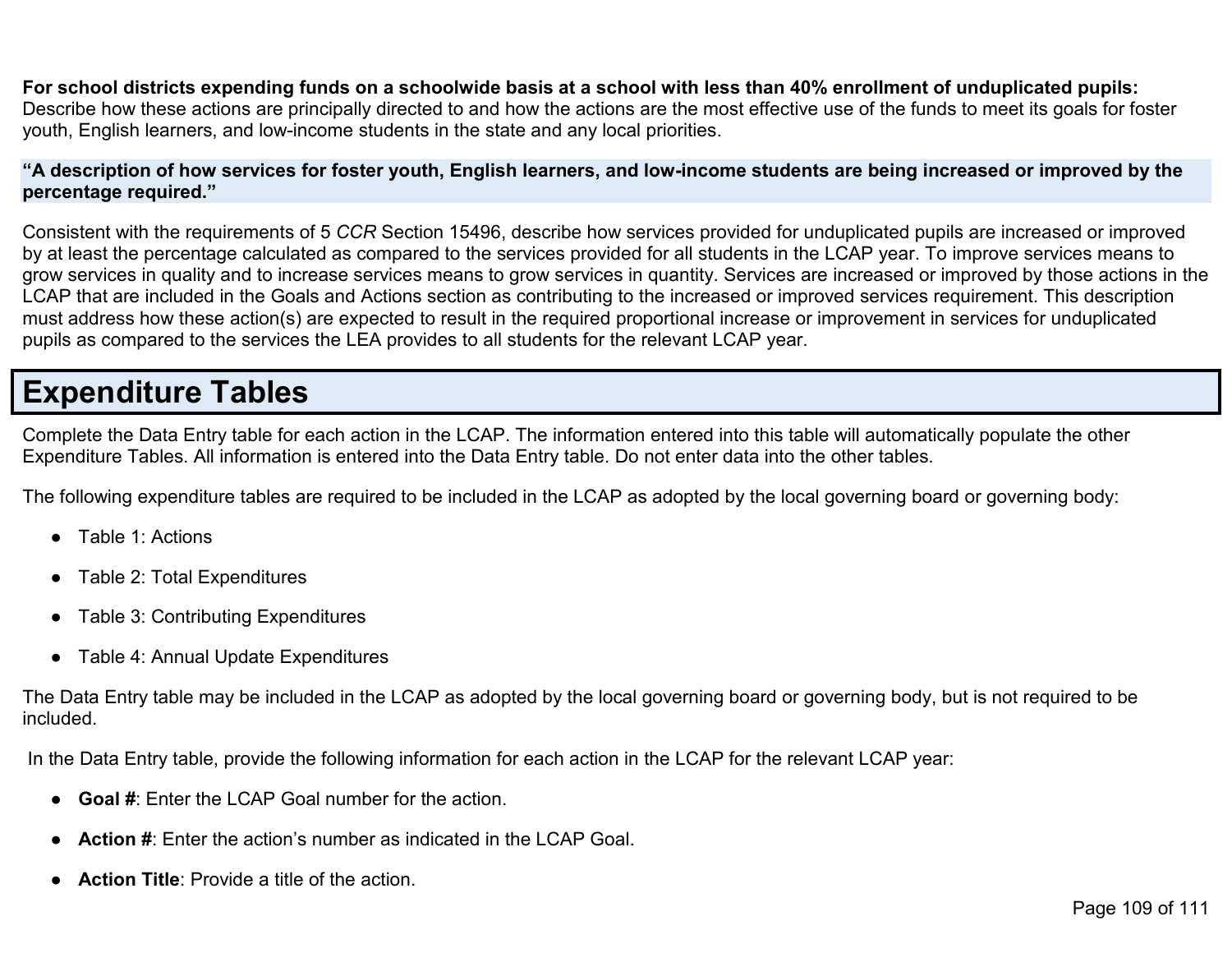- **Student Group(s)**: Indicate the student group or groups who will be the primary beneficiary of the action by entering "All", or by entering a specific student group or groups.
- **Increased / Improved**: Type "Yes" if the action **is** included as contributing to meeting the increased or improved services; OR, type "No" if the action is **not** included as contributing to meeting the increased or improved services.
- If "Yes" is entered into the Contributing column, then complete the following columns:
	- o **Scope**: The scope of an action may be LEA-wide (i.e. districtwide, countywide, or charterwide), schoolwide, or limited. An action that is LEA-wide in scope upgrades the entire educational program of the LEA. An action that is schoolwide in scope upgrades the entire educational program of a single school. An action that is limited in its scope is an action that serves only one or more unduplicated student groups.
	- o **Unduplicated Student Group(s)**: Regardless of scope, contributing actions serve one or more unduplicated student groups. Indicate one or more unduplicated student groups for whom services are being increased or improved as compared to what all students receive.
	- o **Location**: Identify the location where the action will be provided. If the action is provided to all schools within the LEA, the LEA must indicate "All Schools". If the action is provided to specific schools within the LEA or specific grade spans only, the LEA must enter "Specific Schools" or "Specific Grade Spans". Identify the individual school or a subset of schools or grade spans (e.g., all high schools or grades K-5), as appropriate.
- **Time Span**: Enter "ongoing" if the action will be implemented for an indeterminate period of time. Otherwise, indicate the span of time for which the action will be implemented. For example, an LEA might enter "1 Year", or "2 Years", or "6 Months".
- **Personnel Expense**: This column will be automatically calculated based on information provided in the following columns:
	- o **Total Personnel**: Enter the total amount of personnel expenditures utilized to implement this action.
	- o **Total Non-Personnel**: This amount will be automatically calculated.
- **LCFF Funds**: Enter the total amount of LCFF funds utilized to implement this action, if any. LCFF funds include all funds that make up an LEA's total LCFF target (i.e. base grant, grade span adjustment, supplemental grant, concentration grant, Targeted Instructional Improvement Block Grant, and Home-To-School Transportation).
- **Other State Funds**: Enter the total amount of Other State Funds utilized to implement this action, if any.
- **Local Funds**: Enter the total amount of Local Funds utilized to implement this action, if any.